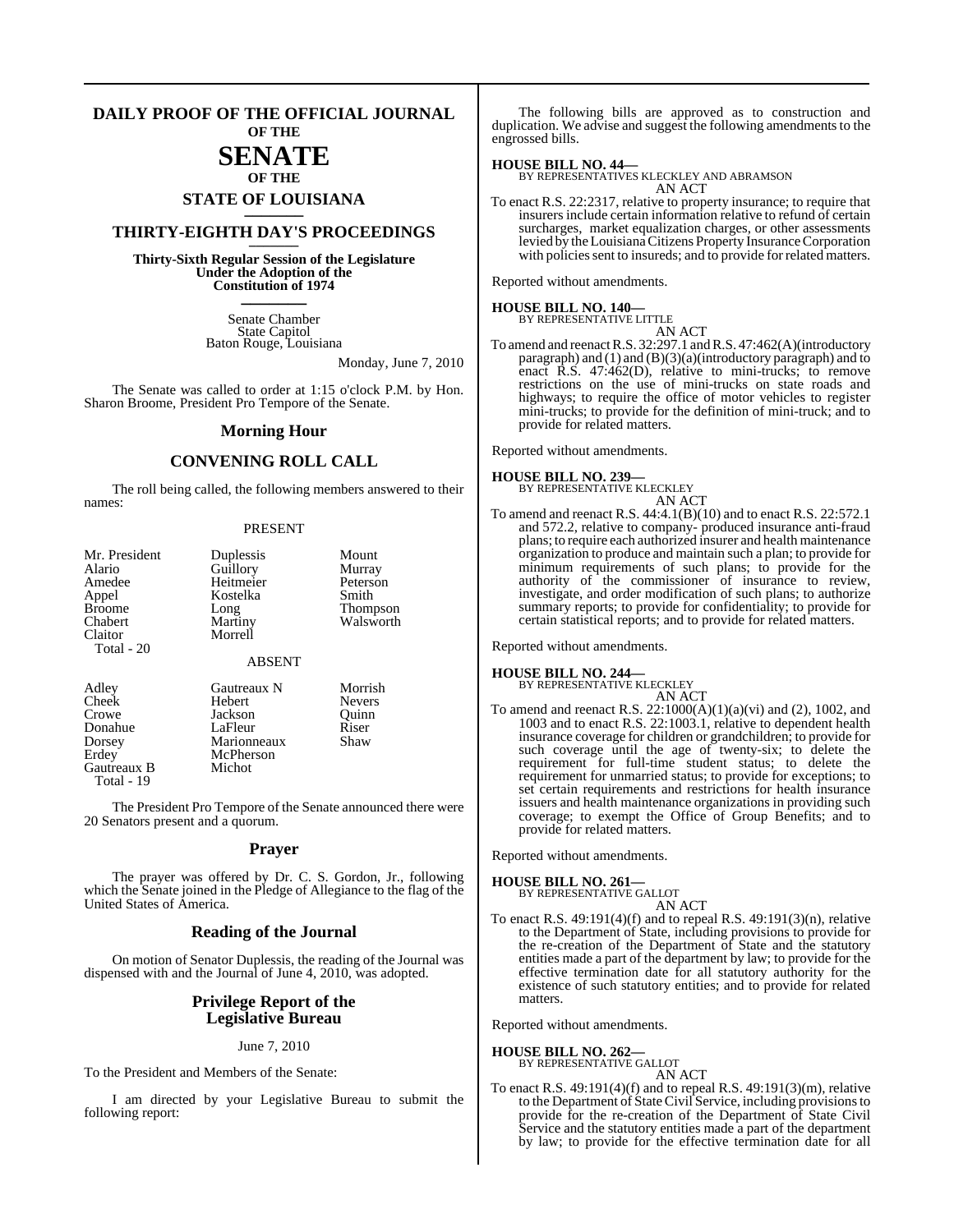## **Page 2 SENATE 38th DAY'S PROCEEDINGS**

statutory authority for the existence of such statutory entities; and to provide for related matters.

Reported without amendments.

#### **HOUSE BILL NO. 284—** BY REPRESENTATIVE KLECKLEY

AN ACT

To amend and reenact R.S. 22:584(D)(1), relative to domestic insurers; to provide with respect to investment in securities by such insurers; and to provide for related matters.

Reported without amendments.

### **HOUSE BILL NO. 309—** BY REPRESENTATIVE GREENE

AN ACT

To amend and reenact R.S. 43:31(B)(2) and to enact R.S. 43:31(B)(3), relative to public printing; to impose certain restrictions on public printing; to limit certain exemptions from certain public printing requirements; to require certain reports; to provide for penalties; and to provide for related matters.

Reported without amendments.

**HOUSE BILL NO. 318—** BY REPRESENTATIVE GREENE AN ACT

To amend and reenact R.S. 43:31.1, relative to public printing; to provide relative to needs assessments for printed matter; to require certain information in the needs assessment; and to provide for related matters.

Reported without amendments.

**HOUSE BILL NO. 351—** BY REPRESENTATIVES CONNICK AND WOOTON AND SENATOR ALARIO

AN ACT

To designate Leo Kerner/Lafitte Parkway on Louisiana Highway 3134 in Jefferson Parish from the intersection with Barataria Boulevard in Marrero to the Jean Lafitte Tourist Information Center as a Blue Star Memorial Highway.

Reported without amendments.

## **HOUSE BILL NO. 364—** BY REPRESENTATIVE ANDERS

AN ACT

To amend and reenact R.S. 4:251(C), relative to Horsemen's Workers' Compensation Insurance Program; to provide for a reporting date for the annual audited financial statement due to the commissioner of insurance; and to provide for related matters.

Reported without amendments.

#### **HOUSE BILL NO. 435—** BY REPRESENTATIVE PUGH

AN ACT

To enact R.S. 37:1464(C)(4), relative to the Real Estate Research and Education Fund; to authorize additional use of monies in the Real Estate Research and Education Fund; and to provide for related matters.

Reported without amendments.

## **HOUSE BILL NO. 436—** BY REPRESENTATIVE RITCHIE

AN ACT

To amend and reenact R.S. 37:842(A)(1), 848(C), and 872(B)(1), relative to licenses issued by the Louisiana State Board of Embalmers and Funeral Directors; to repeal the licensure requirement that a funeral director be a resident of Louisiana; to repeal the licensure requirement that a crematory retort operator be a resident of Louisiana; to require funeral directing or embalming businesses to be licensed Louisiana establishments; and to provide for related matters.

Reported without amendments.

### **HOUSE BILL NO. 440—** BY REPRESENTATIVE MILLS

AN ACT To enact R.S. 37:796(E) and (F), relative to the Louisiana State Board of Dentistry; to establish a deadline for the adoption of rules by the Louisiana State Board of Dentistry; to provide for the removal of board members for the failure to timely adopt rules relating to the provision of dental services at mobile dental clinics and locations other than the dental office; and to provide for related matters.

Reported without amendments.

## **HOUSE BILL NO. 451—**

BY REPRESENTATIVE RITCHIE

- AN ACT
- To amend and reenact R.S. 37:831(11), (40), and (72) and 846(A)(introductory paragraph), (2), and (3), relative to solicitation by funeral homes; to define "capper", "steerer", or "runner"; to define "funeral goods and services"; to define "solicitation"; to authorize the imposition of sanctions or fines; to prohibitsolicitation by funeral home directors; and to provide for related matters.

Reported without amendments.

## **HOUSE BILL NO. 472—** BY REPRESENTATIVE MONTOUCET

AN ACT

To enact R.S. 38:2212.8 and Chapter 24 of Title 39 of the Louisiana Revised Statutes of 1950, to be comprised of R.S. 39:2181 and 2182, relative to procurement; to prohibit public entities from contracting with dealers who do not possess a valid dealer license issued by the Louisiana Motor Vehicle Commission; to require proof of certain dealers licenses; and to provide for related matters.

Reported without amendments.

## **HOUSE BILL NO. 590—**

BY REPRESENTATIVE KLECKLEY

AN ACT To amend and reenactR.S. 40:1568(B) and to enactR.S. 40:1568(D), relative to the state fire marshal; to provide the state fire marshal with the authority to issue subpoenas, summon witnesses, and administer oaths and affirmations when investigating fires of suspicious origin; to require fire marshal employees to serve any process that is issued by the state fire marshal when investigating fires of suspicious origin; to provide that a person who fails to properly answer a subpoena issued by the state fire marshal shall be punishable by the judge as contempt; to authorize the judge to enforce obedience by fine, imprisonment, or both; and to provide for related matters.

Reported without amendments.

## **HOUSE BILL NO. 619—** BY REPRESENTATIVE PEARSON

AN ACT

To amend and reenact R.S. 22:1046(C), (F), and (H), relative to group health and accident insurance policies; to provide with respect to state continuation of such group health and accident insurance coverage upon termination of employment, including determining whether dependents are covered under continuation, extending the timeframe for election of continuation, and providing with respect to the notification of election of continuation; and to provide for related matters.

Reported without amendments.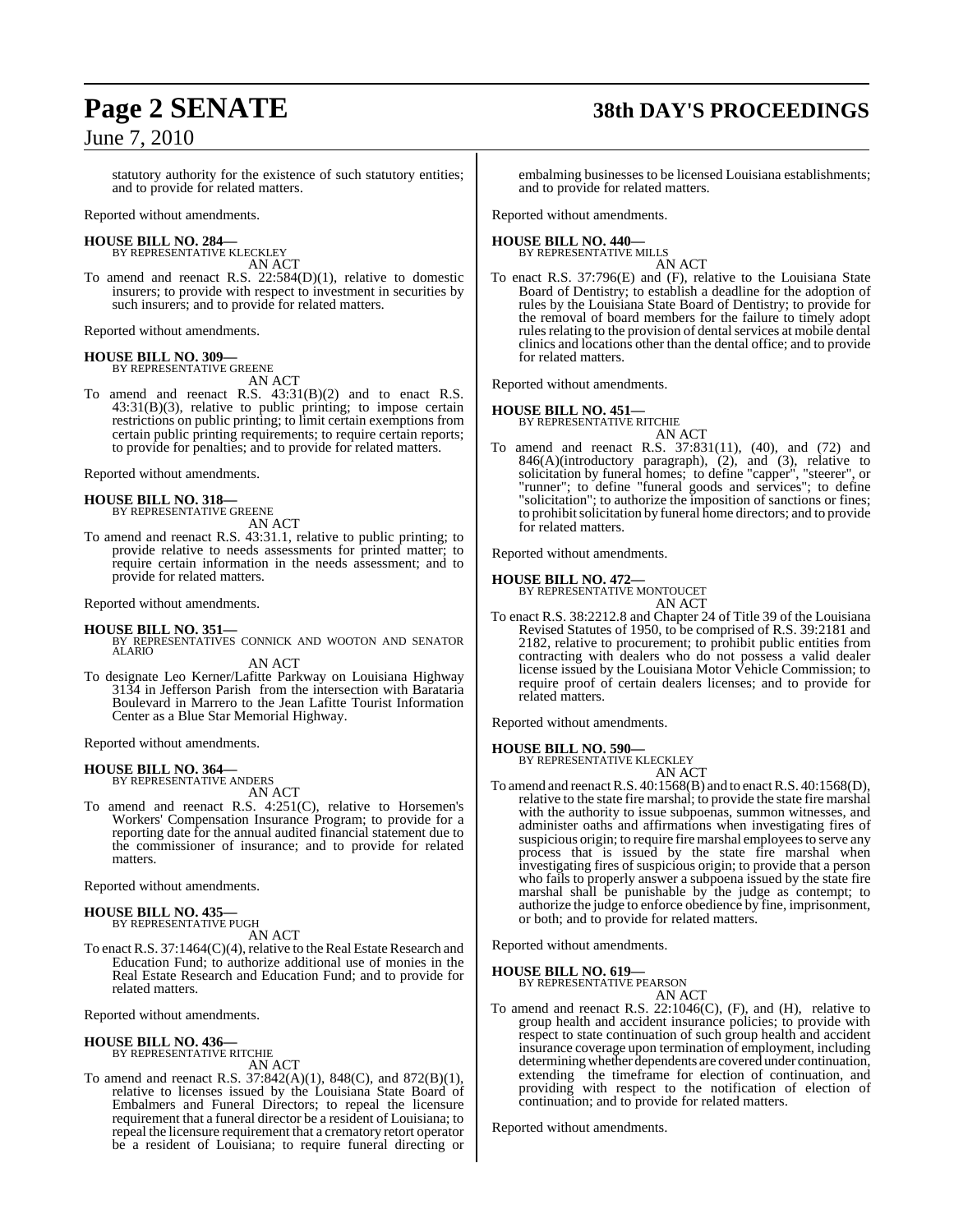## **38th DAY'S PROCEEDINGS Page 3 SENATE**

# June 7, 2010

**HOUSE BILL NO. 631—** BY REPRESENTATIVE SIMON

AN ACT

To amend and reenact R.S. 18:564(B)(5)(b) and 1309.3(B)(4)(b), relative to assistance in voting; to provide procedures for assisting certain voters on election day and during early voting; to repeal the requirement that a person assisting such a voter present certain identification; and to provide for related matters.

Reported without amendments.

## **HOUSE BILL NO. 698—** BY REPRESENTATIVE HARRISON

AN ACT

To enact R.S. 22:1892.1, relative to automobile insurance; to provide with respect to the use of arbitration or any other type of binding mediation by automobile insurers for certain purposes; and to provide for related matters.

Reported without amendments.

### **HOUSE BILL NO. 706—**

BY REPRESENTATIVE ABRAMSON AN ACT

To amend and reenact R.S. 22:2302(A), relative to the Louisiana Citizens Property Insurance Corporation; to require such corporation to provide certain information to applicants for coverage; and to provide for related matters.

Reported without amendments.

## **HOUSE BILL NO. 722—** BY REPRESENTATIVE GREENE

AN ACT

To amend and reenact R.S. 24:173(A) and R.S. 25:125(A), relative to the distribution of Acts of the legislature by the secretary of state; to remove certain entities from the distribution list; to modify the number of copies distributed; and to provide for related matters.

Reported without amendments.

### **HOUSE BILL NO. 797—** BY REPRESENTATIVE LEBAS

AN ACT

To amend and reenact R.S. 46:2625(A)(2) and (E)(2) and to enact R.S. 22:1856(F) and R.S. 37:1241(A)(23), relative to the payment and collection of Medicaid provider fees on prescription drugs; to clarify the responsibility of insurers and other third parties to pay the provider fees on prescription drugs; to provide for penalties for noncompliant pharmacies; to provide for penalties for noncompliant insurers and third-party providers; to provide for an effective date; and to provide for related matters.

Reported without amendments.

#### **HOUSE BILL NO. 944—** BY REPRESENTATIVE LEGER

AN ACT

To amend and reenact R.S. 40:1629(A)(introductory paragraph) and (C), relative to cigarettes; to require certification to the attorney general of compliance with the "Cigarette Fire Safety and Firefighter Protection Act"; and to provide for related matters.

Reported without amendments.

## **HOUSE BILL NO. 960—** BY REPRESENTATIVE BURFORD

AN ACT

To amend and reenact R.S. 37:2504(F), relative to fees and costs which may be imposed by the Board of Examiners for Nursing

Facility Administrators; to provide for the process by which the board may establish fees and costs; and to provide for related matters.

Reported without amendments.

## **HOUSE BILL NO. 1042—** BY REPRESENTATIVE HENRY

AN ACT

To amend and reenact R.S. 32:1720.1, relative to stored motor vehicles; to provide that a hold harmless agreement between a holder of a lien on a motor vehicle and a storage facility or a repair or body shop shall notrequire notarization; and to provide for related matters.

Reported without amendments.

## **HOUSE BILL NO. 1047—**

BY REPRESENTATIVE ST. GERMAIN AN ACT

To enact R.S. 22:1574, relative to insurance; to create the Bail Bond Apprentice Program; to provide for oversight; to provide for apprenticeship; to provide for maintenance of records; to provide for qualifications and requirements; to provide for notification; and to provide for related matters.

Reported without amendments.

## **HOUSE BILL NO. 1058—**

BY REPRESENTATIVE GREENE AN ACT

To enact R.S. 6:969.18(G), relative to motor vehicles; to require disclosure of certain fees not required by law charged upon the sale of a motor vehicle; to provide for an effective date; and to provide for related matters.

Reported without amendments.

## **HOUSE BILL NO. 1096—**

BY REPRESENTATIVE HENRY

## AN ACT

To amend and reenact R.S. 32:1728(D)(3), (4), and (5) and 1728.2(D)(introductory paragraph), (F)(introductory paragraph), and  $(G)(2)$  and  $(6)$  and to enact R.S. 32:1728 $(D)(6)$ , relative to the disposal of stored motor vehicles; to require a receipt of certificate of mailing to show proof of mailing of notices; to require submission of a photograph of the vehicle prior to disposal; to provide for the inspection of a stored motor vehicle prior to disposal; to require applications for crushing vehicles to be completed in a format specified by the Department of Public Safety and Corrections; and to provide for related matters.

Reported without amendments.

## **HOUSE BILL NO. 1125—**

BY REPRESENTATIVE WILLIAMS

AN ACT To enact R.S. 32:202 and R.S. 47:463.141, relative to special prestige license plates; to provide for the creation and issuance of the "Share the Road" license plate; to provide for fees and distribution of fees; to provide for the promulgation of rules and regulations; to create the Louisiana Bicycle and Pedestrian Safety Fund; and to provide for related matters.

Reported without amendments.

## **HOUSE BILL NO. 1137—**

BY REPRESENTATIVES WILLIAMS, AUSTIN BADON, BARROW, BURRELL, CARMODY, DIXON, GISCLAIR, GUINN, HINES, ROSALIND JONES, LAFONTA, NORTON, RICHMOND, SIMON, ST. GERMAIN, STIAES, AND WADDELL

AN ACT

To amend and reenact R.S. 17:270(A), R.S. 32:1(48) and (65), 76.1(B), 106, 197(A), 296(A), and 300.2, and R.S. 48:21(B),  $163.\dot{1}(\dot{A}), (B), (D), (\dot{E})$ (introductory paragraph), (F), (G), and (H), to enact R.S.  $32:1(95)$  through (100),  $197(D)$  and (E), 202, and 300.8, and R.S. 48:1 (24), and to repeal R.S. 32:197(C) and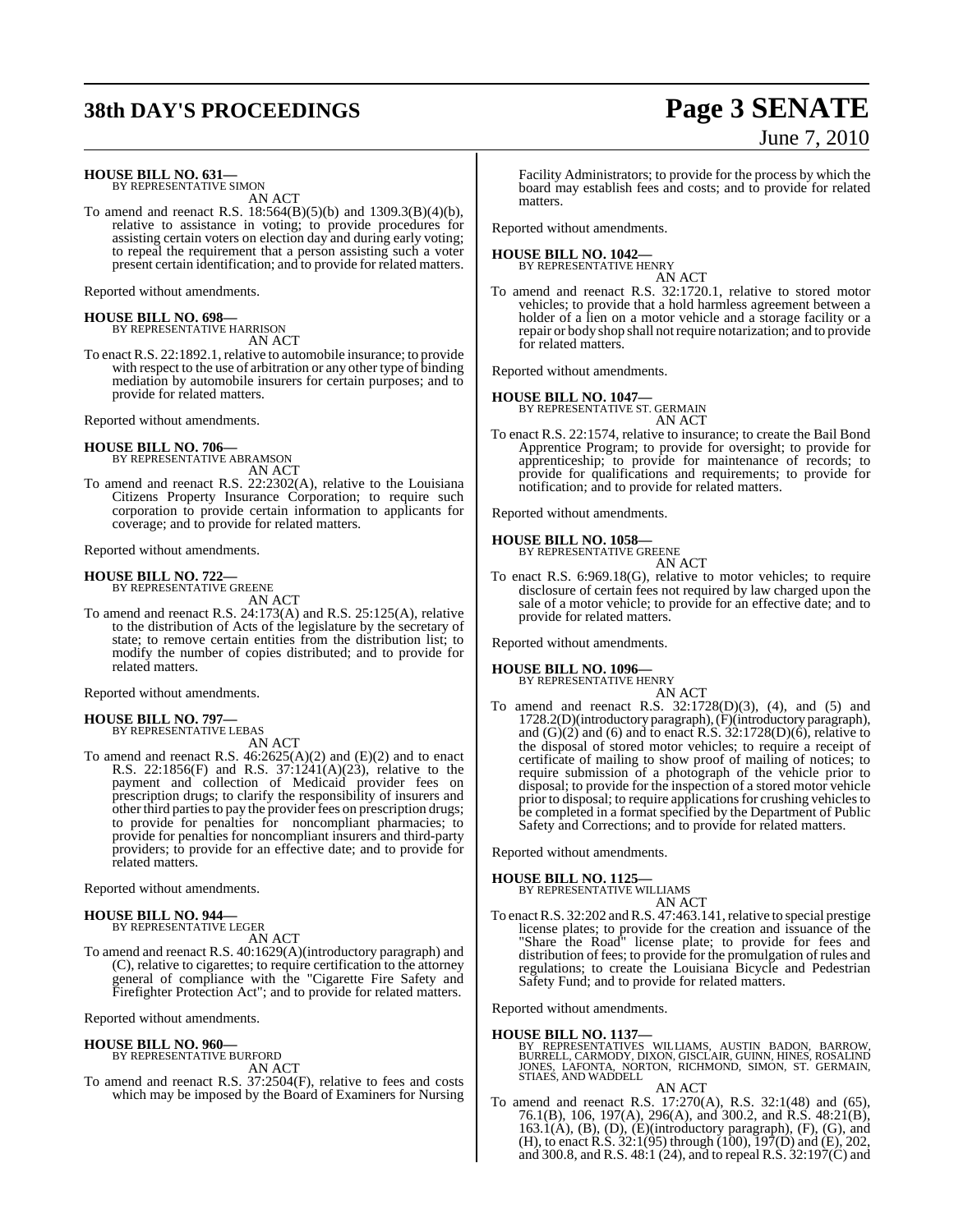## **Page 4 SENATE 38th DAY'S PROCEEDINGS**

## June 7, 2010

283 and R.S. 48:163.1(C), relative to bicycles; to revise provisions relative to bicyclists and traffic; to provide for definitions; to provide for construction of bicycle facilities; and to provide for related matters.

## Reported with amendments.

## **LEGISLATIVE BUREAU AMENDMENTS**

Amendments proposed by Legislative Bureau to Reengrossed House Bill No. 1137 by Representative Williams

### AMENDMENT NO. 1

On page 2, line 19, following "197(A)," and before "296(A)" insert "283.

### AMENDMENT NO. 2

On page 2, lines 20-21, following "197(D) and (E)," and before "are hereby" change "202, and 300.8" to "203"

## AMENDMENT NO. 3

On page 3, line 20, following "used" and before "or" change "in" to "in-

### AMENDMENT NO. 4

On page 5, line 29, following "mobility" and before "within" change "aide" to "aids"

## AMENDMENT NO. 5

On page 8, line 25, following "to" and before "narrowing" delete ","

### AMENDMENT NO. 6

On page 9, line 21, following "all" and before "under" change "paths" to "facilities"

# **HOUSE BILL NO. 1139—** BY REPRESENTATIVE GREENE AN ACT

To amend and reenact R.S. 47:463.102, relative to the Rotary District 6200 special prestige license plate; to provide for the name; to provide for eligibility; to provide for distribution and use of royalty fees; and to provide for related matters.

Reported without amendments.

### **HOUSE BILL NO. 1143—** BY REPRESENTATIVE GALLOT

AN ACT

To amend and reenact R.S. 42:1141(A)(1) and (6), (B)(1)(a), and  $(C)(1)$ ,  $(2)$ ,  $(4)(c)$ ,  $(d)$ , and  $(e)$ , and  $(5)$ , to enact R.S.  $42:1141(C)(4)(f)$  and (g) and 1163.1, and to repeal R.S. 42:1141(B)(3),  $(C)(3)(c)$ , and  $(E)(10)$  and 1163, relative to enforcement of laws within the jurisdiction of the Board of Ethics; to provide for the conduct of hearings and procedures related thereto; to provide for review of decisions related thereto; to provide for certain time limits for such enforcement; to provide relative to the powers, functions, and duties of the Board of Ethics, relative to such enforcement; to provide relative to the powers, functions, and duties of the Ethics Adjudicatory Board and the division of administrative law, relative to such enforcement; to provide relative to the composition of and selection of members for the Ethics Adjudicatory Board; to provide for the terms of members of the Ethics Adjudicatory Board; to provide for applicability; and to provide for related matters.

Reported with amendments.

## **LEGISLATIVE BUREAU AMENDMENTS**

Amendments proposed by Legislative Bureau to Reengrossed House Bill No. 1143 by Representative Gallot

#### AMENDMENT NO. 1 On page 2, line 8, delete "\* \* \*"

## **HOUSE BILL NO. 1162—** BY REPRESENTATIVE RICHARD

AN ACT

To amend and reenact R.S. 18:1300.2(C)(3), 1300.3(C), 1402(C), 1403, 1405(F), 1406(A) and (D), 1409(A)(1), 1410, and 1411, and to enact R.S.  $18:1401(E)$  and  $1404(D)$ , relative to procedures for recall elections; to require certain notifications; to provide for actions contesting the certification of a recall petition; and to provide for related matters.

Reported without amendments.

## **HOUSE BILL NO. 1168—** BY REPRESENTATIVE SCHRODER

AN ACT

To enact R.S. 18:55(F) and 59(M); relative to the compensation of registrars of voters and certain employees of the registrar; to prohibit certain increases during certain time periods; to provide for effectiveness; and to provide for related matters.

Reported without amendments.

## **HOUSE BILL NO. 1189—** BY REPRESENTATIVE WADDELL

AN ACT To amend and reenact R.S. 32:781(13)(a)(i), 783(F)(3) and (6) and (G),  $784(A)(4)$ ,  $791(A)(1)$ ,  $(B)(1)$  and  $(4)(a)$ ,  $(G)(1)$ , and  $(J)$ , 792(A)(introductory paragraph) and (B)(introductory paragraph), and  $802(D)$ ,  $(F)$ , and  $(G)$  and to enact R.S.  $32:781(17)$  and (18),  $784(A)(5)$  and (D), and 794, relative to the Louisiana Used Motor Vehicle Commission; to define "used motor vehicle dealer"; to define "public or retail motor vehicle auction"; to define "wholesale motor vehicle auction"; to provide for the sale of a used motor vehicle "as is"; to provide for the commission's power to hold hearings; to establish a license for rental motor vehicle dealers; to authorize offpremises permits; to provide for the Louisiana Used Motor Vehicle Commission Fund; to provide for application procedures; to provide for expiration of licenses; to provide for a bond requirement; to provide for education requirements; to repeal expired provisions; to provide for denial of a license; to authorize revocation or suspension of a license, issuance of a civil fine or penalty, or injunction for certain acts; to provide for wholesale motor vehicle auction violations; to provide for suspension, revocation, or refusal of a license or permit for committing an unlawful action during awholesalemotor vehicle auction; to authorize an injunction or civil fines and penalties for committing an unlawful action during a wholesale motor vehicle auction; and to provide for related matters.

Reported without amendments.

## **HOUSE BILL NO. 1200—** BY REPRESENTATIVE RICHARD

AN ACT

To amend and reenact R.S. 18:103(B)(1), (2), (3)(b), and (4), and (C)(1), (2), (3)(b), and (4), 154(C), 1306(A)(1) and (4) and  $(B)(1)$ , 1308 $(A)(2)$ , 1308.2, 1310 $(A)$ , and 1313 $(F)(1)$ ,  $(2)$ ,  $(5)$ , (6), and (8) and to enact R.S. 18:1316(C) and 1319, relative to procedures for voter registration and voting for persons in the United States Service and persons residing outside the United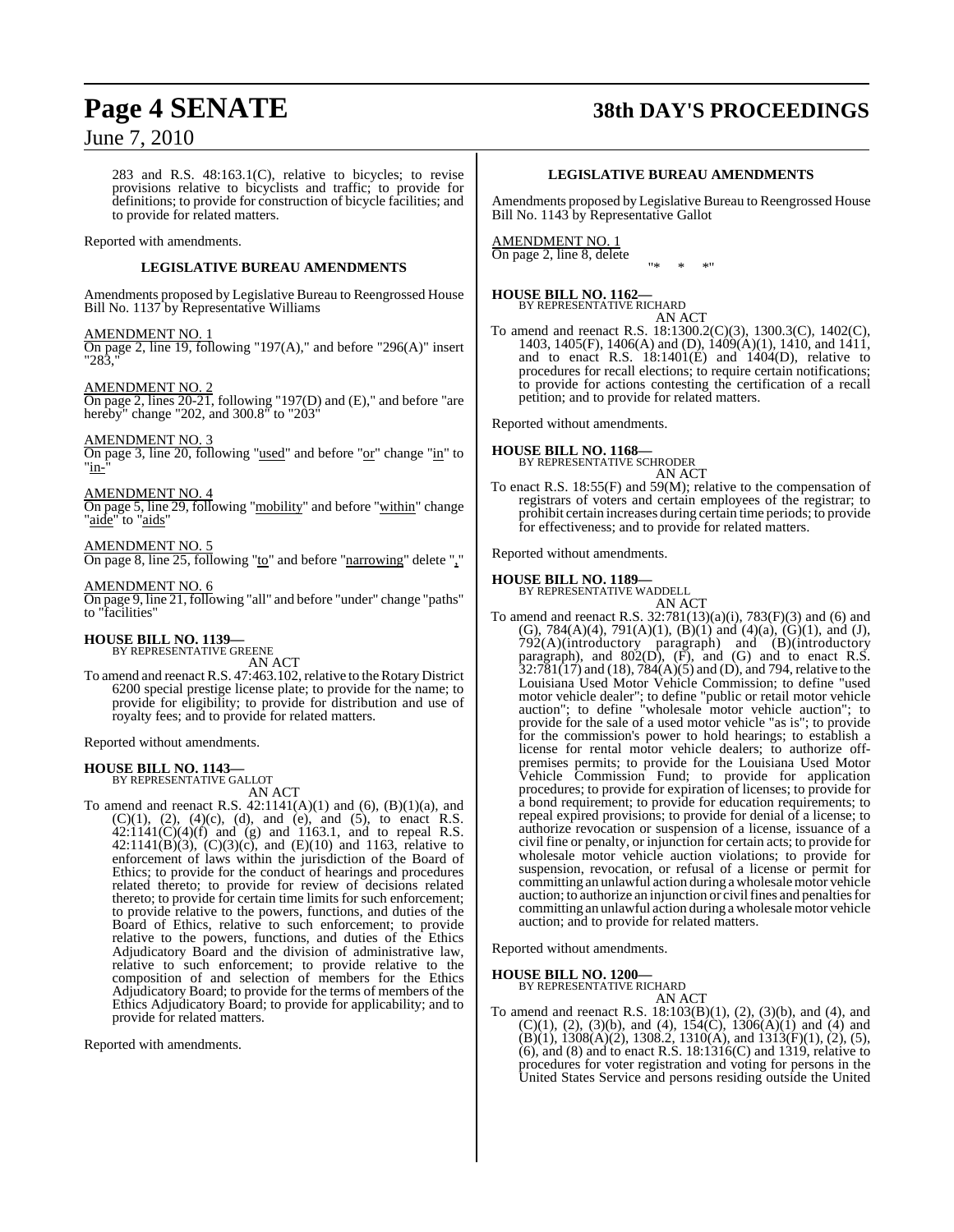## **38th DAY'S PROCEEDINGS Page 5 SENATE**

# June 7, 2010

States; to provide relative to electronic transmission of certain registration and election materials; to provide procedures for the execution and counting of transmitted election materials; to provide for use of the Federal Write-In Absentee Ballot; to provide for effectiveness; and to provide for related matters.

Reported without amendments.

## **HOUSE BILL NO. 1243—** BY REPRESENTATIVE DOWNS

AN ACT

To amend and reenact R.S. 38:2214(A), relative to public contracts; to remove the requirement that a public entity include the time and place for bids in its resolution; and to provide for related matters.

Reported without amendments.

## **HOUSE BILL NO. 1268—**

BY REPRESENTATIVE BROSSETT AN ACT

To enact R.S. 47:463.141, relative to motor vehicle special prestige license plates; to provide for the creation and issuance of such plates; to provide for the design of such plates; to provide relative to the fee and distribution of fees for such plates; to authorize the promulgation of rules and regulations; and to provide for related matters.

Reported without amendments.

## **HOUSE BILL NO. 1292— (Substitute for HouseBill No. 718 by**

**Representative Hines)**<br>BY REPRESENTATIVES HINES, ABRAMSON, ARNOLD, AUSTIN<br>BADON, BALDONE, BILLIOT, TIM BURNS, CARMODY, CONNICK,<br>GISCLAIR, HARDY, HAZEL, HENRY, HOWARD, LABRUZZO, LEGER,<br>LIGI, LORUSSO, NORTON, POPE, PUGH, RI

To enact R.S. 38:2227, relative to bidders on public projects; to provide for persons performing pre-bid services; to prohibit certain contractors from bidding on public projects; to provide for disqualifying crimes; to provide for proof of false attestations; and to provide for related matters.

Reported with amendments.

## **LEGISLATIVE BUREAU AMENDMENTS**

Amendments proposed by Legislative Bureau to Reengrossed House Bill No. 1292 by Representative Hines

AMENDMENT NO. 1

On page 2, line 25, following "Paragraph" delete the remainder of the line and on line 26, delete " $\underline{B}$ " and insert " $\underline{B}(2)$  of this Section"

AMENDMENT NO. 2

On page 3, line 5, following "be" and before "or" change "readvertised" to "readvertised"

## **HOUSE BILL NO. 1321—** BY REPRESENTATIVE MICHAEL JACKSON

AN ACT

To enact R.S. 9:1105, relative to storage tanks; to provide for certain rights relative to the placement of certain storage tanks; to provide for an exemption; to provide for preemption; and to provide for related matters.

Reported without amendments.

## **HOUSE BILL NO. 1339—** BY REPRESENTATIVE DOWNS

AN ACT To amend and reenact R.S. 32:405.1 and 407(A)(3), (4), and (5), to enact R.S. 32:407(A)(6), and to repeal R.S.  $32:407(E)$ , relative to driver's licenses for minors; to provide additional requirements and restrictions for driver's licenses for minors; and to provide for related matters.

Reported without amendments.

## **HOUSE BILL NO. 1347—**

BY REPRESENTATIVE DIXON AND SENATORS MCPHERSON AND B. GAUTREAUX

AN ACT

To amend and reenact R.S. 51:61, 64, and 65, relative to foreign trade zones; to provide for a board making an application to be designated as a foreign trade zone; and to provide for related matters.

Reported without amendments.

## **HOUSE BILL NO. 1350—** BY REPRESENTATIVE ARNOLD

AN ACT

To amend and reenact R.S. 9:3514(B), relative to the Louisiana Consumer Credit Law; to require disclosure of applicable fees in written consumer credit contracts and agreements; and to provide for related matters.

Reported without amendments.

## **HOUSE BILL NO. 1418—** BY REPRESENTATIVE FOIL

AN ACT

To enact R.S. 32:1735.1, relative to storage of motor vehicles; to allow law enforcement agencies to place holds on motor vehicles stored at a licensed storage facility; to provide for notification; to provide for payment of the storage of the motor vehicle; and to provide for related matters.

Reported without amendments.

## **HOUSE BILL NO. 1443—**

BY REPRESENTATIVES EDWARDS, HAZEL, MCVEA, AND RICHARDSON AND SENATOR MARIONNEAUX AN ACT

To establish requirements of certain contracts entered into by the Department of Health and Hospitals for the privatization of activities performed by certain institutions or programs; to provide for the method of source selection; to provide evaluation factors to be included in a request for proposals; to require legislative approval; to provide for the submission of reports; and to provide for related matters.

Reported without amendments.

#### **HOUSE BILL NO. 1467— (Substitute for House Bill No. 1216 by Representative Gallot)** BY REPRESENTATIVE GALLOT

AN ACT

To amend and reenact Code of Civil Procedure Article 2593, Code of Criminal Procedure Articles 512 and 513, R.S. 3:3501, 3502(1), (4), (11), (15), and (21), 3503(E) and (F)(introductory paragraph), 3504, 3506, 3507, 3508(A), (B), and (C)(2),  $3509(A), (C), (D), (F), (G),$  and  $(I), 3510(A), (C)(3), (F), (K)(1),$ and (M), 3511, 3512(E) and (F)(3), 3513(A), (F), (H), (I), (L), and  $(M)(2)$ ,  $3514(H)$ ,  $(N)$ ,  $(P)$ , and  $(Q)$ ,  $3515(A)$  and (B)(introductory paragraph), 3517(A) and (B)(introductory paragraph),  $3519(A)$ ,  $(C)(2)$ , and  $(D)$ ,  $3520(B)$ ,  $3521(B)$ ,  $3522(\overline{C})$ ,  $3523(\overline{C})$  and (D),  $3524(A)$ ,  $3525(B)$ , (C), (D), (H), (O), and (P),  $3531$ (introductory paragraph),  $3532$ ,  $3533(E)(1)$  and (6), 3534(E) and (F), 3535(C) and (D), 3541(introductory paragraph), 3542, 3543(D)(1) and (3), 3544(A)(3),(C), and (D),  $3545(C)$  and (D),  $3551, 3553(A)$ , (B), (C), and (E),  $3554(C)$  and (D), 3555, and 3556, R.S. 11:42(B)(1), (2), (3), (6), (7), (8)(a), and (9),  $102(B)(3)(d)(v)$ , (vi), (vii), and (viii),  $103(B)(1)$  and  $(3)(d)$  and  $(e)(i)(bb)$  and  $(C)(introducing paragraph)$ ,  $105(C)(1)$ ,  $106(C)(1)$ ,  $247(A)(2)$  and  $(3)(b)$  and  $(\dot{C})$ ,  $413(3)$ ,  $446(A)(5)(j)$ and (E), 542.1.1(E), 701(5)(c)(iii) and (33)(a)(viii) and (xii), 783(A)(3)(e), (C), (D)(1)(b)(ii), (F), (G)(1)(b)(ii), and  $(I)(1)(b)(ii)$ , 883.3 $(E)$ , and 1481 $(1)(a)(iii)(aa)$ , R.S. 12:202.1 $(D)$ ,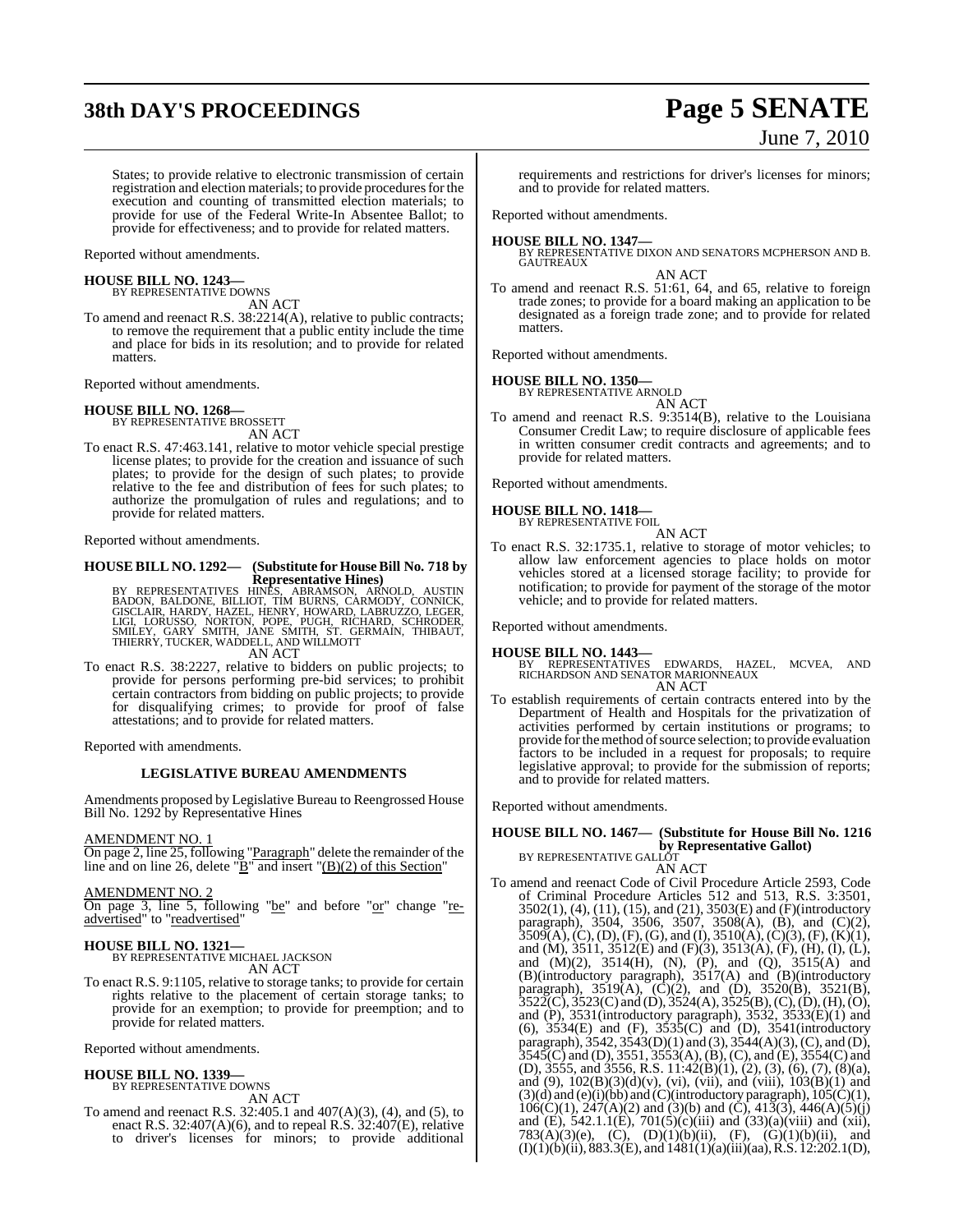## **Page 6 SENATE 38th DAY'S PROCEEDINGS**

## June 7, 2010

R.S. 14:67.21(F) and 403.6(A), R.S. 15:574.7(A) and (B)(2)(a), R.S. 17:7(28)(c) and (d), 17.5(D)(1) and (2), 24.10(I)(1)(a)(iii), 53(A),  $170.4(C)(2)$ ,  $183.3(B)(2)(b)$  and  $(D)(1)(b)(iii)(cc)$ ,  $270(A)$ ,  $416(A)(1)(c)(ii)(cc)$  and  $(2)(c)$ ,  $1206.2(A)(1)$ , 1518.1(I)(3), 1519.17, 1874(D) and (E), 2047(B), 2048.51(C)(14), 2922, 2923(A), 2924(A), 2926(A), 2927(A), 2928(A)(1) and (B), 2929, 2930(A) and (C), 2932(B), 3161,  $3165(A)(1)$ ,  $3983(A)(2)(b)$  and  $(3)(b)$  and  $(D)$ ,  $3995(A)(6)(a)$ ,  $3997(B)(2)(b)$  and (c)(i) and (ii)(aa),  $4012(1)$ ,  $4020(B)$ , and 4024, R.S. 22:1078(A)(1), R.S. 24:7, 31.4(B)(1), 31.5(A)(4)(a) and (b) and (5) and  $(C)(1)(a)$ , 52, 55(D)(2) and (E)(2)(a), 101,  $107(A)$ ,  $653(K)(1)$  and  $(3)$ , R.S.  $27:381(D)$  and  $(E)$ , R.S.  $29:653$ , R.S. 30:10.1(B)(3) and 213(A)(2) and 2117(E), R.S. 32:318(F), R.S. 33:322, 2740.52(B), 4710.3(A)(8), 9024(E)(2), 9206(5), 9602(C), and 9614(C), R.S. 35:406(B), R.S. 36:4(B)(1)(a), (b), (c), (d), (e), (j), (k), (l), (m), (q), and (z) and (15), 4.1(D)(14),  $209(C)(2)$ , (G), and (P),  $254(\text{\AA})(10)(\text{h})$ ,  $259(C)(1)$ , (9), (10),  $(11), (12),$  and  $(16), (L),$  and  $(O), 509(B), 610(B)(2), 628(C)(1),$ 642(B) and (D)(1), 651(D)(1), (J), and (Q), 744(D), and 769 $(F)(2)$ , R.S. 42:1118.1(A) and 1123(13)(a)(i)(dd), R.S. 44:4.1(B)(6) and (7), R.S. 46:56(B)(1), 61(B), 932(10), and 2132(3), and R.S. 49:220.23(A)(1), 220.24(J), and 965.4(4), to enact R.S. 11:701(33)(a)(xiii) and R.S. 36:4(B)(1)(r), (s), and (aa), 259(K), (N), (R), and (BB)(1), 359(B) and (C), 409(K), 610(G), 629(H) and (M), 651(D)(5), (O), and (V), 706(B), 769(K) and (L), R.S. 42:4.1.1, and R.S. 44:1.1, and to repeal R.S. 11:701(33)(c), R.S. 36:4(B)(10), 259(E)(18), (F)(6), (7), (11), (13), (14), and (17), 409(C)(6) and (I), 651(S) and (T), and  $802.11$  and R.S.  $42:1141(B)(3)$ , relative to the various codal provisions and provisions of the Louisiana Revised Statutes of 1950; to provide for technical corrections to certain codal provisions; to provide for technical corrections to certain Louisiana Revised Statutes; and to provide for related matters.

Reported with amendments.

## **LEGISLATIVE BUREAU AMENDMENTS**

Amendments proposed by Legislative Bureau to Reengrossed House Bill No. 1467 by Representative Gallot

## AMENDMENT NO. 1

On page 73, line 7, delete "16.1 et seq.,"

## AMENDMENT NO. 2

On page 73, line 10, following "2171 et seq.;" delete "R.S."

AMENDMENT NO. 3

On page 73, line 11, delete "42:14-42:29; R.S. 42:81 -42:90801 et seq. and 1261 et seq.;"

## AMENDMENT NO. 4

On page 73, line  $12$ , following " $41:1$  et seq.," and before "R.S. 43:1," insert <sup>"</sup>R.S. 42:<del>14-42:29; R.S. 42:81-42:90</del> 801 et seq. and 1261 et seq."

## AMENDMENT NO. 5

On page 75, delete line 12 in its entirety and insert "32:781 et seq.)"

## **HOUSE BILL NO. 1473— (Substitute for HouseBill No. 984 by Representative Abramson)** BY REPRESENTATIVE ABRAMSON

AN ACT To enact R.S. 40:2133(C), 2133.1, and 2136(C), relative to ambulatory surgical centers; to provide for a definition of a use agreement; to provide authorization for ambulatory surgical centers to enter into use agreements; to provide for promulgation ofrules, regulations, and minimumstandards; and to provide for related matters.

Reported without amendments.

Respectfully submitted, ROB MARIONNEAUX Chairman

## **Adoption of Legislative Bureau Report**

On motion of Senator Amedee, the Legislative Bureau amendments were adopted and the Bills and Joint Resolutions were read by title and passed to a third reading.

## **Introduction of Senate Resolutions**

Senator Broome asked for and obtained a suspension of the rules to read Senate Resolutions a first and second time.

## **SENATE RESOLUTION NO. 113—**

BY SENATOR BROOME A RESOLUTION

To urge and request the Board of Supervisors of the Louisiana State University and Agricultural and Mechanical College to provide a written, detailed overview and time line for the closure of the Earl K. Long Medical Center, including specifics relative to the transfer of its medical education and inpatient hospital care to Our Lady of the Lake Medical Center.

On motion of Senator Broome the resolution was read by title and adopted.

## **SENATE RESOLUTION NO. 114—**

BY SENATORS B. GAUTREAUX, N. GAUTREAUX, CHABERT, HEBERT AND PETERSON

## A RESOLUTION

To urge and request all executive branch agencies of the state of Louisiana and of the United States and their associated contractors and subcontractors to give priority of opportunities to participate in the rehabilitation effort to those persons who are directly affected by the catastrophic oil spill in the Gulf of Mexico and to encourage BP and its contractors and subcontractors to do the same.

On motion of Senator B. Gautreaux the resolution was read by title and adopted.

## **SENATE RESOLUTION NO. 115—**

BY SENATOR BROOME A RESOLUTION

To express the sincere condolences of the Senate of the Legislature of Louisiana upon the deaths of Sonja Pullen Anderson and Jonathan Glenn Anderson.

On motion of Senator Broome the resolution was read by title and adopted.

## **Introduction of Senate Concurrent Resolutions**

Senator Riser asked for and obtained a suspension of the rules to read Senate Concurrent Resolutions a first and second time.

## **SENATE CONCURRENT RESOLUTION NO. 105—** BY SENATOR RISER AND REPRESENTATIVE HENRY BURNS A CONCURRENT RESOLUTION

To authorize the Senate Select Committee on Veterans' Affairs and the House Special Committee on Military and Veterans' Affairs to meet and conduct a study regarding the order by which individuals can direct the manner and disposition of the remains of a military decedent.

The resolution was read by title and placed on the Calendar for a second reading.

## **SENATE CONCURRENT RESOLUTION NO. 106—** BY SENATOR QUINN A CONCURRENT RESOLUTION

To urge and request the Louisiana State Law Institute to study and make recommendations relative to the laws regarding spousal support, and to report its findings to the legislature prior to the convening of the 2011 Regular Session.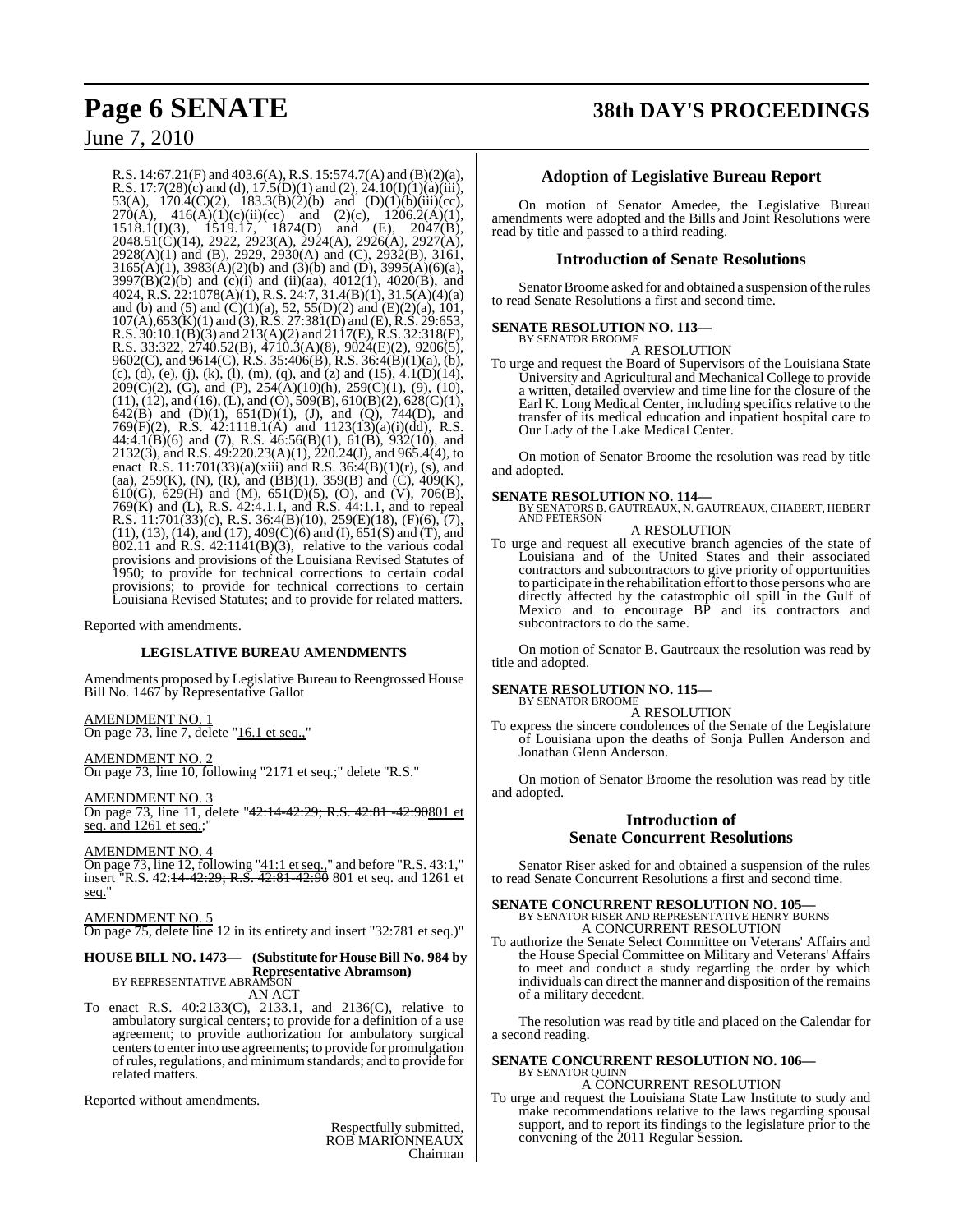## **38th DAY'S PROCEEDINGS Page 7 SENATE**

June 7, 2010

The resolution was read by title and placed on the Calendar for a second reading.

**SENATE CONCURRENT RESOLUTION NO. 107—**<br>BY SENATORS B. GAUTREAUX, N. GAUTREAUX, CHABERT, HEBERT<br>AND PETERSON AND REPRESENTATIVES DOVE, SAM JONES AND ST.<br>GERMAIN

## A CONCURRENT RESOLUTION

To urge and request all executive branch agencies of the State of Louisiana and of the United States and their associated contractors and subcontractors to give priority of opportunities to participate in the rehabilitation effort to those persons who are directly affected by the catastrophic oil spill in the Gulf of Mexico and to encourage BP and its contractors and subcontractors to do the same.

The resolution was read by title. Senator B. Gautreaux moved to adopt the Senate Concurrent Resolution.

## **ROLL CALL**

The roll was called with the following result:

### YEAS

| Mr. President | Gautreaux B | Morrish         |
|---------------|-------------|-----------------|
| Alario        | Guillory    | Mount           |
| Amedee        | Heitmeier   | Murray          |
| Appel         | Jackson     | Peterson        |
| <b>Broome</b> | Kostelka    | Shaw            |
| Chabert       | Long        | Smith           |
| Cheek         | Martiny     | <b>Thompson</b> |
| Claitor       | Michot      |                 |
| Duplessis     | Morrell     |                 |
| Total - $25$  |             |                 |
|               | <b>NAYS</b> |                 |
| $Total - 0$   |             |                 |

### ABSENT

| Gautreaux N | <b>Nevers</b> |
|-------------|---------------|
| Hebert      | Quinn         |
| LaFleur     | Riser         |
| Marionneaux | Walsworth     |
| McPherson   |               |
|             |               |
|             |               |

The Chair declared the Senate adopted the Senate Concurrent Resolution and ordered it sent to the House.

## **Messages from the House**

The following Messages from the House were received and read as follows:

## **Message from the House**

## **ASKING CONCURRENCE IN HOUSE BILLS AND JOINT RESOLUTIONS**

June 4, 2010

To the Honorable President and Members of the Senate:

I am directed to inform your honorable body that the House of Representatives has finally passed and asks your concurrence in the following House Bills and Joint Resolutions:

HB No. 1 HB No. 2 HB No. 787

Respectfully submitted, ALFRED W. SPEER Clerk of the House of Representatives

## **House Bills and Joint Resolutions on First Reading**

Senator Chaisson asked for and obtained a suspension of the rules to read House Bills and Joint Resolutions a first and second time by title and refer them to Committee.

## **HOUSE BILL NO. 1—** BY REPRESENTATIVE FANNIN

AN ACT

Making appropriations for the ordinary expenses of the executive branch of state government, pensions, public schools, public roads, public charities, and state institutions and providing with respect to the expenditure of said appropriations.

The bill was read by title and referred by the President to the Committee on Finance.

**HOUSE BILL NO. 2—** BY REPRESENTATIVES GREENE AND FANNIN AN ACT

To provide with respect to the capital outlay budget and the capital outlay programforstate government, state institutions, and other public entities; to provide for the designation of projects and improvements; to provide for the financing thereof making appropriations from certain sources; and to provide for related matters.

The bill was read by title and referred by the President to the Committee on Revenue and Fiscal Affairs.

## **HOUSE BILL NO. 787—** BY REPRESENTATIVE FANNIN

AN ACT

To amend and reenact R.S.  $39:94(C)(4)(a)$ , relative to state funds; to provide for the determination of state revenue receipts for purposes of the Budget Stabilization Fund; to provide for the transfer, dedication, use, and appropriations as specified of certain treasury funds; to provide for an effective date; and to provide for related matters.

The was read by title and referred by the President to the Committee on Finance.

## **Messages from the House**

The following Messages from the House were received and read as follows:

## **Message from the House**

## **ASKING CONCURRENCE IN HOUSE CONCURRENT RESOLUTIONS**

June 4, 2010

To the Honorable President and Members of the Senate:

I am directed to inform your honorable body that the House of Representatives has finally passed and asks your concurrence in the following House Concurrent Resolutions:

| <b>HCR No. 218</b> | <b>HCR No. 221</b> | <b>HCR No. 219</b> |
|--------------------|--------------------|--------------------|
|                    |                    |                    |

HCR No. 220 HCR No. 224

Respectfully submitted, ALFRED W. SPEER Clerk of the House of Representatives

## **House Concurrent Resolutions**

Senator B. Gautreaux asked for and obtained a suspension of the rules to read House Concurrent Resolutions a first and second time.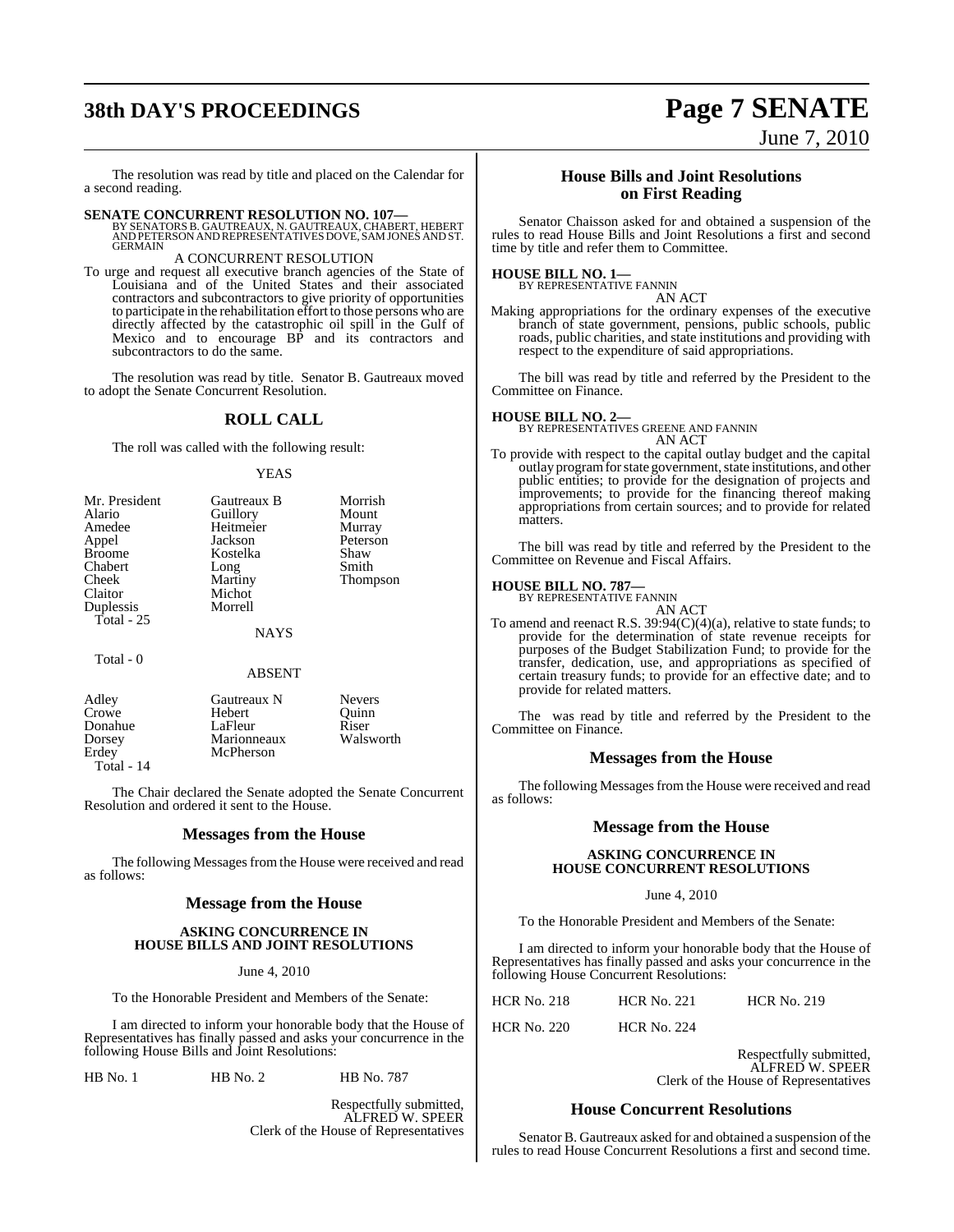**HOUSE CONCURRENT RESOLUTION NO. 218—**<br>BY REPRESENTATIVES NOWLIN, CROMER, DANAHAY, EDWARDS,<br>GALLOT, GEYMANN, HARRISON, PUGH, RITCHIE, SCHRODER, AND<br>SIMON

## A CONCURRENT RESOLUTION

To urge and request the Board of Regents to restructure the performance-based funding formula to better account for the unique roles, scopes, and missions of the state's public postsecondary institutions, their admissions standards, and available resources and that the board not allocate formula funding based upon performance until such improvements to the formula are made.

The resolution was read by title and referred by the President to the Committee on Education.

## **HOUSE CONCURRENT RESOLUTION NO. 219—** BY REPRESENTATIVES BILLIOT AND NORTON A CONCURRENT RESOLUTION

To urge and request the Honorable Barack Obama, President of the United States, to address a joint session of the legislature upon visiting Louisiana in June of 2010.

The resolution was read by title and referred by the President to the Committee on Senate and Governmental Affairs.

## **HOUSE CONCURRENT RESOLUTION NO. 220—** BY REPRESENTATIVE SCHRODER

A CONCURRENT RESOLUTION

To create an advisory committee to study the feasibility of authorizing public adjusters to charge consumers on a contingency fee basis for loss adjustment services.

The resolution was read by title and referred by the President to the Committee on Commerce, Consumer Protection, and International Affairs.

## **HOUSE CONCURRENT RESOLUTION NO. 221—** BY REPRESENTATIVE DOERGE A CONCURRENT RESOLUTION

To express sincere and heartfelt condolences upon the death of Sergeant Joshua Abram Tomlinson, United States Army, of Dubberly in Webster Parish, who was killed in action in Afghanistan.

The resolution was read by title and placed on the Calendar for a second reading.

## **HOUSE CONCURRENT RESOLUTION NO. 224—** BY REPRESENTATIVE HOFFMANN

A CONCURRENT RESOLUTION

To memorialize the Congress of the United States to review and consider eliminating provisions of federal law which reduce Social Security benefits for those receiving pension benefits from federal, state, or local government retirement or pension systems, plans, or funds.

The resolution was read by title. Senator Walsworth moved to concur in the House Concurrent Resolution.

## **ROLL CALL**

The roll was called with the following result:

## YEAS

| Mr. President  | Gautreaux B | Michot   |
|----------------|-------------|----------|
| Alario         | Gautreaux N | Morrell  |
| Amedee         | Guillory    | Morrish  |
| Appel          | Heitmeier   | Mount    |
| <b>Broome</b>  | Jackson     | Murray   |
| <b>Chabert</b> | Kostelka    | Peterson |
| Cheek          | LaFleur     | Shaw     |

Donahue Long Smith<br>
Duplessis Marionneaux Thompson Duplessis Marionneaux<br>Erdev Martiny Total - 30

**NAYS** 

**McPherson** 

ABSENT

Adley Dorsey Nevers<br>
Claitor Hebert Quinn Claitor Hebert Quinn<br>Crowe McPherson Riser Total - 9

Total - 0

The Chair declared the Senate concurred in the House Concurrent Resolution and ordered it returned to the House.

## **House Bills and Joint Resolutions on Second Reading**

**HOUSE BILL NO. 57—** BY REPRESENTATIVE DANAHAY

- AN ACT
- To amend and reenact R.S. 37:3521(B), relative to private investigators; to provide for increased penalties; and to provide for related matters.

The bill was read by title and referred by the President to the Committee on Judiciary B.

## **HOUSE BILL NO. 287—** BY REPRESENTATIVE CORTEZ

AN ACT

To enact R.S. 46:1427, relative to child care facilities and childplacing agencies; to provide with respect to licensure; to provide for an exception for certain religious organizations; and to provide for related matters.

The bill was read by title and referred by the President to the Committee on Health and Welfare.

**HOUSE BILL NO. 389—**

BY REPRESENTATIVE LEGER

AN ACT To amend and reenact R.S. 33:4071(A) and to repeal R.S. 33:4072, relative to Orleans Parish; to provide relative to the sewerage and water board of New Orleans; to change the membership of the board; to provide relative to the terms and removal of board members; and to provide for related matters.

The bill was read by title and referred by the President to the Committee on Local and Municipal Affairs.

## **HOUSE BILL NO. 971—**

BY REPRESENTATIVE ABRAMSON

- AN ACT
- To enact R.S. 40:16.3, relative to state property; to authorize and empower the secretary of the Department of Health and Hospitals and the commissioner of administration to lease the John J. Hainkel, Jr., Home and Rehabilitation Center to the New Orleans Home for the Incurables; to specify certain terms and conditions of the lease; to authorize and empower the secretary of the Department of Health and Hospitals and the commissioner of administration to lease property at Southeast Louisiana Hospital to Beacon Behavioral Health; to provide for an effective date; and to provide for related matters.

The bill was read by title and referred by the President to the Committee on Health and Welfare.

## **Page 8 SENATE 38th DAY'S PROCEEDINGS**

Walsworth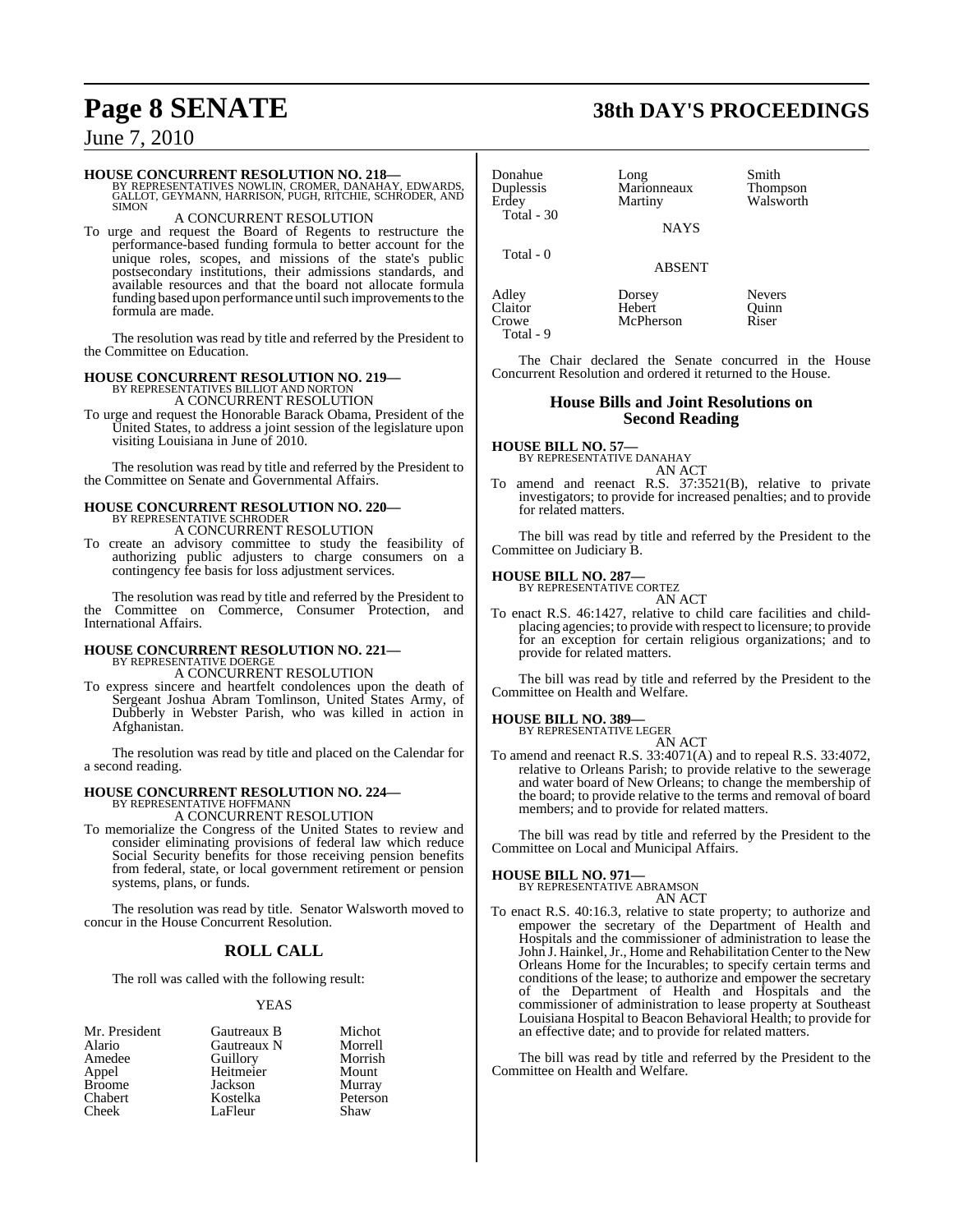## **38th DAY'S PROCEEDINGS Page 9 SENATE**

# June 7, 2010

## **HOUSE BILL NO. 981—** BY REPRESENTATIVE GIROD JACKSON

AN ACT

To enact R.S. 51:933, relative to economic development; to require any business that receives a monetary incentive from the state to secure its presence in this state to enter into a cooperative endeavor agreement with the state; to provide for the minimum content of the cooperative endeavor agreement; and to provide for related matters.

The bill was read by title and referred by the President to the Committee on Commerce, Consumer Protection, and International Affairs.

#### **HOUSE BILL NO. 1008—** BY REPRESENTATIVE HARRISON

AN ACT

To enact R.S. 9:2800.17, relative to property and casualty insurance claims payment; to provide for damages for the diminution in the value of a motor vehicle after an accident; and to provide for related matters.

The bill was read by title and referred by the President to the Committee on Insurance.

## **HOUSE BILL NO. 1011—**

BY REPRESENTATIVE HARRISON AN ACT

To enact R.S. 22:1892(B)(5), relative to property and casualty insurance claims payment; to provide for the adjustment and settlement of first-party motor vehicle total losses; to provide a definition; and to provide for related matters.

The bill was read by title and referred by the President to the Committee on Insurance.

**HOUSE BILL NO. 1171—**<br>BY REPRESENTATIVES TUCKER, ARNOLD, AUSTIN BADON, HENRY<br>BURNS, TIM BURNS, CARMODY, CARTER, CHAMPAGNE, CONNICK,<br>DOVE, GISCLAIR, HARDY, HINES, HOFFMANN, KATZ, LABRUZZO,<br>LIGI, ROBIDEAUX, SIMON, SMILEY, W AN ACT

To amend and reenact R.S. 17:3386(A) and (D) and to enact R.S. 17:3139 and 3386(E), relative to public postsecondary education; to provide for the Louisiana Granting Resources and Autonomy for Diplomas Act; to provide for performance agreements between the Board of Regents and public postsecondary education institutions; to provide for the effectiveness, review, revocation, and renewal of such agreements; to provide for autonomies granted to institutions that enter into such agreements; to require specified performance objectives to be met as part of such agreements; to provide for monitoring and reporting by the Board of Regents; to exempt certain institutions from requirements relative to the use of surplus funds and the carrying forward of certain state general funds; and to provide for related matters.

The bill was read by title and referred by the President to the Committee on Education.

## **HOUSE BILL NO. 1262—** BY REPRESENTATIVE MILLS

AN ACT

To amend and reenact R.S. 37:922(A) and to enact R.S. 37:918(21), relative to the Louisiana State Board of Nursing; to provide for hearings; to provide for records sharing; and to provide for related matters.

The bill was read by title and referred by the President to the Committee on Health and Welfare.

## **HOUSE BILL NO. 1363—**

BY REPRESENTATIVE KLECKLEY AN ACT

To enact R.S. 33:2481.4 and 2541.1, relative to the municipal police civil service; to authorize the municipal governing authority to create the position of deputy chief of police; to provide that the position is in the unclassified service; to provide relative to the appointment, supervision, and discharge of any person in any such position; to provide relative to the qualifications, duties, and responsibilities for such position; to provide relative to resignation from the position and return to the classified police service; and to provide for related matters.

The bill was read by title and referred by the President to the Committee on Local and Municipal Affairs.

## **HOUSE BILL NO. 1371—** BY REPRESENTATIVE MILLS

AN ACT

To enact R.S. 46:153.3.1, relative to medication therapy management; to provide for legislative findings; to provide for consideration of a Medicaid medication therapy management program; to provide for authority for the Department of Health and Hospitals to promulgate rules and regulations if the department implements a Medicaid medication therapy management program to provide for consideration of minimum requirements of the rules and regulations; and to provide for related matters.

The bill was read by title and referred by the President to the Committee on Health and Welfare.

## **HOUSE BILL NO. 1388—** BY REPRESENTATIVE LAFONTA

AN ACT To amend and reenact R.S. 37:3273(B) and to enact R.S.  $37:3272(A)(20)$  and  $(21)$  and  $3286(E)$ , relative to private security; to define part-time event security employee; to define special event; to provide for membership on the Louisiana State Board of Private Security Examiners; to authorize a maximum fee charged to businesses that employ part-time event security employees; and to provide for related matters.

The bill was read by title and referred by the President to the Committee on Commerce, Consumer Protection, and International Affairs.

## **HOUSE BILL NO. 1423—** BY REPRESENTATIVE HUTTER

AN ACT

To enact R.S. 9:1121.104, relative to condominiums; to provide for attorney feesin certain circumstances; and to provide for related matters.

The bill was read by title and referred by the President to the Committee on Judiciary A.

## **HOUSE BILL NO. 1453—**

BY REPRESENTATIVE JOHNSON AN ACT

To enact R.S. 40:1299.39(A)(1)(a)(iv)(dd) and 1299.41(K), relative to medical malpractice; to exclude health care providers performing elective abortions from coverage under the Medical Malpractice Act and the Medical Malpractice Act for State Services; and to provide for related matters.

The bill was read by title and referred by the President to the Committee on Health and Welfare.

## **HOUSE BILL NO. 1457—** BY REPRESENTATIVE MONICA

AN ACT

To amend and reenact R.S. 9:2347(M), R.S. 39:996, and R.S. 51:1160 and to enact R.S. 39:1002, relative to payments in lieu of taxes, fees, and charges paid by a lessee to a political subdivision, industrial development board, or certain public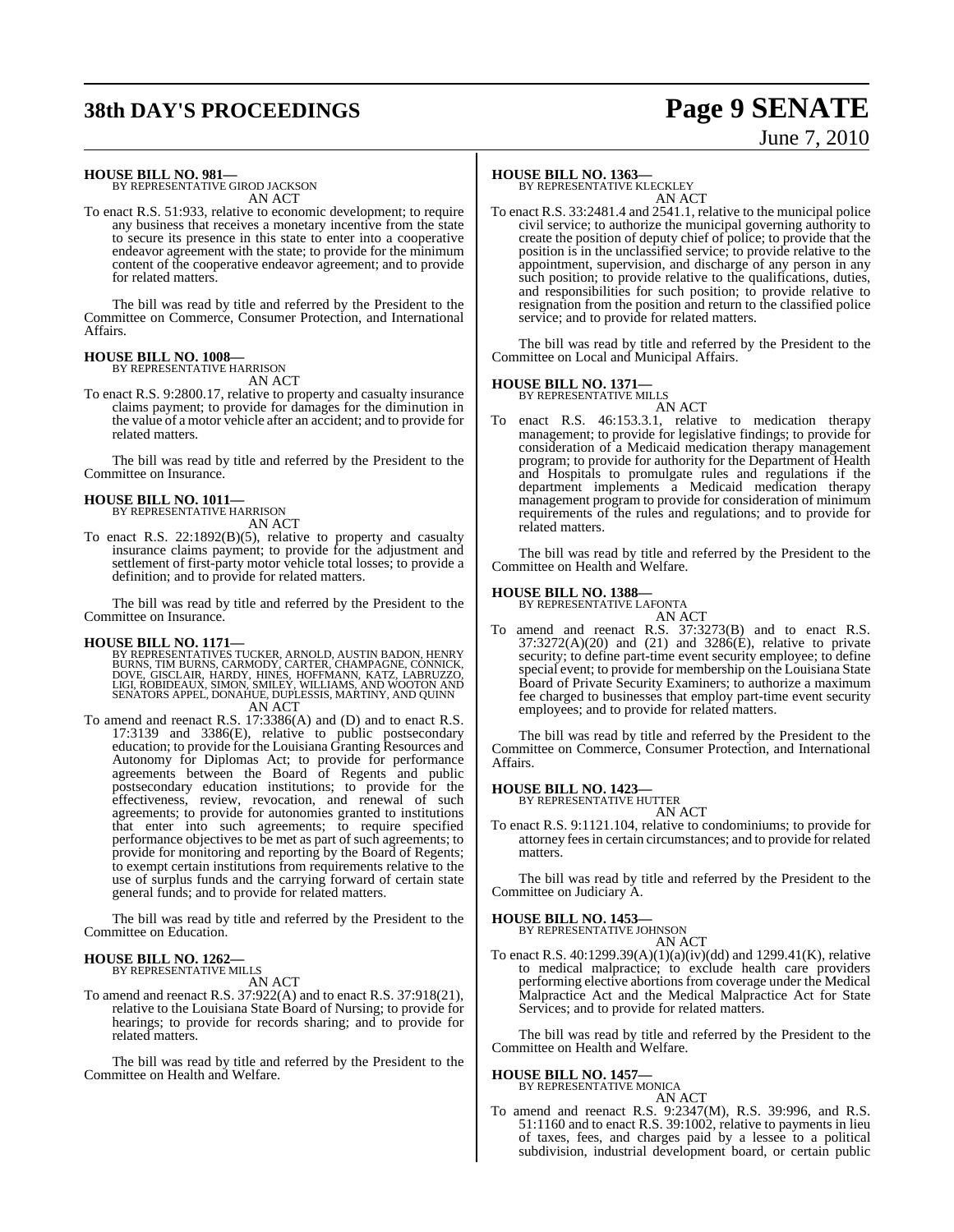## **Page 10 SENATE 38th DAY'S PROCEEDINGS**

## June 7, 2010

trust; to provide that certain payments, fees, and charges paid by a lessee to a political subdivision, industrial development board, or certain public trust under certain circumstances shall be statutory impositions; and to provide for related matters.

The bill was read by title and referred by the President to the Committee on Revenue and Fiscal Affairs.

## **HOUSE BILL NO. 1488— (Substitute for House Bill No. 532 by Representative Lorusso)** BY REPRESENTATIVE LORUSSO

AN ACT

To amend and reenact R.S. 24:513(A)(1)(b)(iv), relative to not-forprofit organizations; to provide relative to the powers and duties of the legislative auditor; to provide for definitions; and to provide for related matters.

The bill was read by title and referred by the President to the Committee on Senate and Governmental Affairs.

## **HOUSE BILL NO. 1489— (Substitute for House Bill No. 1151 by Representative Johnson)**<br>BY REPRESENTATIVE JOHNSON

AN ACT

To enact R.S. 32:1264.1, relative to the distribution and sale of motor vehicles; to require that a notice regarding recalls be given to a prospective buyer prior to the purchase of a new motor vehicle; and to provide for related matters.

The bill was read by title and referred by the President to the Committee on Commerce, Consumer Protection, and International Affairs.

## **HOUSE BILL NO. 1490— (Substitute for HouseBill No. 200 by**

**Representative Connick)**<br>BY REPRESENTATIVES CONNICK, GISCLAIR, LABRUZZO, LIGI,<br>LOPINTO, LORUSSO, AND TALBOT AND SENATOR QUINN AN ACT

To enact R.S. 38:2212.8 and Chapter 24 of Title 39 of the Louisiana Revised Statutes of 1950, to be comprised of R.S. 39:2181 and 2182, relative to procurement; to allow for the prohibition of certain convicted felons from participating in the contract and procurement process; and to provide for related matters.

The bill was read by title and referred by the President to the Committee on Transportation, Highways and Public Works.

## **HOUSE BILL NO. 1491— (Substitute for House Bill No. 1399 by Representative Downs)** BY REPRESENTATIVE DOWNS

AN ACT

To amend and reenact R.S. 17:3048.1(A)(1)(e)(introductory paragraph), (iii), (vi), (viii), (xii), and (xiii), relative to academic standards for a Taylor Opportunity Program for Students award; to provide relative to the high school core curriculum requirements for certain students to be eligible for an Opportunity, Performance, or Honors award; to provide applicability; to provide effectiveness; to provide an effective date; and to provide for related matters.

The bill was read by title and referred by the President to the Committee on Education.

## **Reports of Committees**

The following reports of committees were received and read:

## **REPORT OF COMMITTEE ON**

## **LOCAL AND MUNICIPAL AFFAIRS**

Senator Jean-Paul "JP" Morrell, Chairman on behalf of the Committee on Local and Municipal Affairs, submitted the following report:

June 4, 2010

To the President and Members of the Senate:

I am directed by your Committee on Local and Municipal Affairs to submit the following report:

#### **SENATE BILL NO. 516—** BY SENATOR MORRELL

AN ACT

To enact R.S. 33:4570.15 through 4570.19, relative to the city of New Orleans; to provide for the creation of a recreation commission; to provide relative to the powers, duties, and functions of the commission; to provide for the composition of the supervising commission; to authorize the commission to levy taxes and issue bonds; to provide for an effective date; and to provide for related matters.

Reported by substitute.

## **HOUSE BILL NO. 481—** BY REPRESENTATIVE ROY

AN ACT

To amend and reenact R.S. 33:1423.1(B), (C), and (D), relative to collection of certain taxes and other obligations by sheriffs and ex officio tax collectors; to authorize sheriffs and ex officio tax collectors to employ certain parties to aid in the collection of certain delinquent taxes and obligations; to provide for the payment for collection services on a fee basis; to provide for the amount and payment of the fee; to provide relative to requirements for employing certain parties to aid in the collection of certain delinquent taxes and obligations; and to provide for related matters.

Reported favorably.

**HOUSE BILL NO. 521—**

## BY REPRESENTATIVE LORUSSO

AN ACT

To amend and reenact R.S. 33:9091.8(F)(2) and (4)(c), relative to the Lakewood Crime Prevention and Improvement District; to authorize the district to expand the levy of the parcel fee; to provide for an election on the question of expanding the parcel fee; to authorize the renewal of the parcel fee at any election; and to provide for related matters.

Reported with amendments.

## **HOUSE BILL NO. 535—** BY REPRESENTATIVE PUGH

AN ACT

To amend and reenact R.S. 33:130.702(F) and to repeal Subpart B-42 of Part IV of Chapter 1 of Title 33 of the Louisiana Revised Statutes of 1950, comprised of R.S. 33:130.791, relative to certain economic development districts; to repeal provisions that provide relative to the schedule of regular and special meetings held by the governing board of such districts; to provide relative to the Tangipahoa Parish Economic Development District; to change the frequency of regular meetings held by the governing board of the district; and to provide for related matters.

Reported favorably.

## **HOUSE BILL NO. 537—**

BY REPRESENTATIVE WOOTON AN ACT

To enact R.S. 33:381(C)(30), relative to the municipality of Jean Lafitte; to provide for the filling of the office of police chief by appointment; to provide for the time and method of appointment and for the salary, term, duties, qualifications, and supervision of an appointed police chief; and to provide for related matters.

Reported favorably.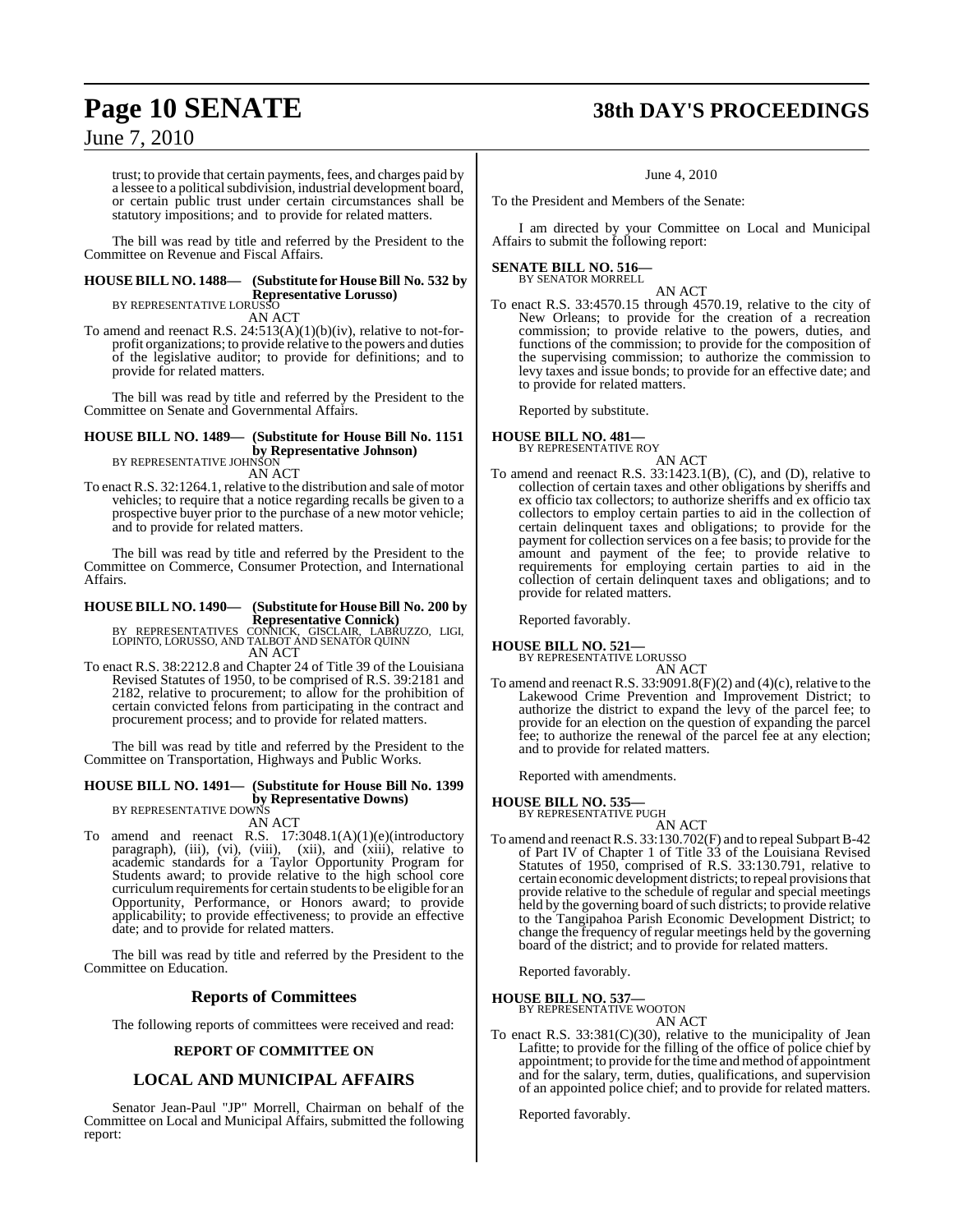## **38th DAY'S PROCEEDINGS Page 11 SENATE** June 7, 2010

## **HOUSE BILL NO. 538—**

BY REPRESENTATIVE BURFORD AN ACT

To enact R.S. 33:2740.18.4, relative to the city of Mansfield; to authorize the governing authority of the city to levy and collect a hotel occupancy tax subject to voter approval; to provide for the use of such tax; and to provide for related matters.

Reported favorably.

## **HOUSE BILL NO. 541—** BY REPRESENTATIVE PUGH

AN ACT

To enact R.S. 38:1794(B)(3), relative to Tangipahoa Parish; to provide relative to Consolidated Gravity Drainage District No. 1; to provide relative to the governing board of the district; to provide relative to the schedule of meetings held by the board; to provide relative to the compensation and reimbursement of board members; and to provide for related matters.

Reported favorably.

#### **HOUSE BILL NO. 542—** BY REPRESENTATIVE RICHMOND AN ACT

To amend and reenact R.S. 33:9078(F)(4)(c), relative to the Kenilworth Improvement District in Orleans Parish; to provide relative to the renewal of parcel fees in the district; and to provide for related matters.

Reported favorably.

### **HOUSE BILL NO. 544—** BY REPRESENTATIVE PUGH

AN ACT

To amend and reenact R.S. 33:3813.2(C)(2), relative to Tangipahoa Parish; to provide relative to the Tangipahoa Water District; to increase the amount of per diem paid to members of the governing board; and to provide for related matters.

Reported favorably.

## **HOUSE BILL NO. 684—** BY REPRESENTATIVE MONTOUCET

AN ACT

To amend and reenact the heading of Chapter 31 of Title 48 of the Louisiana Revised Statutes of 1950, R.S. 48:2091, 2092, 2093, and 2094(A), (C), and (H) relative to the Lafayette Metropolitan Expressway Commission, to change the name of the commission; to change the composition of the board of directors; to change the jurisdictional boundaries of the commission; and to provide for related matters.

Reported favorably.

## **HOUSE BILL NO. 714—** BY REPRESENTATIVE RICHMOND

AN ACT

To amend and reenact R.S. 33:9073, relative to Orleans Parish, to provide relative to the Lake Willow Subdivision Improvement District; to provide relative to the governing board of the district; to provide for terms of board members; to provide relative to the powers and duties of the district; to provide relative to the imposition of taxes and fees within the district; to remove provisions authorizing the imposition of taxes within the district; to authorize the imposition of a parcel fee within the district; to provide for the use of such fee; and to provide for related matters.

Reported favorably.

## **HOUSE BILL NO. 715—**

BY REPRESENTATIVE GUINN AN ACT

To enact R.S. 33:4581, relative to the creation of the Flyway Byway District in Jefferson Davis Parish; to provide for the purpose of the district; to provide the boundaries of the district; to provide for the governance and organization of the district; to provide the powers of the district; to provide for cooperation with state agencies and departments; and to provide for related matters.

Reported favorably.

#### **HOUSE BILL NO. 719—** BY REPRESENTATIVE RICHMOND

AN ACT

To enact Part IV of Chapter 29 of Title 33 of the Louisiana Revised Statutes of 1950, to be comprised of R.S. 33:9098.1, relative to neighborhood districts; to provide relative to district funds; to authorize the governing board of certain districts to combine the funds of their respective districts pursuant to a cooperative endeavor agreement, subject to limitations; to require the prior approval of members of the homeowners association located within each such district; to provide for the use of the combined funds; and to provide for related matters.

Reported favorably.

## **HOUSE BILL NO. 781—** BY REPRESENTATIVE CHAMPAGNE

AN ACT

To enact R.S. 33:7714, relative to wastewater districts; to create a consolidated wastewater district for the towns of Erath and Delcambre; to provide for the purpose, boundaries, and powers of the district; to provide for the governance of the district; to provide for the issuance of bonds; to provide restrictions on the issuance of bonds; to provide for the assumption of debt; to provide for the levy of an ad valorem tax; to provide for an election on the question of such ad valorem tax; to provide for the powers, rights, and duties of districts subsumed by this district; to provide for existing contractual rights; and to provide for related matters.

Reported favorably.

### **HOUSE BILL NO. 849—** BY REPRESENTATIVE ROY

AN ACT

To enact R.S. 33:2841.1, relative to the collection of municipal taxes; to authorize the employment of private counsel or an agency to assist in the collection of delinquent taxes; to require the payment of attorney fees by a tax delinquent; to provide for the amount of the attorney fees; and to provide for related matters.

Reported favorably.

## **HOUSE BILL NO. 956—**

BY REPRESENTATIVES DOVE AND BALDONE AN ACT

To amend and reenact R.S. 33:130.252(A)(1)(b) and (2), relative to the Terrebonne Economic Development Authority; to provide for membership on the board of commissioners; and to provide for related matters.

Reported favorably.

**HOUSE BILL NO. 973—**

BY REPRESENTATIVE FOIL AN ACT

To amend and reenact R.S. 33:130.812(C), relative to Sustainable Energy Financing Districts; to provide relative to financing for projectsin such districts; to provide for property assessment and collection of such assessments within such districts; and to provide for related matters.

Reported with amendments.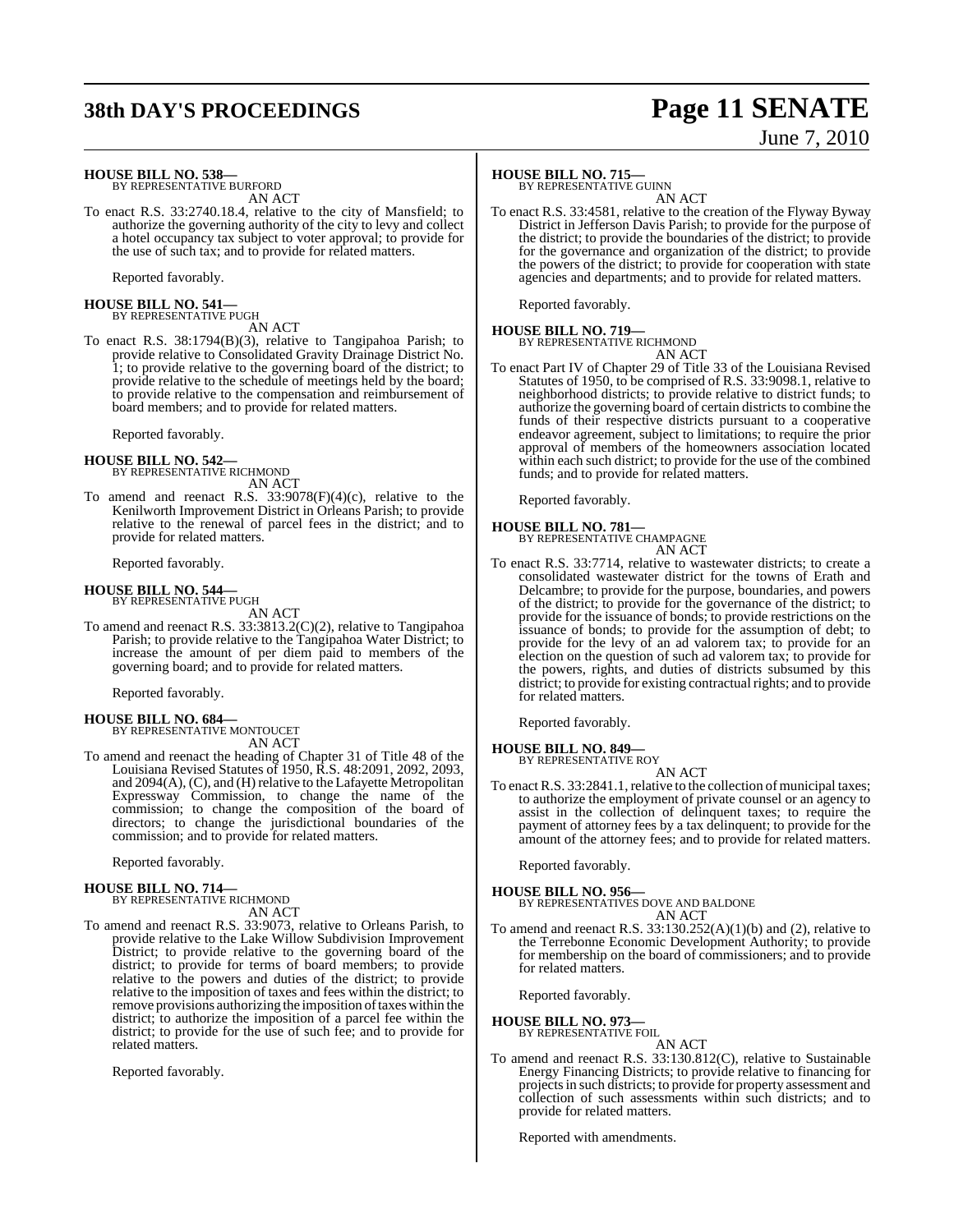## **HOUSE BILL NO. 976—**

BY REPRESENTATIVES WILLMOTT AND LIGI AND SENATOR **MARTINY** AN ACT

To amend and reenact R.S. 33:2740.17(A) and (C), relative to the New OrleansInternational Airport Sales Tax District; to provide definitions for the district; and to provide for related matters.

Reported with amendments.

## **HOUSE BILL NO. 1032—** BY REPRESENTATIVE BARROW

AN ACT

To amend and reenact R.S.  $33:2740.67(C)(1)$ , (2), and (3), relative to the Greenwell Springs-Airline EconomicDevelopment District; to change the membership of the board of commissioners of the district; to provide relative to terms of board members; and to provide for related matters.

Reported with amendments.

## **HOUSE BILL NO. 1287—**

BY REPRESENTATIVES LORUSSO, HENDERSON, AND HUTTER AN ACT

To enact Chapter 27 of Title 25 of the Louisiana Revised Statutes of 1950, to be comprised of R.S. 25:1231 through 1237, and R.S. 36:209(Q), relative to creating the Battle of New Orleans Bicentennial Commission; to provide for membership on the commission and its operation; to provide relative to powers, duties, and activities of the commission; to provide relative to funds and property of the commission; to provide for termination of the commission; and to provide for related matters.

Reported favorably.

### **HOUSE BILL NO. 1290—** BY REPRESENTATIVE AUBERT

AN ACT

To enact R.S. 33:423.20, relative to the power of an elected chief of police in certain municipalities; to provide that the police chief shall appoint, promote, discipline, and discharge police personnel subject to limitations; and to provide for related matters.

Reported favorably.

## **HOUSE BILL NO. 1293—** BY REPRESENTATIVE PUGH

AN ACT

To enact R.S. 33:423.20, relative to the power of an elected chief of police in certain municipalities; to provide that the police chief shall appoint, promote, discipline, and discharge police personnel subject to limitations; and to provide for related matters.

Reported with amendments.

## **HOUSE BILL NO. 1297—** BY REPRESENTATIVE WHITE

AN ACT

To amend and reenact R.S. 33:2476(B)(1)(b) and 2536(B)(1)(b) and to enact R.S.  $33:2476(B)(1)(c)$  and  $2536(B)(1)(c)$ , relative to the municipal fire and police civil service; to provide relative to the qualifications of certain members appointed to municipal fire and police civil service boards; to provide that members appointed from fire and police departments shall not be required to be residents or qualified voters of the area in which they are appointed to serve or the parish in which the area is located, subject to approval of the local governing authority; and to provide for related matters.

Reported favorably.

## **Page 12 SENATE 38th DAY'S PROCEEDINGS**

## **HOUSE BILL NO. 1409—**

BY REPRESENTATIVE GIROD JACKSON AN ACT

To amend and reenact R.S. 33:4762(D), relative to notices for demolition or removal of buildings; to provide that notice of demolition or removal of a building is de facto proof that a building is more than fifty percent damaged; and to provide for related matters.

Reported with amendments.

Respectfully submitted, JEAN-PAUL "JP" MORRELL Chairman

## **REPORT OF COMMITTEE ON**

## **EDUCATION**

Senator Ben W. Nevers, Chairman on behalf of the Committee on Education, submitted the following report:

June 4, 2010

To the President and Members of the Senate:

I am directed by your Committee on Education to submit the following report:

**HOUSE CONCURRENT RESOLUTION NO. 20**<br>BY REPRESENTATIVES CARTER, BOBBY BADON, HENRY BURNS, TIMBURNS, CARMODY, CHAMPAGNE, CONNICK, GISCLAIR, HARDY,<br>HOFFMANN, KATZ, LABRUZZO, LIGI, NOWLIN, ROBIDEAUX, SIMON,<br>SMILEY, WILLIAMS, A CONCURRENT RESOLUTION

To urge and request the State Board of Elementary and Secondary Education to make certain changes to the minimum foundation program formula beginning with the minimum foundation program formula adopted for the 2010-2011 school year.

Reported favorably.

### **HOUSE CONCURRENT RESOLUTION NO. 147—** BY REPRESENTATIVE HARDY

A CONCURRENT RESOLUTION

To urge and request the State Board of Elementary and Secondary Education to study the rate of suspensions and expulsions in Louisiana and to submit a written report of its findings and conclusions, including any recommendations for legislation relative to the issue, to the House Committee on Education and the Senate Committee on Education not later than sixty days prior to the beginning of the 2011 Regular Session of the Legislature of Louisiana.

Reported favorably.

# **HOUSE CONCURRENT RESOLUTION NO. 148—** BY REPRESENTATIVE AUSTIN BADON A CONCURRENT RESOLUTION

To urge and request the State Board of Elementary and Secondary Education to consolidate the administration and evaluation of the LA4 and 8(g) prekindergarten programs under the state Department of Education beginning with the 2010-2011 school year and to adopt identical standards for these programs.

Reported with amendments.

## **HOUSE CONCURRENT RESOLUTION NO. 179—** BY REPRESENTATIVE AUSTIN BADON A CONCURRENT RESOLUTION

To urge and request the Department of Social Services and the state Department of Education to work collaboratively to ensure that children enter kindergarten ready to learn, to establish and maintain an infrastructure for the coordination of data, and to submit by March first annually a school readiness report to the governor, the House Committee on Education, the Senate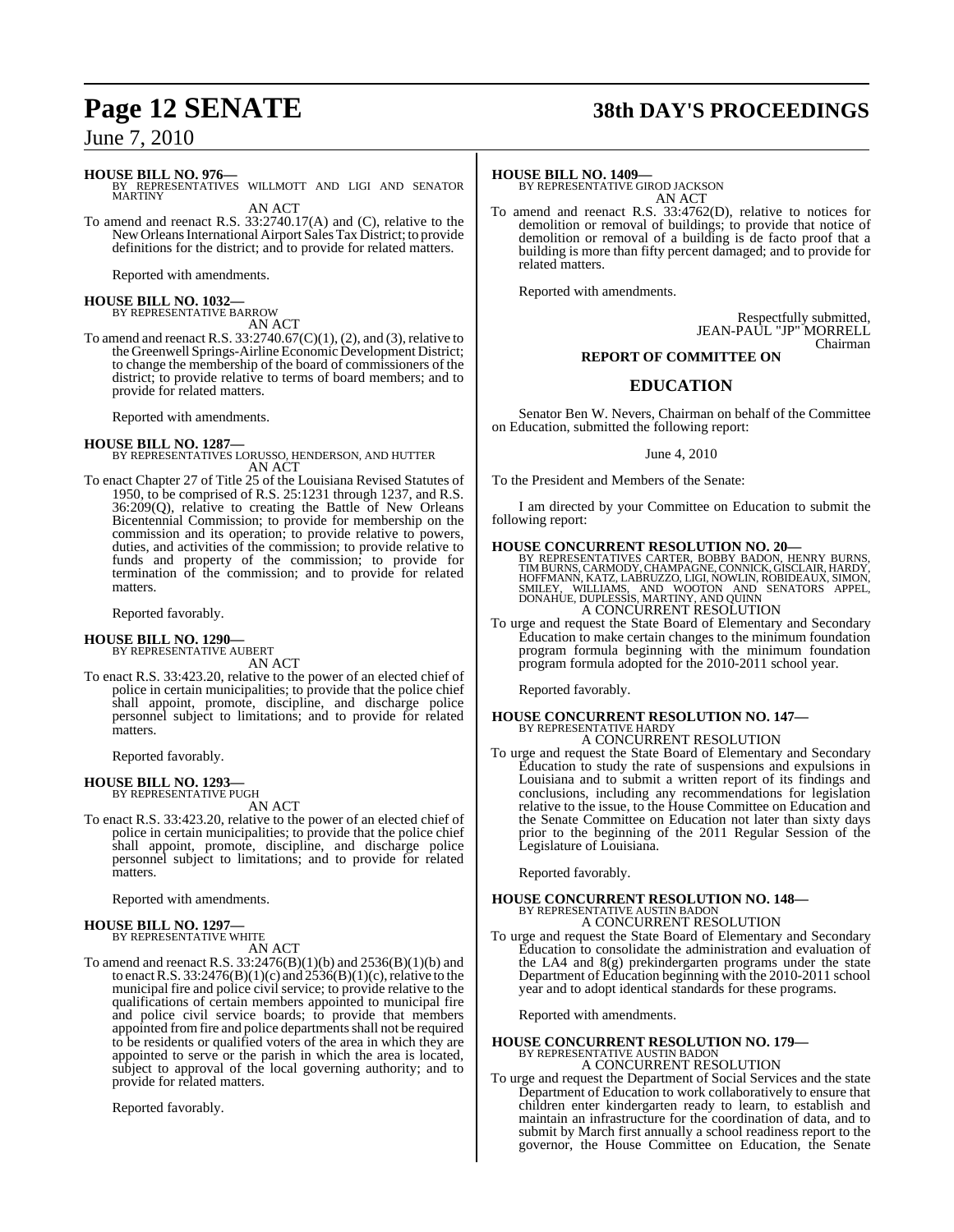## **38th DAY'S PROCEEDINGS Page 13 SENATE**

# June 7, 2010

Committee on Education, and the State Board of Elementary and Secondary Education.

Reported favorably.

**HOUSE BILL NO. 151—** BY REPRESENTATIVE CARMODY

AN ACT

To amend and reenact R.S. 17:158(A)(3), to authorize the Bossier Parish School Board and the Caddo Parish School Board to transport to school any student who resides one mile or less from the school; to provide conditions and limitations; to provide an effective date; and to provide for related matters.

Reported favorably.

## **HOUSE BILL NO. 433—** BY REPRESENTATIVES HARDY AND HINES

AN ACT

To enact R.S. 17:7(29), relative to the duties, functions, and responsibilities of the State Board of Elementary and Secondary Education; to require the State Board of Elementary and Secondary Education to develop, adopt, and provide for the implementation of a uniform grading scale for use in public schools; to provide for enforcement and exceptions; to provide for a task force to provide recommendations; to provide forrules and regulations; to provide for effectiveness; and to provide for related matters.

Reported with amendments.

## **HOUSE BILL NO. 468—** BY REPRESENTATIVE HOFFMANN

AN ACT

To amend and reenact R.S. 17:46(A)(1)(b) and 1170, relative to school employees; to provide eligibility for sabbatical leaves to certain certified school nurses, audiologists, educational diagnosticians, and speech-language pathologists employed by state special schools and by city, parish, and other local public school systems; to provide for limitations on such eligibility with respect to fiscal conditions; and to provide for related matters.

Reported favorably.

**HOUSE BILL NO. 486—** BY REPRESENTATIVES HARRISON, ARNOLD, BALDONE, HENRY BURNS, CARMODY, CARTER, ELLINGTON, GISCLAIR, HARDY, GARY SMITH, PATRICIA SMITH, ST. GERMAIN, STIAES, TEMPLET, TUCKER, AND WILLIAMS

### AN ACT

To enact R.S. 17:3006, relative to school guidance counselors; to require school guidance counselors employed in public high schools to complete an academic profile for each student in the ninth grade; to provide for information to be included in the profile; to provide for student and parental involvement in completing the profile; to provide for annual review of the profile; and to provide for related matters.

Reported with amendments.

**HOUSE BILL NO. 488—** BY REPRESENTATIVESHARRISON,CARTER, GISCLAIR, HARDY, AND ST. GERMAIN

### AN ACT

To amend and reenact R.S. 17:53, relative to training and instruction of school board members; to require each member of a local public school board to receive certain training; to authorize certain training during a member's first year of service; to provide for the designation of Distinguished School Board Member for school board members completing certain training; to require certain dissemination of information about training completed by school board members; and to provide for related matters.

Reported favorably.

## **HOUSE BILL NO. 648—**

BY REPRESENTATIVE SAM JONES AN ACT

To repeal R.S. 17:221(E), relative to school attendance; to repeal provisions relative to permitting children of certain ages to withdraw from school under specified circumstances.

Reported favorably.

#### **HOUSE BILL NO. 685—** BY REPRESENTATIVE SAM JONES

- AN ACT
- To amend and reenact R.S. 17:221(I), relative to school attendance; to provide relative to the enrollment of certain students in adult education programs that are approved by the State Board of Elementary and Secondary Education; and to provide forrelated matters.

Reported favorably.

#### **HOUSE BILL NO. 729—** BY REPRESENTATIVE CARMODY AN ACT

To amend and reenact R.S. 41:892(C), (D), and (E) and to enact R.S. 41:892(F), relative to surplus property of school boards; to provide relative to the minimum bid which may be accepted when a school board attempts to sell such property; and to provide for related matters.

Reported favorably.

**HOUSE BILL NO. 925—**<br>BY REPRESENTATIVES AUSTIN BADON, BOBBY BADON, HENRY<br>BURNS, TIM BURNS, CARMODY, CARTER, CHAMPAGNE, GISCLAIR,<br>GUILLORY, HARDY, HOFFMANN, LIGI, AND ROBIDEAUX AND<br>SENATORS APPEL, DONAHUE, DUPLESSIS, MARTI AN ACT

To enactR.S. 17:10.1(D), relative to the Louisiana school and district accountability system; to provide for the assignment of letter grades to schools and school districts that are reflective of their performance; and to provide for related matters.

Reported with amendments.

## **HOUSE BILL NO. 962—**

BY REPRESENTATIVES CARTER, BOBBY BADON, HENRY BURNS,<br>TIMBURNS,CARMODY,CHAMPAGNE, CONNICK,GISCLAIR,HARDY,<br>HOFFMANN, KATZ, LABRUZZO, LIGI, NOWLIN, RICHARD,<br>ROBIDEAUX, SIMON, SMILEY, WILLIAMS, AND WOOTON AND<br>SENATORS APPEL,BR

### AN ACT

To amend and reenact R.S.  $17:3982(A)(1)(a)$  and  $(2)$  and  $(B)$  and  $3992(A)(1)$  and  $(2)$ , relative to charter schools; to provide relative to the process for submission, review, and approval of charter school proposals and renewal of charters; to provide relative to the use of local school board facilities and property by a chartering group; and to provide for related matters.

Reported favorably.

## **HOUSE BILL NO. 1188—** BY REPRESENTATIVE HARDY

AN ACT

To enact R.S. 17:62.1; relative to the Lafayette Parish school system; to provide relative to guidelines and procedures regarding the transportation of students on field trips within or outside the geographic boundaries of the school system, including equipment used, driver compensation, and operational costs; to provide limitations; to provide applicability; to provide effectiveness; to provide an effective date; and to provide for related matters.

Reported without action.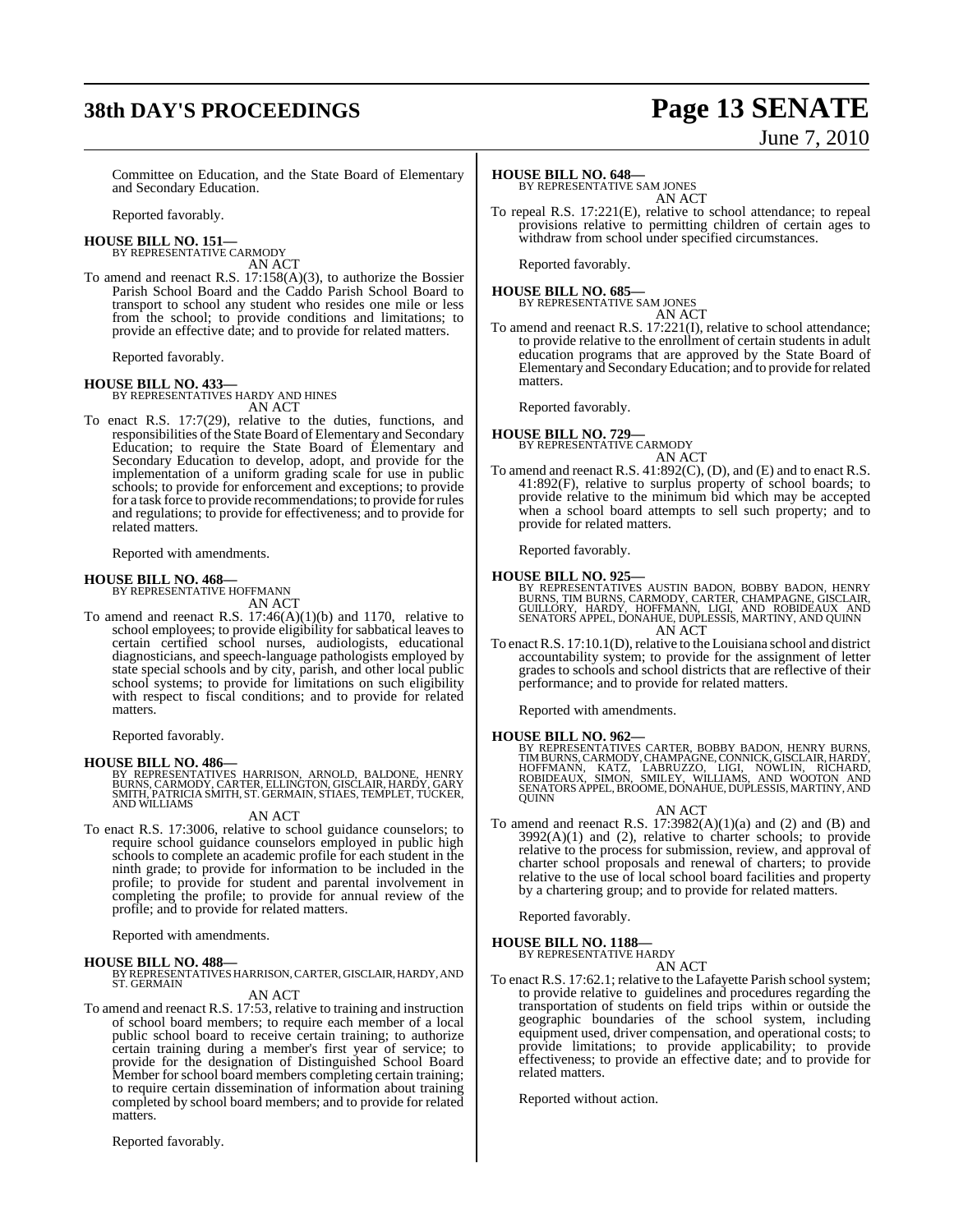**HOUSE BILL NO. 1276**<br>BY REPRESENTATIVES HARDY, AUBERT, BARRAS, BILLIOT, HENRY<br>BURNS, TIM BURNS, CARMODY, CARTER, CHAMPAGNE, DOWNS,<br>GUILLORY, HOFFMANN, LABRUZZO, LEGER, LIGI, MILLS, POPE,<br>PUGH, RICHARD, RICHARDSON, JANE SM BROOME, LONG, MARTINY, MORRELL, MOUNT, AND APPEL, BROC<br>WALSWORTH

AN ACT

To amend and reenact R.S. 17:493(A) and (C) and to enact R.S. 17:491.3 and 3996(B)(24), relative to school bus operators; to require a school bus operator to report his arrest for specified offenses involving operating a vehicle; to provide relative to guidelines, procedures, and timelines for such reporting; to provide relative to administration; to provide definitions; to provide applicability; to provide relative to the failure of the operator to report; to provide effectiveness; to provide an effective date; and to provide for related matters.

Reported favorably.

### **HOUSE BILL NO. 1368—**

BY REPRESENTATIVES JANE SMITH, BOBBY BADON, HENRY BURNS,<br>TIM BURNS, CARMODY, CARTER, CHAMPAGNE, CONNICK, DOVE,<br>GISCLAIR, HARDY, HOFFMANN, KATZ, LABRUZZO, LIGI, NOWLIN,<br>ROBIDEAUX, SIMON, SMILEY, WILLIAMS, AND WOOTON AND<br>SEN

AN ACT

To enact Chapter 44 of Title 17 of the Louisiana Revised Statutes of 1950, to be comprised ofR.S. 17:4031 through 4040, relative to public elementary and secondary education; to authorize the State Board of Elementary and Secondary Education to exempt school districts from various laws and regulations pertaining to education; to provide procedures regarding request for and approval of such waivers; to provide for terms and conditions on such waivers; to provide with respect to schools within the jurisdiction of the Recovery School District and schools which may be transferred to that jurisdiction; to provide for reports; and to provide for related matters.

Reported with amendments.

**HOUSE BILL NO. 1442—** BY REPRESENTATIVES CARMODY, ARMES, CARTER, DIXON, DOWNS, RITCHIE, PATRICIA SMITH, AND THIBAUT AN ACT

To enact R.S.  $17:81.6(C)$ , (D), (E), and (F), relative to public school employees; to provide for the reporting by public school employees ofirregularities orimproprieties in the administration of standardized tests; to prohibit certain actions relative to such reporting; to provide for penalties; to provide for the recovery of damages, attorney fees, and court costs under certain circumstances; and to provide for related matters.

Reported favorably.

### **HOUSE BILL NO. 1458—**

BY REPRESENTATIVE LABRUZZO AN ACT

To enact R.S. 17:416.13(C) and (D), relative to student codes of conduct; to provide relative to a review by a local school board ofthe student code of conduct; to provide relative to the purpose of such review and to require certain actions as necessary; to provide guidelines and a timeline for such review; to provide definitions; to provide relative to certain notifications to students; to provide relative to the investigation of reports of certain prohibited actions; to provide an effective date; and to provide for related matters.

Reported favorably.

Respectfully submitted, BEN W. NEVERS Chairman

## **Page 14 SENATE 38th DAY'S PROCEEDINGS**

## **REPORT OF COMMITTEE ON**

## **NATURAL RESOURCES**

Senator Nicholas "Nick" Gautreaux, Chairman on behalf of the Committee on Natural Resources, submitted the following report:

June 4, 2010

To the President and Members of the Senate:

I am directed by your Committee on Natural Resources to submit the following report:

## **HOUSE CONCURRENT RESOLUTION NO. 214—** BY REPRESENTATIVE DOVE AND SENATOR CHABERT

A CONCURRENT RESOLUTION

To urge and request Secretary of the Interior, Ken Salazar, to reconsider the directive that he issued which instituted sixmonth moratorium on oil and gas exploration in the Gulf of Mexico and to possibly alter that directive to minimize the negative economic impact of such directive on the already damaged economies of the state of Louisiana and the other oil and gas producing states along the Gulf of Mexico.

Reported with amendments.

### **HOUSE BILL NO. 841—**

BY REPRESENTATIVE ARNOLD AND SENATOR MICHOT AN ACT

To enact Chapter 10 of Subtitle I of Title 30 of the Louisiana Revised Statutes of 1950, to be comprised ofR.S. 30:1001 through 1003, relative to the development of renewable energy sources; to authorize the Department of Natural Resources to execute leases on state lands for development and production of energy from hydrokinetics; to provide for legislative finding; to provide a process for executing leases on state lands for the development and production of energy from hydrokinetics; to provide for the powers and duties of the secretary of natural resources; to provide for the powers and duties of the State Mineral and Energy Board; to authorize the implementation of fees; to provide for the promulgation of rules and regulations; and to provide for related matters.

Reported with amendments.

### **HOUSE BILL NO. 1486— (Substitute for HouseBill No. 926 by Representative Little)**

BY REPRESENTATIVES MORRIS, ARMES, BOBBY BADON, BILLIOT,<br>BURFORD, HENRY BURNS, BURRELL, CARMODY, CHAMPAGNE,<br>EDWARDS, GISCLAIR, HARDY, HARRISON, HENDERSON, HENRY,<br>GIROD JACKSON, LITTLE, LORUSSO, NOWLIN, GARY SMITH, JANE<br>SMIT

AN ACT

To enact Chapter 9-B of Title 30 of the Louisiana Revised Statutes of 1950, to be comprised of R.S. 30:961 through 963, relative to the use of surface water; to provide for definitions; to provide for cooperative endeavor agreements to withdraw running surface water; to provide for findings and purpose; to provide for requirements for cooperative endeavor agreements to withdraw running surface water; to provide for the authority of the secretary of the Department of Natural Resources; to provide for legislative intent; and to provide for related matters.

Reported with amendments.

Respectfully submitted, NICHOLAS "NICK" GAUTREAUX Chairman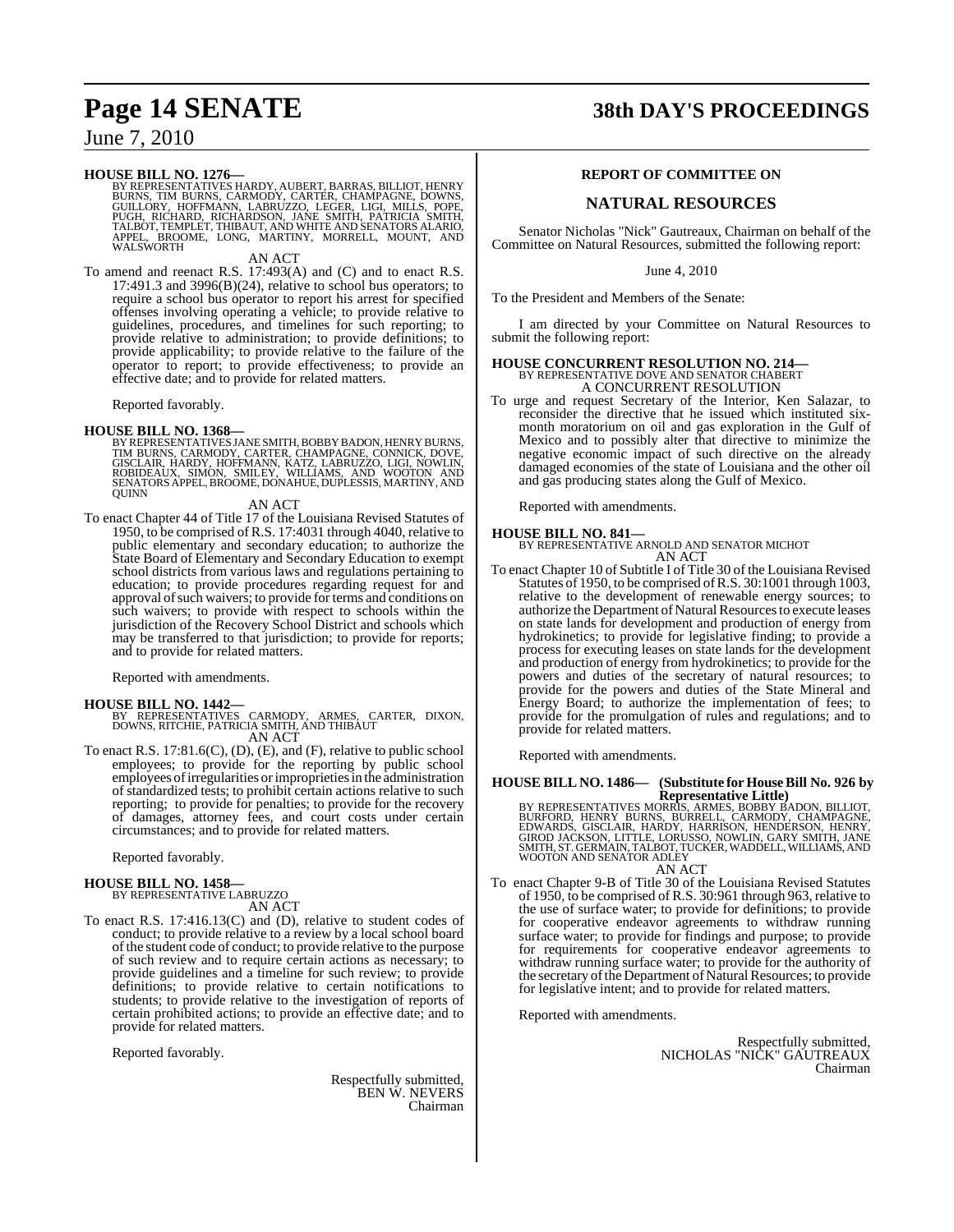## **REPORT OF COMMITTEE ON**

## **LABOR AND INDUSTRIAL RELATIONS**

Senator Neil Riser, Chairman on behalf of the Committee on Labor and Industrial Relations, submitted the following report:

June 4, 2010

To the President and Members of the Senate:

I am directed by your Committee on Labor and Industrial Relations to submit the following report:

#### **HOUSE BILL NO. 1138—** BY REPRESENTATIVE PONTI

AN ACT

To amend and reenact R.S. 23:1123, 1172.2(E), and 1201(A) and to repeal R.S. 23:1201.1, relative to workers' compensation; to provide for an examination of an injured employee when certain disputes arise; to provide for the prompt reporting of certain information relative to payment of workers' compensation premiums which may be considered false, fraudulent, or misleading; to require payors and insurers to make weekly indemnity payments by electronic funds transfer; to repeal provisions requiring workers' compensation indemnity payments be mailed; and to provide for related matters.

Reported with amendments.

Respectfully submitted, NEIL RISER Chairman

## **REPORT OF COMMITTEE ON**

## **REVENUE AND FISCAL AFFAIRS**

Senator Robert M. Marionneaux, Jr., Chairman on behalf of the Committee on Revenue and Fiscal Affairs, submitted the following report:

## June 7, 2010

To the President and Members of the Senate:

I am directed by your Committee on Revenue and Fiscal Affairs to submit the following report:

## **HOUSE BILL NO. 166—** BY REPRESENTATIVE GREENE

AN ACT

To enact R.S. 49:191(4)(f) and to repeal R.S. 49:191(3)(c), relative to the Department of Revenue, including provisions to provide for the re-creation of the Department of Revenue and the statutory entities made a part of the department by law; to provide for the effective termination date for all statutory authority for the existence of such statutory entities; and to provide for related matters.

Reported favorably.

## **HOUSE BILL NO. 234—** BY REPRESENTATIVE CARTER

AN ACT

To enact R.S. 47:337.10(N) and to repeal R.S. 47:337.9(D)(30), relative to sales and use taxes imposed by political subdivisions; to provide relative to optional and mandatory exclusions and exemptions; to provide with respect to the optional sales and use tax exemption for the purchase, lease, or repair of certain equipment by qualifying radiation therapy treatment centers; and to provide for related matters.

Reported favorably.

## **38th DAY'S PROCEEDINGS Page 15 SENATE** June 7, 2010

HOUSE BILL NO. 246—<br>BY REPRESENTATIVES POPE, ARMES, ARNOLD, AUBERT, BARRAS, BARROW, BILLIOT, BURFORD, TIM BURNS, BURRELL, CARMODY,<br>CARTER, CHANDLER, CHANEY, CONNICK, CORTEZ, DIXON, DOERGE,<br>DOWNS, ELLINGTON, FANNIN, FOIL, G

## A JOINT RESOLUTION

Proposing to add Article VII, Section 21(K) of the Constitution of Louisiana, relative to ad valorem property tax exemptions; to provide an exemption for certain property owned by certain disabled veterans and their spouses; to provide for the amount of the exemption; to prohibit the loss of revenue associated with this exemption from impacting the calculation of millage rates by taxing authorities; to require taxing authorities to absorb the loss of revenue as a result of this exemption; to prohibit the reappraisal and valuation of property for purposes of millage adjustment under certain circumstances; to require a local election called by resolution or ordinance by the local governing authority for the establishment of the exemption; to provide for submission of the proposed amendment to the electors; to provide for an effective date; and to provide for related matters.

Reported favorably.

#### **HOUSE BILL NO. 300—** BY REPRESENTATIVE RITCHIE

AN ACT

To amend and reenact R.S. 47:1838(introductory paragraph), relative to fees levied by the Louisiana Tax Commission; to authorize the continued levy and collection of fees associated with the various services performed by the commission; to provide an effective date; and to provide for related matters.

Reported favorably.

## **HOUSE BILL NO. 508—** BY REPRESENTATIVE ROY

AN ACT

To amend and reenact R.S. 47:2153(B)(1), relative to ad valorem taxes; to provide relative to sales of immovable property due to delinquent taxes; to authorize use of the Internet to publish certain notice and other information related to a tax sale; and to provide for related matters.

Reported favorably.

**HOUSE BILL NO. 579—** BY REPRESENTATIVE SAM JONES

## AN ACT

To amend and reenact R.S. 47:818.40(F) relative to motor fuel taxes; to provide relative to surety bond requirements of certain licensees; to require the secretary of the Department of Revenue to waive surety bond requirements for certain licensees under certain circumstances; and to provide for related matters.

Reported favorably.

## **HOUSE BILL NO. 602—** BY REPRESENTATIVE GARY SMITH

AN ACT

To amend and reenact R.S. 47:2153(A), relative to the notice of delinquent ad valorem taxes; to provide for the time within which to send notice; and to provide for related matters.

Reported favorably.

### **HOUSE BILL NO. 850—** BY REPRESENTATIVE ROY

AN ACT

To enact R.S. 47:2153(B)(7), relative to ad valorem tax; to authorize the collection of a refundable deposit from certain participants at a tax sale; to provide for use of deposits; to provide for the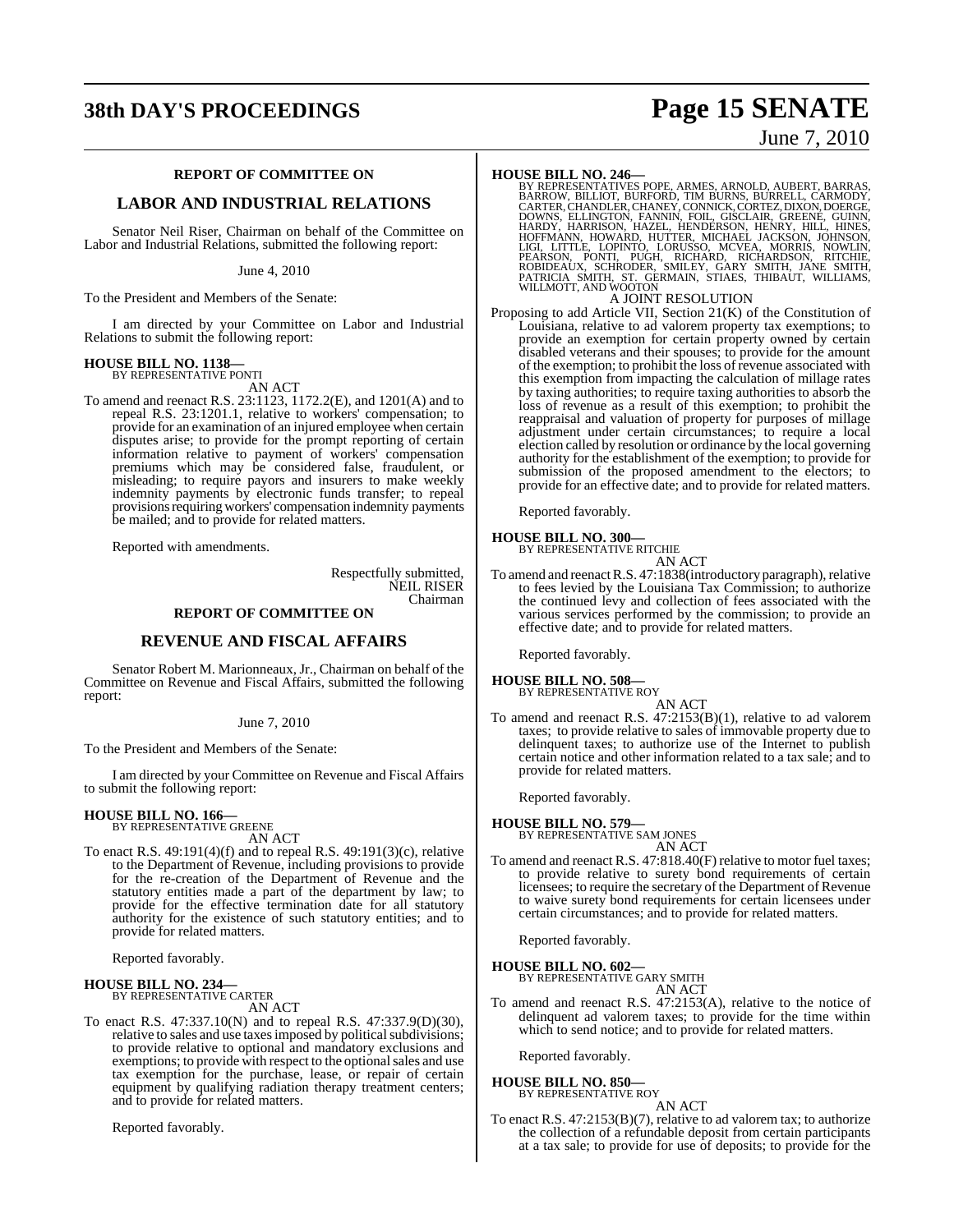form of the deposit; to provide for refunds; and to provide for related matters.

Reported favorably.

## **HOUSE BILL NO. 1021—** BY REPRESENTATIVE GREENE

AN ACT

To amend and reenact R.S. 47:2433 and Sections 2 and 3 of Act No. 822 of the 2008 Regular Session of the Legislature, relative to inheritance and estate taxes; to provide for the accrual of interest on delinquent estate transfer taxes; to provide relative to filing extensions for estate transfer tax returns; to provide relative to the prescription period for estate transfer taxes; to provide for an effective date; and to provide for related matters.

Reported favorably.

#### **HOUSE BILL NO. 1045—** BY REPRESENTATIVE PONTI

AN ACT

To enact R.S. 47:1508(B)(28), relative to the confidentiality of tax records; to provide for the furnishing of tax record information to the Louisiana Workforce Commission for the purpose of determining, investigating, and prosecuting fraud; to provide for the confidentiality of such information; and to provide for related matters.

Reported favorably.

### **HOUSE BILL NO. 1389—** BY REPRESENTATIVE LIGI

AN ACT

To amend and reenact R.S. 47:2202(A), 2203(C), and 2204, relative to the sale of adjudicated property; to exempt certain property sales from the minimum bid and appraisal requirements for adjudicated property; to provide relative to advertising requirements for adjudicated property sold at public sale; to provide relative to certain public sales by a political subdivision; to provide for certain limitations; and to provide for related matters.

Reported favorably.

Respectfully submitted, ROBERT M. MARIONNEAUX, JR. Chairman

## **Rules Suspended**

Senator Hebert asked for and obtained a suspension of the rules to recall Senate Bill No. 324 from the Committee on Judiciary C.

## **SENATE BILL NO. 324—** BY SENATOR HEBERT

AN ACT

To amend and reenact R.S. 14:96 and 14:97, relative to obstructing highways of commerce; to provide for elements of the crime; and to provide for related matters.

On motion of Senator Hebert the bill was read by title and withdrawn from the files of the Senate.

## **Rules Suspended**

Senator Riser asked for and obtained a suspension of the rules to recall Senate Bill No. 400 from the Committee on Commerce, Consumer Protection, and International Affairs.

#### **SENATE BILL NO. 400—** BY SENATOR RISER

AN ACT

To amend and reenact R.S.  $37:842(A)(1)$  and  $872(B)(1)$ , relative to funeral directors, embalmers and crematory retort operators; to

## **Page 16 SENATE 38th DAY'S PROCEEDINGS**

provide for non-residents being licensed in Louisiana; and to provide for related matters.

On motion of Senator Riser the bill was read by title and withdrawn from the files of the Senate.

## **Rules Suspended**

Senator Riser asked for and obtained a suspension of the rules to recall Senate Bill No. 403 from the Committee on Commerce, Consumer Protection, and International Affairs.

#### **SENATE BILL NO. 403—** BY SENATOR RISER

AN ACT

To amend and reenact R.S. 37:831(11), (40), and (73), the introductory paragraph of  $846(A)$ , and  $846(A)(2)$  and  $(3)$ , relative to embalmers and funeral directors; to provide for definitions; to provide with respect to the granting or renewal licenses; to provide for sanctions; to provide for permissible activities; and to provide for related matters.

On motion of Senator Riser the bill was read by title and withdrawn from the files of the Senate.

## **Rules Suspended**

Senator Riser asked for and obtained a suspension of the rules to recall Senate Bill No. 439 from the Committee on Natural Resources.

#### **SENATE BILL NO. 439—** BY SENATOR RISER

AN ACT

To authorize and provide for the acceptance of the donation of certain property in Caldwell Parish to the state of Louisiana, through the Department of Culture, Recreation and Tourism; to provide for an effective date; and to provide for related matters.

On motion of Senator Riser the bill was read by title and withdrawn from the files of the Senate.

## **Rules Suspended**

Senator Riser asked for and obtained a suspension of the rules to recall Senate Bill No. 479 from the Committee on Finance.

## **SENATE BILL NO. 479—** BY SENATOR RISER

AN ACT

To repeal R.S. 22:941(A)(5), relative to group life insurance; to remove authority for certain lump sum payments of death and permanent disability benefits for Louisiana National Guardsmen activated by the governor or the president of the United States; to provide for an effective date; and to provide for related matters.

On motion of Senator Riser the bill was read by title and withdrawn from the files of the Senate.

## **Reconsideration**

The vote by which House Concurrent Resolution No. 111 failed to pass on Friday, June 4, 2010, was reconsidered.

On motion of Senator Broome, the bill was read by title and returned to the Calendar, subject to call.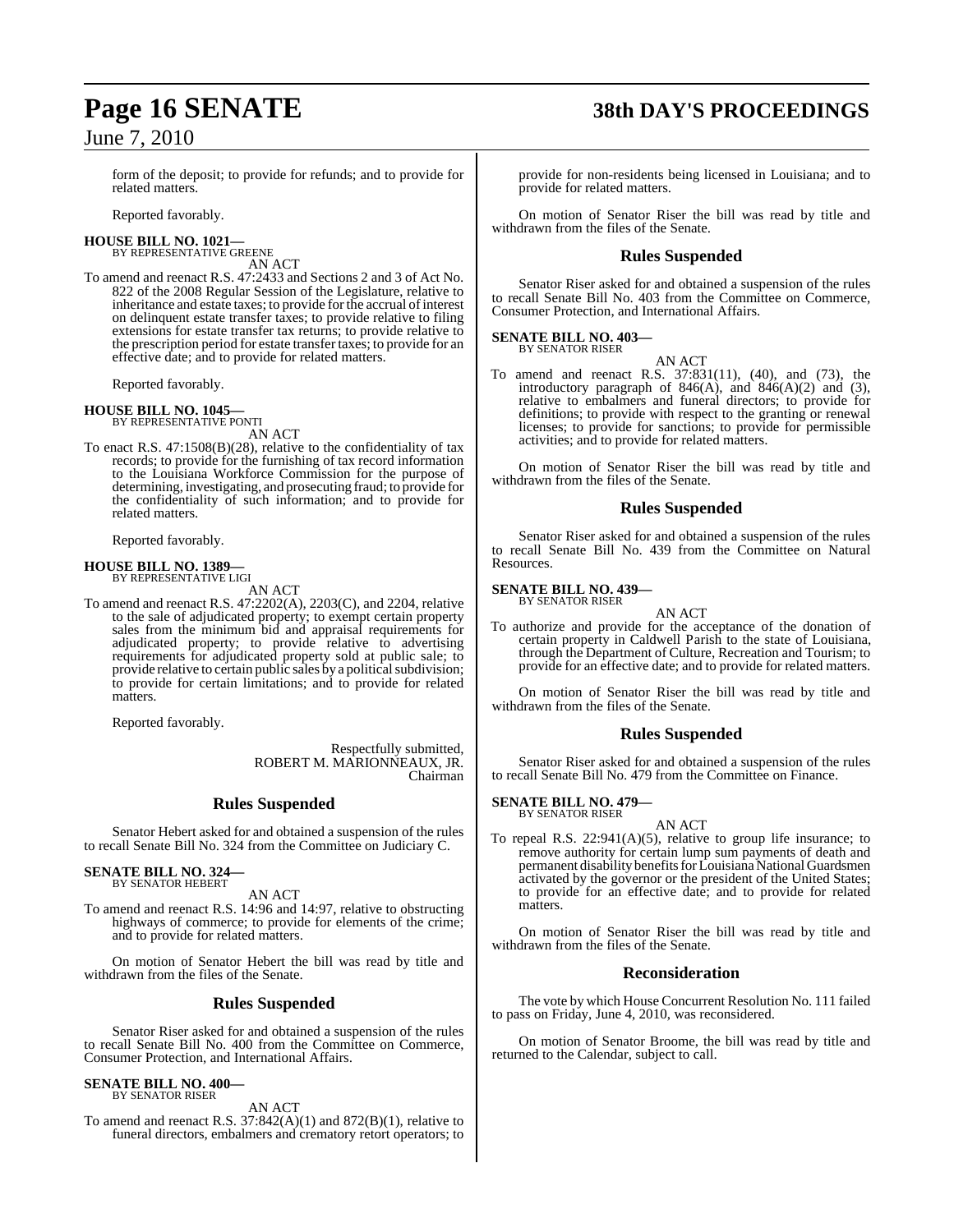## **38th DAY'S PROCEEDINGS Page 17 SENATE**

## June 7, 2010

## **Senate Bills and Joint Resolutions Returned from the House of Representatives with Amendments**

## **SENATE BILL NO. 9—** BY SENATOR B. GAUTREAUX

AN ACT

To amend and reenact R.S. 32:300.5(C)(4) and R.S. 32:300.7(D), relative to texting while driving a motor vehicle; to provide for the use of certain wireless telecommunications devices for text messaging; to change the violation to a primary offense; and to provide for related matters.

The bill was read by title. Returned from the House of Representatives with amendments:

### **LEGISLATIVE BUREAU AMENDMENTS**

Amendments proposed by Legislative Bureau to Engrossed Senate Bill No. 9 by Senator B. Gautreaux

AMENDMENT NO. 1

On page 1, line 7, following "(4)" delete "is" and insert "and R.S. 32:300.7(D) are"

Senator B. Gautreaux moved to concur in the amendments proposed by the House.

## **ROLL CALL**

The roll was called with the following result:

### YEAS

| Mr. President<br>Alario<br>Amedee<br>Appel<br><b>Broome</b><br>Cheek<br>Claitor<br>Crowe<br>Donahue<br>Duplessis<br>Erdey<br>Total - 32 | Gautreaux B<br>Guillory<br>Hebert<br>Heitmeier<br>Jackson<br>Kostelka<br>LaFleur<br>Long<br>Marionneaux<br>Martiny<br>Michot<br>NAYS | Morrish<br>Mount<br>Murray<br><b>Nevers</b><br>Peterson<br>Ouinn<br>Riser<br>Shaw<br>Thompson<br>Walsworth |
|-----------------------------------------------------------------------------------------------------------------------------------------|--------------------------------------------------------------------------------------------------------------------------------------|------------------------------------------------------------------------------------------------------------|
| Total - 0                                                                                                                               | <b>ABSENT</b>                                                                                                                        |                                                                                                            |
| Adley<br>Chabert<br>Dorsey<br>Total - 7                                                                                                 | Gautreaux N<br>McPherson<br>Morrell                                                                                                  | Smith                                                                                                      |

The Chair declared the amendments proposed by the House were concurred in. Senator B. Gautreaux moved to reconsider the vote by which the amendments were concurred in and laid the motion on the table.

## **SENATE BILL NO. 440—**

BY SENATORS RISER, THOMPSON AND WALSWORTH AN ACT

To amend and reenact R.S. 47:490.2(B), 490.3(A), 490.5(B), 490.6(A), 490.8(A), 490.9(A), 490.10(A), 490.11(A), 490.12(A), 490.13(A), 490.14(A), 490.15(A), 490.17(A)(introductory paragraph), 490.18(B), 490.19(A), 490.20(B), and 490.21(B), relative to military honor license plates; to provide for all such license plates for motorcycles; and to provide for related matters.

The bill was read by title. Returned from the House of Representatives with amendments:

## **LEGISLATIVE BUREAU AMENDMENTS**

Amendments proposed by Legislative Bureau to Reengrossed Senate Bill No. 440 by Senator Riser

### AMENDMENT NO. 1

On page 1, line 9, following "490.15(A)" and before "," change "490.17(A)" to "490.17(A)(introductory paragraph)"

Senator Riser moved to concur in the amendments proposed by the House.

## **ROLL CALL**

The roll was called with the following result:

## YEAS

Mr. President Guillory Mount<br>Alario Hebert Murray Alario Hebert Murray Heitmeier Nevers<br>Iackson Peterson Appel Broome Kostelka Quinn<br>Cheek LaFleur Riser Cheek LaFleur Riser<br>Claitor Long Shaw Claitor Long Shaw<br>Crowe Marionneaux Thompson Crowe Marionneaux Thompson<br>
Donahue Martiny Walsworth Martiny<br>Michot Duplessis Michot Gautreaux B Total - 31 **NAYS**  Total - 0 ABSENT Adley Erdey Morrell<br>
Chabert Gautreaux N Smith Chabert Gautreaux N<br>
Dorsey McPherson McPherson

The Chair declared the amendments proposed by the House were concurred in. Senator Riser moved to reconsider the vote by which the amendments were concurred in and laid the motion on the table.

#### **SENATE BILL NO. 635—** BY SENATOR LONG

Total - 8

AN ACT

To amend and reenact R.S. 32:1(1), (10) and (93.1), 2(D) and (E),  $3(C)$ ,  $388(A)(3)$ , the introductory paragraph of  $(B)(1)(a)$ , (B)(4)(a), (C)(3), (F) and (G), 388.1, 389, 390.23(A), and 392(A)(1), R.S. 36:408(B)(3) and 409(C)(8), R.S. 40:1379.8, and R.S.  $47:511.1(B)$ , (C), (D), and (E),  $516(A)$ , (B)(2), and (D), 718(B)(1) and (C) and 812(C), and to repeal R.S. 32:1(93) and  $2(B)$  and (C), relative to weights and standards; to transfer the operation and maintenance of stationary weight enforcement scale locations from the Department of Transportation and Development to the Department of Public Safety and Corrections; to provide for authority of the Department of Transportation and Development; to provide for the authority of the Department of Public Safety and Corrections; to provide for definitions; to provide for penalties and payments; to provide for enforcement, payment, and collections procedures; to provide for administrative review; to provide for transition; to provide for effective date; and to provide for related matters.

The bill was read by title. Returned from the House of Representatives with amendments:

## **LEGISLATIVE BUREAU AMENDMENTS**

Amendments proposed by Legislative Bureau to Reengrossed Senate Bill No. 635 by Senator Long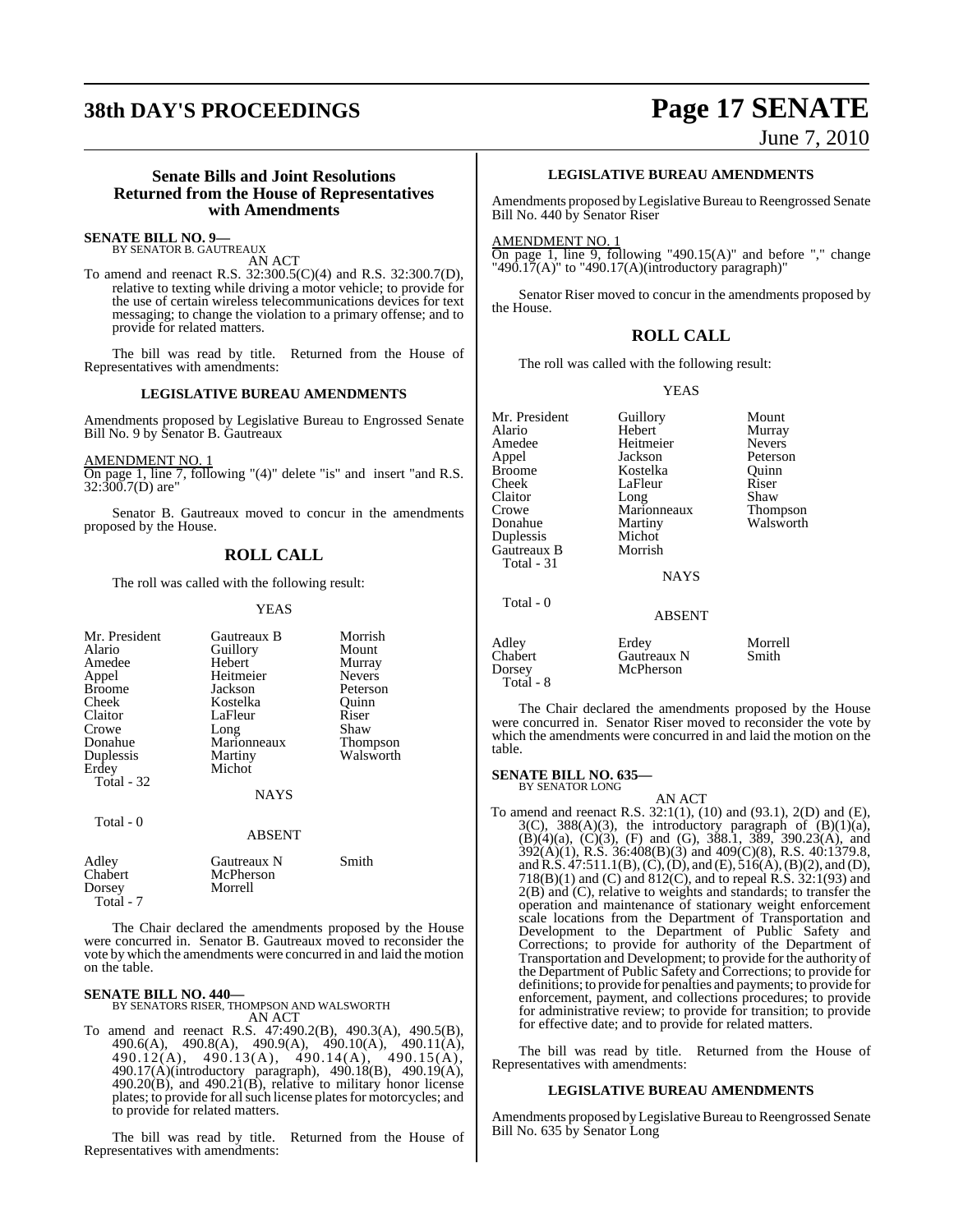AMENDMENT NO. 1 On page 1, line 2, following "388 $(A)(3)$ " insert "and  $(4)$ "

AMENDMENT NO. 2 On page 1, line 16, following "388(A)(3)" insert "and  $(4)$ "

AMENDMENT NO. 3 On page 6, line 20, following "All" and before "such penalties" delete "of"

AMENDMENT NO. 4 On page 8, line 18, following "issue a" and before "in accordance" change "violation ticket" to "notice of violation"

AMENDMENT NO. 5 On page 19, line 3, following "B(2) and (D)" insert ","

## **HOUSE FLOOR AMENDMENTS**

Amendments proposed by Representative Waddell to Reengrossed Senate Bill No. 635 by Senator Long

AMENDMENT NO. 1

In the set of Legislative Bureau Amendments proposed by Representative Waddell and adopted by the House of Representatives on May 24, 2010, delete amendment No. 4 in its entirety

Senator Long moved to concur in the amendments proposed by the House.

## **ROLL CALL**

The roll was called with the following result:

## YEAS

| Mr. President | Gautreaux N         | Morrish         |
|---------------|---------------------|-----------------|
| Alario        | Guillory            | Mount           |
| Amedee        | Hebert              | Murray          |
| Appel         | Heitmeier           | <b>Nevers</b>   |
| <b>Broome</b> | Jackson             | Peterson        |
| Cheek         | Kostelka            | Ouinn           |
| Claitor       | LaFleur             | Riser           |
| Crowe         |                     | Shaw            |
| Donahue       | Long<br>Marionneaux | <b>Thompson</b> |
| Duplessis     | Martiny             | Walsworth       |
| Gautreaux B   | Michot              |                 |
| Total - 32    |                     |                 |
|               | NAYS                |                 |
|               |                     |                 |

Total - 0

ABSENT

| Adley<br>Chabert | Erdev<br>McPherson | Smith |
|------------------|--------------------|-------|
| Dorsey           | Morrell            |       |
| Total - 7        |                    |       |

The Chair declared the amendments proposed by the House were concurred in. Senator Long moved to reconsider the vote by which the amendments were concurred in and laid the motion on the table.

#### **SENATE BILL NO. 680—** BY SENATOR SHAW

## AN ACT

To amend and reenact R.S. 47:287.614(A) and 287.651(A), relative to the due date of corporation income tax returns and payments for nonprofit organizations; to provide for an effective date; and to provide for related matters.

The bill was read by title. Returned from the House of Representatives with amendments:

## **Page 18 SENATE 38th DAY'S PROCEEDINGS**

## **HOUSE FLOOR AMENDMENTS**

Amendments proposed by Representative Robideaux to Engrossed Senate Bill No. 680 by Senator Shaw

AMENDMENT NO. 1 On page 1, line 16, after "**I.R.C.**" and before "**501**" delete "**Sections 401(a) or**" and insert "**Section**"

AMENDMENT NO. 2 On page 2, line 17, after "**I.R.C.**" and before "**501**" delete "**Sections 401(a) or**" and insert "**Section**"

Senator Shaw moved to concur in the amendments proposed by the House.

## **ROLL CALL**

The roll was called with the following result:

## YEAS

Mr. President Gautreaux N Morrish<br>Alario Guillory Mount Alario Guillory<br>
Hebert Murray Amedee Hebert Murray<br>Appel Heitmeier Nevers Appel Heitmeier Nevers Broome Jackson Peterson<br>Cheek Kostelka Quinn Cheek Kostelka Quinn Claitor LaFleur Riser<br>Crowe Long Shaw Crowe Long<br>Donahue Maric Donahue Marionneaux Thompson Duplessis Martiny Walsworth Michot<br>Morrell Gautreaux B Total - 34 **NAVS**  Total - 0 ABSENT Adley Dorsey Smith<br>Chabert McPherson Smith McPherson

 Total - 5 The Chair declared the amendments proposed by the House were concurred in. Senator Shaw moved to reconsider the vote by which the amendments were concurred in and laid the motion on the

## **Senate Bills and Joint Resolutions on Third Reading and Final Passage**

**SENATE BILL NO. 28—**

table.

BY SENATOR MORRELL AN ACT

To amend and reenact R.S. 18:435(A), relative to poll watchers; to provide that candidates for certain elective offices are entitled to a "super watcher" who shall be admitted to any precinct in the designated parish where the office the candidate seeks is voted on in a primary or general election; to provide for qualifications, powers, and duties of a "super watcher"; and to provide for related matters.

The bill was read by title. Senator Morrell moved the final passage of the bill.

## **ROLL CALL**

The roll was called with the following result:

## YEAS

Mr. President Erdey Michot<br>Alario Gautreaux B Morrell

Gautreaux B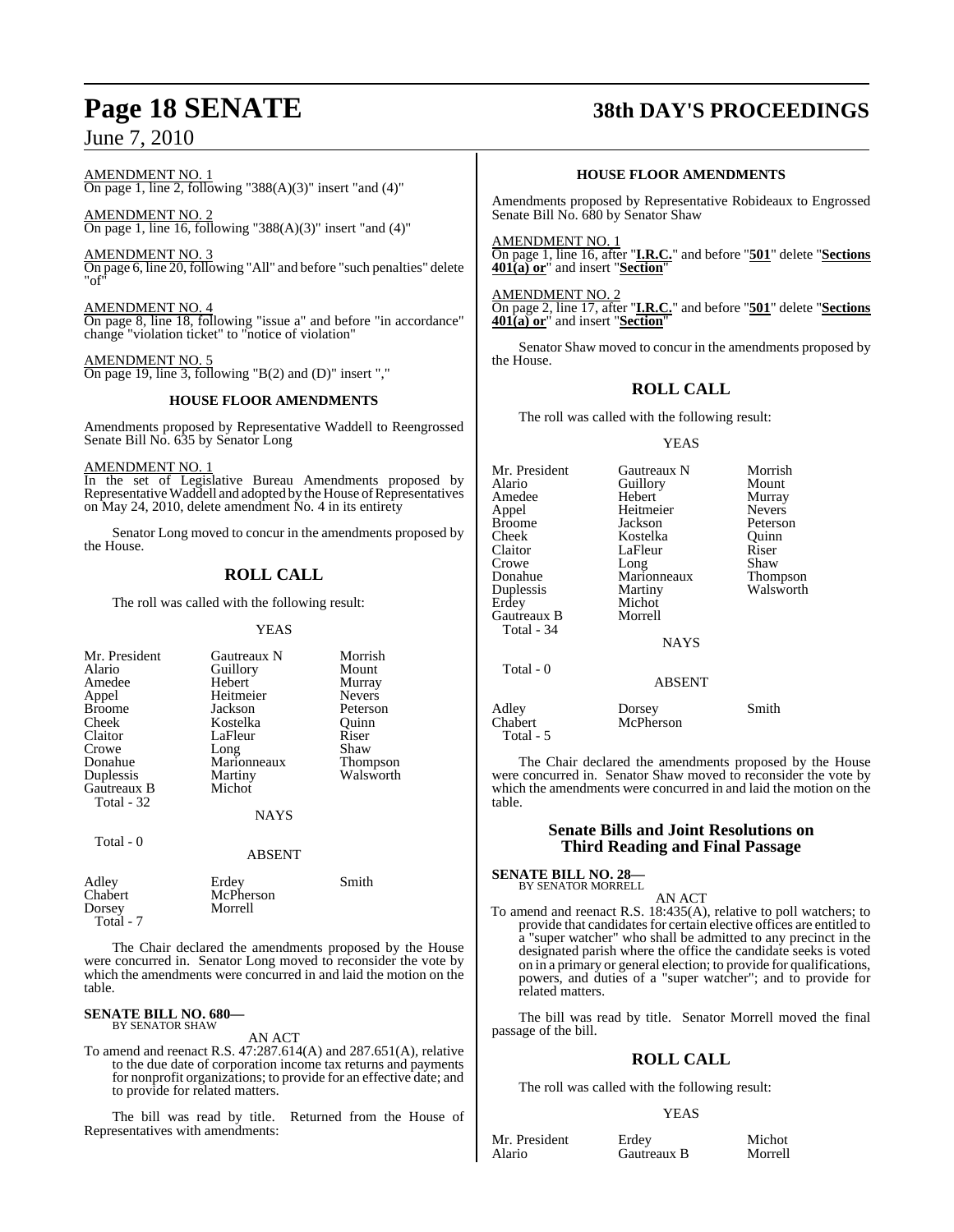## **38th DAY'S PROCEEDINGS Page 19 SENATE**

| Amedee<br>Appel<br><b>Broome</b><br>Chabert<br>Cheek<br>Claitor | Gautreaux N<br>Guillory<br>Hebert<br>Jackson<br>Kostelka<br>LaFleur | Morrish<br>Mount<br>Murray<br><b>Nevers</b><br>Peterson<br>Riser |
|-----------------------------------------------------------------|---------------------------------------------------------------------|------------------------------------------------------------------|
| Crowe                                                           | Long                                                                | Shaw                                                             |
| Donahue                                                         | Marionneaux                                                         | Thompson                                                         |
| Duplessis                                                       | Martiny                                                             | Walsworth                                                        |
| Total $-33$                                                     | <b>NAYS</b>                                                         |                                                                  |
| Total $-0$                                                      | <b>ABSENT</b>                                                       |                                                                  |
| Adley<br>Dorsey<br>Total - 6                                    | Heitmeier<br>McPherson                                              | Quinn<br>Smith                                                   |

The Chair declared the bill was passed and ordered it sent to the House. Senator Morrell moved to reconsider the vote by which the bill was passed and laid the motion on the table.

#### **SENATE BILL NO. 238—** BY SENATOR BROOME

AN ACT

To amend and reenact R.S. 46:2521, 2525(B)(1), (C) and (D)(1) through (12), and to repeal R.S.  $46:2525(D)(13)$ , and R.S.  $49:210.1$ , relative to the organization of the executive branch of state government; to provide relative to the governor's office on women's policy; to provide relative to the Louisiana Women's Policy and Research Commission; and to provide for related matters.

## **Floor Amendments**

Senator Marionneaux sent up floor amendments.

## **SENATE FLOOR AMENDMENTS**

Amendments proposed by Senator Marionneaux on behalf of the Legislative Bureau to Engrossed Senate Bill No. 238 by Senator Broome

AMENDMENT NO. 1

On page 2, line 7, following "governor," insert "through the"

## AMENDMENT NO. 2

- On page 3, between lines 10 and 11, insert
	- (a) Business or industry.
	- (b) Economics.
	- (c) Education.
	- (d) Demographics.
	- (e) Public health.
	- $(f)$  Law.
	- (g) Social science and/or social work.
	- (h) Violence against women.
	- (i) Gender studies.
	- (j) Youth organization focused solely on girls.
	- (k) Women's organization.

On motion of Senator Marionneaux, the amendments were adopted.

The bill was read by title. Senator Morrell moved the final passage of the amended bill.

# June 7, 2010

## **ROLL CALL**

The roll was called with the following result:

### YEAS

| Alario            | Gautreaux B   | Michot          |
|-------------------|---------------|-----------------|
| Amedee            | Gautreaux N   | Morrell         |
| Appel             | Guillory      | Morrish         |
| <b>Broome</b>     | Hebert        | Mount           |
| Chabert           | Heitmeier     | Murray          |
| Cheek             | Jackson       | <b>Nevers</b>   |
| Claitor           | Kostelka      | Peterson        |
| Crowe             | LaFleur       | Riser           |
| Donahue           | Long          | Shaw            |
| Duplessis         | Marionneaux   | <b>Thompson</b> |
| Erdey             | Martiny       | Walsworth       |
| <b>Total - 33</b> | <b>NAYS</b>   |                 |
| Total - 0         | <b>ABSENT</b> |                 |
| Mr. President     | Dorsey        | Ouinn           |
| Adley             | McPherson     | Smith           |

The Chair declared the amended bill was passed, ordered reengrossed and sent to the House. Senator Morrell moved to reconsider the vote by which the bill was passed and laid the motion on the table.

## **Senate Bills and Joint Resolutions on Third Reading and Final Passage, Subject to Call**

## **Called from the Calendar**

Senator Chaisson asked that Senate Bill No. 731 be called from the Calendar.

## **SENATE BILL NO. 731—** BY SENATOR CHAISSON

Total - 6

AN ACT

To enact R.S. 49:258.1, relative to private contractual legal services to represent the state or a state agency; to authorize the attorney general to enter into certain contingent fee contracts with contracting private attorneys or law firms; to provide for definitions; to provide for approval of such contracts; to provide relative to record keeping; to provide for limitations on such contingent fee contracts; and to provide for related matters.

## **Floor Amendments**

Senator Morrish proposed the following amendments.

## **SENATE FLOOR AMENDMENTS**

Amendments proposed by Senator Morrish to Engrossed Senate Bill No. 731 by Senator Chaisson

### AMENDMENT NO. 1

On page 3, line 6, after "hearing" delete "of the Litigation Subcommittee"

On motion of Senator Morrish, the amendments were adopted.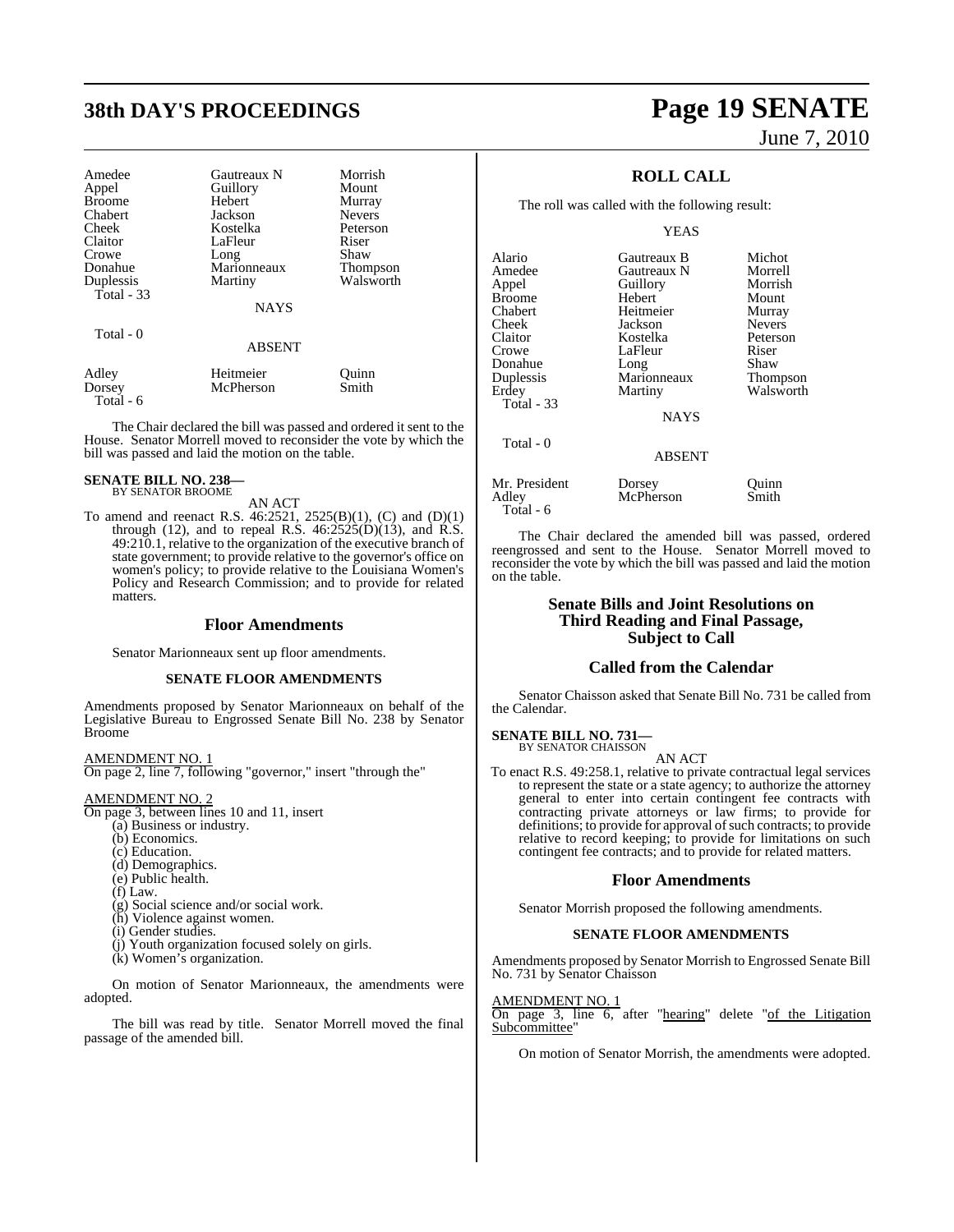## **Floor Amendments**

Senator Claitor proposed the following amendments.

## **SENATE FLOOR AMENDMENTS**

Amendments proposed by Senator Claitor to Engrossed Senate Bill No. 731 by Senator Chaisson

AMENDMENT NO. 1 On page 4, line 3, delete "**fifty**" and insert "**twenty-five**"

AMENDMENT NO. 2 On page 4, line 4, delete "**fifty**" and insert "**twenty-five**"

AMENDMENT NO. 3 On page 4, line 5, delete "**one hundred**" and insert "**fifty**"

AMENDMENT NO. 4 On page 4, line 6, at the end of the line delete "**one**" and insert "**fifty million**"

AMENDMENT NO. 5 On page 4, delete line 7 and insert "**to one hundred twenty-five million dollars.**"

AMENDMENT NO. 6 On page 4, line 8, at the end of the line delete "**two hundred**" and insert "**one hundred twenty-five million dollars.**"

AMENDMENT NO. 7 On page 4, delete line 9

On motion of Senator Claitor, the amendments were adopted.

The bill was read by title. Senator Chaisson moved the final passage of the amended bill.

## **ROLL CALL**

The roll was called with the following result:

## YEAS

| Mr. President<br>Amedee<br><b>Broome</b><br>Chabert<br>Claitor<br>Crowe<br>Duplessis<br>Total - 21 | Gautreaux B<br>Gautreaux N<br>Guillory<br>Jackson<br>Kostelka<br>Marionneaux<br>Michot<br><b>NAYS</b> | Morrell<br>Murray<br><b>Nevers</b><br>Peterson<br>Ouinn<br>Shaw<br>Thompson |
|----------------------------------------------------------------------------------------------------|-------------------------------------------------------------------------------------------------------|-----------------------------------------------------------------------------|
| Adley<br>Alario<br>Appel<br>Cheek<br>Donahue<br>Erdey<br>Total - 16                                | Hebert<br>Heitmeier<br>LaFleur<br>Long<br>Martiny<br>Morrish<br><b>ABSENT</b>                         | Mount<br>Riser<br>Smith<br>Walsworth                                        |
| Dorsey<br>Total - 2                                                                                | McPherson                                                                                             |                                                                             |

The Chair declared the amended bill was passed, ordered reengrossed and sent to the House. Senator Chaisson moved to reconsider the vote by which the bill was passed and laid the motion on the table.

## **Page 20 SENATE 38th DAY'S PROCEEDINGS**

## **Mr. President in the Chair**

## **Called from the Calendar**

Senator Morrell asked that Senate Bill No. 381 be called from the Calendar.

#### **SENATE BILL NO. 381—** BY SENATOR MORRELL

AN ACT To amend and reenact R.S. 14:89(A) and to enact R.S. 14:89.2, relative to crime against nature; to create the crime against

nature by solicitation; to provide for elements of a crime; to provide for definitions; to provide for penalties; and to provide for related matters.

## **Floor Amendments**

Senator Marionneaux sent up floor amendments.

## **SENATE FLOOR AMENDMENTS**

Amendments proposed by Senator Marionneaux on behalf of the Legislative Bureau to Engrossed Senate Bill No. 381 by Senator Morrell

## AMENDMENT NO. 1

On page 1, line 10, at the beginning of the line and before "Crime" insert "A."

On motion of Senator Marionneaux, the amendments were adopted.

The bill was read by title. Senator Morrell moved the final passage of the amended bill.

## **ROLL CALL**

The roll was called with the following result:

|--|

| Mr. President<br>Appel<br>Chabert<br>Duplessis<br>Erdey<br>Gautreaux B<br>Guillory<br>Total - 20 | Heitmeier<br>Jackson<br>LaFleur<br>Marionneaux<br>Martiny<br>Michot<br>Morrell<br><b>NAYS</b> | Murray<br>Peterson<br>Quinn<br>Shaw<br>Smith<br>Thompson |
|--------------------------------------------------------------------------------------------------|-----------------------------------------------------------------------------------------------|----------------------------------------------------------|
| Adley<br>Alario<br>Claitor<br>Crowe<br>Total - 11                                                | Hebert<br>Long<br>Morrish<br>Mount<br><b>ABSENT</b>                                           | <b>Nevers</b><br>Riser<br>Walsworth                      |
| Amedee<br>Broome<br>Cheek<br>Total - 8                                                           | Donahue<br>Dorsey<br>Gautreaux N                                                              | Kostelka<br>McPherson                                    |

The Chair declared the amended bill was passed, ordered reengrossed and sent to the House. Senator Morrell moved to reconsider the vote by which the bill was passed and laid the motion on the table.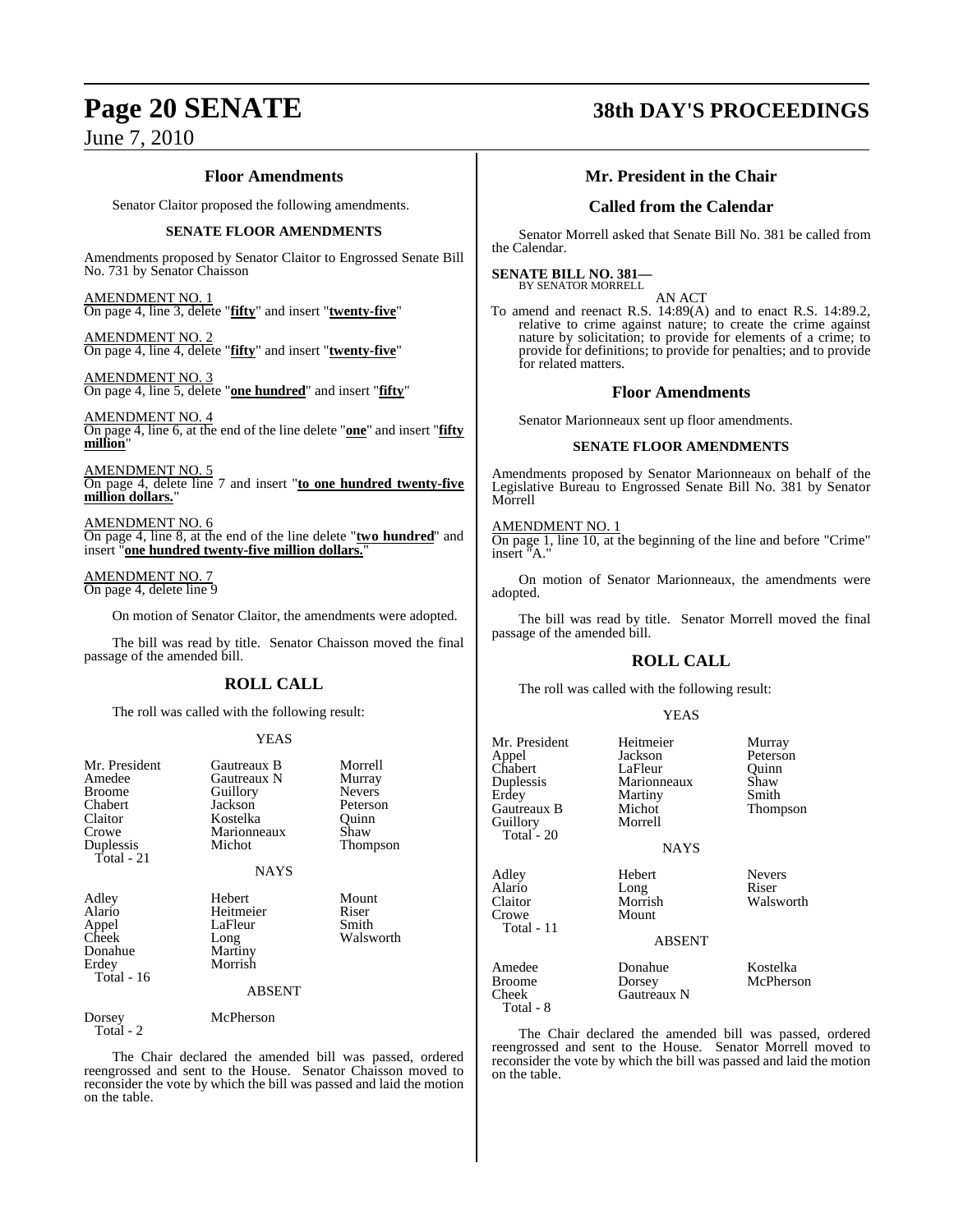## **38th DAY'S PROCEEDINGS Page 21 SENATE**

## **Called from the Calendar**

Senator Martiny asked that Senate Bill No. 606 be called from the Calendar.

## **SENATE BILL NO. 606—**

BY SENATOR MARTINY

AN ACT To enact Part XIX of Chapter 32 of Title 13 of the Louisiana Revised Statutes of 1950, to be comprised ofR.S. 13:5230 through 5242, relative to religious freedoms; to create a cause of action for the preservation of religious freedom; to provide for definitions; to provide for applicability; to provide for remedies; to require notice; to provide for remediation; to provide certain limitations and procedures; to provide relative to fraudulent or frivolous claims; and to provide for related matters.

## **Floor Amendments**

Senator Martiny proposed the following amendments.

## **SENATE FLOOR AMENDMENTS**

Amendments proposed by Senator Martiny to Engrossed Senate Bill No. 606 by Senator Martiny

AMENDMENT NO. 1 On page 2, line 29, change "**is:**" to "**is both:**"

AMENDMENT NO. 2 On page 3, delete line 1 and insert: A. In furtherance of a compelling governmental interest."

AMENDMENT NO. 3 On page 4, line 13, change "**may**" to "**shall**"

AMENDMENT NO. 4 On page 4, line 17, after "**clergy,**" and before "**use**" insert "**reasonable**"

AMENDMENT NO. 5

On page 6, delete lines 20 through 22 and insert the following: "**5108, as applicable, shall apply to an action under this Act.**"

## AMENDMENT NO. 6

On page 6, between lines 27 and 28 insert the following:

Notwithstanding any other provision of law to the **contrary, the provisions of the Corrections Administrative Remedy Procedure, as provided in R.S. 15:1171 through 1179, and the Prison Litigation Reform Act, as provided in R.S. 15:1181 through 1191, as applicable, shall apply to any action under this Act.**"

On motion of Senator Martiny, the amendments were adopted.

## **Floor Amendments**

Senator Claitor proposed the following amendments.

## **SENATE FLOOR AMENDMENTS**

Amendments proposed by Senator Claitor to Engrossed Senate Bill No. 606 by Senator Martiny

AMENDMENT NO. 1

On page 1 delete lines 13 and 14 and insert the following: "**This part shall be known as and may be cited as the "Open the Floodgates to Religious Litigation Act."**"

Senator Claitor moved adoption of the amendments.

Senator Martiny objected.

# June 7, 2010

## **ROLL CALL**

The roll was called with the following result:

YEAS

**NAYS** 

Claitor LaFleur Peterson Jackson Total - 5

Adley Gautreaux N Morrish Amedee Hebert Nevers Appel Heitmeier Quinn Chabert **Kostelka** Riser<br>Cheek Long Shaw Cheek Long Shaw<br>Crowe Martiny Smith Crowe Martiny<br>
Donahue Michot Donahue Michot Thompson<br>
Erdey Morrell Walsworth Total - 27

Alario Guillory<br>
Hebert Meyers Walsworth

ABSENT

Mr. President Duplessis McPherson<br>Broome Gautreaux B Broome Gautreaux B<br>
Dorsey Marionneaux Total - 7

The Chair declared the amendments were rejected.

Marionneaux

## **Floor Amendments**

Senator Claitor proposed the following amendments.

## **SENATE FLOOR AMENDMENTS**

Amendments proposed by Senator Claitor to Engrossed Senate Bill No. 606 by Senator Martiny

AMENDMENT NO. 1 On page 5, line 12, delete "**actual**" and insert "**punitive or exemplary**"

Senator Claitor moved adoption of the amendments.

Senator Martiny objected.

## **ROLL CALL**

The roll was called with the following result:

## YEAS

| Claitor<br>Jackson<br>Total - 5 | LaFleur<br>Murray | Peterson        |
|---------------------------------|-------------------|-----------------|
|                                 | <b>NAYS</b>       |                 |
| Adley                           | Erdey             | Mount           |
| Alario                          | Gautreaux N       | <b>Nevers</b>   |
| Amedee                          | Guillory          | Ouinn           |
| Appel                           | Heitmeier         | Riser           |
| <b>Broome</b>                   | Kostelka          | Shaw            |
| Chabert                         | Long              | Smith           |
| Cheek                           | Martiny           | <b>Thompson</b> |
| Crowe                           | Michot            | Walsworth       |
| Donahue                         | Morrell           |                 |

Total - 5

Total - 28

Duplessis Morrish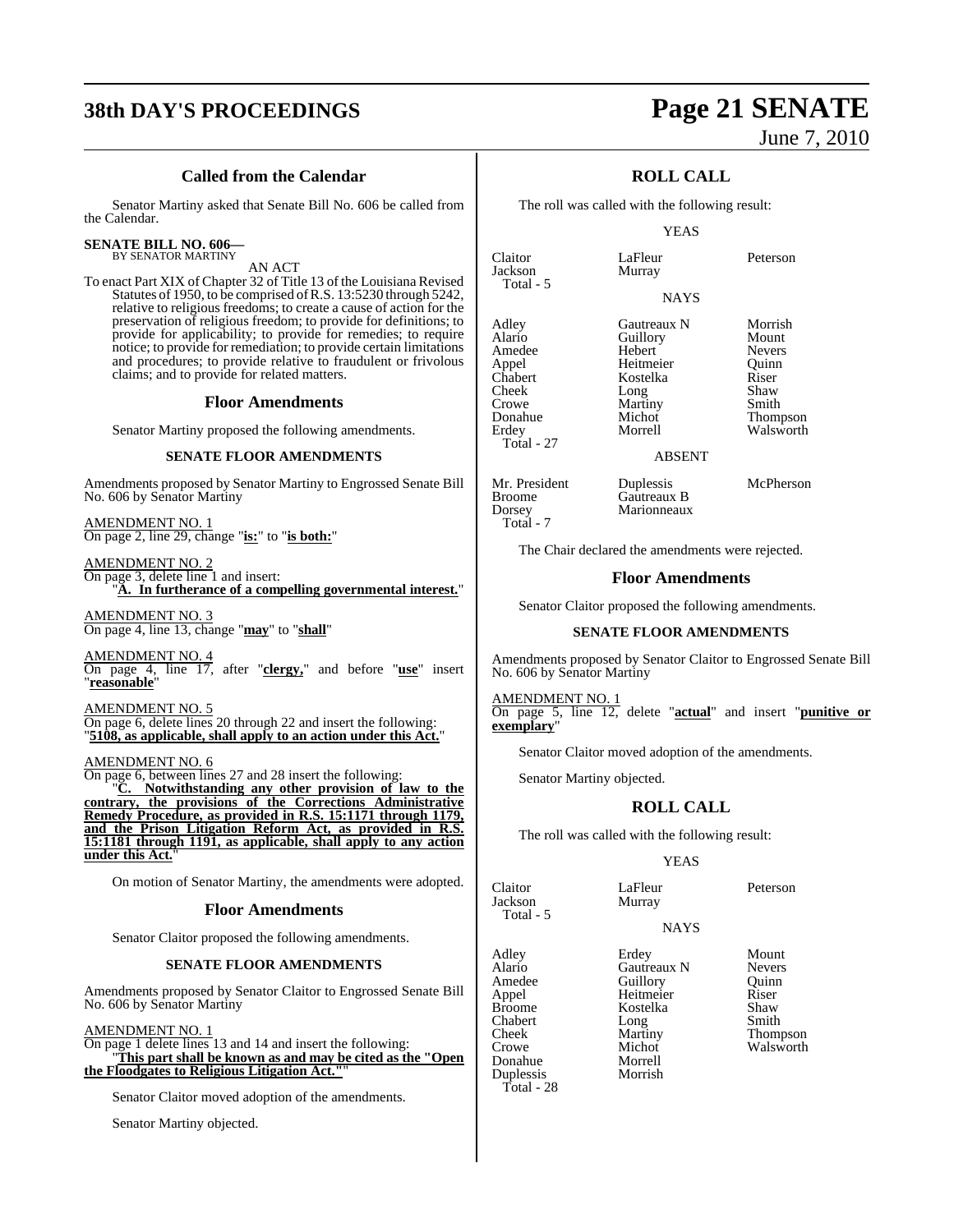## ABSENT

Mr. President Gautreaux B Marionneaux<br>
Dorsey Hebert McPherson Total - 6

McPherson

The Chair declared the amendments were rejected.

## **Floor Amendments**

Senator Claitor proposed the following amendments.

## **SENATE FLOOR AMENDMENTS**

Amendments proposed by Senator Claitor to Engrossed Senate Bill No. 606 by Senator Martiny

AMENDMENT NO. 1 On page 5, delete lines 13 through 29

AMENDMENT NO. 2 On page 6, delete lines 1 through 15

AMENDMENT NO. 3 On page 6, line 16, change "**5239**" to "**5237**"

AMENDMENT NO. 4 On page 6, line 28, change "**5240**" to "**5238**"

AMENDMENT NO. 5 On page 7, line 10, change "**5241**" to "**5239**"

AMENDMENT NO. 6 On page 7, line 19, change "**5242**" to "**5240**"

Senator Claitor moved adoption of the amendments.

Senator Martiny objected.

## **ROLL CALL**

The roll was called with the following result:

## YEAS

| Claitor<br>Jackson<br>Total - 5                                                                                        | LaFleur<br>Murray                                                                                            | Peterson                                                                           |
|------------------------------------------------------------------------------------------------------------------------|--------------------------------------------------------------------------------------------------------------|------------------------------------------------------------------------------------|
|                                                                                                                        | <b>NAYS</b>                                                                                                  |                                                                                    |
| Adley<br>Alario<br>Amedee<br>Appel<br><b>Broome</b><br>Chabert<br>Cheek<br>Crowe<br>Donahue<br>Duplessis<br>Total - 28 | Erdey<br>Gautreaux N<br>Guillory<br>Heitmeier<br>Kostelka<br>Long<br>Martiny<br>Michot<br>Morrell<br>Morrish | Mount<br><b>Nevers</b><br>Ouinn<br>Riser<br>Shaw<br>Smith<br>Thompson<br>Walsworth |
|                                                                                                                        | <b>ABSENT</b>                                                                                                |                                                                                    |
| Mr. President<br>Dorsey<br>Total - 6                                                                                   | Gautreaux B<br>Hebert                                                                                        | Marionneaux<br>McPherson                                                           |
| The Chair declared the amendments were rejected.                                                                       |                                                                                                              |                                                                                    |

**Page 22 SENATE 38th DAY'S PROCEEDINGS**

## **Floor Amendments**

Senator Claitor proposed the following amendments.

## **SENATE FLOOR AMENDMENTS**

Amendments proposed by Senator Claitor to Engrossed Senate Bill No. 606 by Senator Martiny

AMENDMENT NO. 1

On page 7, line 23, after "**severable.**" insert "**However, should R.S. 13:5234(C) of this Part be found invalid, it is the intent of the legislature that the entire act be given no effect.**"

Senator Claitor moved adoption of the amendments.

Senator Martiny objected.

## **ROLL CALL**

The roll was called with the following result:

## YEAS

Claitor LaFleur Peterson Murray NAYS

Total - 5

Duplessis Total - 28

Chabert Long<br>
Cheek Martiny Donahue Morrell

Adley Erdey Mount Alario Gautreaux N Nevers<br>Amedee Guillory Quinn Amedee Guillory Quinn<br>
Appel Heitmeier Riser Appel Heitmeier Riser Kostelka Shaw<br>Long Smith Cheek Martiny Thompson<br>Crowe Michot Walsworth Michot Walsworth<br>Morrell

ABSENT

| Mr. President | Gautreaux B | Marionneaux |
|---------------|-------------|-------------|
| Dorsey        | Hebert      | McPherson   |
| Total - $6$   |             |             |

The Chair declared the amendments were rejected.

## **Floor Amendments**

Senator Claitor proposed the following amendments.

## **SENATE FLOOR AMENDMENTS**

Amendments proposed by Senator Claitor to Engrossed Senate Bill No. 606 by Senator Martiny

AMENDMENT NO. 1 On page 3, line 16, after "**B.**" insert "**(1)**"

AMENDMENT NO. 2

On page 3, between lines 21 and 22, insert the following:

"**(2) As a test for whether a belief is a "sincerely held religious belief" the complainantshall choose one of the following three teststo be administered by the court in which the complaint is filed:**

**(a) New England test. Rocks shall be tied to complainant and then the complainant shall be thrown into a pool of water. If the complainant floats, the belief shall be deemed sincere.** 

**(b) Daniel Number 1. The complainant shall be placed in a cage filled with lions at sunset. If the complainant is found alive and unharmed at sunrise on the next day, the belief shall be deemed sincere.**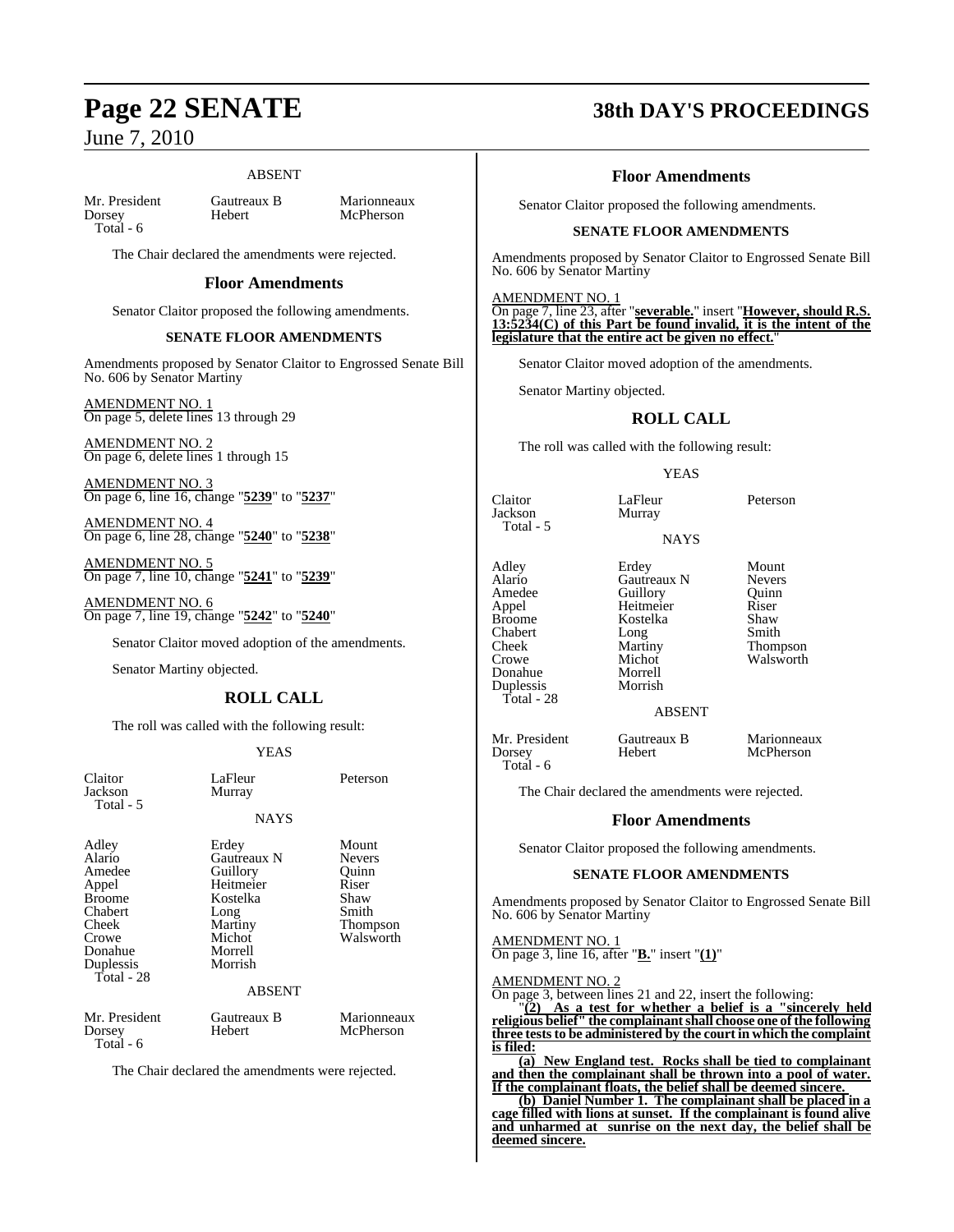## **38th DAY'S PROCEEDINGS Page 23 SENATE**

**(c) Daniel Number 2. The complainant shall be thrown into a furnace. If the complainant is untouched by the flames after a period of twenty-four hours, the belief shall be deemed sincere.**"

Senator Claitor moved adoption of the amendments.

Senator Martiny objected.

## **ROLL CALL**

The roll was called with the following result:

## YEAS

| Claitor   |  |
|-----------|--|
| Jackson   |  |
| Total - 6 |  |

Morrell Peterson **NAYS** 

LaFleur Murray<br>Morrell Peterso

Adley Erdey Mount Duplessis Total - 26

Alario Gautreaux N Nevers Amedee Guillory Ouinn Appel Heitmeier Riser<br>Broome Kostelka Shaw Kostelka Shaw<br>Long Smith Chabert Long<br>
Cheek Martiny Cheek Martiny Thompson<br>Crowe Michot Walsworth Michot Walsworth<br>Morrish

### ABSENT

Mr. President Gautreaux B McPherson<br>Donahue Hebert Donahue<br>Dorsey Total - 7

The Chair declared the amendments were rejected.

Marionneaux

### **Floor Amendments**

Senator Claitor proposed the following amendments.

## **SENATE FLOOR AMENDMENTS**

Amendments proposed by Senator Claitor to Engrossed Senate Bill No. 606 by Senator Martiny

AMENDMENT NO. 1

On page 4, line 12, at the end of the line after "**person**" insert "**, including but not limited to stoning**"

Senator Claitor moved adoption of the amendments.

Senator Martiny objected.

## **ROLL CALL**

The roll was called with the following result:

### YEAS

| Claitor   |  |
|-----------|--|
| Jackson   |  |
| Total - 5 |  |

LaFleur Peterson Murray

Walsworth

### NAYS

Broome Long<br>Chabert Martiny Chabert Martiny Thompson<br>
Cheek Michot Walsworth

Adley Erdey Nevers Alario Guillory Quinn Amedee Heitmeier Riser<br>Appel Kostelka Shaw Appel Kostelka Shaw<br>Broome Long Smith

June 7, 2010

Crowe Morrell<br>Duplessis Mount Duplessis Total - 25

## ABSENT

Mr. President Gautreaux B Marionneaux<br>
Donahue Gautreaux N McPherson Donahue Gautreaux N<br>Dorsey Hebert Total - 9

Morrish

The Chair declared the amendments were rejected.

### **Floor Amendments**

Senator Claitor proposed the following amendments.

## **SENATE FLOOR AMENDMENTS**

Amendments proposed by Senator Claitor to Engrossed Senate Bill No. 606 by Senator Martiny

AMENDMENT NO. 1

On page 4, at the end of line 12, insert

"**However, the provisions of this Part shall authorize an offender who is to be punished by death for his criminal acts to choose death by firing squad or beheading as a means of blood atonement, and for the state to execute him in such manner.**"

Senator Claitor moved adoption of the amendments.

Senator Martiny objected.

## **ROLL CALL**

The roll was called with the following result:

Murray

### **YEAS**

**NAYS** 

Chabert Jackson Peterson Total - 5

Adley Gautreaux N Mount Alario Heitmeier Nevers Amedee Kostelka Quinn

LaFleur Riser<br>Long Shaw

## ABSENT

Dorsey Hebert

McPherson

The Chair declared the amendments were rejected.

## **Floor Amendments**

Senator Claitor proposed the following amendments.

## **SENATE FLOOR AMENDMENTS**

Amendments proposed by Senator Claitor to Engrossed Senate Bill No. 606 by Senator Martiny

AMENDMENT NO. 1 On page 3, line 6, delete "**,directly or indirectly,**" and insert "**directly**"

Broome<br>Cheek Cheek Martiny Smith<br>Crowe Michot Thom Crowe Michot Thompson<br>
Duplessis Morrell Walsworth Duplessis Morrell Walsworth Total - 26

Total - 8

Morrish

Mr. President Gautreaux B Marionneaux<br>
Donahue Guillory McPherson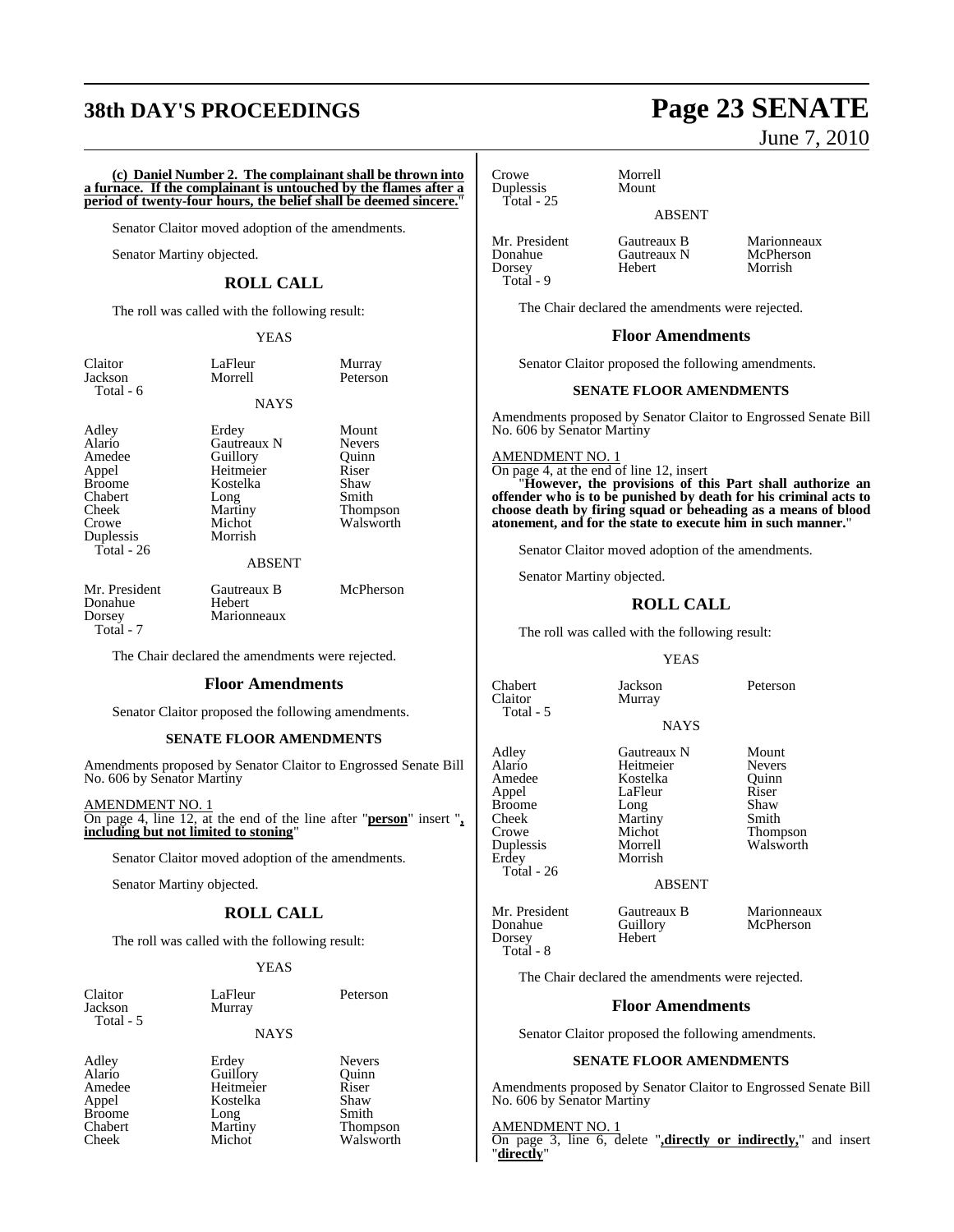### AMENDMENT NO. 2 On page 5, line 15, change "**thirty**" to "**sixty**"

AMENDMENT NO. 3 On page 6, line 10, change "**thirty**" to "**sixty**"

## AMENDMENT NO. 4

On page 7, after line 23, insert "Section 2. The provisions of this Act shall be effective upon a judgment of the Louisiana Supreme Court becoming final and definitive that rules, concerning the exercise of religious beliefs, that government does not have to show it has a compelling interest in taking a particular action and that government does not have to show that it was taking the action in a way that was least restrictive of a

Senator Claitor moved adoption of the amendments.

Senator Martiny objected.

## **ROLL CALL**

The roll was called with the following result:

person's right to freely exercise their religious beliefs."

## YEAS

| Claitor<br>Jackson                                                                                          | LaFleur<br>Morrell                                                                                       | Murray<br>Peterson                                                               |
|-------------------------------------------------------------------------------------------------------------|----------------------------------------------------------------------------------------------------------|----------------------------------------------------------------------------------|
| Total - 6                                                                                                   | <b>NAYS</b>                                                                                              |                                                                                  |
| Adley<br>Alario<br>Amedee<br>Appel<br><b>Broome</b><br>Chabert<br>Cheek<br>Crowe<br>Duplessis<br>Total - 25 | Erdey<br>Gautreaux N<br>Heitmeier<br>Kostelka<br>Long<br>Martiny<br>Michot<br>Morrish<br>Mount<br>ABSENT | <b>Nevers</b><br>Ouinn<br>Riser<br>Shaw<br>Smith<br><b>Thompson</b><br>Walsworth |
| Mr. President<br>Donahue<br>Dorsey<br>Total - 8                                                             | Gautreaux B<br>Guillory<br>Hebert                                                                        | Marionneaux<br>McPherson                                                         |

The Chair declared the amendments were rejected.

## **Floor Amendments**

Senator Claitor proposed the following amendments.

## **SENATE FLOOR AMENDMENTS**

Amendments proposed by Senator Claitor to Engrossed Senate Bill No. 606 by Senator Martiny

AMENDMENT NO. 1 On page 7, line 11, at the beginning of the line delete "**A.**"

AMENDMENT NO. 2 On page 7, delete lines 13 through 18

Senator Claitor moved adoption of the amendments.

Senator Martiny objected.

## **Page 24 SENATE 38th DAY'S PROCEEDINGS**

## **ROLL CALL**

The roll was called with the following result:

### YEAS

Alario Jackson Murray Total - 6

**NAYS** 

Peterson

Adley **Gautreaux N** Morrish<br>Amedee Guillory Mount Appel Hebert Nevers Broome Heitmeier Quinn<br>
Chabert Kostelka Riser Chabert Kostelka Riser Cheek Long<br>Crowe Martiny Crowe Martiny Thompson<br>
Duplessis Michot Walsworth Duplessis Michot Walsworth<br>
Erdey Morrell Walsworth Total - 26

Amedeu<br>
Hebert Meyers **Morrell** 

ABSENT

Mr. President Gautreaux B Shaw<br>Donahue Marionneaux Donahue Marionneaux<br>Dorsey McPherson Total - 7

The Chair declared the amendments were rejected.

McPherson

## **Floor Amendments**

Senator Claitor proposed the following amendments.

### **SENATE FLOOR AMENDMENTS**

Amendments proposed by Senator Claitor to Engrossed Senate Bill No. 606 by Senator Martiny

AMENDMENT NO. 1 On page 1, line 3, change "5242" to "5231.1"

AMENDMENT NO. 2 On page 1, line 3, after "freedoms;" delete "to create"

AMENDMENT NO. 3 On page 1, delete lines 4 through 6

AMENDMENT NO. 4 On page 1, line 7, delete "fraudulent or frivolous claims;"

AMENDMENT NO. 5 On page 2, delete lines 6 through 29, and delete pages 3 through 6, and on page 7, delete lines 1 through 23

Senator Claitor moved adoption of the amendments.

Senator Martiny objected.

## **ROLL CALL**

The roll was called with the following result:

## YEAS

Total - 6

Claitor LaFleur Murray

NAYS

Adley **Erdey** Morrish<br>Alario Gautreaux N Mount Alario Gautreaux N Mount<br>Amedee Guillory Nevers Amedee Guillory Nevers<br>
Appel Hebert Quinn Hebert

Peterson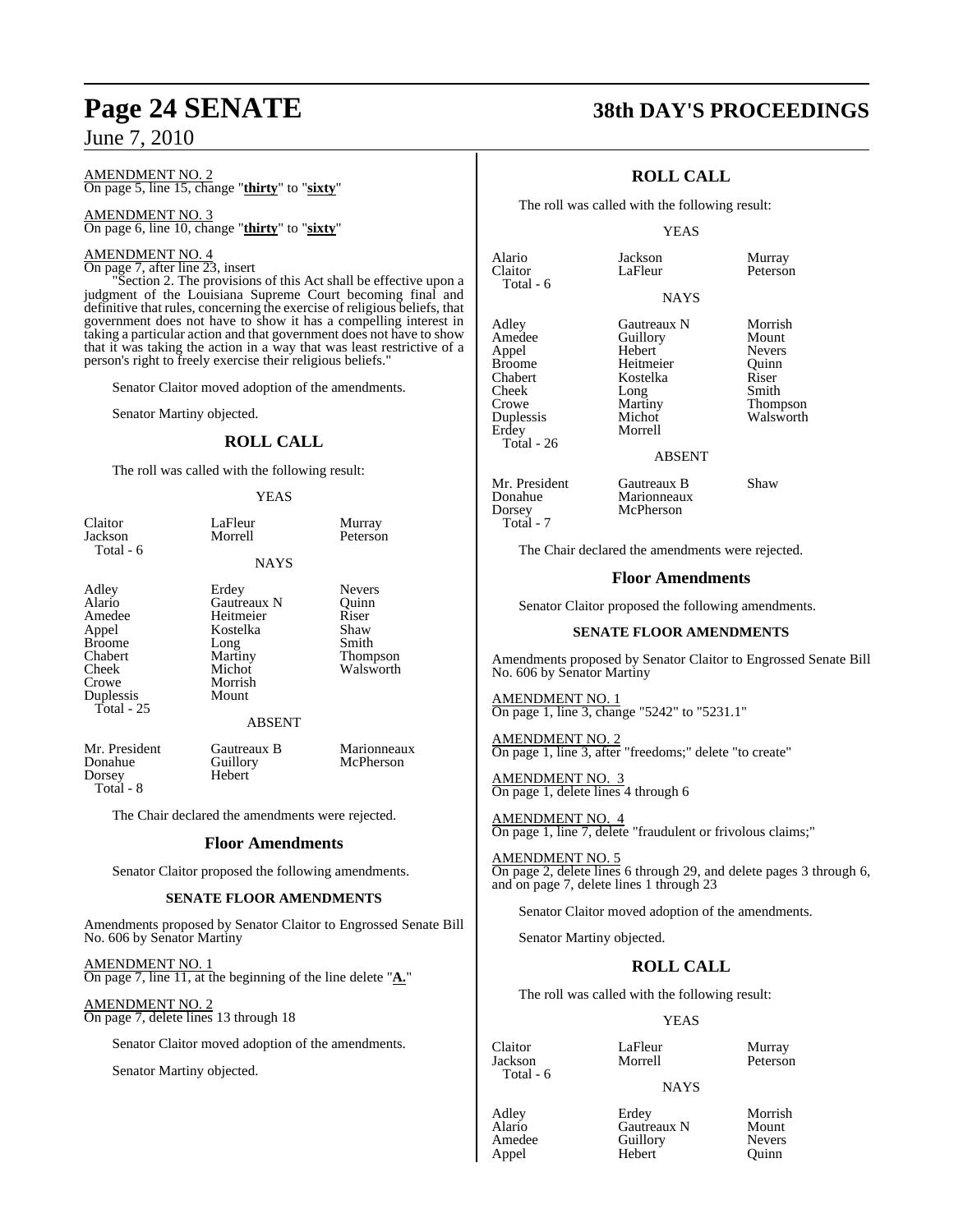## **38th DAY'S PROCEEDINGS Page 25 SENATE**

Broome Heitmeier Riser<br>
Chabert Kostelka Shaw Chabert **Kostelka** Shaw<br>Cheek Long Smith Cheek Long<br>Crowe Martiny Duplessis Total - 27

Martiny Thompson<br>Michot Walsworth

### ABSENT

Total - 6

Mr. President Dorsey Marionneaux<br>
Donahue Gautreaux B McPherson Gautreaux B

The Chair declared the amendments were rejected.

The bill was read by title. Senator Martiny moved the final passage of the amended bill.

## **ROLL CALL**

The roll was called with the following result:

#### YEAS

| Adley         | Erdey         | Morrish       |
|---------------|---------------|---------------|
| Alario        | Gautreaux N   | Mount         |
| Amedee        | Guillory      | <b>Nevers</b> |
| Appel         | Hebert        | Ouinn         |
| <b>Broome</b> | Heitmeier     | Riser         |
| Chabert       | Kostelka      | Shaw          |
| Cheek         | Long          | Smith         |
| Crowe         | Martiny       | Thompson      |
| Donahue       | McPherson     | Walsworth     |
| Duplessis     | Michot        |               |
| Total - 29    |               |               |
|               | <b>NAYS</b>   |               |
| Claitor       | LaFleur       | Murray        |
| Jackson       | Morrell       | Peterson      |
| Total - 6     |               |               |
|               | <b>ABSENT</b> |               |
|               |               |               |

Mr. President Gautreaux B<br>
Dorsey Marionneaux Marionneaux Total - 4

The Chair declared the amended bill was passed, ordered reengrossed and sent to the House. Senator Martiny moved to reconsider the vote by which the bill was passed and laid the motion on the table.

## **Senator N. Gautreaux in the Chair**

## **Called from the Calendar**

Senator Cheek asked that Senate Bill No. 453 be called from the Calendar.

#### **SENATE BILL NO. 453—** BY SENATOR CHEEK

AN ACT

To amend and reenact R.S. 32:154, relative to the Open Roads Law; to provide relative to motor vehicle fatalities; to provide for protocol when organs are to be transplanted after a death in which a moving conveyance is involved; and to provide for related matters.

The bill was read by title. Senator Cheek moved the final passage of the bill.

# June 7, 2010

## **ROLL CALL**

The roll was called with the following result:

### YEAS

| Adley<br>Alario<br>Amedee<br>Appel<br><b>Broome</b><br>Chabert<br>Cheek | Gautreaux N<br>Hebert<br>Heitmeier<br>Kostelka<br>LaFleur<br>Long<br>Martiny | Mount<br>Murray<br><b>Nevers</b><br>Peterson<br>Ouinn<br>Riser<br>Shaw |
|-------------------------------------------------------------------------|------------------------------------------------------------------------------|------------------------------------------------------------------------|
| Crowe<br>Duplessis<br>Erdey<br>Gautreaux B<br>Total - 32                | McPherson<br>Michot<br>Morrell<br>Morrish                                    | Smith<br>Thompson<br>Walsworth                                         |
|                                                                         | <b>NAYS</b>                                                                  |                                                                        |
| Total - 0                                                               | <b>ABSENT</b>                                                                |                                                                        |
| Mr. President<br>Claitor<br>Donahue                                     | Dorsey<br>Guillory<br>Jackson                                                | Marionneaux                                                            |

Donahue Total - 7

Total - 8

The Chair declared the bill was passed and ordered it sent to the House. Senator Cheek moved to reconsider the vote by which the bill was passed and laid the motion on the table.

## **Called from the Calendar**

Senator Quinn asked that Senate Bill No. 786 be called from the Calendar for reconsideration.

The bill was read by title. Senator Quinn moved the final passage of the bill.

## **ROLL CALL**

The roll was called with the following result:

## YEAS

| Amedee<br><b>Broome</b><br>Chabert<br>Crowe<br>Donahue<br>Duplessis | Gautreaux N<br>Hebert<br>LaFleur<br>Michot<br>Morrell<br>Murray | Peterson<br>Ouinn<br>Shaw<br>Smith<br>Thompson |
|---------------------------------------------------------------------|-----------------------------------------------------------------|------------------------------------------------|
| Gautreaux B<br>Total - 19                                           | <b>Nevers</b><br><b>NAYS</b>                                    |                                                |
| Adley<br>Alario<br>Appel<br>Cheek<br>Total - 12                     | Claitor<br>Erdey<br>Heitmeier<br>Kostelka                       | Long<br>Morrish<br>Mount<br>Walsworth          |
|                                                                     | <b>ABSENT</b>                                                   |                                                |
| Mr. President<br>Dorsey<br>Guillory                                 | Jackson<br>Marionneaux<br>Martiny                               | McPherson<br>Riser                             |

TheChair declared the bill as previously amended failed to pass. Senator Mount moved to reconsider the vote by which the bill failed to pass and laid the motion on the table.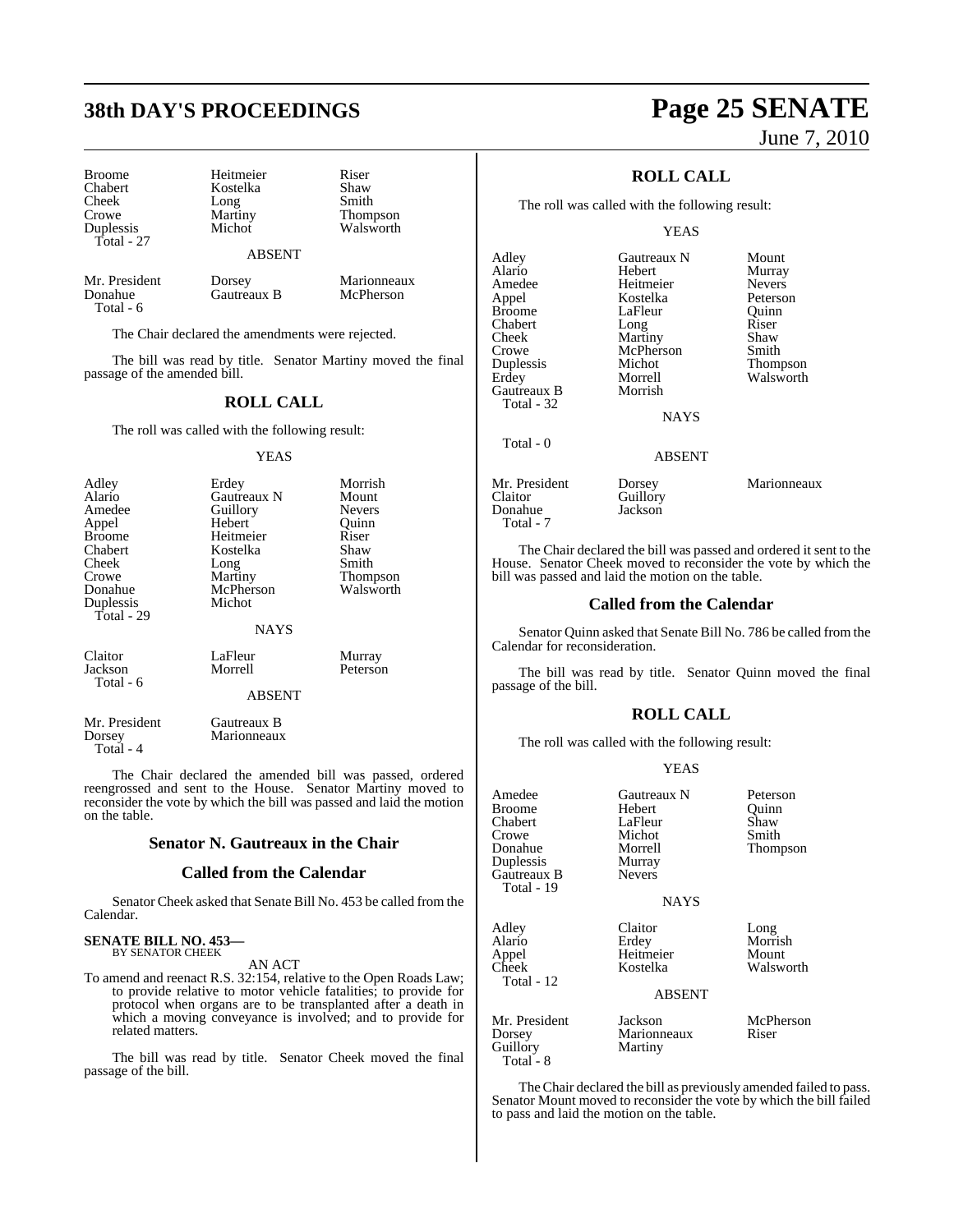## **Called from the Calendar**

Senator Chabert asked that Senate Bill No. 775 be called from the Calendar.

## **SENATE BILL NO. 775—**

BY SENATOR CHABERT

AN ACT To amend and reenact R.S. 48:972, relative to bridges; provides relative to free passage for publicly owned vehicles over toll bridges; and to provide for related matters.

On motion of Senator Chabert the bill was read by title and withdrawn from the files of the Senate.

## **House Bills and Joint Resolutions on Third Reading and Final Passage**

## **Bagneris Rule**

Senator Mount moved to suspend the rules to temporarily pass over controversial House Bills on Third Reading and Final Passage and to specifically start with House Bill No. 594 with the intention of taking them up later, in their regular order.

Without objection, so ordered.

## **HOUSE BILL NO. 594—** BY REPRESENTATIVE BILLIOT

AN ACT

To amend and reenact R.S. 32:232.1, relative to inoperative traffic signals; to provide for procedures for the operator of a motor vehicle to follow when a traffic signal is inoperative at an intersection; and to provide for related matters.

The bill was read by title. Senator Alario moved the final passage of the bill.

## **ROLL CALL**

The roll was called with the following result:

### YEAS

| Adley<br>Alario<br>Appel<br><b>Broome</b><br>Chabert<br><b>Cheek</b><br>Claitor<br>Crowe | Gautreaux N<br>Guillory<br>Hebert<br>Heitmeier<br>Jackson<br>Kostelka<br>LaFleur<br>Long | Morrish<br>Mount<br>Murray<br><b>Nevers</b><br>Peterson<br>Ouinn<br>Riser<br>Shaw |
|------------------------------------------------------------------------------------------|------------------------------------------------------------------------------------------|-----------------------------------------------------------------------------------|
| Donahue<br>Duplessis                                                                     | Martiny<br>McPherson                                                                     | Smith<br>Thompson                                                                 |
| Erdey<br>Gautreaux B<br><b>Total - 35</b>                                                | Michot<br>Morrell                                                                        | Walsworth                                                                         |
|                                                                                          | <b>NAYS</b>                                                                              |                                                                                   |
| Total - 0                                                                                | <b>ABSENT</b>                                                                            |                                                                                   |
| Mr. President<br>Amedee<br>Total - 4                                                     | Dorsey<br>Marionneaux                                                                    |                                                                                   |

The Chair declared the bill was passed and ordered it returned to the House. Senator Alario moved to reconsider the vote by which the bill was passed and laid the motion on the table.

## **Page 26 SENATE 38th DAY'S PROCEEDINGS**

**HOUSE BILL NO. 597—** BY REPRESENTATIVE ST. GERMAIN AN ACT

To amend and reenact R.S. 56:322.2(A) and (D)(2), to enact R.S. 56:322.2(C)(3), and to repeal R.S. 56:322.2(G) and (I), relative to commercial take of shad and skipjack; to authorize nighttime taking of shad and skipjack in Iberville Parish and the Atchafalaya Basin; and to provide for related matters.

The bill was read by title. Senator B. Gautreaux moved the final passage of the bill.

## **ROLL CALL**

The roll was called with the following result:

## YEAS

| Adley<br>Alario           | Gautreaux N<br>Guillory | Mount<br>Murray |
|---------------------------|-------------------------|-----------------|
| Appel                     | Hebert                  | <b>Nevers</b>   |
| <b>Broome</b>             | Heitmeier               | Peterson        |
| Chabert                   | Jackson                 | Ouinn           |
| Cheek                     | LaFleur                 | Riser           |
| Claitor                   | Long                    | Shaw            |
| Crowe                     | Martiny                 | Smith           |
| Donahue                   | McPherson               | Thompson        |
| Duplessis                 | Michot                  | Walsworth       |
| Erdey                     | Morrell                 |                 |
| Gautreaux B<br>Total - 34 | Morrish                 |                 |
|                           | <b>NAYS</b>             |                 |
| Total - 0                 |                         |                 |
|                           | ABSENT                  |                 |
| Mr. President<br>Amedee   | Dorsey<br>Kostelka      | Marionneaux     |

The Chair declared the bill was passed and ordered it returned to the House. Senator B. Gautreaux moved to reconsider the vote by which the bill was passed and laid the motion on the table.

#### **HOUSE BILL NO. 618—** BY REPRESENTATIVE PEARSON

Total - 5

AN ACT

To amend and reenact R.S. 33:4713, relative to expenses of certain local government officials; provides with respect to the payment of monies owed the parish governing authority by certain tax recipient bodies; to authorize the retention of tax revenues under certain circumstances; to require the remittance of tax revenues by the sheriff to the parish governing authority; to provide for certain time limitations; and to provide for related matters.

The bill was read by title. Senator Crowe moved the final passage of the bill.

## **ROLL CALL**

The roll was called with the following result:

## YEAS

| Adley         | Gautreaux N | Morrish       |
|---------------|-------------|---------------|
| Alario        | Guillory    | Mount         |
| Appel         | Hebert      | Murray        |
| <b>Broome</b> | Heitmeier   | <b>Nevers</b> |
| Chabert       | Jackson     | Peterson      |
| Cheek         | Kostelka    | Ouinn         |
| Claitor       | LaFleur     | Riser         |
| Crowe         | Long        | Shaw          |
| Donahue       | Martiny     | Smith         |
| Duplessis     | McPherson   | Thompson      |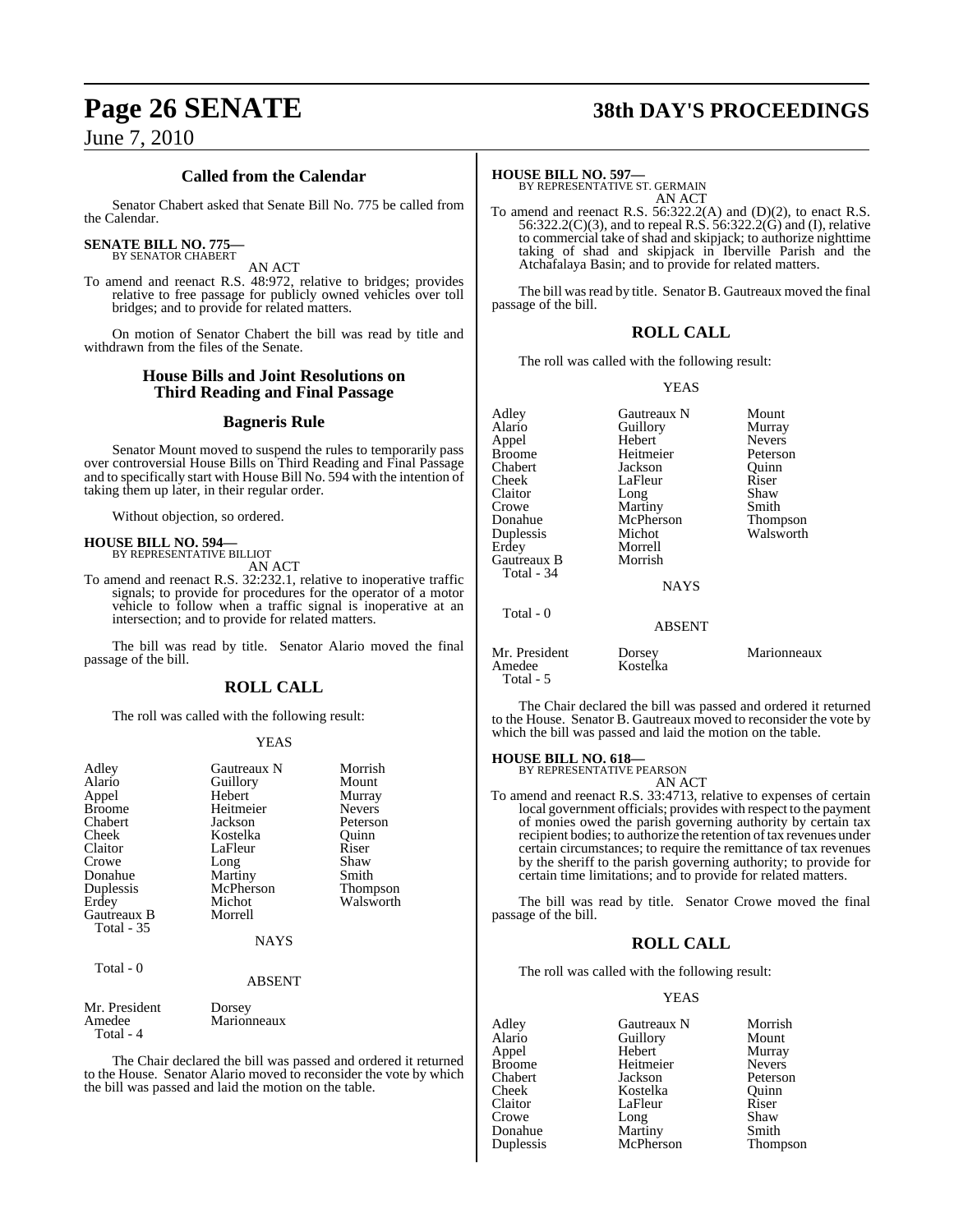## **38th DAY'S PROCEEDINGS Page 27 SENATE**

| Erdey<br>Gautreaux B<br>Total - 35   | Michot<br>Morrell     | Walsworth |
|--------------------------------------|-----------------------|-----------|
|                                      | <b>NAYS</b>           |           |
| Total $-0$                           | <b>ABSENT</b>         |           |
| Mr. President<br>Amedee<br>Total - 4 | Dorsey<br>Marionneaux |           |

The Chair declared the bill was passed and ordered it returned to the House. Senator Crowe moved to reconsider the vote by which the bill was passed and laid the motion on the table.

## **HOUSE BILL NO. 639—** BY REPRESENTATIVE HAZEL

AN ACT

To amend and reenact R.S. 18:1284(C) and 1285(A)(1), relative to tax elections called by political subdivisions; to provide requirements for tax propositions; to provide requirements for notice of tax elections; and to provide for related matters.

## **Floor Amendments**

Senator McPherson proposed the following amendments.

## **SENATE FLOOR AMENDMENTS**

Amendments proposed by Senator McPherson to Reengrossed House Bill No. 639 by Representative Hazel

### AMENDMENT NO. 1

On page 1, line 2, between "1284" and "C" insert "(B) and"

AMENDMENT NO. 2

On page 1, line 2, delete the word "tax"

### AMENDMENT NO. 3

On page 1, line 3, between "political subdivisions;" and "to provide" insert "to provide requirements for bond propositions;"

### AMENDMENT NO. 4

On page 1, line 6, between "1284" and "(C)" insert "(B) and"

## AMENDMENT NO. 5

On page 1, between lines 9 and 10 insert the following:

"B. If the purpose of the election is to authorize the issuance of bonds, the resolution and the proposition submitted to the voters shall state the purpose for which the bonds are to be issued and, if required by the law pursuant to which the bonds are issued, **the estimated millage rate to be levied in the first year of issue,** the maximum amount of the bonds to be issued, the number of years for which the bonds are to run, **and** the maximum rate of interest on the bonds."

On motion of Senator McPherson, the amendments were adopted.

The bill was read by title. Senator McPherson moved the final passage of the amended bill.

## **ROLL CALL**

The roll was called with the following result:

## YEAS

| Adley         | Gautreaux N | Mount         |
|---------------|-------------|---------------|
| Alario        | Guillory    | Murray        |
| Amedee        | Hebert      | <b>Nevers</b> |
| Appel         | Heitmeier   | Peterson      |
| <b>Broome</b> | Kostelka    | Ouinn         |
| Cheek         | LaFleur     | Riser         |

June 7, 2010

| Claitor<br>Crowe<br>Donahue<br>Duplessis<br>Erdey<br>Gautreaux B<br>Total - 34 | Long<br>Martiny<br>McPherson<br>Michot<br>Morrell<br>Morrish | Shaw<br>Smith<br><b>Thompson</b><br>Walsworth |
|--------------------------------------------------------------------------------|--------------------------------------------------------------|-----------------------------------------------|
|                                                                                | <b>NAYS</b>                                                  |                                               |
| Total - 0                                                                      | <b>ABSENT</b>                                                |                                               |
| Mr. President<br>Chabert                                                       | Dorsey<br>Jackson                                            | Marionneaux                                   |

The Chair declared the amended bill was passed and ordered it returned to the House. Senator McPherson moved to reconsider the vote by which the bill was passed and laid the motion on the table.

Total - 5

**HOUSE BILL NO. 641—** BY REPRESENTATIVES HENDERSON AND HUTTER AN ACT

To repeal R.S. 56:431.1(D), relative to permits for devices to protect oysters from predation; to remove the date after which such permits may not be granted by the Department of Wildlife and Fisheries; and to provide for related matters.

The bill was read by title. Senator Crowe moved the final passage of the bill.

## **ROLL CALL**

The roll was called with the following result:

#### YEAS

| Gautreaux B<br>Gautreaux N | Mount<br>Murray                        |
|----------------------------|----------------------------------------|
|                            | <b>Nevers</b>                          |
| Hebert                     | Peterson                               |
| Heitmeier                  | Ouinn                                  |
| Kostelka                   | Riser                                  |
| LaFleur                    | Shaw                                   |
| Long                       | Smith                                  |
|                            | Thompson                               |
| Michot                     | Walsworth                              |
| Morrell                    |                                        |
| Morrish                    |                                        |
|                            |                                        |
| <b>NAYS</b>                |                                        |
|                            |                                        |
|                            |                                        |
| Jackson                    | Martiny                                |
|                            | Guillory<br>McPherson<br><b>ABSENT</b> |

The Chair declared the bill was passed and ordered it returned to the House. Senator Crowe moved to reconsider the vote by which the bill was passed and laid the motion on the table.

Total - 5

Dorsey Marionneaux

**HOUSE BILL NO. 644—** BY REPRESENTATIVES HENDERSON AND HUTTER

AN ACT

To provide for the designation of an area of the public oyster seed grounds for relocation of certain leases; to provide for the leases eligible for such relocation; to provide for restrictions on such leases; to provide for administration of the relocation; and to provide for related matters.

The bill was read by title. Senator Crowe moved the final passage of the bill.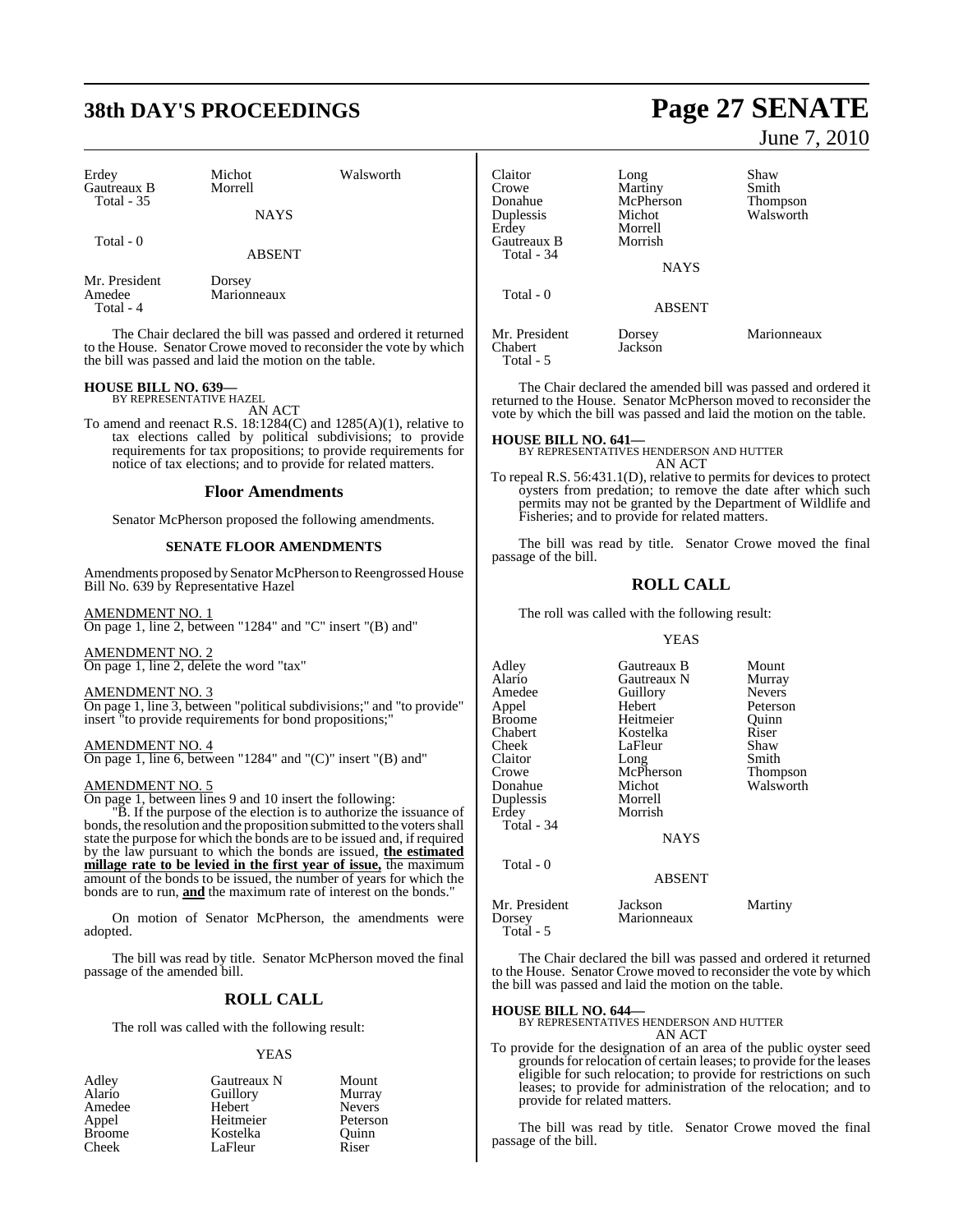## **ROLL CALL**

The roll was called with the following result:

### YEAS

| Adley<br>Alario<br>Amedee<br>Appel<br><b>Broome</b><br>Chabert<br>Cheek<br>Claitor<br>Crowe<br>Donahue<br>Duplessis<br>Erdey<br>Total - 34 | Gautreaux B<br>Gautreaux N<br>Guillory<br>Hebert<br>Heitmeier<br>Kostelka<br>LaFleur<br>Long<br>Martiny<br>McPherson<br>Michot<br>Morrell<br><b>NAYS</b> | Morrish<br>Mount<br>Murray<br><b>Nevers</b><br>Ouinn<br>Riser<br>Shaw<br>Smith<br>Thompson<br>Walsworth |
|--------------------------------------------------------------------------------------------------------------------------------------------|----------------------------------------------------------------------------------------------------------------------------------------------------------|---------------------------------------------------------------------------------------------------------|
| Total - 0                                                                                                                                  | <b>ABSENT</b>                                                                                                                                            |                                                                                                         |

| Mr. President | Jackson     | Peterson |
|---------------|-------------|----------|
| Dorsey        | Marionneaux |          |
| Total - 5     |             |          |

The Chair declared the bill was passed and ordered it returned to the House. Senator Crowe moved to reconsider the vote by which the bill was passed and laid the motion on the table.

## **HOUSE BILL NO. 692—**

BY REPRESENTATIVES WOOTON AND HUTTER

AN ACT To amend and reenact R.S. 56:426(D), relative to recordation of oyster leases; to extend the time within which a lease renewal must be recorded; and to provide for related matters.

The bill was read by title. Senator Appel moved the final passage of the bill.

## **ROLL CALL**

The roll was called with the following result:

## YEAS

| Adley                  | Gautreaux N       | Mount         |
|------------------------|-------------------|---------------|
| Alario                 | Guillory          | Murray        |
| Amedee                 | Hebert            | <b>Nevers</b> |
| Appel                  | Heitmeier         | Peterson      |
| <b>Broome</b>          | Kostelka          | Ouinn         |
| Chabert                | LaFleur           | Riser         |
|                        |                   |               |
| Cheek                  | Long              | Shaw          |
| Claitor                | <b>Martiny</b>    | Smith         |
| Donahue                | McPherson         | Thompson      |
| Duplessis              | Michot            | Walsworth     |
| Erdey                  | Morrell           |               |
| Gautreaux B            | Morrish           |               |
| Total - 34             |                   |               |
|                        | <b>NAYS</b>       |               |
| Total - 0              |                   |               |
|                        | <b>ABSENT</b>     |               |
| Mr. President<br>Crowe | Dorsey<br>Jackson | Marionneaux   |
| Total - 5              |                   |               |

The Chair declared the bill was passed and ordered it returned to the House. Senator Appel moved to reconsider the vote by which the bill was passed and laid the motion on the table.

## **Page 28 SENATE 38th DAY'S PROCEEDINGS**

## **HOUSE BILL NO. 693—**

BY REPRESENTATIVES WOOTON AND HUTTER AN ACT

To amend and reenact R.S. 40:5.3.1, relative to oyster harvest and production; to require the Department of Health and Hospitals to notify oyster harvesters and dealers of a possible state exemption from the National Shellfish Sanitation Program's Vibrio management plan; and to provide for related matters.

The bill was read by title. Senator Appel moved the final passage of the bill.

## **ROLL CALL**

The roll was called with the following result:

### YEAS

| Adley<br>Alario<br>Amedee<br>Appel<br>Broome<br>Chabert<br>Cheek<br>Claitor<br>Crowe<br>Duplessis<br>Erdev<br>Gautreaux B | Gautreaux N<br>Guillory<br>Hebert<br>Heitmeier<br>Kostelka<br>LaFleur<br>Long<br>Martiny<br>McPherson<br>Michot<br>Morrell<br>Morrish | Mount<br>Murray<br><b>Nevers</b><br>Peterson<br>Quinn<br>Riser<br>Shaw<br>Smith<br>Thompson<br>Walsworth |
|---------------------------------------------------------------------------------------------------------------------------|---------------------------------------------------------------------------------------------------------------------------------------|----------------------------------------------------------------------------------------------------------|
| Total - 34                                                                                                                | <b>NAYS</b>                                                                                                                           |                                                                                                          |
| Total - 0                                                                                                                 | <b>ABSENT</b>                                                                                                                         |                                                                                                          |
| Mr. President<br>Donahue<br>Total - 5                                                                                     | Dorsey<br>Jackson                                                                                                                     | Marionneaux                                                                                              |

The Chair declared the bill was passed and ordered it returned to the House. Senator Appel moved to reconsider the vote by which the bill was passed and laid the motion on the table.

### **HOUSE BILL NO. 695—**

BY REPRESENTATIVES WOOTON, HARRISON, AND HUTTER AN ACT

To enact R.S. 56:437, relative to the sale of oysters; to authorize the sale for raw consumption of oysters which have been harvested from Louisiana waters; and to provide for related matters.

The bill was read by title. Senator Appel moved the final passage of the bill.

## **ROLL CALL**

The roll was called with the following result:

## YEAS

| Gautreaux B | Mount           |
|-------------|-----------------|
| Gautreaux N | Murray          |
| Guillory    | <b>Nevers</b>   |
| Hebert      | Peterson        |
| Heitmeier   | Ouinn           |
| Kostelka    | Riser           |
|             | Shaw            |
| Martiny     | Smith           |
| McPherson   | <b>Thompson</b> |
| Michot      | Walsworth       |
| Morrell     |                 |
| Morrish     |                 |
|             |                 |
|             | Long            |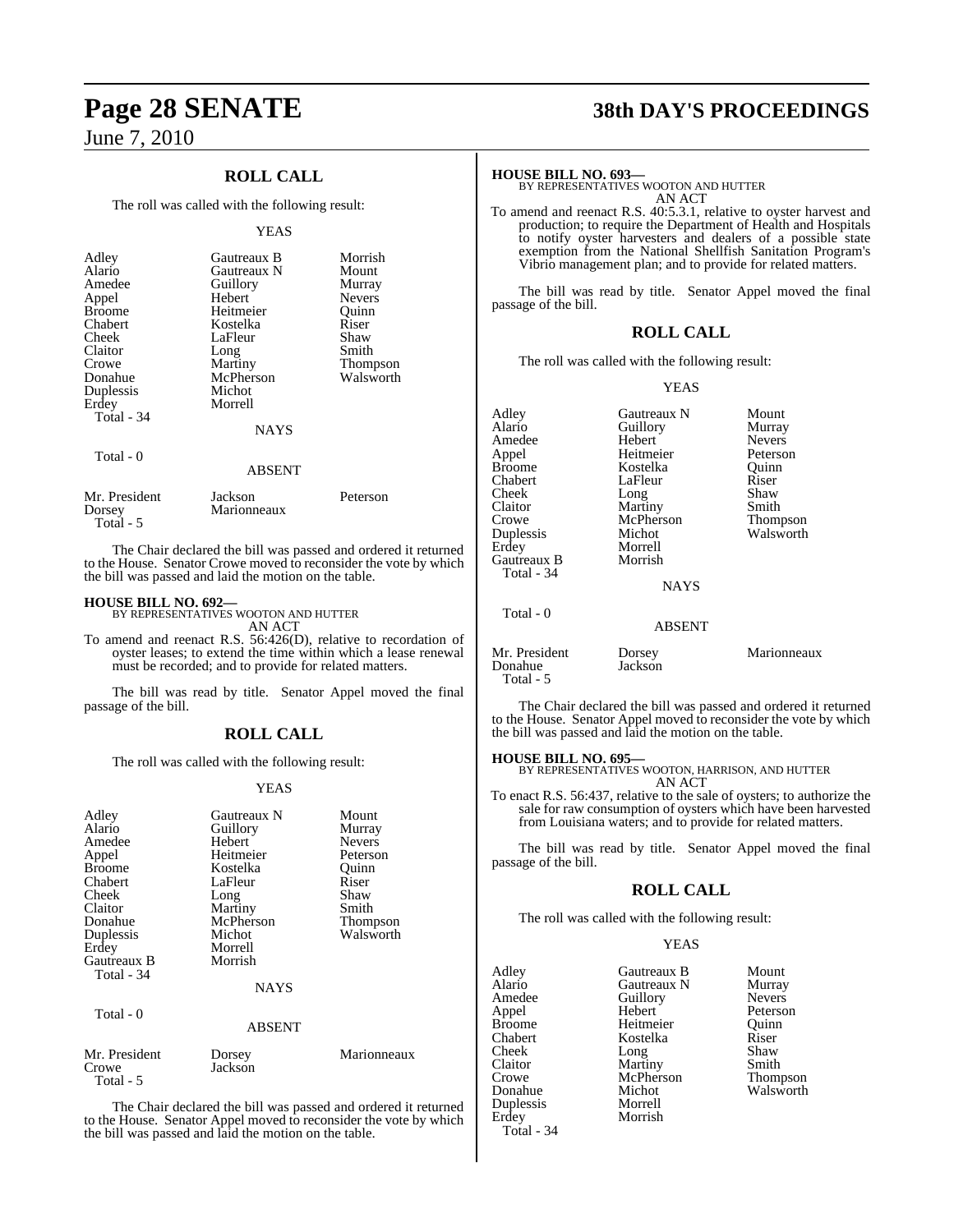## **38th DAY'S PROCEEDINGS Page 29 SENATE**

## NAYS

| 1 vuu - v                              | <b>ABSENT</b>      |             |
|----------------------------------------|--------------------|-------------|
| Mr. President<br>Dorsey<br>$Total - 5$ | Jackson<br>LaFleur | Marionneaux |

The Chair declared the bill was passed and ordered it returned to the House. Senator Appel moved to reconsider the vote by which the bill was passed and laid the motion on the table.

## **HOUSE BILL NO. 712—**

 $T_{\alpha \uparrow \alpha}$ l  $\alpha$ 

BY REPRESENTATIVES WOOTON AND HUTTER AN ACT

To amend and reenact R.S. 56:434(G) and to enact R.S.56:434(H), relative to taking of seed oysters from the public seed grounds; to provide for certain restrictions; and to provide for related matters.

The bill was read by title. Senator Appel moved the final passage of the bill.

## **ROLL CALL**

The roll was called with the following result:

### YEAS

| Adley<br>Alario<br>Amedee<br>Appel<br>Chabert<br>Cheek<br>Claitor<br>Crowe<br>Donahue<br>Duplessis<br>Erdey | Gautreaux N<br>Guillory<br>Hebert<br>Heitmeier<br>Kostelka<br>LaFleur<br>Long<br>Martiny<br>McPherson<br>Michot<br>Morrell | Mount<br>Murray<br><b>Nevers</b><br>Peterson<br>Ouinn<br>Riser<br>Shaw<br>Smith<br>Thompson<br>Walsworth |
|-------------------------------------------------------------------------------------------------------------|----------------------------------------------------------------------------------------------------------------------------|----------------------------------------------------------------------------------------------------------|
| Total - 34                                                                                                  | <b>NAYS</b>                                                                                                                |                                                                                                          |
| Total - 0                                                                                                   | <b>ABSENT</b>                                                                                                              |                                                                                                          |
| Mr. President<br>Broome                                                                                     | Dorsey<br>Jackson                                                                                                          | Marionneaux                                                                                              |

The Chair declared the bill was passed and ordered it returned to the House. Senator Appel moved to reconsider the vote by which the bill was passed and laid the motion on the table.

## **HOUSE BILL NO. 745—** BY REPRESENTATIVE WHITE

Total - 5

AN ACT

To amend and reenact R.S. 17:66(A)(2) and to enact R.S. 41:904, relative to certain school systems in East Baton Rouge Parish; to provide for the transfer of certain sixteenth section lands between the East Baton Rouge Parish School System and the Central Community School System; to provide relative to the geographic boundaries of the Central Community School System; and to provide for related matters.

## **Floor Amendments**

Senator Erdey proposed the following amendments.

# June 7, 2010

## **SENATE FLOOR AMENDMENTS**

Amendments proposed by Senator Erdey to Engrossed House Bill No. 745 by Representative White

### AMENDMENT NO. 1

On page 2, line 28, after "with the" delete the remainder of the line and delete line 29 and on page 3, line 1, delete "center line of Louisiana Highway 64 (Greenwell Springs-Port Hudson Road);" and insert the following in lieu thereof: "east boundary of Section 16, Township 5 South, Range 2 East; thence proceed along the east boundary of Section 16, north a distance of 2200 feet, more or less, to the northeast corner of Section 16; thence, along the north boundary of Section 16, proceed west a distance of 3100 feet, more or less, to the northwest corner of Section 16; thence, along the west boundary of Section 16, proceed south a distance of 1000 feet, more or less, to a point on the west boundary of Section 16 that is 1000 feet north of the center line of Louisiana Highway 64; thence proceed in a northwesterly direction along a line 1000 feet north of and parallel to Louisiana Highway 64 to a point 500 feet west of Saunders Bayou; thence proceed southerly along a line 500 feet west of Saunders Bayou to its intersection with the center line of Louisiana Highway  $64:$ 

On motion of Senator Erdey, the amendments were adopted.

## **Floor Amendments**

Senator Erdey proposed the following amendments.

## **SENATE FLOOR AMENDMENTS**

Amendments proposed by Senator Erdey to Engrossed House Bill No. 745 by Representative White

### AMENDMENT NO. 1

On page 1, line 2, change "R.S. 17:66(A)(2)" to "R.S. 17:66(A)(2) and  $\overline{R}$ .S. 41:727.1(A) $\overline{(3)}$ " and change "R.S. 41:904" to R.S. 41:727(A)(4) and R.S. 41:904"

### AMENDMENT NO. 2

On page 1, line 3, after "Parish" and before "; to provide" insert "and Vermilion Parish

### AMENDMENT NO. 3

On page 1, line 6, after "System;" and before "and to provide" insert "to authorize the Vermilion Parish School Board to sell certain specified sixteenth section properties;"

## AMENDMENT NO. 4

On page 3, after line 24, insert the following:

"Section 3. R.S.  $41:727.1(A)(3)$  is hereby amended and reenacted and R.S. 41:727.1(A)(4) is hereby enacted to read as follows:

- §727.1. Vermilion Parish School Board; transfer of certain sixteenth section lands
	- A.

\* \* \*

(3) The Vermilion Parish School Board may sell, convey, transfer, assign, and deliver any interest, excluding mineral rights, the state or the school board has or may have to a certain tract or parcel of land containing 5.106 acres situated in the northeast quarter of Section Sixteen (16), Township Eleven (11) South, Range Three (3) East, Fourth Ward of Vermilion Parish, state of Louisiana, being more particularly described asfollows: Commencing at the northeast corner of Section 16, T11 S - R 3 E, thence proceeding S 00< 03' 10" W along the eastern boundary line of Section 16, a distance of 159. feet to the point of beginning; thence continuing S 00< 03' 10" W along the eastern boundary line of Section 16, a distance of 2,483.22 feet to a point; hence proceeding S 89< 56' 17" W, a distance of 95.64 feet to a point on the apparent eastern right-of-way line of Bella Road; thence proceeding N 00< 15' 57" E along said right-of-way line, a distance of 2339.29 feet to a point; thence proceeding N 01<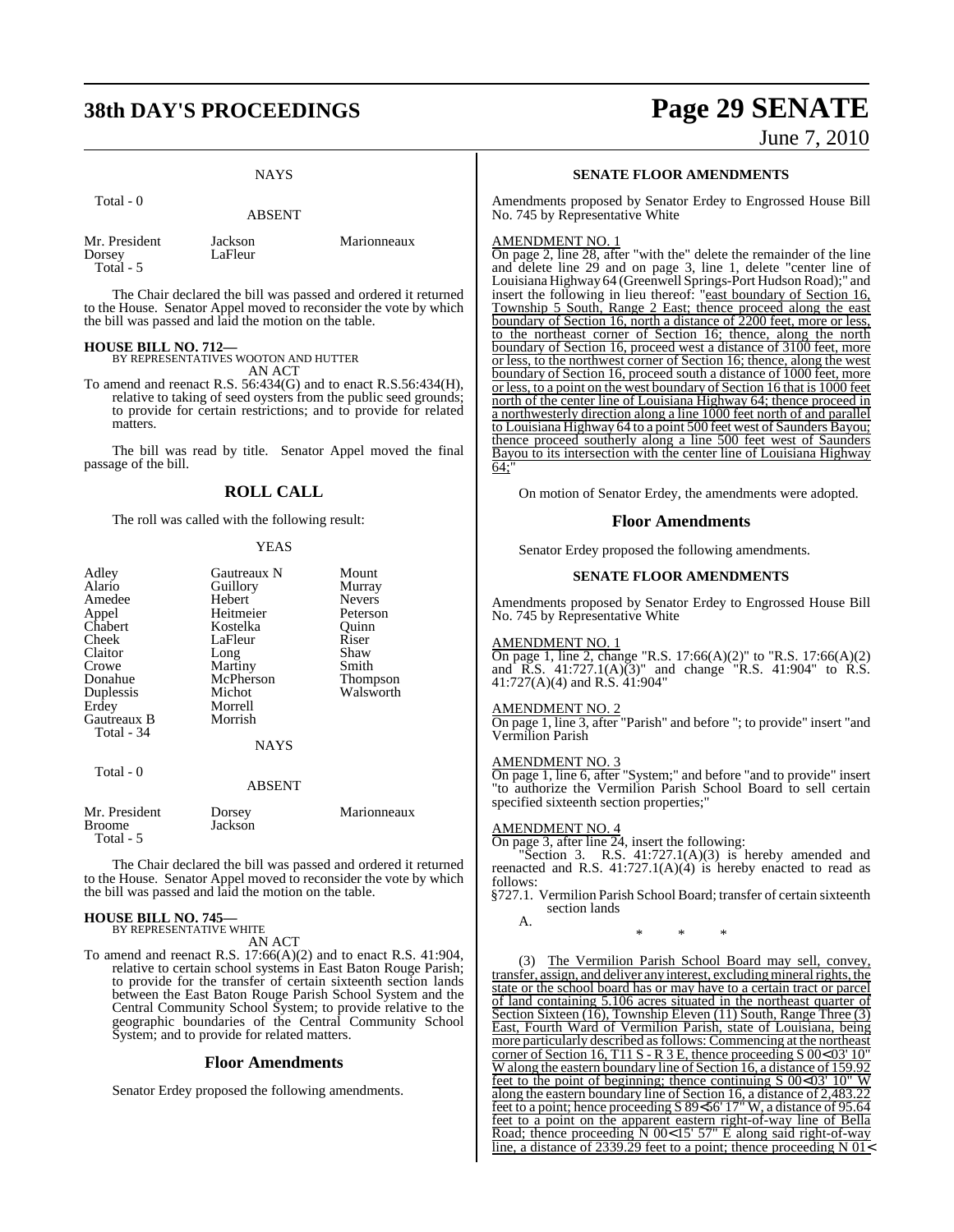58' 35" E along said right-of-way line, a distance of 43.61 feet to a point; thence proceeding N 23< 31' 36"E along said right-of-way line, a distance of 38.71 feet to a point; thence proceeding N 44< 24' 35" E along said right-of-way line, a distnace of 26.42 feet to a point; thence proceeding N 48< 14' 13" E along said right-of-way line, a distance of 69.21 feet to the point of beginning; being bounded on the north by the apparent south and southeastern right-of-way line of Bella Road, on the south by the Vermilion Parish School Board on the east by Loubert G. Trahan and on the west by the apparent eastern right-of-way line of Bella Road, all as per plat by Richard J. Primeaux, dated June 20, 2007.

(4) Such transfers shall be executed without an election and notwithstanding any provision of this Chapter or of Part II of Chapter 1 of Title 17 to the contrary.

\* \* \* Section 4. The provisions of this Section and Section 3 of this Act shall become effective upon signature by the governor or, if not signed by the governor, upon expiration of the time for bills to become law without signature by the governor, as provided by Article III, Section 18 of the Constitution of Louisiana. If vetoed by the governor and subsequently approved by the legislature, this Section and Section 3 of this Act shall become effective on the day following such approval."

On motion of Senator Erdey, the amendments were adopted.

The bill was read by title. Senator Erdey moved the final passage of the amended bill.

## **ROLL CALL**

The roll was called with the following result:

### YEAS

| Mr. President<br>Adley<br>Alario<br>Appel<br><b>Broome</b><br>Chabert<br>Cheek<br>Claitor<br>Crowe<br>Donahue<br>Duplessis<br>Erdey<br>Total - 34 | Gautreaux B<br>Gautreaux N<br>Guillory<br>Hebert<br>Heitmeier<br>Kostelka<br>LaFleur<br>Long<br>McPherson<br>Michot<br>Morrell<br>Morrish<br><b>NAYS</b> | Mount<br>Murray<br><b>Nevers</b><br>Peterson<br>Ouinn<br>Riser<br>Shaw<br>Smith<br>Thompson<br>Walsworth |
|---------------------------------------------------------------------------------------------------------------------------------------------------|----------------------------------------------------------------------------------------------------------------------------------------------------------|----------------------------------------------------------------------------------------------------------|
| Total - 0                                                                                                                                         | <b>ABSENT</b>                                                                                                                                            |                                                                                                          |
| Amedee                                                                                                                                            | Jackson                                                                                                                                                  | Martiny                                                                                                  |

The Chair declared the amended bill was passed and ordered it returned to the House. Senator Erdey moved to reconsider the vote by which the bill was passed and laid the motion on the table.

## **HOUSE BILL NO. 862—** BY REPRESENTATIVE CORTEZ

Total - 5

Dorsey Marionneaux

AN ACT

To authorize and provide for the transfer or lease of certain state property in Lafayette Parish to the Lafayette Parish Consolidated Government from the Department of Transportation and Development and division of administration; and to provide for related matters.

The bill was read by title. Senator Guillory moved the final passage of the bill.

## **Page 30 SENATE 38th DAY'S PROCEEDINGS**

## **ROLL CALL**

The roll was called with the following result:

### YEAS

| Adley<br>Alario<br>Amedee<br>Appel<br><b>Broome</b><br>Chabert<br>Cheek<br>Claitor<br>Crowe<br>Donahue<br>Duplessis<br>Erdey<br>Total - 34 | Gautreaux B<br>Gautreaux N<br>Guillory<br>Hebert<br>Heitmeier<br>Kostelka<br>LaFleur<br>Long<br>McPherson<br>Michot<br>Morrell<br>Morrish<br>NAYS | Mount<br>Murray<br><b>Nevers</b><br>Peterson<br>Ouinn<br>Riser<br>Shaw<br>Smith<br>Thompson<br>Walsworth |
|--------------------------------------------------------------------------------------------------------------------------------------------|---------------------------------------------------------------------------------------------------------------------------------------------------|----------------------------------------------------------------------------------------------------------|
| Total - 0                                                                                                                                  | <b>ABSENT</b>                                                                                                                                     |                                                                                                          |
| Mr. President<br>Dorsey                                                                                                                    | Jackson<br>Marionneaux                                                                                                                            | Martiny                                                                                                  |

The Chair declared the bill was passed and ordered it returned to the House. Senator Guillory moved to reconsider the vote by which the bill was passed and laid the motion on the table.

Total - 5

- **HOUSE BILL NO. 875—**<br>BY REPRESENTATIVES HARRISON, BOBBY BADON, BALDONE, BILLIOT, HENRY BURNS, CARMODY, CHAMPAGNE, CROMER, DOVE, EDWARDS, FOIL, GISCLAIR, GUINN, HARDY, HENDERSON, HOWARD, SAM JONES, LAMBERT, LEGER, LITTLE, AN ACT
- To amend and reenact R.S.  $56:10(B)(1)(b)$  and  $578.12(B)$  and to enact R.S. 36:610(B)(11) and R.S. 56:494, relative to shrimp; to create the Louisiana Shrimp Task Force within the Department of Wildlife and Fisheries; to provide for its membership; to provide for its powers, duties, functions, and responsibilities; to provide relative to funding; to provide relative to the Shrimp Marketing and Promotion Account and the Shrimp Trade Petition Account; and to provide for related matters.

## **Floor Amendments**

Senator Morrish proposed the following amendments.

## **SENATE FLOOR AMENDMENTS**

Amendments proposed by Senator Morrish to Reengrossed House Bill No. 875 by Representative Harrison

### AMENDMENT NO. 1

On page 4, line 14, after "business of the task force." delete the remainder of the line and insert the following: "The governor shall appoint the chairman of the task force for a period of one year and thereafter, the task force shall elect a chairman from"

On motion of Senator Morrish, the amendments were adopted.

## **Floor Amendments**

Senator Morrish submitted the following amendments on behalf of Senator N. Gautreaux.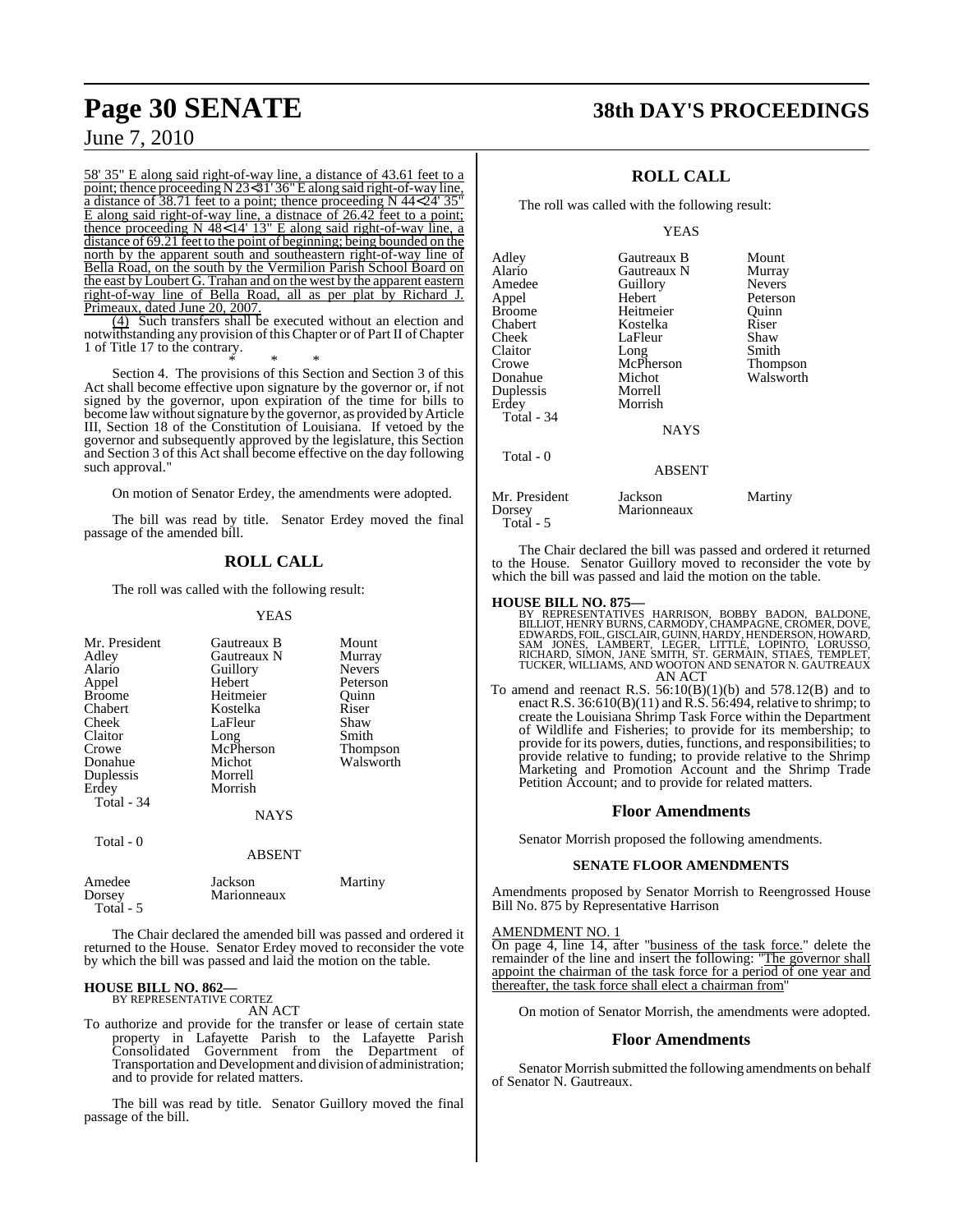## **38th DAY'S PROCEEDINGS Page 31 SENATE**

### **SENATE FLOOR AMENDMENTS**

Amendments proposed by Senator N. Gautreaux to Reengrossed House Bill No. 875 by Representative Harrison

#### AMENDMENT NO. 1

Delete Senate Committee Amendment Nos. 1, 2, 3, and 4 proposed by the Senate Committee on Natural Resources and adopted by the Senate on May 25, 2010.

On motion of Senator Morrish, the amendments were adopted.

The bill was read by title. Senator B. Gautreaux moved the final passage of the amended bill.

## **ROLL CALL**

The roll was called with the following result:

YEAS

| Mr. President | Gautreaux B   | Mount           |
|---------------|---------------|-----------------|
| Adley         | Gautreaux N   | Murray          |
| Alario        | Guillory      | Nevers          |
| Appel         | Hebert        | Peterson        |
| <b>Broome</b> | Heitmeier     | Ouinn           |
| Chabert       | Kostelka      | Riser           |
| Cheek         | LaFleur       | Shaw            |
| Claitor       | Long          | Smith           |
| Crowe         | McPherson     | <b>Thompson</b> |
| Donahue       | Michot        | Walsworth       |
| Duplessis     | Morrell       |                 |
| Erdey         | Morrish       |                 |
| Total - 34    |               |                 |
|               | <b>NAYS</b>   |                 |
| Total - 0     |               |                 |
|               | <b>ABSENT</b> |                 |
|               |               |                 |

| Amedee    | Jackson     | Martiny |
|-----------|-------------|---------|
| Dorsey    | Marionneaux |         |
| Total - 5 |             |         |

The Chair declared the amended bill was passed and ordered it returned to the House. Senator B. Gautreaux moved to reconsider the vote by which the bill was passed and laid the motion on the table.

**HOUSE BILL NO. 878—** BY REPRESENTATIVES ST. GERMAIN, DOVE, AND HARRISON AND SENATOR N. GAUTREAUX AN ACT

To amend and reenact R.S. 56:104(A)(9) and 302.1(H), relative to issuance of hunting and fishing licenses; to provide for the issuance of such licenses at resident rates to nonresident students enrolled full-time in Louisiana colleges and universities; to remove the requirement that such issuance shall only be to a student from a state that provides the same reduced-rate option to Louisiana students enrolled in a college or university in that state; and to provide for related matters.

The bill was read by title. Senator B. Gautreaux moved the final passage of the bill.

## **ROLL CALL**

The roll was called with the following result:

### YEAS

| Erdey       | Mount         |
|-------------|---------------|
| Gautreaux B | Murray        |
| Gautreaux N | <b>Nevers</b> |
| Heitmeier   | Peterson      |
| Kostelka    | Riser         |
|             |               |

Shaw Smith Thompson Walsworth

Morrish Quinn

June 7, 2010

| Cheek         | LaFleur       |
|---------------|---------------|
| Claitor       | Long          |
| Crowe         | Martiny       |
| Donahue       | McPherson     |
| Duplessis     | Morrell       |
| Total - 29    |               |
|               | <b>NAYS</b>   |
|               |               |
| Total - 0     |               |
|               | <b>ABSENT</b> |
|               |               |
| Mr. President | Hebert        |
| Amedee        | Jackson       |
| Dorsey        | Marionneaux   |
| Guillory      | Michot        |
| Total - 10    |               |
|               |               |

The Chair declared the bill was passed and ordered it returned to the House. Senator B. Gautreaux moved to reconsider the vote by which the bill was passed and laid the motion on the table.

**HOUSE BILL NO. 881—** BY REPRESENTATIVES ST. GERMAIN AND DOVE AND SENATOR N. GAUTREAUX AN ACT

To amend and reenact R.S. 56:23, relative to penalties for wildlife and fishery violations; to provide for penalties for violations of certain wildlife and fishery provisions; and to provide forrelated matters.

The bill was read by title. Senator B. Gautreaux moved the final passage of the bill.

## **ROLL CALL**

The roll was called with the following result:

### YEAS

| Adley<br>Alario<br>Appel<br><b>Broome</b><br>Chabert<br>Cheek<br>Claitor<br>Crowe<br>Donahue<br>Duplessis<br>Erdey<br><b>Total - 33</b> | Gautreaux B<br>Gautreaux N<br>Guillory<br>Hebert<br>Heitmeier<br>Kostelka<br>LaFleur<br>Long<br>Martiny<br>McPherson<br>Morrell<br><b>NAYS</b> | Morrish<br>Mount<br>Murray<br><b>Nevers</b><br>Peterson<br>Ouinn<br>Riser<br>Shaw<br>Smith<br><b>Thompson</b><br>Walsworth |
|-----------------------------------------------------------------------------------------------------------------------------------------|------------------------------------------------------------------------------------------------------------------------------------------------|----------------------------------------------------------------------------------------------------------------------------|
| Total - 0                                                                                                                               | <b>ABSENT</b>                                                                                                                                  |                                                                                                                            |
| Mr. President<br>Amedee                                                                                                                 | Dorsey<br>Jackson                                                                                                                              | Marionneaux<br>Michot                                                                                                      |

 Total - 6 The Chair declared the bill was passed and ordered it returned to the House. Senator B. Gautreaux moved to reconsider the vote by which the bill was passed and laid the motion on the table.

## **HOUSE BILL NO. 882—**

BY REPRESENTATIVES ST. GERMAIN, DOVE, AND HARRISON AND SENATOR N. GAUTREAUX

AN ACT

To enact R.S.  $48:757(A)(1)(d)$ , relative to off-system work by the Department of Transportation and Development; to authorize the department to construct, maintain, and improve roads in wildlife management areas of the state and refuges, and other lands owned by the Department of Wildlife and Fisheries; and to provide for related matters.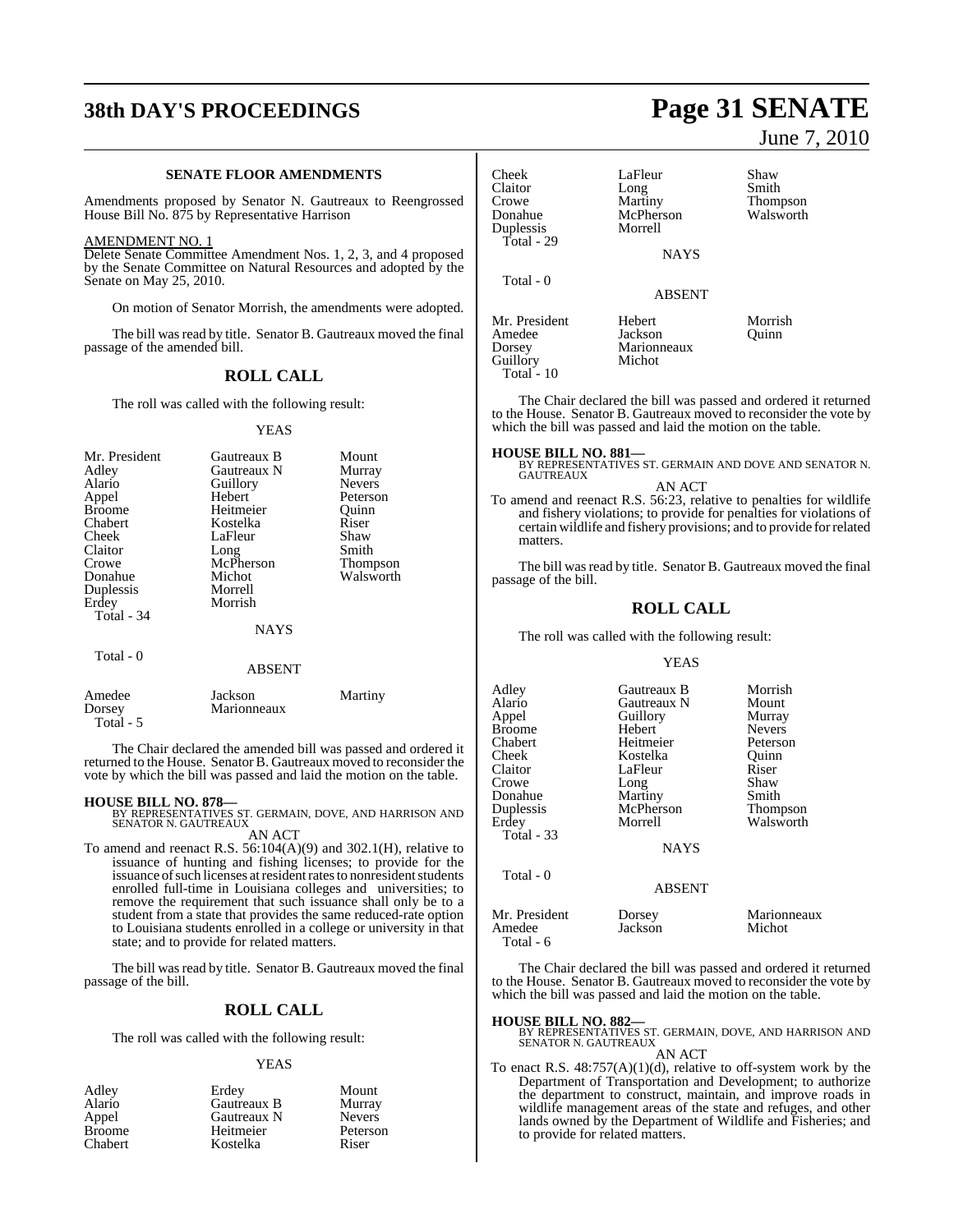The bill was read by title. Senator B. Gautreaux moved the final passage of the bill.

## **ROLL CALL**

The roll was called with the following result:

### YEAS

| Mr. President | Erdey       | Morrell         |
|---------------|-------------|-----------------|
| Adley         | Gautreaux B | Morrish         |
| Alario        | Gautreaux N | Mount           |
| Appel         | Guillory    | Murray          |
| <b>Broome</b> | Hebert      | <b>Nevers</b>   |
| Chabert       | Heitmeier   | Peterson        |
| Cheek         | Kostelka    | Ouinn           |
| Claitor       | LaFleur     | Riser           |
| Crowe         | Long        | Smith           |
| Donahue       | McPherson   | <b>Thompson</b> |
| Duplessis     | Michot      | Walsworth       |
| Total - 33    |             |                 |
|               | <b>NAYS</b> |                 |
| Total - 0     |             |                 |

| Amedee     | Jackson     | Martiny |
|------------|-------------|---------|
| Dorsey     | Marionneaux | Shaw    |
| Total $-6$ |             |         |

The Chair declared the bill was passed and ordered it returned to the House. Senator B. Gautreaux moved to reconsider the vote by which the bill was passed and laid the motion on the table.

ABSENT

**HOUSE BILL NO. 884—** BY REPRESENTATIVES ST. GERMAIN, DOVE, AND HARRISON AND SENATOR N. GAUTREAUX

AN ACT

To amend and reenact R.S. 56:699.5, relative to hunter education; to provide for exceptions to the requirement for hunter education; and to provide for related matters.

The bill was read by title. Senator B. Gautreaux moved the final passage of the bill.

## **ROLL CALL**

The roll was called with the following result:

### YEAS

| Mr. President<br>Adley<br>Alario<br>Amedee<br>Appel<br><b>Broome</b><br>Chabert<br>Cheek<br>Claitor<br>Crowe<br>Donahue<br>Duplessis<br>Total $-35$ | Erdey<br>Gautreaux B<br>Gautreaux N<br>Guillory<br>Hebert<br>Heitmeier<br>Kostelka<br>LaFleur<br>Long<br>McPherson<br>Michot<br>Morrell<br><b>NAYS</b> | Morrish<br>Mount<br>Murray<br><b>Nevers</b><br>Peterson<br>Quinn<br>Riser<br>Shaw<br>Smith<br><b>Thompson</b><br>Walsworth |
|-----------------------------------------------------------------------------------------------------------------------------------------------------|--------------------------------------------------------------------------------------------------------------------------------------------------------|----------------------------------------------------------------------------------------------------------------------------|
| Total $-0$                                                                                                                                          | <b>ABSENT</b>                                                                                                                                          |                                                                                                                            |
| Dorsey                                                                                                                                              | Marionneaux                                                                                                                                            |                                                                                                                            |

Jackson Martiny Total - 4

## **Page 32 SENATE 38th DAY'S PROCEEDINGS**

The Chair declared the bill was passed and ordered it returned to the House. Senator B. Gautreaux moved to reconsider the vote by which the bill was passed and laid the motion on the table.

**HOUSE BILL NO. 887—** BY REPRESENTATIVES ST. GERMAIN, BALDONE, AND DOVE AND SENATOR N. GAUTREAUX

AN ACT To amend and reenact R.S. 56:325.4(D), relative to finfish; to provide relative to submission of stock assessment reports; to authorize the development of stock management regimes for black drum, flounder, and sheepshead for approval by the Wildlife and Fisheries Commission; and to provide for related matters.

The bill was read by title. Senator B. Gautreaux moved the final passage of the bill.

## **ROLL CALL**

The roll was called with the following result:

### YEAS

| Mr. President<br>Adlev<br>Alario<br>Appel<br>Broome<br>Chabert<br>Cheek<br>Claitor<br>Crowe<br>Donahue<br>Duplessis<br>Erdey<br><b>Total - 34</b><br>Total - 0 | Gautreaux B<br>Gautreaux N<br>Guillory<br>Hebert<br>Heitmeier<br>Kostelka<br>LaFleur<br>Long<br>McPherson<br>Michot<br>Morrell<br>Morrish<br><b>NAYS</b><br><b>ABSENT</b> | Mount<br>Murray<br><b>Nevers</b><br>Peterson<br>Ouinn<br>Riser<br>Shaw<br>Smith<br>Thompson<br>Walsworth |
|----------------------------------------------------------------------------------------------------------------------------------------------------------------|---------------------------------------------------------------------------------------------------------------------------------------------------------------------------|----------------------------------------------------------------------------------------------------------|
| Amedee<br>Dorsey<br>Total - 5                                                                                                                                  | Jackson<br>Marionneaux                                                                                                                                                    | Martiny                                                                                                  |

The Chair declared the bill was passed and ordered it returned to the House. Senator B. Gautreaux moved to reconsider the vote by which the bill was passed and laid the motion on the table.

**HOUSE BILL NO. 888—** BY REPRESENTATIVES ST. GERMAIN AND DOVE AND SENATOR N. GAUTREAUX AN ACT

To amend and reenact R.S.  $56:325.2(A)$  and  $326(E)(1)(a)$ , relative to finfish; to provide for identification of certain saltwater finfish; and to provide for related matters.

The bill was read by title. Senator B. Gautreaux moved the final passage of the bill.

## **ROLL CALL**

The roll was called with the following result:

LaFleur

### YEAS

Appel Guillory<br>Broome Hebert

Mr. President Erdey Morrell<br>Adley Gautreaux B Morrish Adley Gautreaux B Morrish Gautreaux N Mount<br>
Guillory Nevers Broome Hebert Peterson<br>
Chabert Heitmeier Quinn Chabert Heitmeier Quinn Cheek Kostelka Riser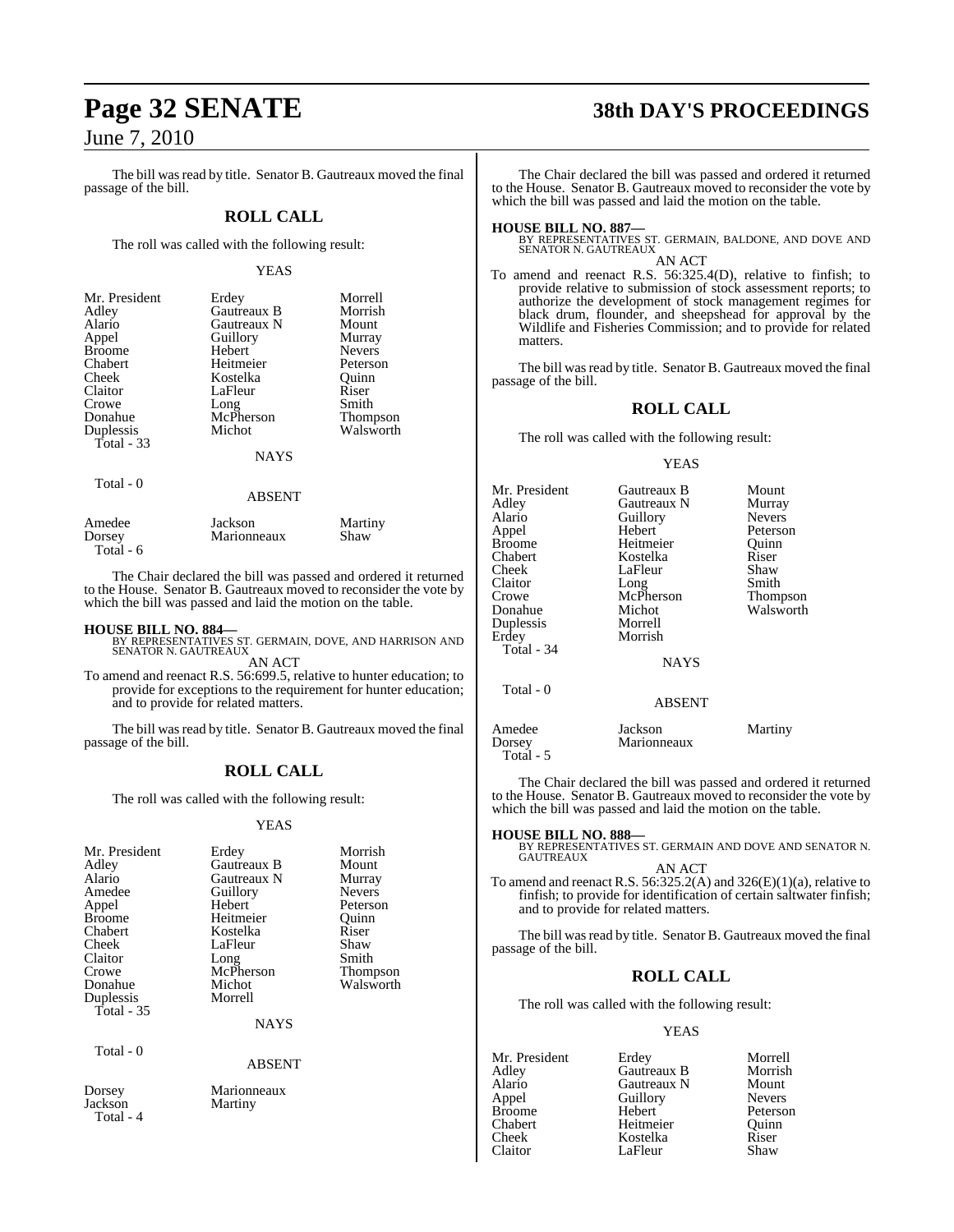| Crowe<br>Donahue<br>Duplessis<br>Total $-33$ | Long<br>McPherson<br>Michot<br><b>NAYS</b> | Smith<br><b>Thompson</b><br>Walsworth |
|----------------------------------------------|--------------------------------------------|---------------------------------------|
|                                              |                                            |                                       |
| Total $-0$                                   | <b>ABSENT</b>                              |                                       |
| Amedee<br>Dorsey                             | Jackson<br>Marionneaux                     | Martiny<br>Murray                     |

Total - 6

The Chair declared the bill was passed and ordered it returned to the House. Senator B. Gautreaux moved to reconsider the vote by which the bill was passed and laid the motion on the table.

### **HOUSE BILL NO. 890—**

BY REPRESENTATIVES HARRISON, BOBBY BADON, BILLIOT, HENRY BURNS, CHAMPAGNE, DOVE, FOIL, GISCLAIR, GUINN, HENDERSON,<br>LAMBERT, LITTLE, ST. GERMAIN, AND WILLIAMS AND SENATORS<br>B. GAUTREAUX AND N. GAUTREAUX AN ACT

To enact R.S. 56:578.15, relative to a state certification program for Louisiana wild fish; to authorize the secretary of the Department of Wildlife and Fisheries to establish such program; and to provide for related matters.

The bill was read by title. Senator B. Gautreaux moved the final passage of the bill.

## **ROLL CALL**

The roll was called with the following result:

### YEAS

| Mr. President<br>Adley<br>Alario<br>Appel<br><b>Broome</b><br>Chabert<br>Cheek<br>Claitor<br>Crowe<br>Donahue<br>Duplessis<br>Erdey<br>Total - 34<br>Total - 0 | Gautreaux B<br>Gautreaux N<br>Guillory<br>Hebert<br>Heitmeier<br>Kostelka<br>LaFleur<br>Long<br>McPherson<br>Michot<br>Morrell<br>Morrish<br><b>NAYS</b><br><b>ABSENT</b> | Mount<br>Murray<br><b>Nevers</b><br>Peterson<br>Ouinn<br>Riser<br>Shaw<br>Smith<br>Thompson<br>Walsworth |
|----------------------------------------------------------------------------------------------------------------------------------------------------------------|---------------------------------------------------------------------------------------------------------------------------------------------------------------------------|----------------------------------------------------------------------------------------------------------|
|                                                                                                                                                                |                                                                                                                                                                           |                                                                                                          |
| Amedee<br>Dorsey<br>Total - 5                                                                                                                                  | Jackson<br>Marionneaux                                                                                                                                                    | Martiny                                                                                                  |

The Chair declared the was passed and ordered it returned to the House. Senator B. Gautreauxmoved to reconsider the vote by which the bill was passed and laid the motion on the table.

## **HOUSE BILL NO. 915—**

BY REPRESENTATIVE RICHARDSON AN ACT

To amend and reenact R.S. 13:2571(A) and (B), relative to parking violations; to provide for the enforcement of certain ordinances; to provide with respect to municipalities having a population of twenty-five thousand or more; and to provide for related matters.

The bill was read by title. Senator Erdey moved the final passage of the bill.

## **38th DAY'S PROCEEDINGS Page 33 SENATE** June 7, 2010

## **ROLL CALL**

The roll was called with the following result:

## YEAS

| Mr. President<br>Adley<br>Alario<br>Appel<br><b>Broome</b><br>Chabert<br>Cheek<br>Crowe<br>Donahue<br>Duplessis<br>Erdey<br><b>Total - 33</b> | Gautreaux B<br>Gautreaux N<br>Guillory<br>Hebert<br>Heitmeier<br>Kostelka<br>LaFleur<br>Long<br>Martiny<br>McPherson<br>Michot<br><b>NAYS</b> | Morrell<br>Morrish<br>Mount<br>Murray<br><b>Nevers</b><br>Peterson<br>Ouinn<br>Shaw<br>Smith<br>Thompson<br>Walsworth |
|-----------------------------------------------------------------------------------------------------------------------------------------------|-----------------------------------------------------------------------------------------------------------------------------------------------|-----------------------------------------------------------------------------------------------------------------------|
| Riser<br>Total - 1                                                                                                                            | <b>ABSENT</b>                                                                                                                                 |                                                                                                                       |
| Amedee<br>Claitor                                                                                                                             | Dorsey<br>Jackson                                                                                                                             | Marionneaux                                                                                                           |

The Chair declared the bill was passed and ordered it returned to the House. Senator Erdey moved to reconsider the vote by which the bill was passed and laid the motion on the table.

## **HOUSE BILL NO. 585—** BY REPRESENTATIVE PERRY

Total - 5

AN ACT

To amend and reenact R.S. 48:231(A) and (B)(1), relative to the highway priority construction program; to provide for scheduling of public hearings; to provide for notice requirements; and to provide for related matters.

The bill was read by title. Senator Morrish moved the final passage of the bill.

## **ROLL CALL**

The roll was called with the following result:

## YEAS

| Mr. President<br>Adley<br>Alario<br>Appel<br><b>Broome</b><br>Chabert<br>Cheek<br>Claitor<br>Crowe | Gautreaux B<br>Gautreaux N<br>Guillory<br>Hebert<br>Heitmeier<br>Kostelka<br>LaFleur<br>Long<br>Martiny | Morrish<br>Mount<br>Murray<br><b>Nevers</b><br>Peterson<br>Ouinn<br>Riser<br>Shaw<br>Smith |
|----------------------------------------------------------------------------------------------------|---------------------------------------------------------------------------------------------------------|--------------------------------------------------------------------------------------------|
| Donahue                                                                                            | McPherson                                                                                               | Thompson                                                                                   |
| Duplessis                                                                                          | Michot                                                                                                  | Walsworth                                                                                  |
| Erdey<br>Total - 35                                                                                | Morrell<br>NAYS                                                                                         |                                                                                            |
| Total - 0                                                                                          | <b>ABSENT</b>                                                                                           |                                                                                            |
| Amedee<br>Dorsey<br>Total - 4                                                                      | Jackson<br>Marionneaux                                                                                  |                                                                                            |

The Chair declared the bill was passed and ordered it returned to the House. Senator Morrish moved to reconsider the vote by which the bill was passed and laid the motion on the table.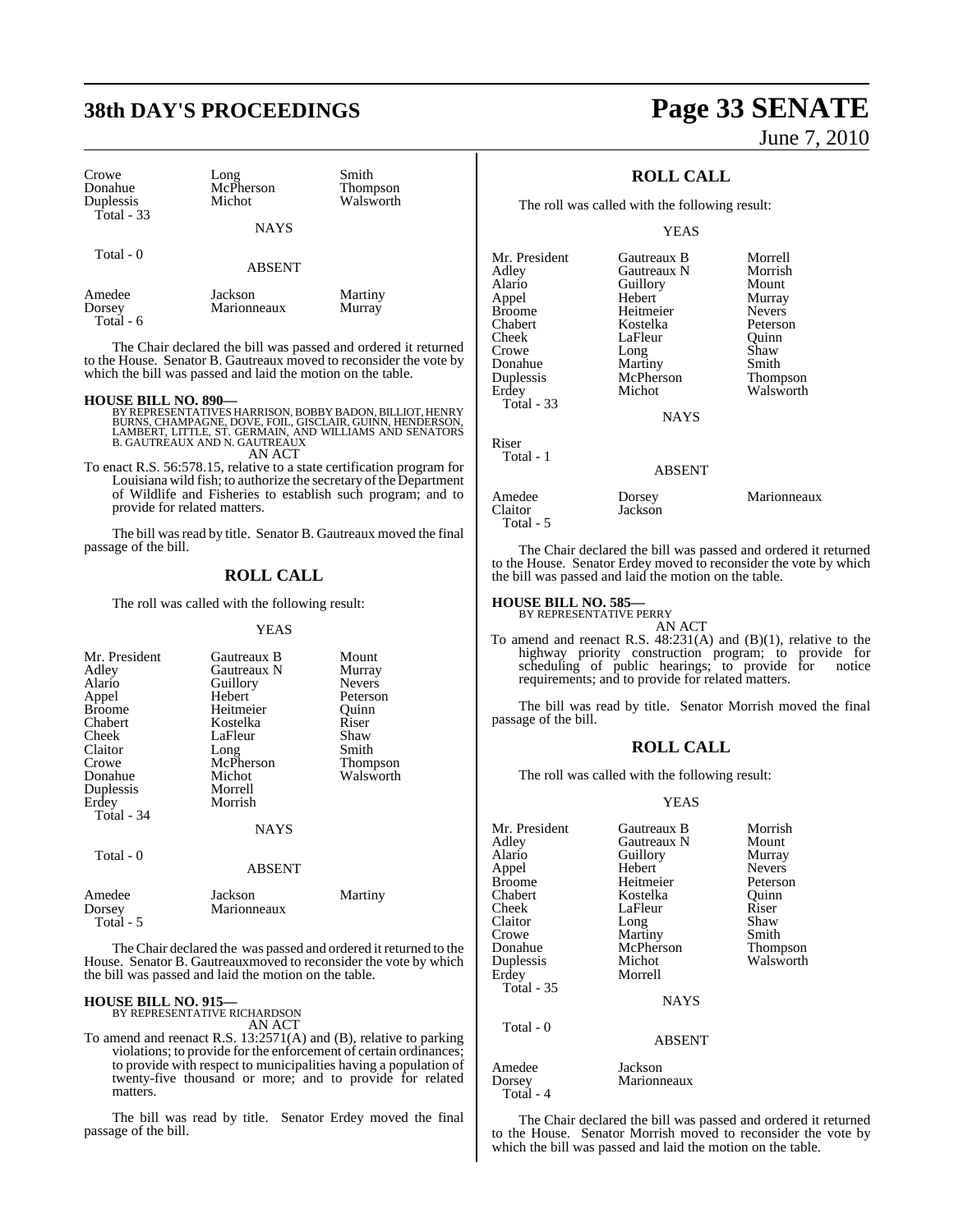#### **HOUSE BILL NO. 974—** BY REPRESENTATIVE HOFFMANN

AN ACT

To amend and reenact R.S. 17:7.1(B)(3)(introductory paragraph), relative to teacher certification; to provide relative to the employment experience necessary for certain principals to be exempt from certain testing requirements relative to certification; and to provide for related matters.

The bill was read by title. Senator Nevers moved the final passage of the bill.

## **ROLL CALL**

The roll was called with the following result:

### YEAS

| Mr. President<br>Adley<br>Alario<br>Appel<br><b>Broome</b><br>Chabert<br>Cheek<br>Claitor<br>Crowe<br>Donahue<br>Duplessis<br>Total - 32 | Erdey<br>Gautreaux B<br>Gautreaux N<br>Guillory<br>Hebert<br>Heitmeier<br>Kostelka<br>LaFleur<br>Long<br>Martiny<br>Michot<br><b>NAYS</b> | Morrell<br>Mount<br><b>Nevers</b><br>Peterson<br>Ouinn<br>Riser<br>Shaw<br>Smith<br>Thompson<br>Walsworth |
|------------------------------------------------------------------------------------------------------------------------------------------|-------------------------------------------------------------------------------------------------------------------------------------------|-----------------------------------------------------------------------------------------------------------|
| Morrish<br>Total - 2                                                                                                                     | Murray<br><b>ABSENT</b>                                                                                                                   |                                                                                                           |
| Amedee<br>Dorsey<br>Total - 5                                                                                                            | Jackson<br>Marionneaux                                                                                                                    | McPherson                                                                                                 |

The Chair declared the bill was passed and ordered it returned to the House. Senator Nevers moved to reconsider the vote by which the bill was passed and laid the motion on the table.

#### **HOUSE BILL NO. 1004—** BY REPRESENTATIVE HARDY

AN ACT

To authorize and provide for the transfer or lease of certain state property in Lafayette Parish to the Lafayette Parish Consolidated Government from the Department of Transportation and Development; and to provide for related matters.

The bill was read by title. Senator Michot moved the final passage of the bill.

## **ROLL CALL**

The roll was called with the following result:

### YEAS

| Morrell       |
|---------------|
|               |
| Morrish       |
| Mount         |
| Murray        |
| <b>Nevers</b> |
| Peterson      |
| Ouinn         |
| Riser         |
| Shaw          |
| Smith         |
|               |

## **Page 34 SENATE 38th DAY'S PROCEEDINGS**

| Donahue<br>Duplessis | McPherson<br>Michot | Thompson<br>Walsworth |
|----------------------|---------------------|-----------------------|
| Total - $36$         | <b>NAYS</b>         |                       |
| Total - 0            | <b>ABSENT</b>       |                       |
| Dorsey<br>Total - 3  | Jackson             | Marionneaux           |

The Chair declared the bill was passed and ordered it returned to the House. Senator Michot moved to reconsider the vote by which the bill was passed and laid the motion on the table.

- **HOUSE BILL NO. 1029—**<br>BY REPRESENTATIVES HOFFMANN, AUSTIN BADON, BOBBY BADON, BALDONE, BARROW, BILLIOT, BURFORD, HENRY BURNS, TIMBURNS, CARMODY, CARTER, CHAMPAGNE, CHANEY, CONNICK, FOIL, GISCLAIR, HARDY, HARRISON, HENRY,
- To amend and reenact R.S. 17:183.3(B)(2)(d), 274, 274.1, and 3996(B)(14) and to repeal R.S. 17:3996(B)(13), relative to curricula; to provide for Free Enterprise as an elective course rather than a prerequisite to high school graduation; to require inclusion of Free Enterprise instruction in the required Civics course; to provide relative to the duration and credit units of the Civics course; to provide for exceptions; to delete Free Enterprise from course requirements relative to the career major program; to provide for effectiveness; and to provide for related matters.

The bill was read by title. Senator Nevers moved the final passage of the bill.

## **ROLL CALL**

The roll was called with the following result:

## YEAS

| Mr. President<br>Adley<br>Alario<br>Amedee<br>Appel<br>Broome<br>Chabert<br>Cheek<br>Claitor<br>Crowe<br>Donahue<br>Duplessis<br>Erdey<br><b>Total - 37</b> | Gautreaux B<br>Gautreaux N<br>Guillory<br>Hebert<br>Heitmeier<br>Jackson<br>Kostelka<br>LaFleur<br>Long<br>Martiny<br>McPherson<br>Michot<br>Morrell<br><b>NAYS</b> | Morrish<br>Mount<br>Murray<br><b>Nevers</b><br>Peterson<br>Ouinn<br>Riser<br>Shaw<br>Smith<br>Thompson<br>Walsworth |
|-------------------------------------------------------------------------------------------------------------------------------------------------------------|---------------------------------------------------------------------------------------------------------------------------------------------------------------------|---------------------------------------------------------------------------------------------------------------------|
| Total - 0                                                                                                                                                   | <b>ABSENT</b>                                                                                                                                                       |                                                                                                                     |

Dorsey Marionneaux

Total - 2

The Chair declared the bill was passed and ordered it returned to the House. Senator Nevers moved to reconsider the vote by which the bill was passed and laid the motion on the table.

# **HOUSE BILL NO. 1065—** BY REPRESENTATIVE LEGER AN ACT

To amend and reenact R.S. 49:259(B), relative to the Department of Justice Legal Support Fund, to increase the maximum allowable fund balance; to provide for an effective date; and to provide for related matters.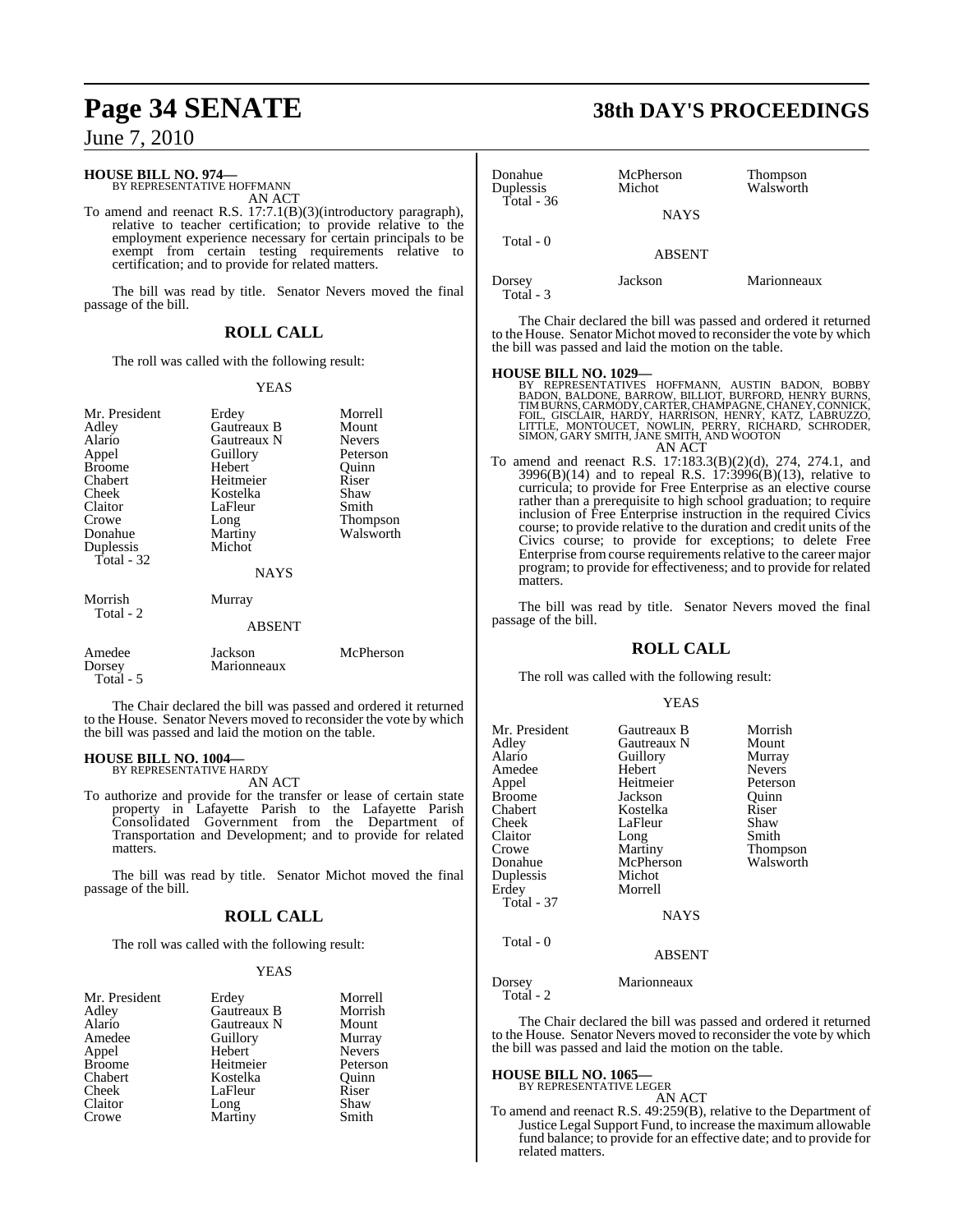## **38th DAY'S PROCEEDINGS Page 35 SENATE**

## **Floor Amendments**

Senator Walsworth proposed the following amendments.

## **SENATE FLOOR AMENDMENTS**

Amendments proposed by Senator Walsworth to Engrossed House Bill No. 1065 by Representative Leger

### AMENDMENT NO. 1

Delete Senate Committee Amendment No. 1 proposed by the Senate Committee on Finance and adopted by the Senate on May 25, 2010.

### AMENDMENT NO. 2

On page 1, between lines 16 and 17, insert the following:

Section 2. R.S. 49:259(B) is hereby amended and reenacted to read as follows:

§259. Department of Justice Legal Support Fund \* \* \*

B. After satisfying the requirements of the Bond Security and Redemption Fund as provided in Article VII, Section 9(B) of the Constitution of Louisiana, the treasurer shall pay into the fund each fiscal year an amount equal to the proceeds provided in Subsection A of this Section in an amount which is sufficient to bring the balance in the fund to ten **one** million dollars. The balance of the fund shall not exceed ten **one** million dollars. Any proceeds remaining after making the deposit into the fund shall be deposited into the state general fund.

\* \* \*"

AMENDMENT NO. 3

On page 1, line 17, change "This" to "Sections 1 and 3 of this"

## AMENDMENT NO. 4

On page 1, after line 19, add the following:

"Section 4. Any moneys remaining in the Department of Justice Legal Support Fund on the effective date of Section 2 of this Act which is in excess of the authorized maximum balance shall be deposited to the state general fund."

Section 5. Sections 2, 4, and 5 of this Act shall become effective on July 1, 2012."

On motion of Senator Walsworth, the amendments were adopted.

On motion of Senator Walsworth, the amended bill was read by title and returned to its regular order in Third Reading and Final Passage.

## **Mr. President in the Chair**

### **HOUSE BILL NO. 683—**

BY REPRESENTATIVES BARROW AND RICHARDSON AN ACT

To enact R.S. 33:9097.8, relative to the Park Forest East Crime Prevention and Improvement District in East Baton Rouge Parish; to create the district; to provide for the boundaries and governance of the district; to provide for the powers and duties of the district; to provide for the levy of a parcel fee within the district; to provide for the management of the funds of the district; to provide for dissolution of the district; and to provide for related matters.

The bill was read by title. Senator Broome moved the final passage of the bill.

## **ROLL CALL**

The roll was called with the following result:

### YEAS

Mr. President Erdey Morrell<br>Adley Gautreaux B Morrish Gautreaux B

June 7, 2010

| Alario<br>Amedee<br>Appel<br><b>Broome</b><br>Chabert<br>Cheek<br>Claitor<br>Crowe<br>Donahue<br>Duplessis<br>Total - $36$ | Gautreaux N<br>Guillory<br>Hebert<br>Heitmeier<br>Jackson<br>LaFleur<br>Long<br>Martiny<br>McPherson<br>Michot<br><b>NAYS</b> | Mount<br>Murray<br><b>Nevers</b><br>Peterson<br>Ouinn<br>Riser<br>Shaw<br>Smith<br><b>Thompson</b><br>Walsworth |
|----------------------------------------------------------------------------------------------------------------------------|-------------------------------------------------------------------------------------------------------------------------------|-----------------------------------------------------------------------------------------------------------------|
| Total - 0                                                                                                                  | <b>ABSENT</b>                                                                                                                 |                                                                                                                 |
| Dorsey                                                                                                                     | Kostelka                                                                                                                      | Marionneaux                                                                                                     |

The Chair declared the bill was passed and ordered it returned to the House. Senator Broome moved to reconsider the vote by which the bill was passed and laid the motion on the table.

## **HOUSE BILL NO. 1107—**

Total - 3

BY REPRESENTATIVE JOHNSON AN ACT

To authorize the Red River, Atchafalaya, and Bayou Beouf Levee District to exchange certain property in Avoyelles Parish with the adjacent landowners; to provide for property descriptions; to provide for reservation of mineral rights; and to provide for related matters.

The bill was read by title. Senator LaFleur moved the final passage of the bill.

## **ROLL CALL**

The roll was called with the following result:

### YEAS

| Mr. President<br>Adley<br>Alario<br>Amedee<br>Appel<br>Broome<br>Chabert<br>Cheek<br>Claitor<br>Crowe<br>Donahue<br>Duplessis<br>Erdey<br><b>Total - 37</b> | Gautreaux B<br>Gautreaux N<br>Guillory<br>Hebert<br>Heitmeier<br>Jackson<br>Kostelka<br>LaFleur<br>Long<br>Martiny<br>McPherson<br>Michot<br>Morrell<br><b>NAYS</b> | Morrish<br>Mount<br>Murray<br><b>Nevers</b><br>Peterson<br>Ouinn<br>Riser<br>Shaw<br>Smith<br><b>Thompson</b><br>Walsworth |
|-------------------------------------------------------------------------------------------------------------------------------------------------------------|---------------------------------------------------------------------------------------------------------------------------------------------------------------------|----------------------------------------------------------------------------------------------------------------------------|
|                                                                                                                                                             |                                                                                                                                                                     |                                                                                                                            |
| Total - 0                                                                                                                                                   | <b>ABSENT</b>                                                                                                                                                       |                                                                                                                            |

Dorsey Marionneaux Total - 2

The Chair declared the bill was passed and ordered it returned to the House. Senator LaFleur moved to reconsider the vote by which the bill was passed and laid the motion on the table.

### **HOUSE BILL NO. 1180—**

BY REPRESENTATIVE PATRICIA SMITH AN ACT

To enact R.S. 17:351(D), relative to the use of state funds for computer hardware; to permit a city, parish, or other local public school board to use state funds to purchase computer hardware; to provide for effectiveness; and to provide for related matters.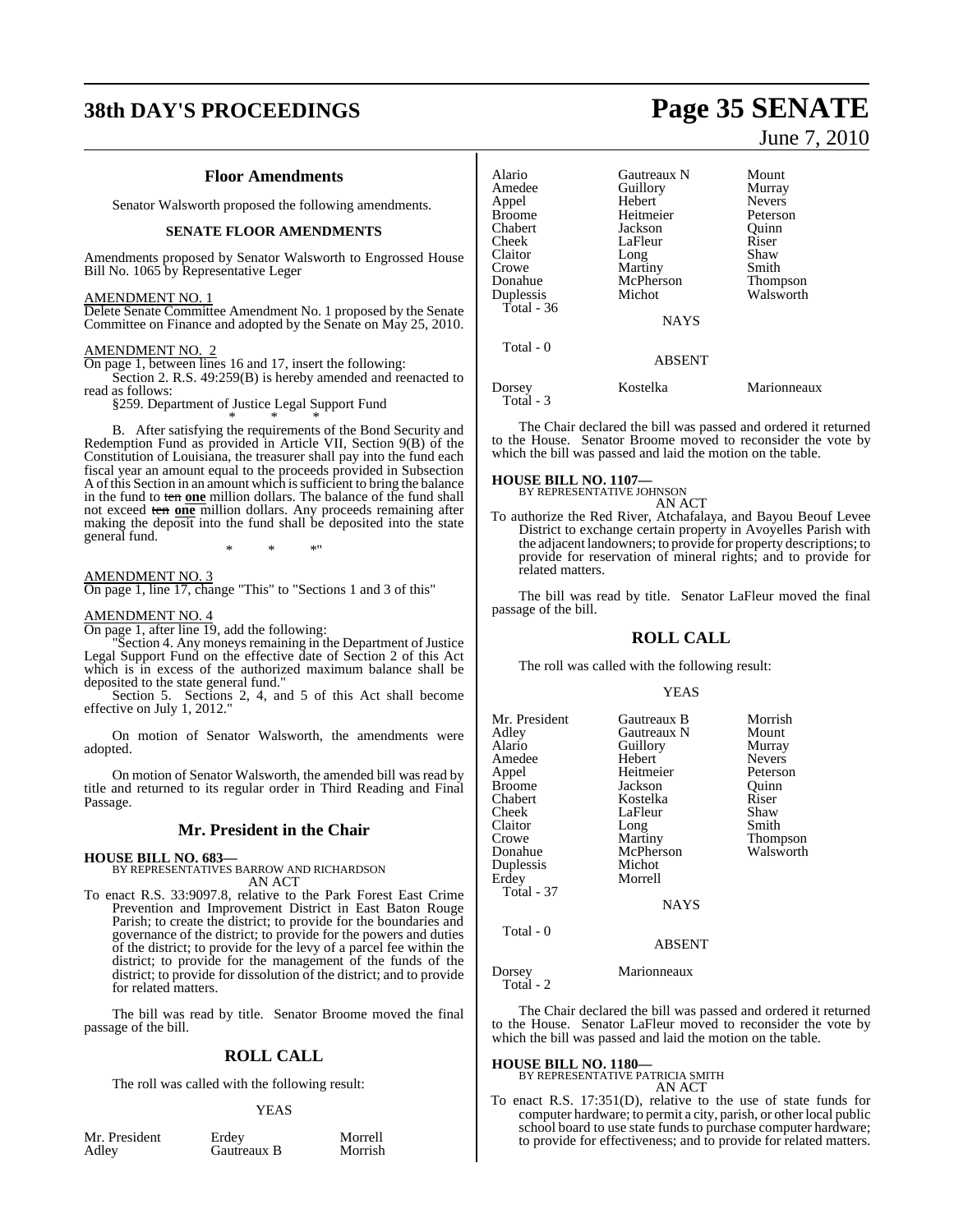The bill was read by title. Senator Broome moved the final passage of the bill.

## **ROLL CALL**

The roll was called with the following result:

## YEAS

| Mr. President<br>Adley<br>Alario<br>Amedee<br>Appel<br>Chabert<br>Cheek<br>Claitor<br>Donahue<br>Duplessis<br>Erdey<br>Total - 33 | Gautreaux B<br>Gautreaux N<br>Guillory<br>Hebert<br>Heitmeier<br>Jackson<br>Kostelka<br>Long<br>Martiny<br>McPherson<br>Michot | Morrell<br>Morrish<br>Mount<br>Murray<br>Peterson<br>Ouinn<br>Riser<br>Shaw<br>Smith<br>Thompson<br>Walsworth |
|-----------------------------------------------------------------------------------------------------------------------------------|--------------------------------------------------------------------------------------------------------------------------------|---------------------------------------------------------------------------------------------------------------|
|                                                                                                                                   | <b>NAYS</b>                                                                                                                    |                                                                                                               |
| Total - 0                                                                                                                         | ABSENT                                                                                                                         |                                                                                                               |

| Broome    | Dorsey  | Marionneaux   |
|-----------|---------|---------------|
| Crowe     | LaFleur | <b>Nevers</b> |
| Total - 6 |         |               |

The Chair declared the bill was passed and ordered it returned to the House. Senator Broome moved to reconsider the vote by which the bill was passed and laid the motion on the table.

## **HOUSE BILL NO. 1187—** BY REPRESENTATIVE MONTOUCET

AN ACT

To enact R.S.11:1753(C) and 1923(C), relative to the Municipal Employees' Retirement System of Louisiana and the Parochial Employees' Retirement System of Louisiana; to provide with respect to membership of certain employees; to provide an effective date; and to provide for related matters.

The bill was read by title. Senator Michot moved the final passage of the bill.

## **ROLL CALL**

The roll was called with the following result:

## YEAS

| Mr. President<br>Adley<br>Alario<br>Amedee<br>Appel<br><b>Broome</b><br>Chabert | Erdey<br>Gautreaux B<br>Gautreaux N<br>Guillory<br>Hebert<br>Heitmeier<br>Jackson | Morrell<br>Morrish<br>Mount<br>Murray<br><b>Nevers</b><br>Peterson<br>Quinn |
|---------------------------------------------------------------------------------|-----------------------------------------------------------------------------------|-----------------------------------------------------------------------------|
| Cheek<br>Claitor<br>Crowe<br>Donahue<br>Duplessis<br>Total - $36$               | Kostelka<br>Long<br>Martiny<br>McPherson<br>Michot<br><b>NAYS</b>                 | Riser<br>Shaw<br>Smith<br><b>Thompson</b><br>Walsworth                      |
| Total - 0                                                                       | <b>ABSENT</b>                                                                     |                                                                             |
| Dorsey<br>Total - 3                                                             | LaFleur                                                                           | Marionneaux                                                                 |

## **Page 36 SENATE 38th DAY'S PROCEEDINGS**

The Chair declared the bill was passed and ordered it returned to the House. Senator Michot moved to reconsider the vote by which the bill was passed and laid the motion on the table.

## **HOUSE BILL NO. 1238—** BY REPRESENTATIVE DOERGE

AN ACT

To amend and reenact R.S.  $25:380.152(C)(1)$ , relative to the governing board of the Germantown Colony Museum; to provide relative to board membership; and to provide for related matters.

The bill was read by title. Senator Adley moved the final passage of the bill.

## **ROLL CALL**

The roll was called with the following result:

### YEAS

| Mr. President       | Erdey         | Morrell       |
|---------------------|---------------|---------------|
| Adley               | Gautreaux B   | Morrish       |
| Alario              | Gautreaux N   | Mount         |
| Amedee              | Guillory      | Murray        |
| Appel               | Hebert        | <b>Nevers</b> |
| Broome              | Heitmeier     | Peterson      |
| Chabert             | Jackson       | Quinn         |
| Cheek               | Kostelka      | Riser         |
| Claitor             | Long          | Shaw          |
| Crowe               | Martiny       | Smith         |
| Donahue             | McPherson     | Thompson      |
| Duplessis           | Michot        | Walsworth     |
| Total - 36          |               |               |
|                     | <b>NAYS</b>   |               |
| Total - 0           |               |               |
|                     | <b>ABSENT</b> |               |
| Dorsey<br>Total - 3 | LaFleur       | Marionneaux   |

The Chair declared the bill was passed and ordered it returned to the House. Senator Adley moved to reconsider the vote by which the bill was passed and laid the motion on the table.

## **HOUSE BILL NO. 1265—** BY REPRESENTATIVE ARMES

AN ACT

To authorize and provide for the transfer or lease of certain state property in Vernon Parish from the Department of Transportation and Development to the Vernon Parish Police Jury; and to provide for related matters.

The bill was read by title. Senator Smith moved the final passage of the bill.

## **ROLL CALL**

The roll was called with the following result:

## YEAS

| Mr. President | Gautreaux B | Morrell       |
|---------------|-------------|---------------|
| Adley         | Gautreaux N | Morrish       |
| Alario        | Guillory    | Mount         |
| Amedee        | Hebert      | Murray        |
| Appel         | Heitmeier   | <b>Nevers</b> |
| Cĥabert       | Jackson     | Peterson      |
| Cheek         | Kostelka    | Ouinn         |
| Claitor       | LaFleur     | Riser         |
| Crowe         | Long        | Shaw          |
| Donahue       | Martiny     | Smith         |
|               |             |               |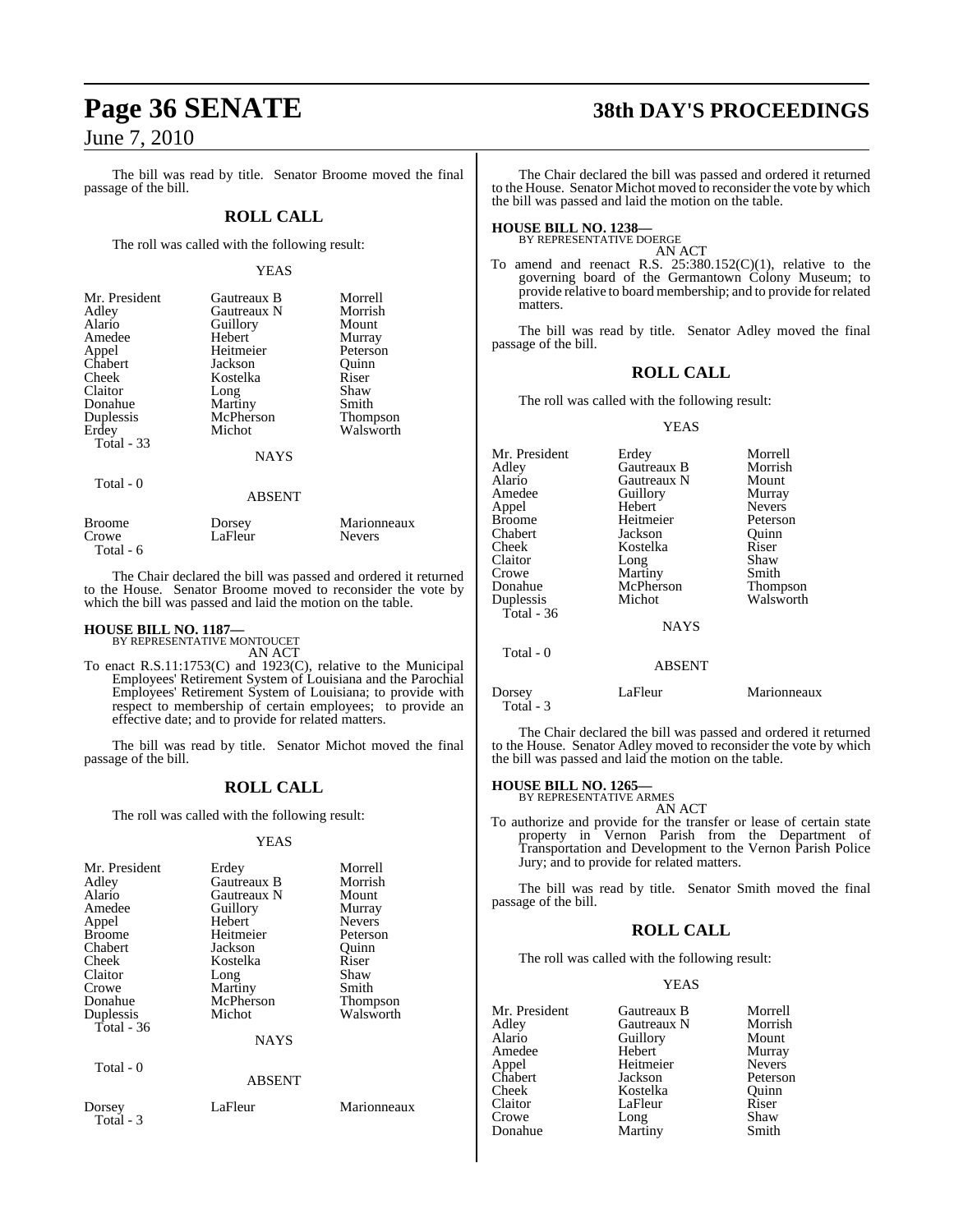## **38th DAY'S PROCEEDINGS Page 37 SENATE**

| Duplessis<br>Erdey         | McPherson<br>Michot | Thompson<br>Walsworth |
|----------------------------|---------------------|-----------------------|
| Total $-36$                | <b>NAYS</b>         |                       |
| Total - 0                  | <b>ABSENT</b>       |                       |
| <b>Broome</b><br>Total - 3 | Dorsey              | Marionneaux           |

The Chair declared the bill was passed and ordered it returned to the House. Senator Smith moved to reconsider the vote by which the bill was passed and laid the motion on the table.

#### **HOUSE BILL NO. 1267—** BY REPRESENTATIVE BROSSETT

AN ACT

To amend and reenact R.S. 39:6(C), relative to the duties of the commissioner of administration; to require that certain information concerning state contracts be included on the state spending website; to provide for effectiveness; and to provide for related matters.

The bill was read by title. Senator Morrell moved the final passage of the bill.

## **ROLL CALL**

The roll was called with the following result:

## YEAS

| Mr. President<br>Adley<br>Alario<br>Amedee<br>Appel<br><b>Broome</b><br>Chabert<br>Cheek<br>Claitor<br>Crowe<br>Donahue | Erdey<br>Gautreaux B<br>Gautreaux N<br>Guillory<br>Hebert<br>Heitmeier<br>Jackson<br>Long<br>Martiny<br>McPherson<br>Michot | Morrish<br>Mount<br>Murray<br><b>Nevers</b><br>Peterson<br>Quinn<br>Riser<br>Shaw<br>Smith<br><b>Thompson</b><br>Walsworth |
|-------------------------------------------------------------------------------------------------------------------------|-----------------------------------------------------------------------------------------------------------------------------|----------------------------------------------------------------------------------------------------------------------------|
| Duplessis<br><b>Total</b> - 35                                                                                          | Morrell<br><b>NAYS</b>                                                                                                      |                                                                                                                            |
| Total - 0                                                                                                               | <b>ABSENT</b>                                                                                                               |                                                                                                                            |
| Dorsey<br>Kostelka<br>Total - 4                                                                                         | LaFleur<br>Marionneaux                                                                                                      |                                                                                                                            |

The Chair declared the bill was passed and ordered it returned to the House. Senator Morrell moved to reconsider the vote by which the bill was passed and laid the motion on the table.

## **HOUSE BILL NO. 1288—** BY REPRESENTATIVE GUINN

AN ACT

To amend and reenact R.S.  $56:320(A)(1)$  and  $322(E)(5)$  relative to methods of taking fish; to provide relative to the use of wire nets; to allow the use of wire nets and hoop nets for recreational fishing throughout the state; and to provide for related matters.

## **Floor Amendments**

Senator LaFleur proposed the following amendments.

June 7, 2010

## **SENATE FLOOR AMENDMENTS**

Amendments proposed by Senator LaFleur to Reengrossed House Bill No. 1288 by Representative Guinn

AMENDMENT NO. 1

On page 1, line 12, after "hoop nets" insert "not to exceed one hundred feet"

On motion of Senator LaFleur, the amendments were adopted.

The bill was read by title. Senator Morrish moved the final passage of the amended bill.

## **ROLL CALL**

The roll was called with the following result:

### YEAS

| Mr. President     | Erdey                   | Morrell       |
|-------------------|-------------------------|---------------|
| Adley             | Gautreaux B             | Morrish       |
| Alario            | Gautreaux N             | Mount         |
| Amedee            | Guillory                | Murray        |
| Appel             | Hebert                  | <b>Nevers</b> |
| Broome            | Heitmeier               | Quinn         |
| Chabert           | Kostelka                | Riser         |
| Cheek             | LaFleur                 | Shaw          |
| Claitor           | Long                    | Smith         |
| Crowe             | Martiny                 | Walsworth     |
| Donahue           | McPherson               |               |
| Duplessis         | Michot                  |               |
| Total - 34        |                         |               |
|                   | <b>NAYS</b>             |               |
| Total $-0$        |                         |               |
|                   | <b>ABSENT</b>           |               |
| Dorsey<br>Jackson | Marionneaux<br>Peterson | Thompson      |

The Chair declared the amended bill was passed and ordered it returned to the House. Senator Morrish moved to reconsider the vote by which the bill was passed and laid the motion on the table.

## **HOUSE BILL NO. 1309—**

Total - 5

BY REPRESENTATIVE HOWARD AN ACT

To amend and reenact R.S. 33:3815.3(A), (B), (C), and (F) and R.S. 34:844(A) and (B), relative to drinking water protection; to prohibit certain activity in areas adjacent to drinking water intakes; to provide for restricted areas and water intake zones; to provide for the authority of waterworks districts and local political subdivisions; and to provide for related matters.

The bill was read by title. Senator Long moved the final passage of the bill.

## **ROLL CALL**

The roll was called with the following result:

## YEAS

| Mr. President | Gautreaux B | Morrish       |
|---------------|-------------|---------------|
| Adley         | Gautreaux N | Mount         |
| Alario        | Guillory    | Murray        |
| Amedee        | Hebert      | <b>Nevers</b> |
| Appel         | Heitmeier   | Peterson      |
| <b>Broome</b> | Jackson     | Ouinn         |
| Chabert       | Kostelka    | Riser         |
| Cheek         | LaFleur     | Shaw          |
| Claitor       | Long        | Smith         |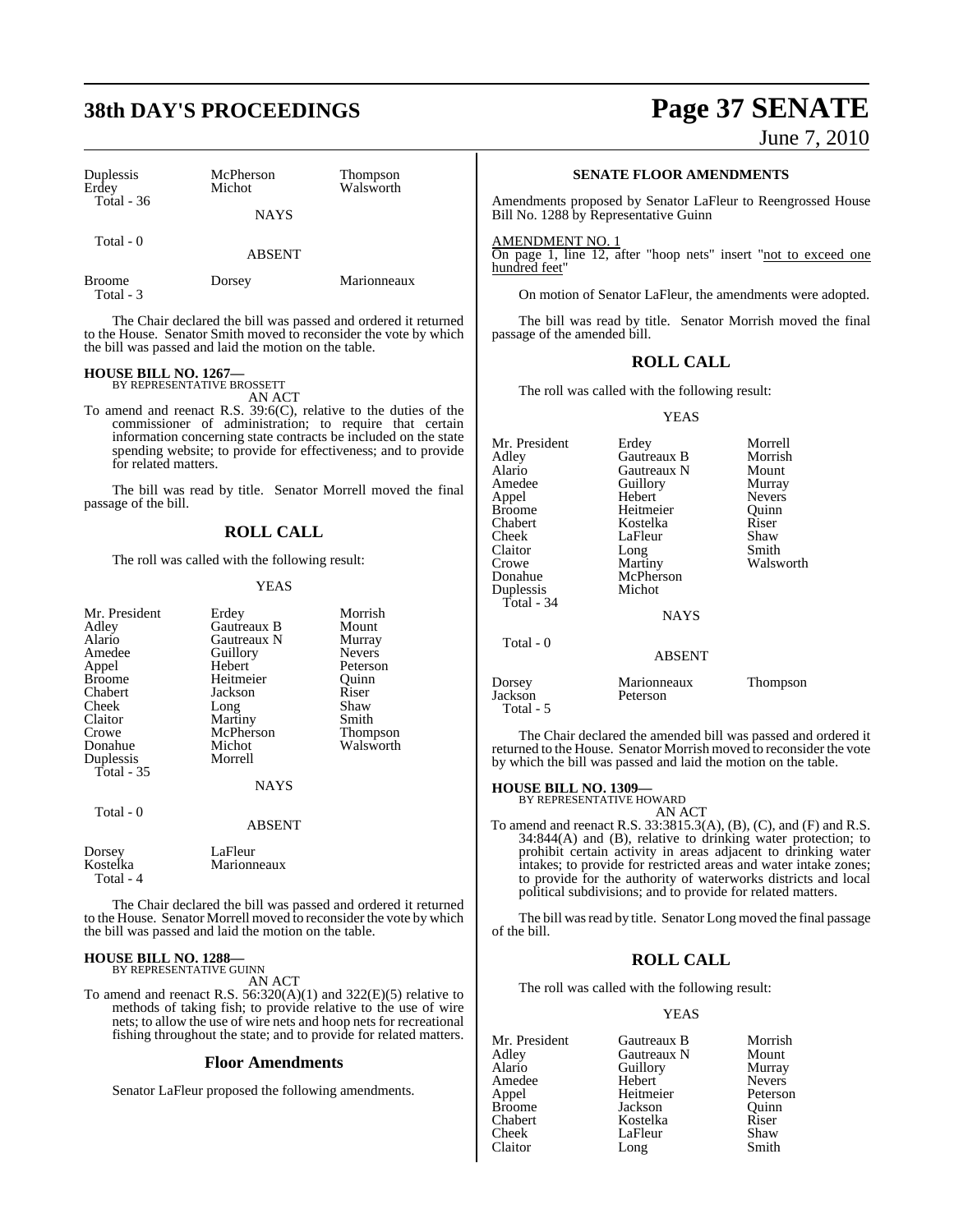| Crowe<br>Donahue<br>Duplessis<br>Erdey<br><b>Total - 37</b> | Martiny<br>McPherson<br>Michot<br>Morrell | Thompson<br>Walsworth | Sena                              |
|-------------------------------------------------------------|-------------------------------------------|-----------------------|-----------------------------------|
|                                                             | <b>NAYS</b>                               |                       |                                   |
| Total - 0                                                   |                                           |                       | Amendm                            |
|                                                             | <b>ABSENT</b>                             |                       | No. 1336                          |
| Dorsey                                                      | Marionneaux                               |                       | <b>AMEND</b><br>$na\sigma$<br>()n |

Total - 2

The Chair declared the bill was passed and ordered it returned to the House. Senator Long moved to reconsider the vote by which the bill was passed and laid the motion on the table.

## **HOUSE BILL NO. 1311—** BY REPRESENTATIVE GUILLORY

AN ACT

To authorize and provide for the transfer or lease of certain state property in St. Landry Parish to the city of Eunice from the division of administration; and to provide for related matters.

The bill was read by title. Senator Guillory moved the final passage of the bill.

## **ROLL CALL**

The roll was called with the following result:

## YEAS

| Mr. President<br>Adley | Gautreaux B<br>Gautreaux N | Morrish<br>Mount |
|------------------------|----------------------------|------------------|
| Alario                 | Guillory                   | Murray           |
| Amedee                 | Hebert                     | <b>Nevers</b>    |
| Appel                  | Heitmeier                  | Peterson         |
| <b>Broome</b>          | Jackson                    | Ouinn            |
| Chabert                | Kostelka                   | Riser            |
| Cheek                  | LaFleur                    | Shaw             |
| Claitor                | Long                       | Smith            |
| Crowe                  | Martiny                    | Thompson         |
| Donahue                | McPherson                  | Walsworth        |
| Duplessis              | Michot                     |                  |
| Erdey                  | Morrell                    |                  |
| <b>Total - 37</b>      |                            |                  |
|                        | NAYS                       |                  |
| Total - 0              |                            |                  |
|                        | <b>ABSENT</b>              |                  |
| Dorsey<br>Total - 2    | Marionneaux                |                  |

The Chair declared the bill was passed and ordered it returned to the House. Senator Guillory moved to reconsider the vote by which the bill was passed and laid the motion on the table.

#### **HOUSE BILL NO. 1336—** BY REPRESENTATIVE BARRAS

AN ACT

To amend and reenact R.S. 34:852.2(5), 852.3(A) as enacted by Act No. 508 of the 2009 Regular Session of the Legislature, and 852.13 and to repeal R.S. 34:852.3(A) as enacted by Act No. 319 of the 2007 Regular Session of the Legislature, relative to vessel hull identification numbers; to provide for assigning hull identification numbers to certain vessels by the Department of Wildlife and Fisheries; to provide for the authority to promulgate rules and regulations; to provide for eligibility as a manufacturer; to provide for record keeping and inspections; to provide for fees; and to provide for related matters.

## **Page 38 SENATE 38th DAY'S PROCEEDINGS**

## **Floor Amendments**

ator Hebert proposed the following amendments.

## **SENATE FLOOR AMENDMENTS**

ents proposed by Senator Hebert to Reengrossed House Bill by Representative Barras

AMENDMENT NO.<br>On page 2, line 1

page 2, line 17, change "R.S.  $34:851(M)(1)$ " to "R.S.  $34:851.20(M)(1)'$ 

## AMENDMENT NO. 2

On page 2, line 22, delete "nonrecreational,"

On motion of Senator Hebert, the amendments were adopted.

The bill was read by title. Senator Hebert moved the final passage of the amended bill.

## **ROLL CALL**

The roll was called with the following result:

YEAS

| Mr. President<br>Adlev<br>Alario<br>Amedee<br>Appel<br>Broome<br>Chabert<br>Cheek<br>Claitor<br>Crowe<br>Donahue<br>Duplessis | Erdey<br>Gautreaux B<br>Gautreaux N<br>Hebert<br>Heitmeier<br>Jackson<br>Kostelka<br>LaFleur<br>Long<br>Martiny<br>McPherson<br>Michot | Morrell<br>Morrish<br>Mount<br>Murray<br><b>Nevers</b><br>Peterson<br>Ouinn<br>Riser<br>Shaw<br>Smith<br>Thompson<br>Walsworth |
|-------------------------------------------------------------------------------------------------------------------------------|----------------------------------------------------------------------------------------------------------------------------------------|--------------------------------------------------------------------------------------------------------------------------------|
| Total - 36                                                                                                                    | <b>NAYS</b>                                                                                                                            |                                                                                                                                |
| Total - 0                                                                                                                     | <b>ABSENT</b>                                                                                                                          |                                                                                                                                |
| Dorsey<br>Total - 3                                                                                                           | Guillory                                                                                                                               | Marionneaux                                                                                                                    |

The Chair declared the amended bill was passed and ordered it returned to the House. Senator Hebert moved to reconsider the vote by which the bill was passed and laid the motion on the table.

## **HOUSE BILL NO. 1346—**

BY REPRESENTATIVES DOVE, BOBBY BADON, BALDONE, BILLIOT,<br>HENRY BURNS, CHAMPAGNE, FOIL, GISCLAIR, GUINN, HARRISON,<br>HENDERSON, SAM JONES, LAMBERT, LITTLE, MONTOUCET,<br>RICHARD, ST. GERMAIN, WHITE, AND WOOTON<br>AN ACT

To amend and reenact R.S. 56:639.8(E) and (G), relative to the Artificial Reef Development Fund; to allow the monies in said fund to be used in association with the wild seafood certification program administered by the Department of Wildlife and Fisheries; and to provide for related matters.

The bill was read by title. Senator Chabert moved the final passage of the bill.

## **ROLL CALL**

The roll was called with the following result:

## YEAS

Mr. President Erdey Morrish<br>Adley Gautreaux B Mount

Gautreaux B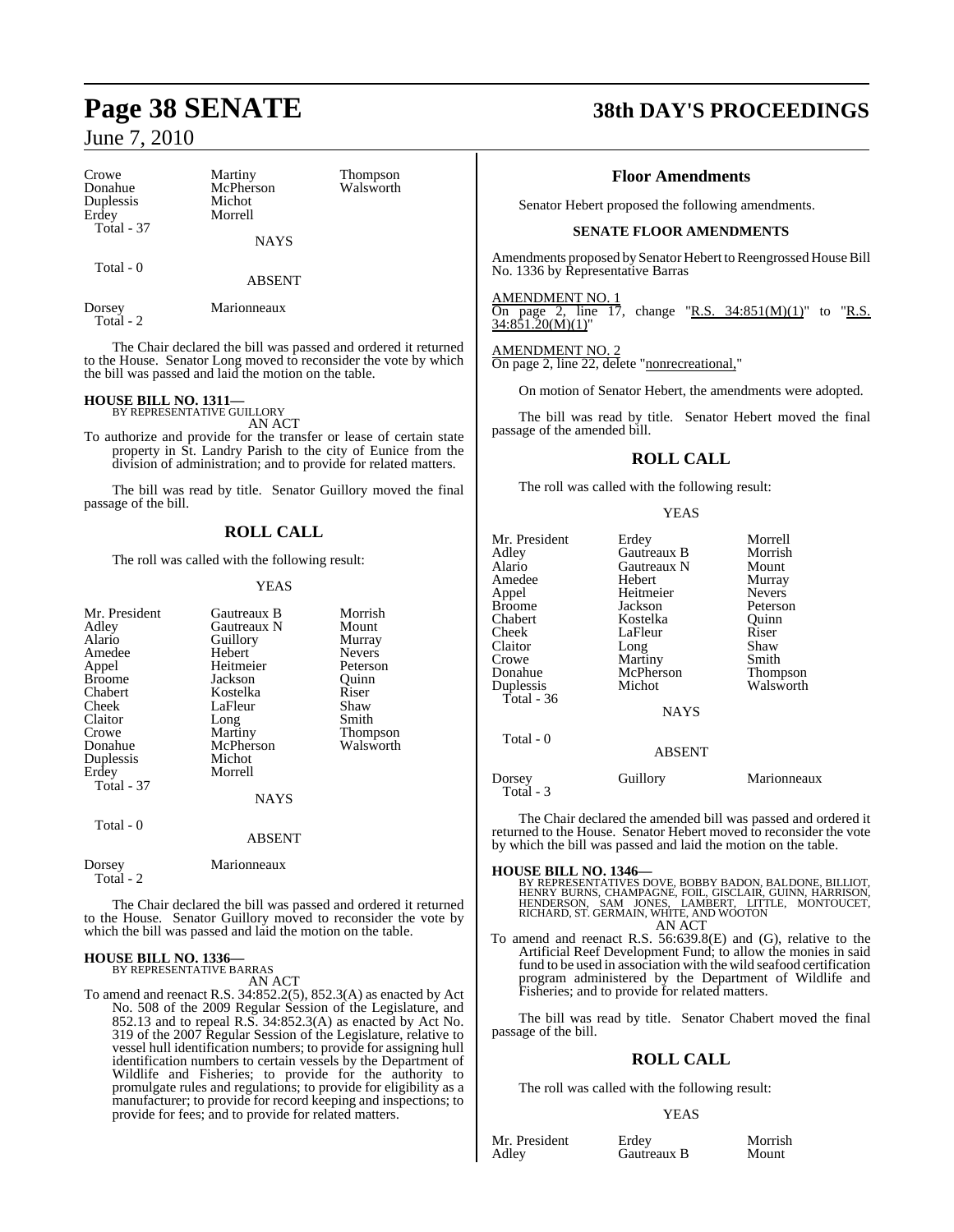## **38th DAY'S PROCEEDINGS Page 39 SENATE**

| Alario        | <b>Gautreaux N</b> | Murray          |
|---------------|--------------------|-----------------|
| Amedee        | Hebert             | <b>Nevers</b>   |
| Appel         | Heitmeier          | Peterson        |
| <b>Broome</b> | Jackson            | Ouinn           |
| Chabert       | Kostelka           | Riser           |
| Cheek         | Long               | Shaw            |
| Claitor       | Martiny            | Smith           |
| Crowe         | McPherson          | <b>Thompson</b> |
| Donahue       | Michot             | Walsworth       |
| Duplessis     | Morrell            |                 |
| Total $-35$   |                    |                 |
|               | <b>NAYS</b>        |                 |
| Total - 0     |                    |                 |
|               | <b>ABSENT</b>      |                 |
|               |                    |                 |

Dorsey LaFleur<br>Guillory Marionn Marionneaux Total - 4

The Chair declared the bill was passed and ordered it returned to the House. Senator Chabert moved to reconsider the vote by which the bill was passed and laid the motion on the table.

## **HOUSE BILL NO. 1461— (Substitute for HouseBill No. 230 by Representative Pearson)** BY REPRESENTATIVE PEARSON

AN ACT

To amend and reenact R.S.  $11:62(4)$ ,  $1141(A)$  and  $(C)(1)(a)$ , and 1144(B)(2)(a) and to enact R.S. 11:1144(B)(4) and  $1147(C)(2)(a)(iii)$ , relative to the Louisiana School Employees' Retirement System; to provide with respect to employee contributions; to provide with respect to calculation of benefits; to provide with respect to retirement eligibility; to provide an effective date; and to provide for related matters.

The bill was read by title. Senator B. Gautreaux moved the final passage of the bill.

## **ROLL CALL**

The roll was called with the following result:

## YEAS

| Gautreaux B<br>Gautreaux N<br><b>Hebert</b><br>Heitmeier<br>Jackson<br>Kostelka<br>LaFleur<br>Long<br>Martiny<br>McPherson<br>Michot | Morrish<br>Mount<br>Murray<br>Nevers<br>Peterson<br>Ouinn<br>Riser<br>Shaw<br>Smith<br><b>Thompson</b><br>Walsworth |
|--------------------------------------------------------------------------------------------------------------------------------------|---------------------------------------------------------------------------------------------------------------------|
| <b>NAYS</b>                                                                                                                          |                                                                                                                     |
| Guillory                                                                                                                             |                                                                                                                     |
|                                                                                                                                      | Morrell<br><b>ABSENT</b><br>Marionneaux                                                                             |

The Chair declared the bill was passed and ordered it returned to the House. Senator B. Gautreaux moved to reconsider the vote by which the bill was passed and laid the motion on the table.

Total - 4

June 7, 2010

### **HOUSE BILL NO. 1466— (Substitute for HouseBill No. 599 by Representative Ellington)** BY REPRESENTATIVE ELLINGTON

AN ACT

To enact R.S. 56:6(32), relative to the powers of the Wildlife and Fisheries Commission; to authorize the commission, at the request of certain governmental entities, to adopt regulations for the use of certain fishing gear for certain lakes; and to provide for related matters.

The bill was read by title. Senator Thompson moved the final passage of the bill.

## **ROLL CALL**

The roll was called with the following result:

YEAS

| Mr. President | Gautreaux B   | Morrell       |
|---------------|---------------|---------------|
| Adley         | Gautreaux N   | Morrish       |
| Alario        | Guillory      | Mount         |
| Appel         | Hebert        | Murray        |
| Broome        | Heitmeier     | <b>Nevers</b> |
| Chabert       | Jackson       | Peterson      |
| Cheek         | Kostelka      | Ouinn         |
| Claitor       | LaFleur       | Riser         |
| Crowe         | Long          | Shaw          |
| Donahue       | Martiny       | Smith         |
| Duplessis     | McPherson     | Thompson      |
| Erdey         | Michot        | Walsworth     |
| Total - 36    |               |               |
|               | <b>NAYS</b>   |               |
| Total - 0     |               |               |
|               | <b>ABSENT</b> |               |
| Amedee        | Dorsey        | Marionneaux   |
|               |               |               |

The Chair declared the bill was passed and ordered it returned to the House. Senator Thompson moved to reconsider the vote by which the bill was passed and laid the motion on the table.

## **Rules Suspended**

Senator Mount asked for and obtained a suspension of the rules to revert to the Morning Hour.

## **Petitions, Memorials and Communications**

The following petitions, memorials and communications were received and read:

## **SECRETARY OF STATE** STATE OF LOUISIANA

May 28, 2010

The Honorable Joel T. Chaisson II President of the Senate Post Office Box 94183 Baton Rouge, LA 70804

Dear Senator Chaisson:

Total - 3

In accordance with Louisiana Revised Statute 25:380.112, I have appointed the following to the governing board of the Chennault Aviation and Military Museum. They shall serve four year terms concurrent with the term of the governor.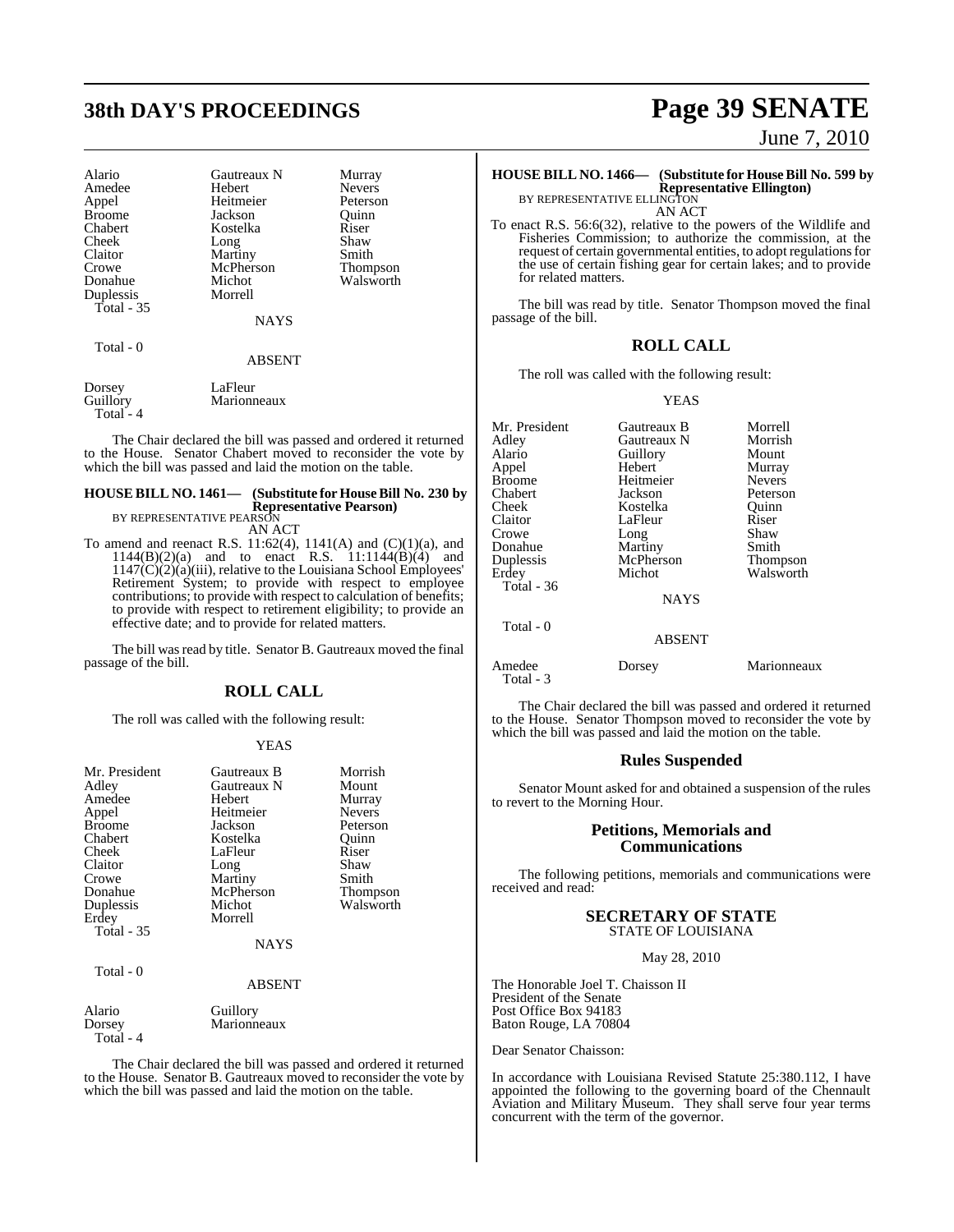## **Page 40 SENATE 38th DAY'S PROCEEDINGS**

June 7, 2010

In that regard, I hereby acknowledge the following appointments to the governing board of the Chennault Aviation and Military Museum and submit to you the names for consideration of Senate confirmation as required by law.

Vice: Vacant (Jack G. Doles) 58 Quail Ridge Dr. Monroe, LA 71203 Appointed: 06/26/09 Term: Concurrent

Seat: Appointed by the secretary of state from names provided by Friends of the Aviation and Military Museum

Dr. Robert Webber Vice: Vacant (Roy Gates) 1850 Stubbs Vincent Road Monroe, LA 71203 Appointed: 06/26/09 Term: Concurrent

Seat: Appointed by the secretary of state from names provided by Friends of the Aviation and Military Museum

Thank you in advance for your attention to thisimportant matter, and please contact me should you have any questions or need additional information.

> Very truly yours, JAY ĎARĎĚNNE Secretary of State

## **Messages from the House**

The following Messages from the House were received and read as follows:

## **Message from the House**

## **PASSED SENATE BILLS AND JOINT RESOLUTIONS**

June 7, 2010

To the Honorable President and Members of the Senate:

I am directed to inform your honorable body that the House of Representatives has finally passed the following Senate Bills and Joint Resolutions:

## **SENATE BILL NO. 407—**

BY SENATORS MCPHERSON, ADLEY, BROOME, HEITMEIER, LAFLEUR, NEVERS AND SHAW AND REPRESENTATIVE NORTON AN ACT

To amend and reenact R.S.  $32:409.1(A)(6)(c)(iii)$ , relative to drivers' licenses and application or special certificate applications; to delete authority to impose a record check fee on an applicant for a Class "D" chauffeur's license or a Class "E" personal vehicle driver's license; and to provide for related matters.

Reported with amendments.

Respectfully submitted, ALFRED W. SPEER Clerk of the House of Representatives

## **Message from the House**

## **CONCURRING IN SENATE CONCURRENT RESOLUTIONS**

June 7, 2010

To the Honorable President and Members of the Senate:

I am directed to inform your honorable body that the House of Representatives has finally concurred in the following Senate Concurrent Resolutions:

**SENATE CONCURRENT RESOLUTION NO. 8—**<br>BY SENATORS SMITH, ADLEY AND THOMPSON AND<br>REPRESENTATIVE ELLINGTON

## A CONCURRENT RESOLUTION

To memorialize the United States Congressto support expansion and use of domestic natural gas and alternative energies, and to urge agencies to operate vehicles using compressed natural gas.

Reported without amendments.

Respectfully submitted, ALFRED W. SPEER Clerk of the House of Representatives

## **Message from the House**

## **DISAGREEMENT TO HOUSE BILL**

June 7, 2010

To the Honorable President and Members of the Senate:

I am directed to inform your honorable body that the House of Representatives has refused to concur in the proposed Senate Amendment(s) to **House Bill No. 8** byRepresentative Williams, and ask the President to appoint on the part of the Senate a committee to confer with a like committee from the House on the disagreement.

> Respectfully submitted, ALFRED W. SPEER Clerk of the House of Representatives

## **Message from the House**

## **DISAGREEMENT TO HOUSE BILL**

June 7, 2010

To the Honorable President and Members of the Senate:

I am directed to inform your honorable body that the House of Representatives has refused to concur in the proposed Senate Amendment(s) to **House Bill No. 356** by Representative Champagne, and ask the President to appoint on the part of the Senate a committee to confer with a like committee from the House on the disagreement.

> Respectfully submitted, ALFRED W. SPEER Clerk of the House of Representatives

## **Message from the House**

## **DISAGREEMENT TO HOUSE BILL**

June 7, 2010

To the Honorable President and Members of the Senate:

I am directed to inform your honorable body that the House of Representatives has refused to concur in the proposed Senate Amendment(s) to **House Bill No. 447** by Representative Pearson, and ask the President to appoint on the part of the Senate a committee to confer with a like committee from the House on the disagreement.

> Respectfully submitted, ALFRED W. SPEER Clerk of the House of Representatives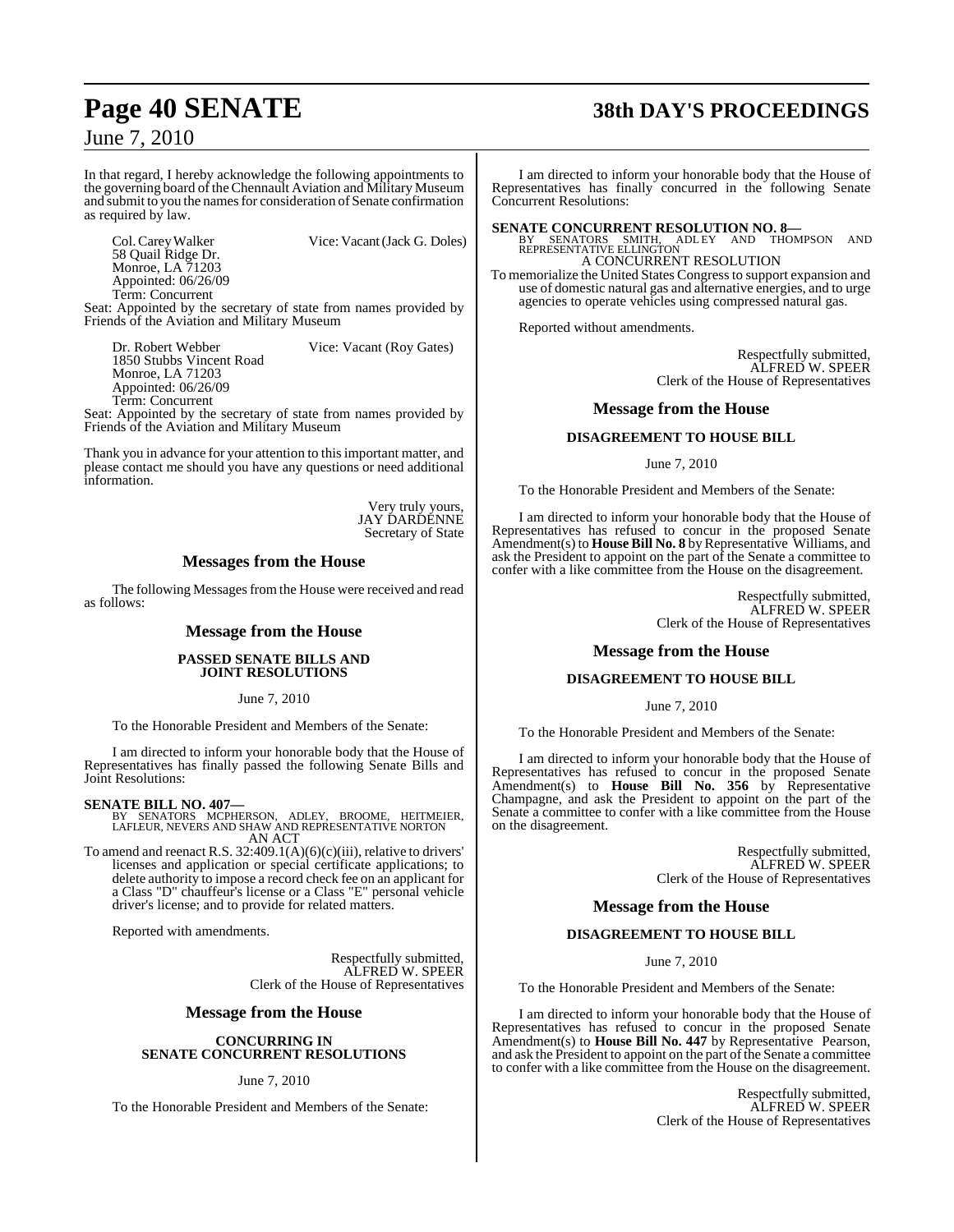## **38th DAY'S PROCEEDINGS Page 41 SENATE**

## **Message from the House**

## **DISAGREEMENT TO HOUSE BILL**

## June 7, 2010

To the Honorable President and Members of the Senate:

I am directed to inform your honorable body that the House of Representatives has refused to concur in the proposed Senate Amendment(s) to **House Bill No. 1060** by Representative Richmond, and ask the President to appoint on the part of the Senate a committee to confer with a like committee from the House on the disagreement.

> Respectfully submitted, ALFRED W. SPEER Clerk of the House of Representatives

## **Message from the House**

### **DISAGREEMENT TO HOUSE BILL**

### June 7, 2010

To the Honorable President and Members of the Senate:

I am directed to inform your honorable body that the House of Representatives has refused to concur in the proposed Senate Amendment(s) to **House Bill No. 1163** by Representative St. Germain, and ask the President to appoint on the part of the Senate a committee to confer with a like committee from the House on the disagreement.

> Respectfully submitted, ALFRED W. SPEER Clerk of the House of Representatives

## **Introduction of Senate Resolutions**

Senator Peterson asked for and obtained a suspension of the rules to read Senate Resolutions a first and second time.

### **SENATE RESOLUTION NO. 116—** BY SENATOR PETERSON

A RESOLUTION

To recognize Tuesday, June 8, 2010 as Red and White Day at the Louisiana Legislature.

The resolution was read by title and placed on the Calendar for a second reading.

#### **SENATE RESOLUTION NO. 117—** BY SENATOR THOMPSON

A RESOLUTION

To memorialize the president of the United States, the United States Congress, and the Federal Communications Commission to refrain from regulating Internet broadband services as common carrier services under Title II of the Communications Act of 1934.

The resolution was read by title and referred by the President to the Committee on Commerce, Consumer Protection, and International Affairs.

## **Messages from the House**

The following Messages from the House were received and read as follows:

June 7, 2010

## **Message from the House**

## **ASKING CONCURRENCE IN HOUSE BILLS AND JOINT RESOLUTIONS**

June 7, 2010

To the Honorable President and Members of the Senate:

I am directed to inform your honorable body that the House of Representatives has finally passed and asks your concurrence in the following House Bills and Joint Resolutions:

| HB No. 1417       | HB No. 458  | HB No. 747  |
|-------------------|-------------|-------------|
| <b>HB</b> No. 510 | HB No. 552  | HB No. 661  |
| HB No. 1215       | HB No. 1228 | HB No. 76   |
| HB No. 1252       | HB No. 1386 | HB No. 1493 |

Respectfully submitted, ALFRED W. SPEER Clerk of the House of Representatives

## **House Bills and Joint Resolutions on First Reading**

Senator Mount asked for and obtained a suspension of the rules to read House Bills and Joint Resolutions a first and second time by title and refer them to Committee.

## **HOUSE BILL NO. 76—** BY REPRESENTATIVE FANNIN

AN ACT

To provide for the establishment and reestablishment of agency ancillary funds, to be specifically known as internal service funds, auxiliary accounts, or enterprise funds for certain state institutions, officials, and agencies; to provide for appropriation of funds; and to regulate the administration of said funds.

The bill was read by title and referred by the President to the Committee on Finance.

## **HOUSE BILL NO. 458—** BY REPRESENTATIVE ARNOLD

AN ACT

To amend and reenact R.S. 11:3385.1(C) and (L), relative to the Firefighters' Pension and Relief Fund in the city of New Orleans; to provide with respect to the Deferred Retirement Option Plan; to change the maximum participation period from five years to ten years; to provide an effective date; and to provide for related matters.

The bill was read by title and referred by the President to the Committee on Retirement.

### **HOUSE BILL NO. 510—**

BY REPRESENTATIVES BALDONE, HENRY BURNS, DOWNS,<br>GISCLAIR,HARDY,HARRISON,HINES,HOWARD,SAMJONES,KATZ,<br>LANDRY, LORUSSO, NORTON, NOWLIN, POPE, RICHARD,<br>RICHARDSON,RICHMOND,SIMON,JANE SMITH,ST. GERMAIN,<br>THIBAUT,TUCKER,ANDWILLMO AN ACT

To amend and reenact R.S.  $14:100(C)(1)(b)$  and to enact R.S. 14:32.1(A)(7), 32.8(A)(2)(g),  $39.1(A)(6)$ , 39.2(A)(6), and  $98(A)(1)(f)$ , relative to driving offenses; to provide relative driving offenses when the offender is under the influence of a drug or drugs; to provide for a definition of "drug"; and to provide for related matters.

The bill was read by title and referred by the President to the Committee on Judiciary B.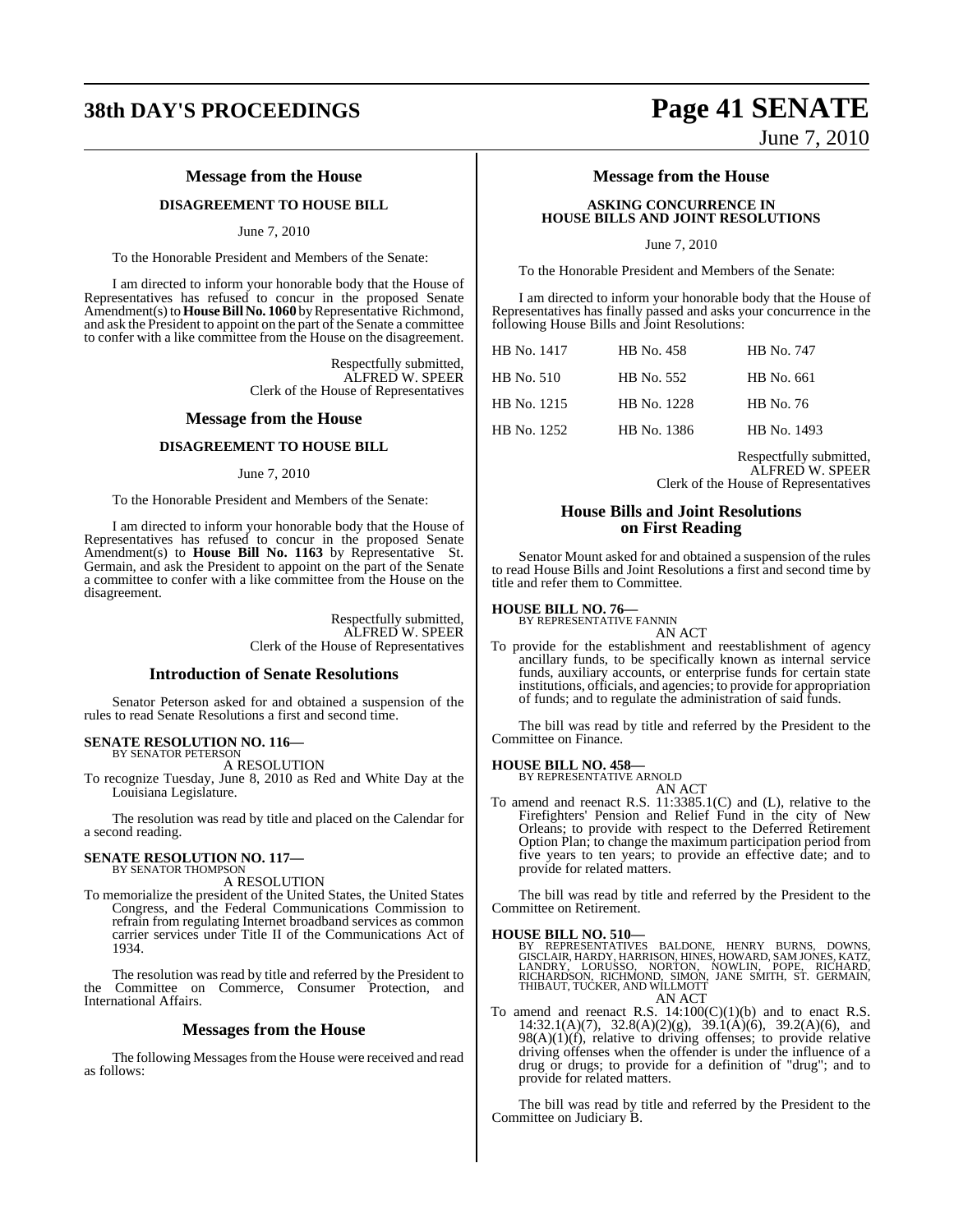## **Page 42 SENATE 38th DAY'S PROCEEDINGS**

## June 7, 2010

## **HOUSE BILL NO. 552—**

BY REPRESENTATIVE LAFONTA AN ACT

To amend and reenact Code of Criminal Procedure Article 899(F), R.S. 15:574.8(A), and R.S. 40:2531(A), relative to probation and parole officers; to provide for arrest powers; to provide for the rights of law enforcement officers under investigation; and to provide for related matters.

The bill was read by title and referred by the President to the Committee on Judiciary B.

## **HOUSE BILL NO. 661—**

BY REPRESENTATIVE ARNOLD AN ACT

To amend and reenact R.S. 11:3688(A)(6), relative to the Harbor Police Retirement System; to provide with respect to the number of votes required for the board of trustees to transact business and make decisions; to provide an effective date; and to provide for related matters.

The bill was read by title and referred by the President to the Committee on Retirement.

## **HOUSE BILL NO. 747—** BY REPRESENTATIVE ARNOLD

- AN ACT To amend and reenact R.S. 11:3683(3)(b) and 3690(D)(1), (3), and
- (6) and to repeal R.S.  $11:3690(D)(8)$ , relative to the Harbor Police Retirement System (Port of New Orleans); to provide for membership in such system; to allow certain retirees of other systems to be members of such system; to provide relative to employer contributions; to provide an effective date; and to provide for related matters.

The bill was read by title and referred by the President to the Committee on Retirement.

## **HOUSE BILL NO. 1215—**

BY REPRESENTATIVE BARROW AN ACT

To enact R.S. 33:2740.70.1, relative to East Baton Rouge Parish; to create the Southern University Planning District within the parish; to provide relative to the boundaries, purpose, governance, and plans of the district; to provide relative to the powers and duties of the district; and to provide for related matters.

The bill was read by title and referred by the President to the Committee on Local and Municipal Affairs.

## **HOUSE BILL NO. 1228—**

BY REPRESENTATIVE RICHMOND AN ACT

To enact R.S. 49:191(5)(b) and to repeal R.S. 49:191(3)(l), relative to the Department of Justice, including provisions to provide for the re-creation of the Department of Justice and the statutory entities made a part of the department by law; to provide for the effective termination date for all statutory authority for the existence of such statutory entities; and to provide for related matters.

The bill was read by title and referred by the President to the Committee on Judiciary B.

#### **HOUSE BILL NO. 1252—** BY REPRESENTATIVE FANNIN

AN ACT

To provide with respect to the Revenue Sharing Fund and the allocation and distribution thereof for Fiscal Year 2010-2011; and to provide for related matters.

The bill was read by title and referred by the President to the Committee on Finance.

**HOUSE BILL NO. 1386—** BY REPRESENTATIVES FANNIN AND TUCKER AND SENATORS MICHOT AND CHAISSON AN ACT

To appropriate funds to defray the expenses of the Louisiana Judiciary, including the Supreme Court, Courts of Appeal, District Courts, Criminal District Court of Orleans Parish, and other courts; and to provide for related matters.

The bill was read by title and referred by the President to the Committee on Finance.

### **HOUSE BILL NO. 1417—** BY REPRESENTATIVE TUCKER

AN ACT

To appropriate funds for Fiscal Year 2010-2011 to defray the expenses ofthe Louisiana Legislature, including the expenses of the House of Representatives and the Senate, of legislative service agencies, and of the Louisiana State Law Institute; to provide for the salary, expenses and allowances of members, officers, staff and agencies of the Legislature; to provide with respect to the appropriations and allocations herein made; and to provide for related matters.

The bill was read by title and referred by the President to the Committee on Finance.

## **HOUSE BILL NO. 1493— (Substitute for House Bill No. 1327 by Representative Barrow)** BY REPRESENTATIVE BARROW

AN ACT

To establish requirements for the closure of the Earl K. Long Medical Center by the Board of Supervisors of the Louisiana State University and Agricultural and Mechanical College and the transfer of the hospital's medical education and inpatient hospital care services to Our Lady of the Lake Regional Medical Center; to provide for the submission of reports; and to provide for related matters.

The bill was read by title and referred by the President to the Committee on Health and Welfare.

## **Petitions, Memorials and Communications**

The following petitions, memorials and communications were received and read:

### **STATE OF LOUISIANA** OFFICE OF THE GOVERNOR

June 7, 2010

The Honorable President and Members of the Senate Ladies and Gentlemen:

I have appointed the following persons on the attached list to the offices indicated.

In compliance with Article IV, Section 5(H)(3) of the Louisiana Constitution of 1974, I do hereby present these names for your review.

Sincerely, BOBBY JINDAL Governor

2010 Regular Session Submission List for Senate Confirmation

**Addictive Disorder Regulatory Authority** Roy Franklin Baas<br>Elsie J. Brown Kevin T. James

**Addictive Disorders, Louisiana Commission On** Phillip "Damon" Marsala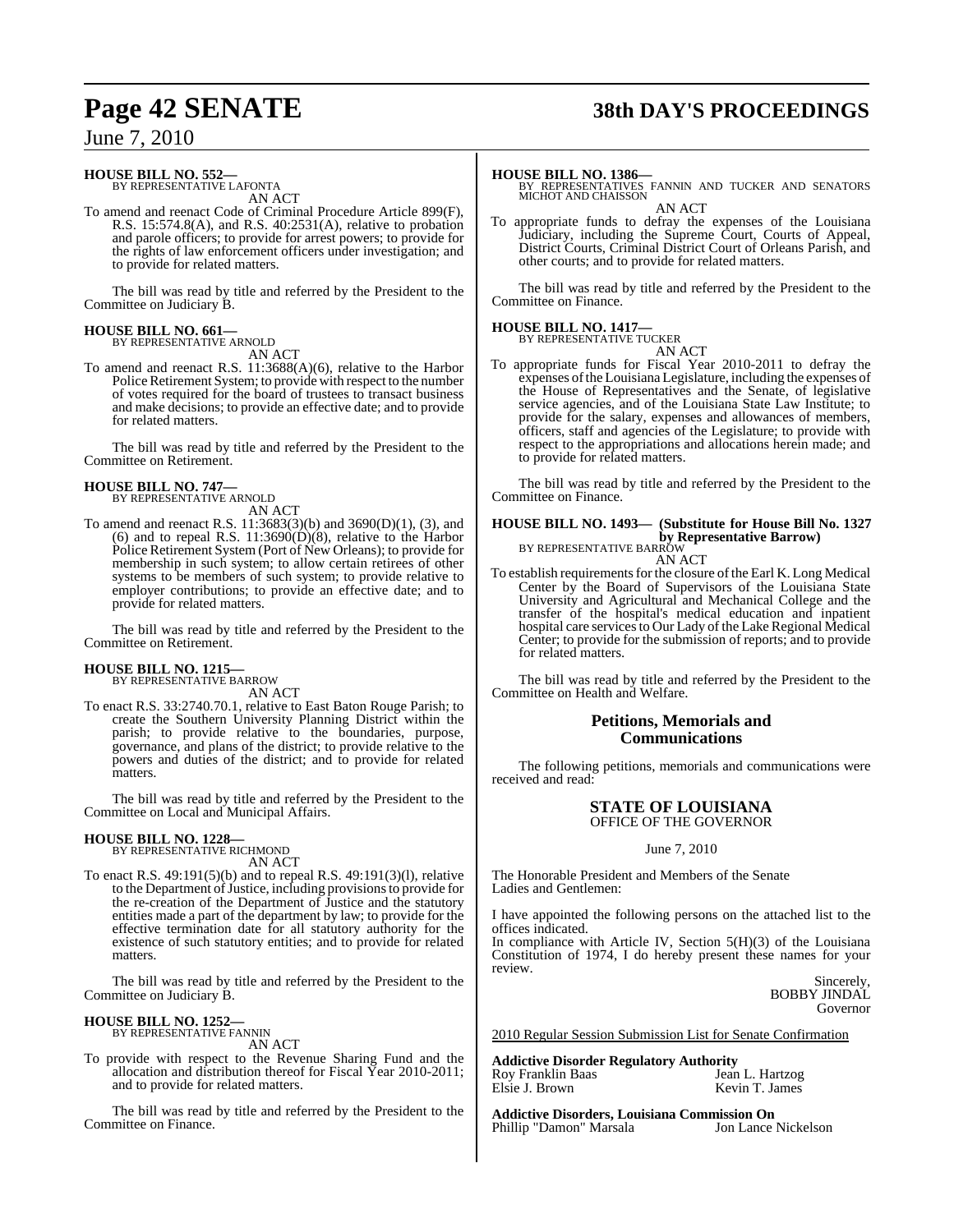## **38th DAY'S PROCEEDINGS Page 43 SENATE** June 7, 2010

| Aging, Louisiana Executive Board On<br>George Ann Smith                                                                                                                                    |                                                                                                                | <b>Child Death Review Panel</b><br>Reynaldo Dela Rosa                                                                                                                             | Dawn R. Vick                                                                                                                               |
|--------------------------------------------------------------------------------------------------------------------------------------------------------------------------------------------|----------------------------------------------------------------------------------------------------------------|-----------------------------------------------------------------------------------------------------------------------------------------------------------------------------------|--------------------------------------------------------------------------------------------------------------------------------------------|
| <b>Board Of Commissioners Of The</b><br>John C. Brass<br>Russell A. Jacobs, Jr.<br><b>Animal Welfare Commission, Louisiana</b><br>Amy Elizabeth Cannizaro<br>Paul Edmonson                 | <b>Amite River Basin Drainage And Water Conservation District,</b><br>Terry Louque<br>Amy Grayson<br>J.T. Lane | <b>Children's Cabinet Advisory Board</b><br>David W. Benada<br>Deidra W. Bolden<br>Rochelle Head-Dunham<br>Sheri L. Hogg<br>Myra N. Magee<br>Loren D. Marks<br>Girard J. Melancon | George C. Murray, Jr.<br>Johnny M. Riley, Jr.<br>Cindy P. Rives<br>PatriciaA. Robinson<br>Clayton W. Williams<br>Ann Silverberg Williamson |
| <b>Architectural Examiners, State Board Of</b><br>Allen Bacque                                                                                                                             | Justin David Brinson                                                                                           | <b>Children's Trust Fund Board, Louisiana</b><br>William M. Foster                                                                                                                | Nadia E. Webb                                                                                                                              |
| Arts Council, Louisiana State<br>Gerri J. Hobdy<br>Barbara Baker Motley                                                                                                                    | Michael D. Robinson                                                                                            | Chiropractic Examiners, Louisiana Board of<br>Robert B. VanBreemen                                                                                                                |                                                                                                                                            |
| <b>Ascension - St. James Airport And Transportation Authority</b><br>James Mitchell, Sr.                                                                                                   | Doyle M. Philippe                                                                                              | <b>Citizens Property Insurance Corporation Board Of Directors</b><br>Jerry D. Carlisle<br>Craig C. LeBouef<br>John R. Marlow                                                      | Johnny L. Reeves<br>J. William Starr                                                                                                       |
| <b>Associated Branch Pilots of the Port of New Orleans</b><br>Kevin P. Duffy<br>Atchafalaya Basin Levee District, Board of Commissioners of<br>Glenn Jude Angelle<br>Karen "Kay" B. Jewell | Henry J. Peterson<br>Gerald J. Le Grand                                                                        | <b>Clinical Laboratory Personnel Committee</b><br>Elizabeth Devlin Booth<br>Terry B. Cangelosi<br>Cesia Funez                                                                     | Dana P. Grant<br>Mary R. Muslow<br>Brian Patrick Vidrine                                                                                   |
| <b>Barber Examiners, Board Of</b><br>Scott J. Vice                                                                                                                                         | Barry K. Soileau                                                                                               | <b>Coastal Protection, Restoration And Conservation, Governor's</b><br><b>Advisory Commission On</b><br>Ralph Owen Brennan<br>William H. Hidalgo, Sr.                             | Alfred "Al" R. Sunseri                                                                                                                     |
| <b>Baton Rouge Port Commission, Greater</b><br>Brenda R. Hurst<br>Phillip C. Sarullo                                                                                                       | Clint P. Seneca<br>John G. Tilton III                                                                          | <b>Coastal Protection And Restoration Authority</b><br>Mark Lee Morgan                                                                                                            |                                                                                                                                            |
| <b>Commissioners Of The</b><br>Terri L. Towns                                                                                                                                              | Bayou D'arbonne Lake Watershed District, Board Of                                                              | <b>Coastal Protection and Restoration Financing Corporation</b><br>Joseph H. Campbell, Jr.                                                                                        |                                                                                                                                            |
| <b>Bayou Desiard Lake Restoration Commission</b><br>Wilmer Waine Self                                                                                                                      |                                                                                                                | Commerce & Industry, Board Of<br>Richard A. Lipsey                                                                                                                                |                                                                                                                                            |
| <b>Board of Elementary and Secondary Education (BESE)</b><br>Connie E. Bradford                                                                                                            |                                                                                                                | <b>Community And Technical Colleges Board Of Supervisors</b><br>Robert W. Brown<br>Helen Bridges Carter<br>Timothy W. Hardy                                                       | Paul P. Price, Jr.<br>Stephen C. Smith<br><b>Frederick Michael Stone</b>                                                                   |
| <b>Bossier Levee District, Board of Commissioners of</b><br>Evis "Lindell" Webb                                                                                                            |                                                                                                                | <b>Contractors, State Licensing Board For</b><br>Lee Mallett                                                                                                                      | Art O. Walker                                                                                                                              |
| <b>Broadband Advisory Council</b><br>James N. Barnes<br>Emile B. Cordaro<br><b>Ashley James Phillips</b>                                                                                   | Eric F. Skrmetta<br>Timothy Walden                                                                             | Christopher N. Stuart<br><b>Cosmetology, Louisiana State Board Of</b><br>Michael P. Horning                                                                                       | Carolyn L. Robicheaux                                                                                                                      |
| <b>Cancer And Lung Trust Fund Board, Louisiana</b><br>Leonard Jack, Jr.<br>Jaime Palomino                                                                                                  | Pratap C. Reddy                                                                                                | <b>Crescent City Connection Oversight Authority</b><br>Darrel R. Beerbohm                                                                                                         |                                                                                                                                            |
| <b>Commissioners for the</b><br>Jody L. Burleson                                                                                                                                           | Capital Area Groundwater Conservation District, Board of<br>Dennis R. McGehee                                  | D.A.R.E. Advisory Board<br>Darrel Roan<br><b>Dairy Stabilization Board</b>                                                                                                        |                                                                                                                                            |
| Jonathan K. Causey<br>John C. Hashagen                                                                                                                                                     | James T. Rills                                                                                                 | Vincent A. Cannata<br>Mary Lundin Caplinger<br>Dean M. Graner                                                                                                                     | Gerald "Gerry" R. Lane<br>Hillar C. Moore, Jr.<br>Daryl E. Robertson                                                                       |
| <b>Capital Area Human Services District</b><br>Louis C. Askins<br>Christy M. Burnett<br>Dana Carpenter<br>Kathy M. D'Albor                                                                 | Rebekah "Becky" A. Katz<br>Sandra "Sandi" Record<br>Gary M. Spillman<br>Barbara D. Wilson                      | Gregory Kleinpeter<br>Dentistry, Louisiana State Board of<br>Lynn J. Philippe                                                                                                     | Vernon E. Toups, Jr.                                                                                                                       |
| Gail M. Hurst<br><b>Cemetery Board, Louisiana</b><br>Charles Henry Faucheaux, Jr.<br>Gerald W. Melancon                                                                                    | F. Anton Wilbert                                                                                               | Developmental Disabilities Council, Louisiana<br>Hugh "Brandon" Burris<br>Rocky J. Fuselier<br>Reginald "Reggie" B. Garey                                                         | Bambi D. Polotzola<br>Nicole Soileau                                                                                                       |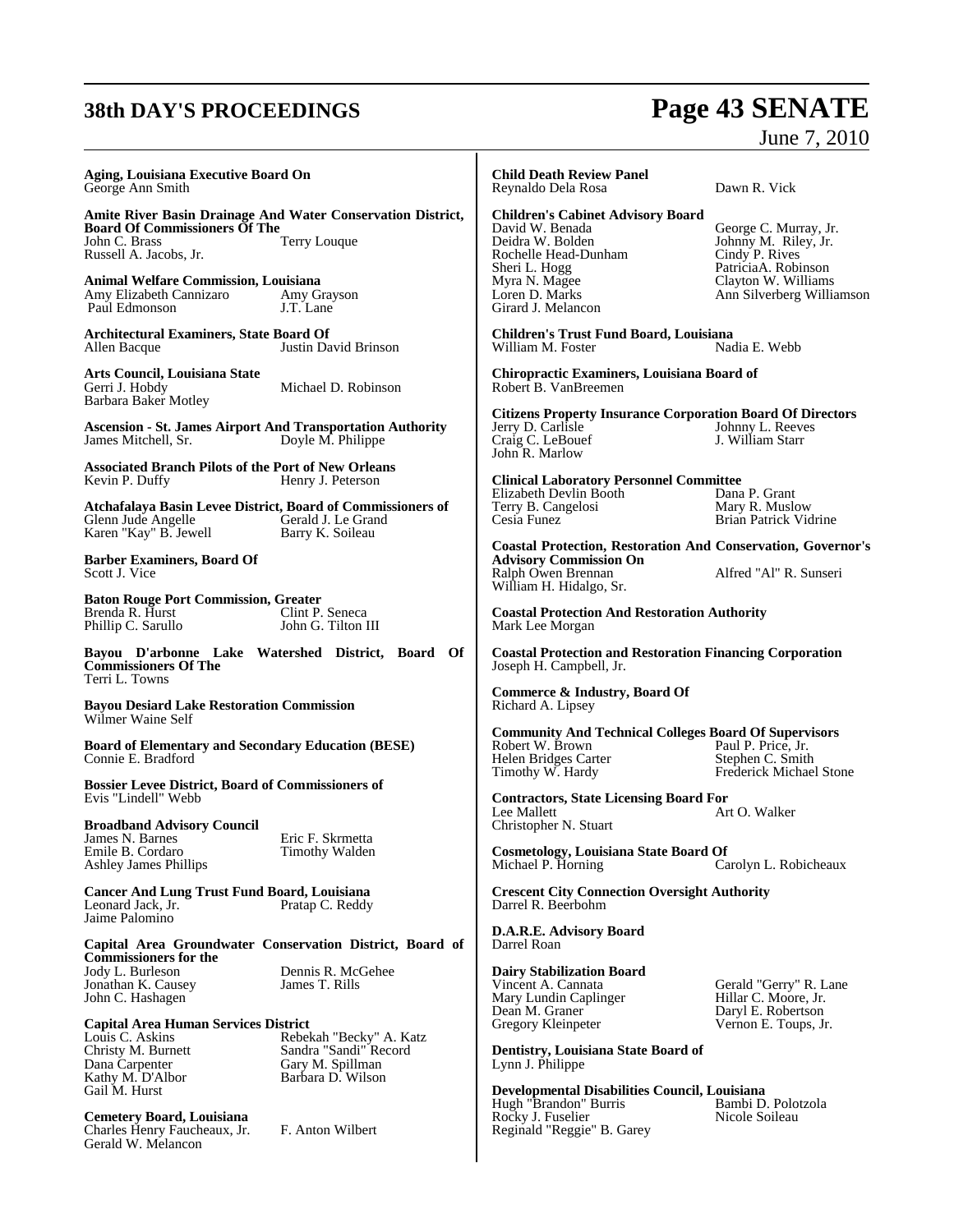**Dietetics And Nutrition, Louisiana State Board Of Examiners In** Robert P. Colligan Terry Blais Compton

**Drug Control And Violent Crime Policy Board** Trent S. Brignac James "Jim" L. Herford Anthony "Scott" Franklin Baxter W. Welch

**Drug Policy Board** Trent S. Brignac Kenneth L. Hix<br>
Terry A. Doughty H. Clay Walker Terry A. Doughty<br>Kevin C. Harrison

Howard C. Wetsman

**DWI-Vehicular Homicide, Governor's Task Force on** Brian Joseph Wynne

**Early Identification Of Hearing Impaired Infants Advisory Council**

Thiravat Choojitarom Caroline M. Scholl<br>
Linda F. Frantz Michael L. Spence Juan J. Gershanik Staci H. Sullivan<br>
Angie K. Richard Suzanne G. Trahan Angie K. Richard

Michael L. Spence<br>Staci H. Sullivan

**Economic Development Corporation, Louisiana** Louis S. Reine Jules J. Rousseau

**Economic Development, State Department Of** Kristy McKearn

**Educational Television Authority, Louisiana (LETA)** William E. Weldon Carl K. Crowe

**Electrolysis Examiners, State Board of** Theresa-Marie Ellender Nicole E. Rogers<br>
Tonya M. Freeman Karen M. Sibille Tonya M. Freeman John C. Houeye, Jr.

**Embalmers and Funeral Directors, La. State Board of** Paul W. Castille

**Emergency Medical Services Certification Commission, Louisiana** James Doyle Dennis, Jr. Jullette M. Saussy

Marcus Ray Majors, Jr.

## **Emergency Medical Services For Children Advisory Council**

Robert J. Chugden<br>Robert Allan Dahmes Rebecca Dupuis Doise<br>Leron Finger

Faith Hansbrough<br>Randy W. Head Melanie Harper Jarreau<br>Daniel J. Lennie Leron Finger Patti Taylor McFadden<br>
Luke C. Greer Patti Taylor McFadden Janice T. Posey

## **Emergency Response Commission, Louisiana (LERC)** Stephen W. Dennis Chris K. Rushing

Chris J. Guilbeaux Richard A. Webre Samuel J. "Sammy " Halphen, Jr. Brian Joseph Wynne Brent D. Robbins'

**Emergency Response Network, Louisiana (LERN) Board** Mark A. Cooper Joel G. Eldridge

**Endowment for the Humanities, Louisiana** Philip C. Earhart Anil Nanda

**Environmental Education Commission**

Jonathan W. Dearbone<br>Bradley F. Droy Bradley F. Droy Allyn A. Rodriguez Nancy N. Rabalais

Bettsie B. Miller Susan M. Testroet-Bergeron

## **Page 44 SENATE 38th DAY'S PROCEEDINGS**

**Environmental Quality, State Department of** Peggy M. Hatch

**Equal Opportunity, Advisory Committee on** Mario R. Zeron, Sr.

**Ethics, Board Of** Louis W. Leggio

David Grove Stafford, Jr.

**FifthLouisianaLevee District,BoardOf Commissioners For The** Charles Scott Tiffee

**Fluoridation Advisory Board** Richard W. Ballard Susan "Sue" Catchings<br>
Floyd A. Buras Susan Henry K. Touchstone

Henry K. Touchstone

**Folklife Commission, Louisiana** Douglas Bourgeois John E. Hankins

**Forestry Commission, Louisiana** John Michael Merritt

**Gaming Control Board, Louisiana** Jackie J. Berthelot Dane K. Morgan

**Geographic Information Systems Council**<br>Lynn E. Dupont Char Charlette D. Poche' Pam C. Jones

**Governor, Office Of The**

Stephen Michael Waguespack

**Greater New Orleans Biosciences Economic Development District Board of Commissioners** Roger H. Ogden Robert A. Savoie

**Greater New Orleans Expressway Commission** Peter F. Egan Lawrence K. "Larry" Katz

**Ground Water Resources Commission** James "Jimmy" Johnston

**Group Benefits Policy And Planning Board** Barry O. Blumberg

**Gulf States Marine Fisheries Commission** Campo E. Matens

**Health And Hospitals, State Department Of** Clayton W. Williams

**Health Education Authority of Louisiana (HEAL)** Kurt M. Weigle

**Hearing Aid Dealers, Louisiana Board For** Mary K. Christy

**Highway Safety Commission, Louisiana** Mark A. Cooper

**Historical Records Advisory Board, Louisiana** Jacqueline L. Jones<br>Tara E. Laver Lester G. Sullivan Emilie "Lee" Leumas

**HIV, AIDS, and Hepatitis C Commission** Aaron P. Armelie

**Home Inspectors, State Board Of** Michael Dewaynne Burroughs Roy E. Burst III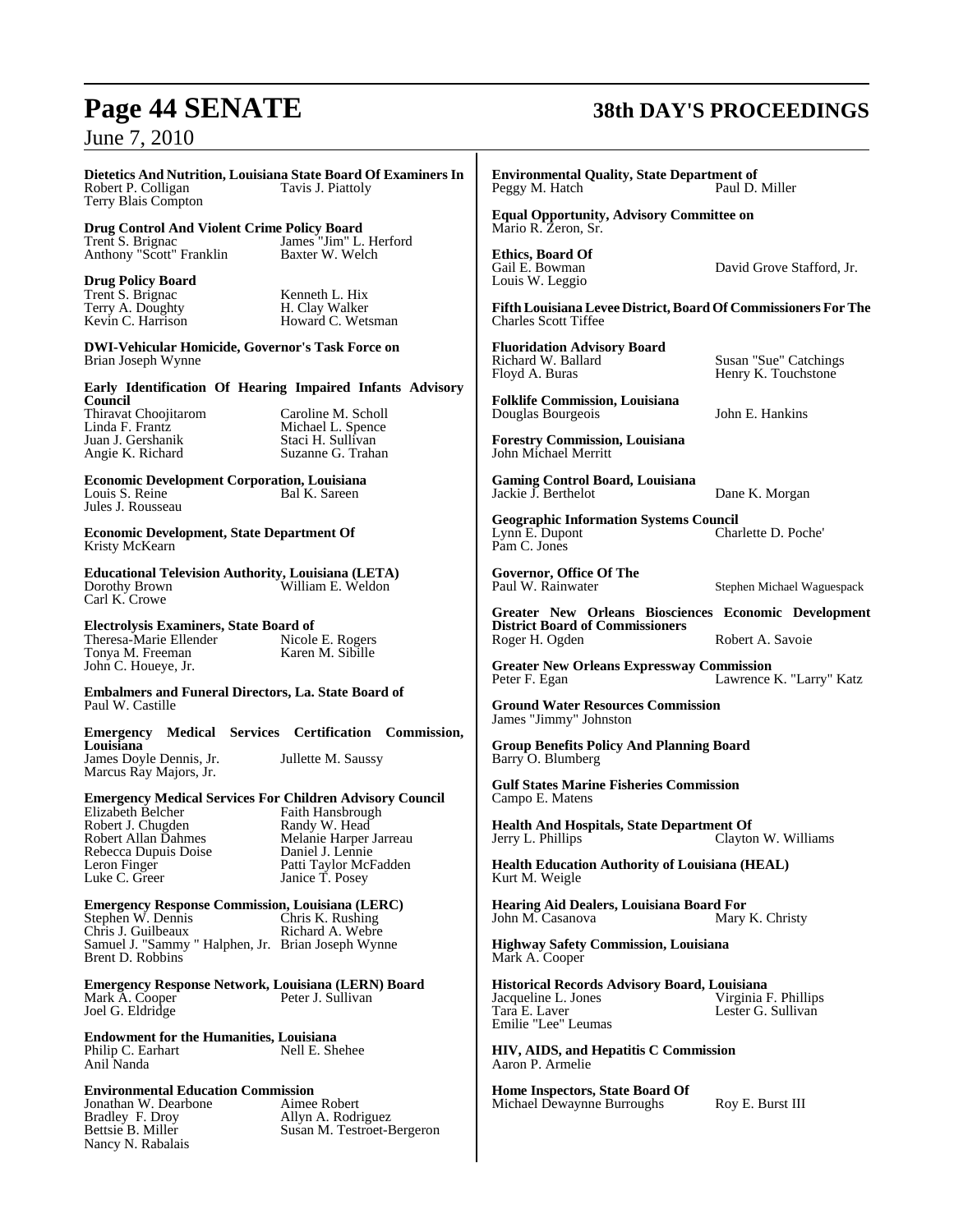## **38th DAY'S PROCEEDINGS Page 45 SENATE**

|                                                                                                                                                                                  |                                                                                                                                                                       |                                                                                                                                                                                                                                                 | June 7, 2010                                                                                                                  |
|----------------------------------------------------------------------------------------------------------------------------------------------------------------------------------|-----------------------------------------------------------------------------------------------------------------------------------------------------------------------|-------------------------------------------------------------------------------------------------------------------------------------------------------------------------------------------------------------------------------------------------|-------------------------------------------------------------------------------------------------------------------------------|
| Housing Finance Agency, Louisiana<br>Neal Paul Miller                                                                                                                            |                                                                                                                                                                       | Law Enforcement And Administration Of Criminal Justice,<br><b>Louisiana Commission On</b>                                                                                                                                                       |                                                                                                                               |
| Human Rights, Louisiana Commission on                                                                                                                                            |                                                                                                                                                                       | Chad J. Leger                                                                                                                                                                                                                                   | Joseph M. Watson                                                                                                              |
| Marshell Brumfield<br><b>Information Technology Advisory Board, Louisiana</b><br>Edmund "Ed" J. Antie<br>Ruark W. Chick                                                          | Sarah Landry<br>James M. LeBlanc                                                                                                                                      | <b>Licensed Professional Counselors Board Of Examiners, LA</b><br><b>Dustin Scott Dowling</b><br>Gerra W. Perkins<br>Mark R. Reynaud                                                                                                            | Robert F. "Fred" Selby, Jr.<br>Anthony J. Williams                                                                            |
| Mark A. Cooper                                                                                                                                                                   |                                                                                                                                                                       | Licensed Professional Vocational Rehabilitation Counselors<br><b>Board of Examiners, LA</b>                                                                                                                                                     |                                                                                                                               |
| Council<br>DonaldP. Miller                                                                                                                                                       | Inmate Rehabilitation & Workforce Development Advisory                                                                                                                | Thomas E. Bott<br>Jan C. Case                                                                                                                                                                                                                   | Theodore Scott Smith                                                                                                          |
| <b>Innovation Council, Louisiana</b><br>Jacqueline Shorter Beauchamp<br>Thomas "Tom" J. Cox<br>Anthony Giordano<br>Michael Khonsari<br>Adam Leonard Knapp<br>Kevin James Langley | Stephen Moret<br>Walter "Brent" Pearson<br>Nicolas Perkin<br>Webster A. Pierce, Jr.<br>William Gray Stream                                                            | <b>Life Safety and Property Protection Advisory Board</b><br>Stephen D. Elmore<br>Gerald J. Faulk<br>Chad J. Himmel<br>Alan R. Laguna<br>Lottery Corporation, Board Of Directors Of The Louisiana<br>Christopher "Kim" Carver<br>Nelda Holloway | Frank D. LeDoux<br>Howard E. Naquin, Jr.<br>Jeffrey L. Okun<br>Robert J. Reynolds<br>Roy A. Robichaux, Jr.<br>Linda H. Temple |
| <b>Integrated Criminal Justice Information System Policy Board</b><br>Elizabeth B. Murrill                                                                                       |                                                                                                                                                                       | <b>Maritime Advisory Task Force</b><br>Joseph Scott Paradis                                                                                                                                                                                     |                                                                                                                               |
| <b>Interior Designers, State Board Of Examiners Of</b><br>Jo DeLeo Hymel<br>Robert C. King                                                                                       | Trudy L. Ritchie                                                                                                                                                      | <b>Marriage And Family Therapy Advisory Committee</b><br>Norman T. "Tom" Moore<br>Mark R. Reynaud                                                                                                                                               | Robert F. "Fred" Selby, Jr.                                                                                                   |
| Scott C. Becnel<br>Ronald W. Branch<br>James Ellis "Jim" Bridger                                                                                                                 | International Deep Water Gulf Transfer Terminal Authority, La<br>A.G. Crowe<br>David G. Mannella<br><b>Interstate 49 North Extension Feasibility And Funding Task</b> | Marriage And Family, Louisiana Commission On<br>Gordon W. Atwell<br>Robert Nell "Robbie" Endris<br><b>Curt Eysink</b><br>Christopher A. "Drew" Murray                                                                                           | Jonathan Perry<br>Audrey Veal Pugh<br>Robert F. "Fred" Selby, Jr.                                                             |
| Force<br>T. Dale Barnette                                                                                                                                                        | Henry Burns                                                                                                                                                           | Massage Therapy, Louisiana Board Of                                                                                                                                                                                                             |                                                                                                                               |
| <b>Interstate 49 South Feasibility and Funding Task Force</b><br>Bill G. Boyd                                                                                                    |                                                                                                                                                                       | Pamela D. Little<br>Julianne R. Menn                                                                                                                                                                                                            | Suzanne M. Schwing<br>Keith M. Thompson                                                                                       |
| <b>Interstate Adult Offender Supervision, State Council for</b><br><b>Eugenie Powers</b><br><b>Interstate Commission For Juveniles</b>                                           |                                                                                                                                                                       | <b>Medicaid Pharmaceutical &amp; Therapeutics Committee</b><br>Damion R. Cummins<br>John Firestone<br>James E. Hussey<br>Melvin M. Murrill                                                                                                      | Mohammad Suleman<br>Julie Wilkinson<br>Rodney Wise                                                                            |
| Angela J. Bridgewater                                                                                                                                                            |                                                                                                                                                                       | Medical Examiners, Louisiana State Board Of                                                                                                                                                                                                     | Pamela J. Wiseman                                                                                                             |
| Children<br>RodneyB. Painting                                                                                                                                                    | <b>Interstate Commission On Educational Opportunity For Military</b>                                                                                                  | Melvin G. Bourgeois<br>Military Advisory Board, Governor's                                                                                                                                                                                      | John Mike Burdine                                                                                                             |
| Jefferson Parish Human Services Authority<br>Philip A. Cerminaro                                                                                                                 | LaCresiea R. Olivier                                                                                                                                                  | John Bel Edwards<br>Mississippi River Parkway Commission of Louisiana<br>Melanie Bueche                                                                                                                                                         | Herman L. Irvin, Jr.                                                                                                          |
| John Kelly Grand Bayou Reservoir District<br>James A. Dickerson<br>Peggy McCoy<br><b>Kenner Naval Museum Commission</b>                                                          | Mary Ann Wiggins                                                                                                                                                      | <b>Morehouse Parish Lake Commission</b><br>Robert V. Green<br>Leo F. Nelson<br>Richard E. Patrick                                                                                                                                               | Ivory Benard Smith<br>Michael D. "Mike" Wooden                                                                                |
| Rafael E. Saddy<br>Lafourche Basin Levee District, Board of Commissioners of<br>John D. Boughton                                                                                 | Robert C. Monti                                                                                                                                                       | <b>Motor Vehicle Commission, Louisiana</b><br>Brian C. Bent<br>Carey B. Daste                                                                                                                                                                   | John W. Timmons<br>Joseph W. Westbrook                                                                                        |
| <b>Commissioners of</b><br>James Jim L. "Hawk" Herford                                                                                                                           | Lake Charles Harbor and Terminal District, Board of                                                                                                                   | <b>Music Commission, Louisiana</b><br>Hadley J. Castille                                                                                                                                                                                        |                                                                                                                               |
| <b>Latin Americans, Provision of Governmental Services</b><br>Enrique Hurtado                                                                                                    |                                                                                                                                                                       | Natchitoches Levee and Drainage District, Board of<br><b>Commissioners of</b><br>Charles D. Brazzel, Jr.<br>Rayburn L. Smith                                                                                                                    | Mark C. Swafford, Sr.                                                                                                         |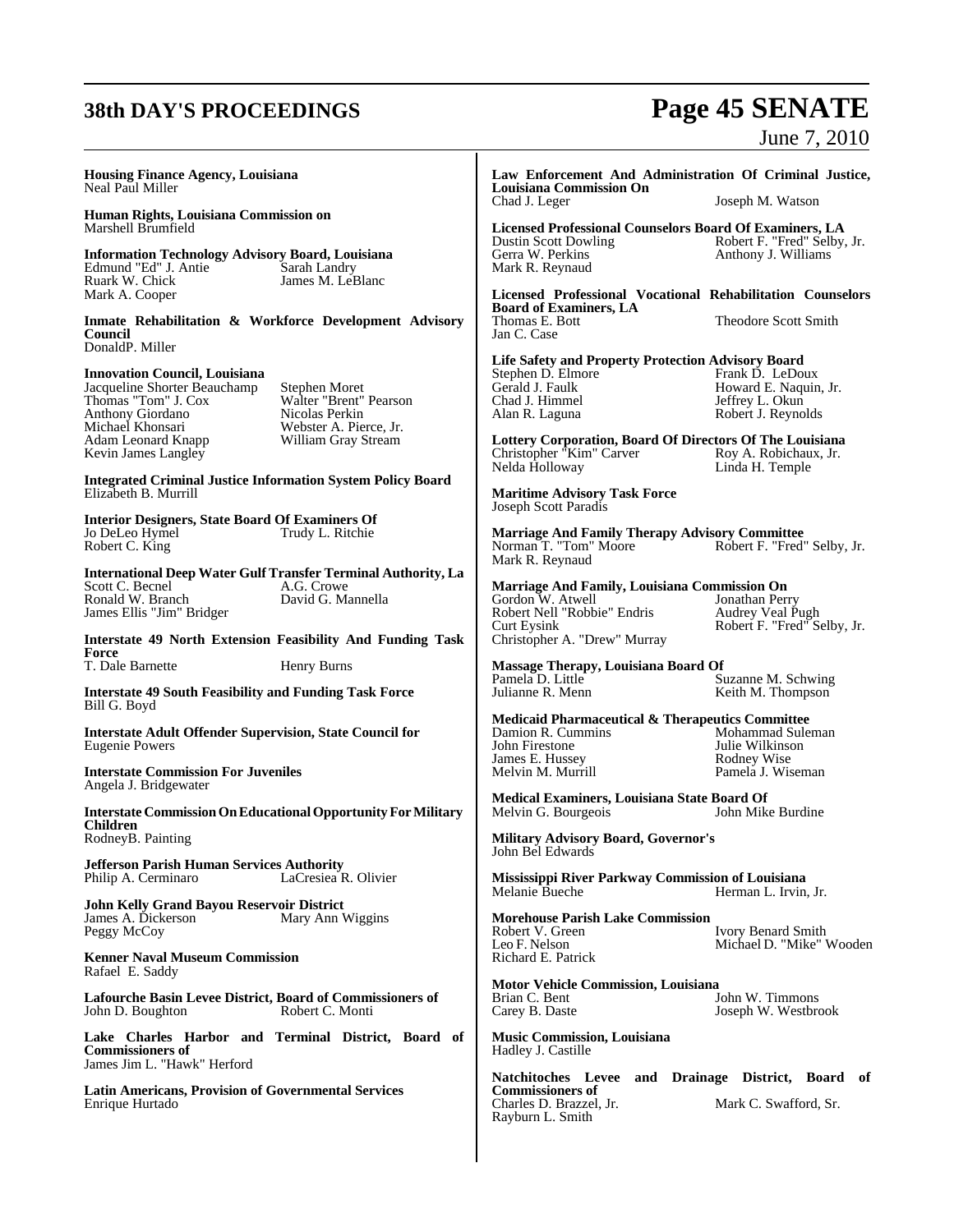## **Page 46 SENATE 38th DAY'S PROCEEDINGS**

June 7, 2010

**Natural Resources, State Department of**  Robert "Bob" D. Harper

**Naval War Memorial Commission, Louisiana** Richard A. O'Brien Joe Nathan Jenkins

**New Orleans Center for Creative Arts/Riverfront Board of Directors** Wendell Pierce

**Nineteenth Louisiana Levee District, Board Of Commissioners For The** Richard C. Crain C. Todd Vallee Gordon Smith

**Nursing Facility Administrators, Bd of Examiners for** Raymond A. "Ray" Naquin Earl J. Thibodaux Martin "Mart" Maloy Stott

**Nursing, Louisiana State Board Of<br>Robert A. Bass Patricia Prechter** Robert A. Bass<br>Jolie M. Harris Velma "Sue" Westbrook Carllene B. MacMillan

**Obesity Prevention and Management, LA Council on** Karen E. Stubbs

**Oilfield Site Restoration Commission**<br>
Donald G. Briggs **Show Band Troy Vickers** Donald G. Briggs Richard Michael Lyons

**Optometry Examiners, Louisiana State Board of** Gary James Avallone

## **Parish Boards Of Election Supervisors**

John Rogge Alexander<br>Vergie Ashton Vergie Ashton Jeani M. MaGee<br>Robert V. Baker James Mitchell, 9 Robert V. Baker James Mitchell, Sr.<br>Valerie Barnum Sandra M. Morel Suzanne N. Blackwelder Patrick N. Napie<br>
Margie D. Cruse Patrick N. Parker Margie D. Cruse Alvin E. Parker<br>
Jackson W. Dean Alvin E. Polk Jackson W. Dean<br>Richard T. Dugas Donald "Don" DuPlechian<br>Paula H. Green Louria Dell Jefferson Sylvester R. Lavigne

Sandra M. Morel<br>Patrick N. Napier Melvin D. Robinson<br>Thomas H. Shields, Jr. John Albert Stewman<br>Gary M. Wiltz

**Patient's Compensation Fund Oversight Board** Joseph A. Donchess

**Peace Officer Standards And Training, Council on (POST)** Chad J. Leger

## **Perfusion, Advisory Committee On<br>Robert C. Ballantyne Kevin C. Rivault**

Robert C. Ballantyne<br>Charles A. Major Mary C. Mancini

Diana Hansen Spottswood

#### **Perinatal Care And Prevention Of Infant Mortality, Commission On**

Rebecca Ann Accardo Lydia M. Hampton<br>
Harish C. Anand Patrick "Gary" Jone Harish C. Anand Patrick "Gary" Jones Perry Scott Barrilleaux Alfred G. Robict<br>
Robert P. Blereau Ashley M. Rush<br>
Ronald R. Budge Rajesh K. Sharm Edward J. Dease III<br>Pamela B. Egan

Perry Scott Barrilleaux Alfred G. Robichaux III Rajesh K. Sharma<br>Cong T. Vo Joan E. Wightkin

**Physical Fitness and Sports, Governor's Council on** Robert Blount Katherine "Kathy" Hill Robert W. Boudreaux Kenneth W. Jenkins John B. Boyer Joseph Neal "Joey" Odom

Gerald P. Breaux Steven E. Ripple Anil Chhabra Mabon "Beau" Williford Jarvis J. Claiborne

**Physical Therapy Board, Louisiana** Donna "Dee" Cochran Gerald Leglue, Jr. Danny P. Landry

**Pilotage Fee Commission** Elizabeth Jackson David L. Thomas

**Plumbing Board, State**

**Polygraph Board** James D. Kavanaugh

**Polysomnography, Advisory Committee On** William F."Bud" Barrow II Christopher D. Harr V. Bordelon Christine Soileau<br>
Gay G. Bourgeois Christine Soileau<br>
Cay G. Bourgeois Lisa Marie Spinde

Lisa Marie Spindel

**Pontchartrain Levee District Board of Commissioners** Leonard C."LC" Irvin, Sr.

**Postsecondary Education Review Commission** James H. Wharton

**Poverty Point Reservoir District, Board of Commissioners** William "Tommy" Moore, Jr.

**Practical Nurse Examiners, LA State Board Of** Muhammad Kaleem Arshad<br>Brent Campanella Brent Campanella **Candace M. Melancon**<br>
Ruby R. Chancellor **Candace M. Melancon**<br>
Alphonse Kenison Roy Myron "Myra" L. Collins

Alphonse Kenison Roy III<br>Mohammad Suleman

**Prison Enterprises Board** Joseph M. Ardoin, Jr.

**Private Investigator Examiners, LA State Board of** Calvin C. Fayard III

**Private Security Examiners, LA State Board of** Charles V. Duplechain Louis S. Gurvich, Jr.

**Professional Engineering and Land Surveying Board, LA** Theodore H. Thompson

**Psychologists, La State Board Of Examiners Of** John C. Courtney Tony R. Young John C. Simoneaux

**Public Defender Board** Leo C. Hamilton Pamela Metzger

**Radiologic Technology Board Of Examiners**

Gregory "Greg" L. Bradley Dawn T. Matte Luke Steve Bujenovic Curtis L. Sutton Jack N. LaTour, Jr.

**Real Estate Appraisers Board, Louisiana** Gary S. Littlefield

**Real Estate Commission, Louisiana**

Archie G. Carraway

**Recovery Authority, Louisiana** Robin Keegan

William E. Bujol Charles "Bill" Skinner Wesley John Cannon Rani Gregory Whitfield

Gerald S. LaCour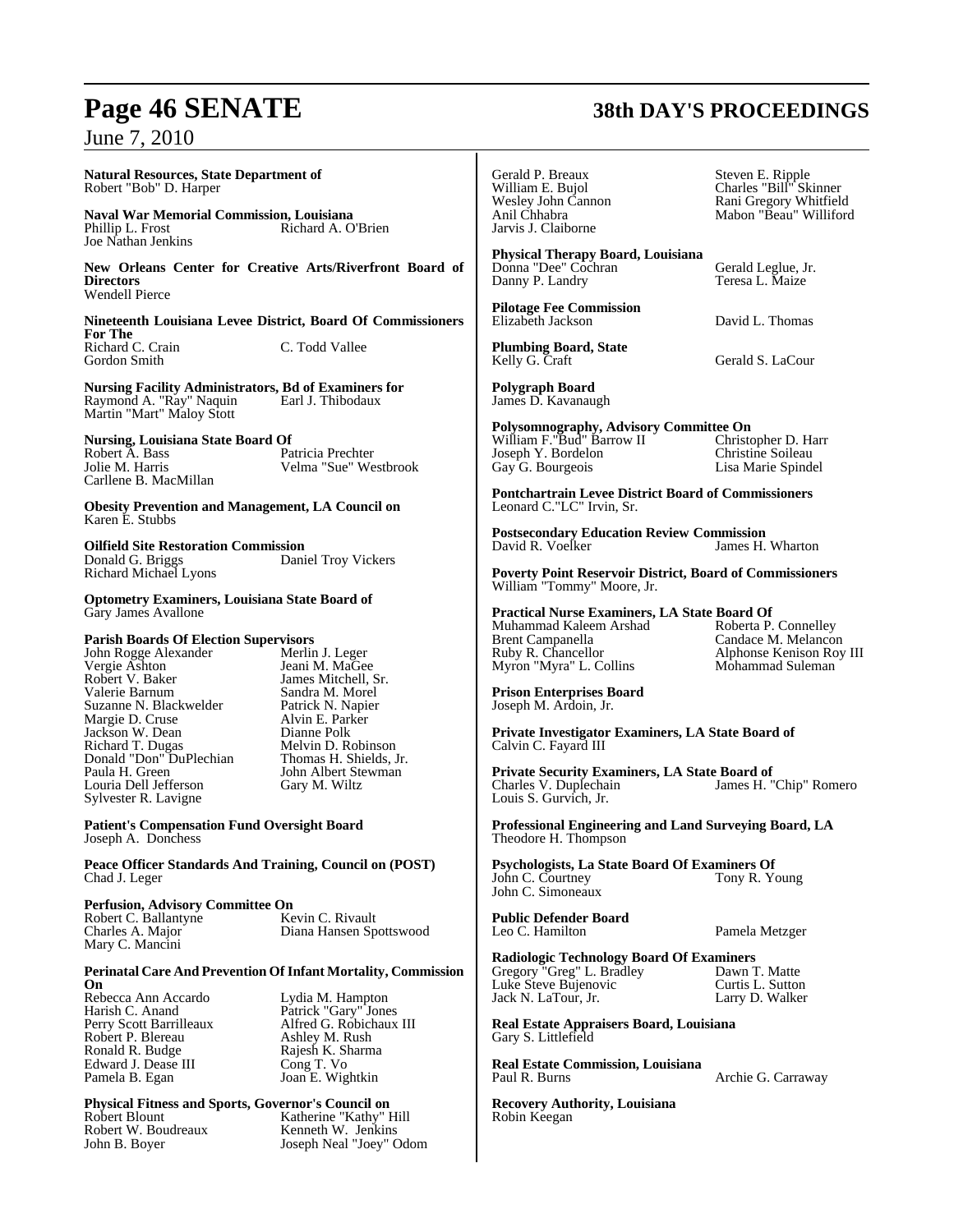## **38th DAY'S PROCEEDINGS Page 47 SENATE**

# June 7, 2010

Mary H. Manhein

## **Red River Levee and Drainage District, Board of Commissioners**

**for the**<br>Robert P. Burleson Milton R. Forrest

William F. Waltman, Sr.

**Red River Waterway Commission**<br>David L. Crutchfield II Rogers M. Prestridge David L. Crutchfield II

**Region 4 Human Services District Board** PatriciaA. La Brosse George W. McHugh

**Region 5 Human Services District Board** Ronnie S. Johns

**Region 6 Human Services District Board** Samuel "Steve" Coco James A. Sprinkle Thomas L. Davis

**Rehabilitation Council, Louisiana**

Jennifer O. Bollinger<br>Pranab Choudhury Gayla L. Guidry Amanda L. Vinson Barry W. Bare<br>Gayla L. Guidry<br>Warren P. Hebert<br>Joseph E. Kelley Joseph E. Kelley Derek L. White Ronald L. Key John M. Yent

Patrick J. Mascarella<br>Laura S. Nata Pranab Choudhury Marla R. Reissland-Dorsey<br>
Larry N. Dale Edward L. Rispone Edward L. Rispone

## **Respiratory Care Advisory Committee**<br>Kenneth E. Alexander Diana T. Merendino

Kenneth E. Alexander Diana T. Merendino Biana Diana T. Merendino Biana Diana T. Merendino Biana Diana T. Merendino Biana Diana T. Merendino Biana Diana T. Merendino Biana Diana Diana Diana Diana Diana Diana Diana Diana Dia Sue Evelyn Davis Judd Shellito Douglas C. Greene Russell C. Klein

**Risk Review Panel - Central, Louisiana** Eugenie C. Powers

**Risk Review Panel - North, Louisiana** William Peyton Cunningham, Jr. William "Bill" D. Tuggle, Jr.

**Risk Review Panel - South, Louisiana** Whalen H. Gibbs, Jr.

**River Pilot Review and Oversight, Board of Louisiana** Craig C. Andrews

**River Port Pilot Commissioners And Examiners, Board Of (Calcasieu)** Charles "Mitch" Drost

**River Port Pilot Commissioners For The Port Of New Orleans, Board Of** William P. Loga, Jr.

## **River Port Pilots For The Port Of New Orleans**

Casey M. Cramond<br>
Philip A. Gondolfi<br>
Keith C. Siverd II Philip A. Gondolfi

Daniel Thomas Larsen<br>Leander H. Perez IV

## **River Region Cancer Screening and Early Detection District**

Morrie Alec Bishop<br>William C. Dawson Louis J. Lambert

Suzanne B. Patterson<br>David F. Reynaud William C. Dawson Margaret B. Rouyea Jessica Lambert Shirley B.Waguespack

**Road Home Corporation d/b/a La Land Trust** Rebecca V. Shirley

**Safe & Drug Free Schools and Communities, Governor's Advisory Council on** Connie E. Bradford

**Sanitarians, Louisiana State Board of Examiners for** David Gary Lincecum

**Sentencing Commission, Louisiana** Jean M.Faria

**Serve Commission, Louisiana**

Claude Cammack Morton

**Sex Offenses, Interagency Council on Prevention of** Frances "Reid" Noble

**Shrimp Task Force, Louisiana** Daniel "Danny" J. Babin Ewell M. Smith Paul D. Coreil Charles "Chuck" Wilson Clinton P. Guidry, Jr.

**Small Business Compliance Advisory Panel, Louisiana** Jonathan M. Mellard

**Small Business Entrepreneurship Commission** Moylan F. Gomila, Jr. HerbertE. Schilling II

**Social Services, State Department Of** Deidria W. Bolden

**Social Work Examiners, Louisiana State Board of Certified** Michael Hickerson

**South Tangipahoa Parish Port Commission** Lucas M. Watkins

**Southeast Louisiana Flood Protection Authority - East** Timothy P. Doody

**Southeast Louisiana Flood Protection Authority-West** Michael L. Merritt

**Southern Rapid Rail Transit Commission, Formerly La-Miss-Al Transit Comm** Michael Jackson

**Southern Regional Education Board of Control** Francis C. Thompson

**Sparta Groundwater Conservation District**

William Todd Culpepper Olevia D. McDonald Willie G. Doherty<br>Herbert "Rick" Hohlt Herbert "Rick" Hohlt George W. Rolfe, Jr.<br>Phillip M. Lane Christopher C. Smith Samuel P. Little

Bennie R. Lowery<br>Olevia D. McDonald Christopher C. Smith<br>Alice Stewart

**Speech-Language Pathology and Audiology, Louisiana Board of Examiners for** Jimmy J. Guillory

**St. Bernard Port, Harbor &Terminal District Board of Commissioners**

Charles H. Reppel, Sr.

**St. Mary Levee Dist, Board of Commissioners of the** Phillip N. Luke James B. Vidos Andrew V. Mancuso

**St. Tammany Parish Public Administrator** Warren L. Montgomery

**Stadium and Exposition District, Louisiana Board of Commissioners (LSED)** Madalyne Brown Hingle Michael "Mike" A. Polito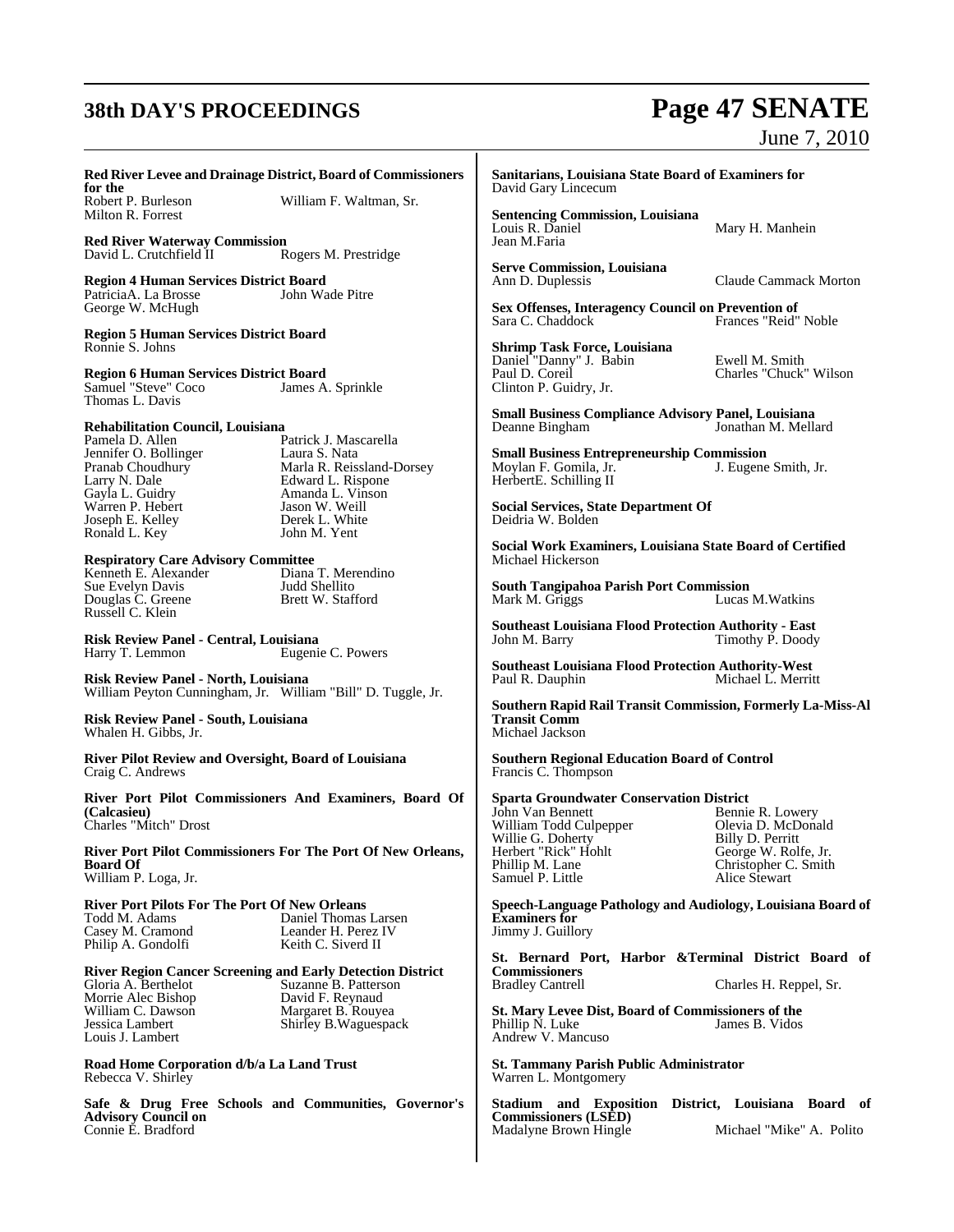## **State Interagency Coordinating Council For Childnet**

Cynthia Owen Ramagos Renita Williams Thomas

Elizabeth Reinhard Gary Monique E. Tudor<br>
Cynthia Owen Ramagos Maria Yiannopoulos

## **State Parks And Recreation Commission (sparc)**

Kathryn C. Bedenbaugh Jean O'Roark Yvonne Calvin Patrick F. Wesley Theresa Gray-Jacobs Nannette E. White

## **Statewide Independent Living Council**<br>Mallery Callahan Larry L. Jones

Mallery Callahan<br>Joseph C. Cooper Joseph C. Cooper Amanda L. Vinson Keith F. DeSonier Cynthia S. Wagnon Keith F. DeSonier<br>
Frank Charles Friedmann Tara LaShea Warner<br>
Mitchell "Mitch" Louis Granger John B. Wood, Jr. Mitchell "Mitch" Louis Granger

**Streamlining Government, Commission on**<br>Thomas "Barry" Erwin, Jr. Roy O. Martin III Thomas "Barry" Erwin, Jr.

**Tobacco Settlement Financing Corporation Board** Kendall Allen Broussard<br>Jack B. Files H. Russell "Rusty" Wood III

**Transportation and Development, State Department of** Sherri H. LeBas

**Traumatic Head And Spinal Cord Injury Trust Fund Advisory Board**<br>Carol B. Harbo John H. "Jay" Lyles III

## **Uniform Construction Code Council, Louisiana State**

Christopher P. Brown<br>Bobby J. Byrd Jules Allen "Al" Courouleau Eugene Ray Kothe

Andrew O. Kuyoro

Karen McKinney<br>David William Thibodeaux

## **Used Motor Vehicle Commission, Louisiana**

Louis "Rhett" Bourgeois<br>George E. Brewer Anthony N. Cormier<br>Ronald Duplessis<br>George R. Floyd Ronald Duplessis Henry "Darty" Smith George R. Floyd Douglas C. Turner

Glen H. Robinson

**Utilities Restoration Corporation** James J. Montelaro

**Veterans Affairs Commission** John Everette Abshire Lee R. Richard

**Veterans Affairs Department of** Thomas H. Burbank, Jr.

**Veterinary Medicine, Louisiana Board Of** William H. Green

**Water Well Drillers, Advisory Committee on the Regulation & Control of** Courtney R. Chabreck Larry W. LaBorde

**West Ouachita Parish Reservoir Commission** Grant H. Walker

**White Lake Property Advisory Board** Sara L. Simmonds

**Wholesale Drug Distributors, Louisiana Board of** Kenneth R. Dugas

**Wildlife and Fisheries Commission, Louisiana** Ronald "Ronny" Graham

## **Page 48 SENATE 38th DAY'S PROCEEDINGS**

### **Wildlife And Fisheries, Department Of** Lois Azzarello

**Witness Protection Services Board** Charles F. Wagner, Jr. Hillar C. Moore III

**Women's Policy & Research Commission, Louisiana** Christina M. Menville

**Workers' Compensation Advisory Council** Julie T. Cherry Michael Morris Daniel J. Gallagher Dickie W. Patterson Gregory J. Hubachek Troy James Prevot William Joseph Laughlin, Jr.

**Workforce Commission, Louisiana** Johnny M. Riley, Jr.

Renee Ellender Roberie

**Workforce Investment Council, Louisiana**

Jason M. Dedon

Alden L. Andre Ronald J. Williams<br>
Sue Anne Cox John F. Young, Jr. John F. Young, Jr.

## **Messages from the House**

The following Messages from the House were received and read as follows:

## **Message from the House**

## **ASKING CONCURRENCE IN HOUSE CONCURRENT RESOLUTIONS**

June 7, 2010

To the Honorable President and Members of the Senate:

I am directed to inform your honorable body that the House of Representatives has finally passed and asks your concurrence in the following House Concurrent Resolutions:

HCR No. 226 HCR No. 221

Respectfully submitted, ALFRED W. SPEER Clerk of the House of Representatives

## **House Concurrent Resolutions on First Reading**

Senator Mount asked for and obtained a suspension of the rules to take up House Concurrent Resolutions.

## **HOUSE CONCURRENT RESOLUTION NO. 221—** BY REPRESENTATIVE DOERGE A CONCURRENT RESOLUTION

To express sincere and heartfelt condolences upon the death of Sergeant Joshua Abram Tomlinson, United States Army, of Dubberly in Webster Parish, who was killed in action in Afghanistan.

The resolution was read by title and placed on the Calendar for a second reading.

## **HOUSE CONCURRENT RESOLUTION NO. 226—** BY REPRESENTATIVE BURRELL A CONCURRENT RESOLUTION

To urge and request the Department of Public Safety and Corrections to study the feasibility of offering education-based programs to all inmates in state and private correctional facilities and to study funding mechanisms to provide these education-based programs for all inmates in state and private correctional facilities.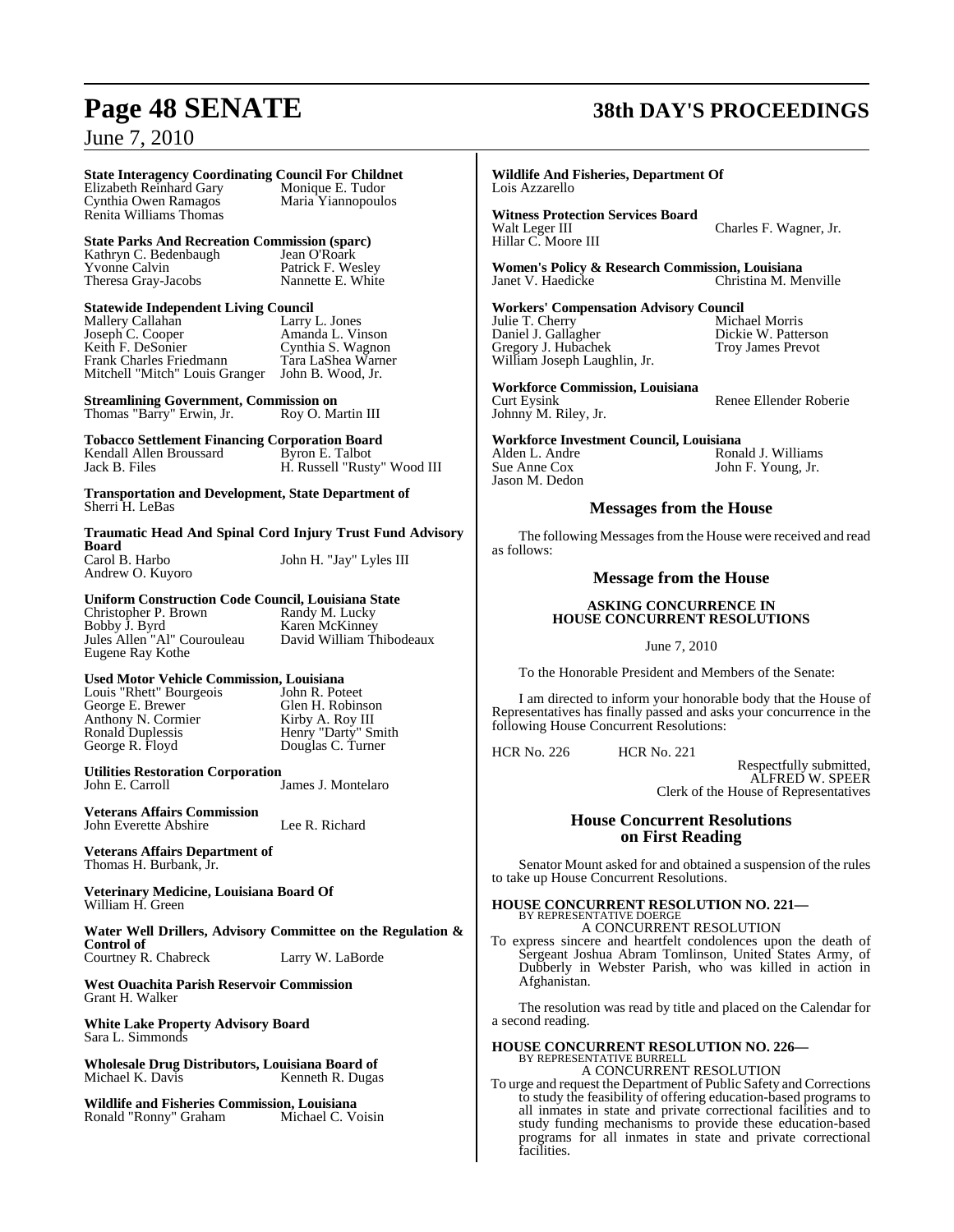## **38th DAY'S PROCEEDINGS Page 49 SENATE**

## The resolution was read by title and placed on the Calendar for a second reading.

## **Reports of Committees**

The following reports of committees were received and read:

## **REPORT OF COMMITTEE ON**

## **FINANCE**

Senator Michael J. "Mike" Michot, Chairman on behalf of the Committee on Finance, submitted the following report:

June 7, 2010

To the President and Members of the Senate:

I am directed by your Committee on Finance to submit the following report:

## **SENATE BILL NO. 215—**

BY SENATORS MOUNT, CROWE, DORSEY, DUPLESSIS AND GUILLORY AN ACT

To amend and reenact R.S.  $14:98(D)(1)(a)$  and  $(E)(1)(a)$  and  $(4)(b)$ , and Code of Criminal Procedure Art. 893 (B), relative to offenses involving operating a vehicle while intoxicated; to provide with respect to the crime of operating a vehicle while intoxicated; to amend the criminal penalties for such crime; to provide for certain circumstances to apply probation in felony cases; to provide for substance abuse treatment; to provide for a specified probationary period; and to provide for related matters.

Reported favorably.

**HOUSE BILL NO. 32—** BY REPRESENTATIVE THIERRY AND SENATOR GUILLORY AN ACT

To amend and reenact R.S. 27:392(B)(3)(b)(i), relative to the St. Landry Parish Excellence Fund; to provide for use of monies appropriated from the fund; and to provide for related matters.

Reported favorably.

## **HOUSE BILL NO. 1198—** BY REPRESENTATIVE KATZ

AN ACT

To amend and reenactR.S. 17:1518.1(J) and 1519.5(C),R.S. 23:1(A) and 17(A), R.S. 28:821(C) and  $824(I)$ ,  $(J)(1)(b)$ ,  $(K)$ , and  $(L)$ , R.S. 36:258(F), 301(B), 308(B), and 471(B), R.S. 38:2261(C) and (D), R.S.  $39:1554(D)(1)(d)$  and  $1595.4(B)$ , (C), and (D), R.S. 40:1300.14(B)(introductory paragraph) and (13), R.S. 46:51(2) and (10), 2116.1(1), (2), and (4), 2116.2(A), 2351(A)(introductory paragraph), 2353, 2632(2), 2633(C) and  $(E)$ , 2634(A) and (B)(1), and 2635(B), R.S. 47:305.15(A) and 360(A), R.S. 48:307(B)(2) and (3), to enact R.S. 23:1(B)(6) and Chapter 15 of Title 23 of the Louisiana Revised Statutes of 1950, to be comprised of R.S. 23:3001 through 3061, R.S. 36:259(K) and (N), and 309(E), and to repeal  $\overline{R}$ .S. 36:474(F) and  $478(C)$ , (D), (E), (G), (I), and (J), Subparts B and C of Part III of Chapter 3 of Title 46 of the Louisiana Revised Statutes of 1950, comprised of R.S. 46:331 through 373, Chapter 26 of Title 46 of the Louisiana Revised Statutes of 1950, comprised of R.S. 46:2101 through 2106, and Chapter 50 of Title 46 of the Louisiana Revised Statutes of 1950, comprised of R.S. 46:2651 through 2655, relative to the office of Louisiana Rehabilitation Services within the Department of Social Services; to provide for the transfer of such functions from the Department of Social Services to the Department of Health and Hospitals and the Louisiana Workforce Commission; and to provide for related matters.

June 7, 2010

**HOUSE BILL NO. 1251—**<br>BY REPRESENTATIVES CONNICK, CHAMPAGNE, CORTEZ, FANNIN,<br>GEYMANN, HAZEL, LAMBERT, LEBAS, LEGER, LIGI, MCVEA,<br>MORRIS, SMILEY, AND WHITE AN ACT

To enact R.S. 39:116, relative to capital outlay; to require certain information relative to capital outlay projects to be reported annually; to require the reporting of information on certain completed capital outlay projects; to provide relative to the information that must be reported; to provide for certain requirements; and to provide for related matters.

Reported favorably.

**HOUSE BILL NO. 1397—** BY REPRESENTATIVES ELLINGTON AND ROBIDEAUX AN ACT

To amend and reenact R.S. 49:330, relative to certain mineral revenue contracts; to establish an advisory committee relative to contracting with respect to such contracts; to provide for committee membership, powers, duties, and functions; to provide for annual meetings; to provide for annual reporting; and to provide for related matters.

Reported with amendments.

Respectfully submitted, MICHAEL J. "MIKE" MICHOT Chairman

## **REPORT OF COMMITTEE ON**

## **RETIREMENT**

Senator D.A. "Butch" Gautreaux, Chairman on behalf of the Committee on Retirement, submitted the following report:

### June 7, 2010

To the President and Members of the Senate:

I am directed by your Committee on Retirement to submit the following report:

**HOUSE BILL NO. 189—** BY REPRESENTATIVE RICHARD AND SENATOR KOSTELKA AN ACT

To enact R.S. 11:441.2, relative to early retirement; to enact the Early Retirement and Payroll Reduction Act; to provide for a reduction in state employment and for early retirement of members of the Louisiana State Employees' Retirement System; to provide for eligibility, retirement benefits, restrictions on hiring new employees, abolition of vacated positions, restrictions on appropriated funds, and funding; to provide an effective date; and to provide for related matters.

Reported favorably.

## **HOUSE BILL NO. 1460— (Substitute for House Bill No. 225 by Representative LaBruzzo)**

BY REPRESENTATIVES LABRŪZZO, BARROW, HENRY BURNS, TIM<br>BURNS, LEGER, JANE SMITH, STIAES, TUCKER, WILLMOTT, AND WOOTON AN ACT

To amend and reenact R.S. 11:446(A)(2)(b) and to enact R.S. 11:446(G), relative to the Louisiana State Employees' Retirement System; to allow a trust to receive benefits on behalf of a retiree's child beneficiary; and to provide for related matters.

Reported favorably.

Respectfully submitted, D.A. "BUTCH" GAUTREAUX Chairman

Reported favorably.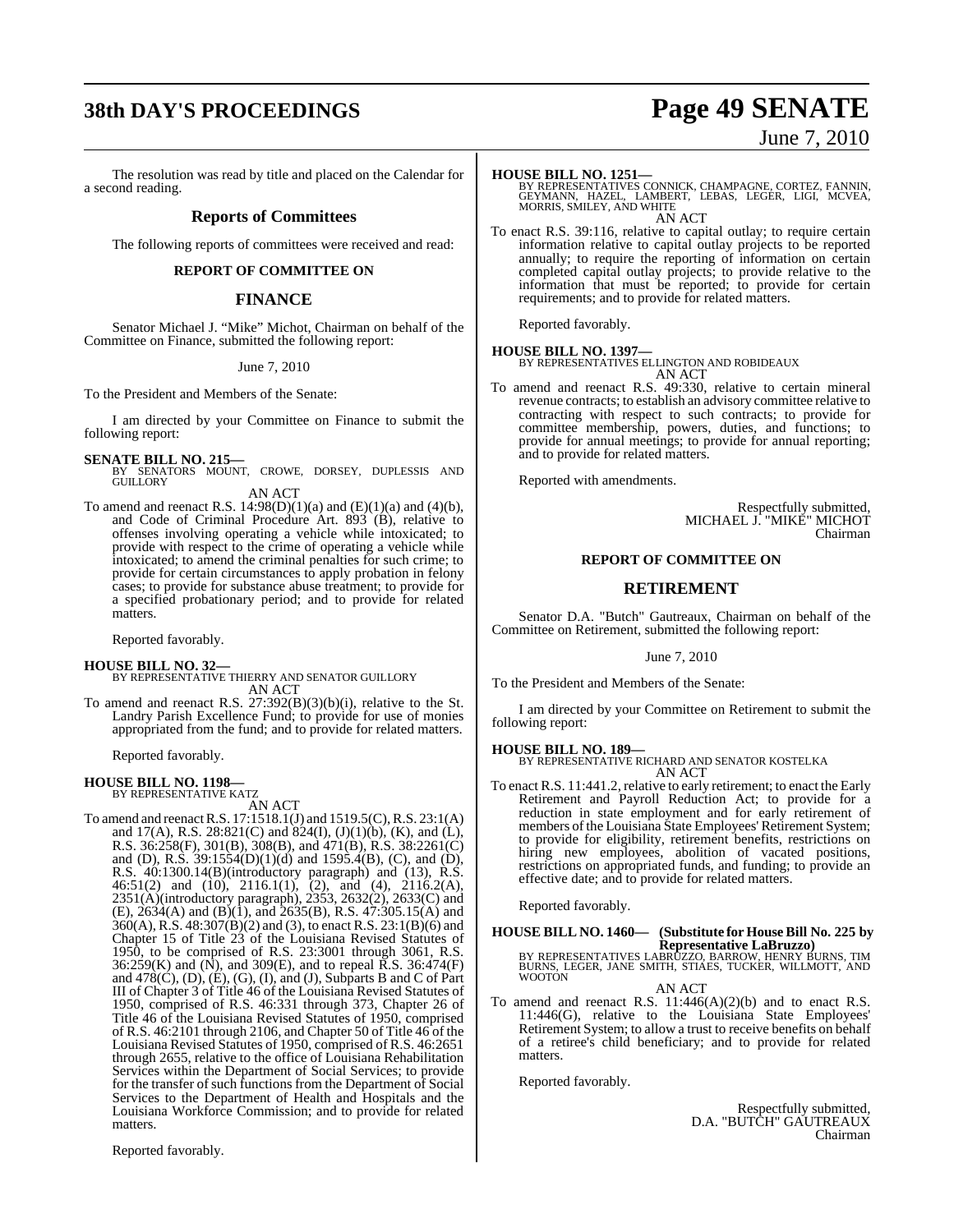## **Page 50 SENATE 38th DAY'S PROCEEDINGS**

## **REPORT OF COMMITTEE ON**

## **FINANCE**

Senator Michael J. "Mike" Michot, Chairman on behalf of the Committee on Finance, submitted the following report:

June 4, 2010

To the President and Members of the Senate:

I am directed by your Committee on Finance to submit the following report:

#### **SENATE BILL NO. 739—** BY SENATOR MORRISH

AN ACT

To enact Chapter 10 of Title 30 of the Louisiana Revised Statutes of 1950, to be comprised of R.S. 30:1001 through 1005, and R.S.  $39:94(A)(2)(a)(iv)$ , relative to the Louisiana Carbon Capture and Enhanced Oil Recovery Act; to provide relative to enhanced oil and gas recovery projects utilizing injection of carbon dioxide; to provide for the duties and powers of the secretary of the Department of Natural Resources; to provide definitions, terms and conditions; to establish a special custodial trust fund; to provide for the uses of certain monies deposited into such fund; and to provide for related matters.

Reported with amendments.

Respectfully submitted, MICHAEL J. "MIKE" MICHOT Chairman

## **Appointment of Conference Committee on House Bill No. 292**

The President of the Senate appointed to the Conference Committee on House Bill No. 292 the following members of the Senate:

> Senators Kostelka, Amedee and N. Gautreaux.

## **Rules Suspended**

Senator Thompson asked for and obtained a suspension of the rules to take up at this time:

## **Rules Suspended**

Senator Thompson asked for and obtained a suspension of the rules to recall Senate Resolution No. 117 from the Committee on Commerce, Consumer Protection, and International Affairs.

## **SENATE RESOLUTION NO. 117—**

BY SENATOR THOMPSON A RESOLUTION

To memorialize the president of the United States, the United States Congress, and the Federal Communications Commission to refrain from regulating Internet broadband services as common carrier services under Title II of the Communications Act of 1934.

On motion of Senator Thompson, the resolution wasread by title and adopted.

## **Message to the Governor**

## **SIGNED SENATE BILLS**

June 4, 2010

To the Honorable Governor of the State of Louisiana:

The President of the Senate and the Speaker of the House of Representatives have signed the following Senate Bills:

## **SENATE BILL NO. 10—** BY SENATOR N. GAUTREAUX

AN ACT

To amend and reenact R.S. 15:739(A) and (C), relative to prison inmates; to provide for testing under certain incidents; and to provide for related matters.

**SENATE BILL NO. 83—** BY SENATOR APPEL

AN ACT To amend and reenact R.S.  $17:24.4(F)(2)$  and  $(3)(a)$ , relative to the Louisiana Competency-Based Education Program; to provide with respect to test type options as part of the Louisiana Educational Assessment Program; and to provide for related matters.

#### **SENATE BILL NO. 120—** BY SENATOR MARTINY

AN ACT

To amend and reenact R.S. 22:1443 and to repeal R.S. 22:1442, relative to surety insurance; to provide for an increase in the minimum premium rate for commercial surety underwriters writing criminal bail bonds; to repeal a requirement that a premium be shown on a power of attorney attached to a bail bond; and to provide for related matters.

## **SENATE BILL NO. 153—** BY SENATOR ERDEY

AN ACT

To amend and reenact R.S. 22:1061(3)(d)(i), 1073(B)(4), 1210(D) and (E), and 1213, to enact R.S.  $22:1061(4)$ (k) and  $1205(C)(6)$ , and to repeal R.S. 22:1210(F), relative to the Louisiana Health Plan; to provide for compliance with federal law for expanded coverage by the plan; to redefine certain terms relative to portability, availability, and renewability of health insurance coverage; to provide with respect to coverage of mental and nervous conditions, including alcohol and substance abuse, by the plan; to provide with respect to initial rates for federally and non-federally defined eligible individuals; to delete the sixmonth preexisting condition provision for federally defined eligible individuals; and to provide for related matters.

## **SENATE BILL NO. 193—** BY SENATOR CLAITOR

AN ACT To amend and reenact Code of Criminal Procedure Article 335.1, relative to bail; to provide for the monitoring of certain persons through the use of a global positioning monitoring system; provide for certain conditions; to provide for definitions; and to provide for related matters.

**SENATE BILL NO. 216—** BY SENATOR MOUNT AND REPRESENTATIVE KATZ AN ACT

To amend and reenact R.S. 40:2010.8(A)(2)(a) and (b), (6), (8), (10), (12), (13) and (21), and to enact R.S.  $40:2010.8(A)(2)(c)$  and (d), relative to the nursing home residents bill of rights; to provide for certain rights; and to provide for related matters.

## **SENATE BILL NO. 217—** BY SENATOR CLAITOR

AN ACT To amend and reenact Part V of Chapter 2 of Code Title II of Code Book III of Title 9 of the Louisiana Revised Statutes of 1950, to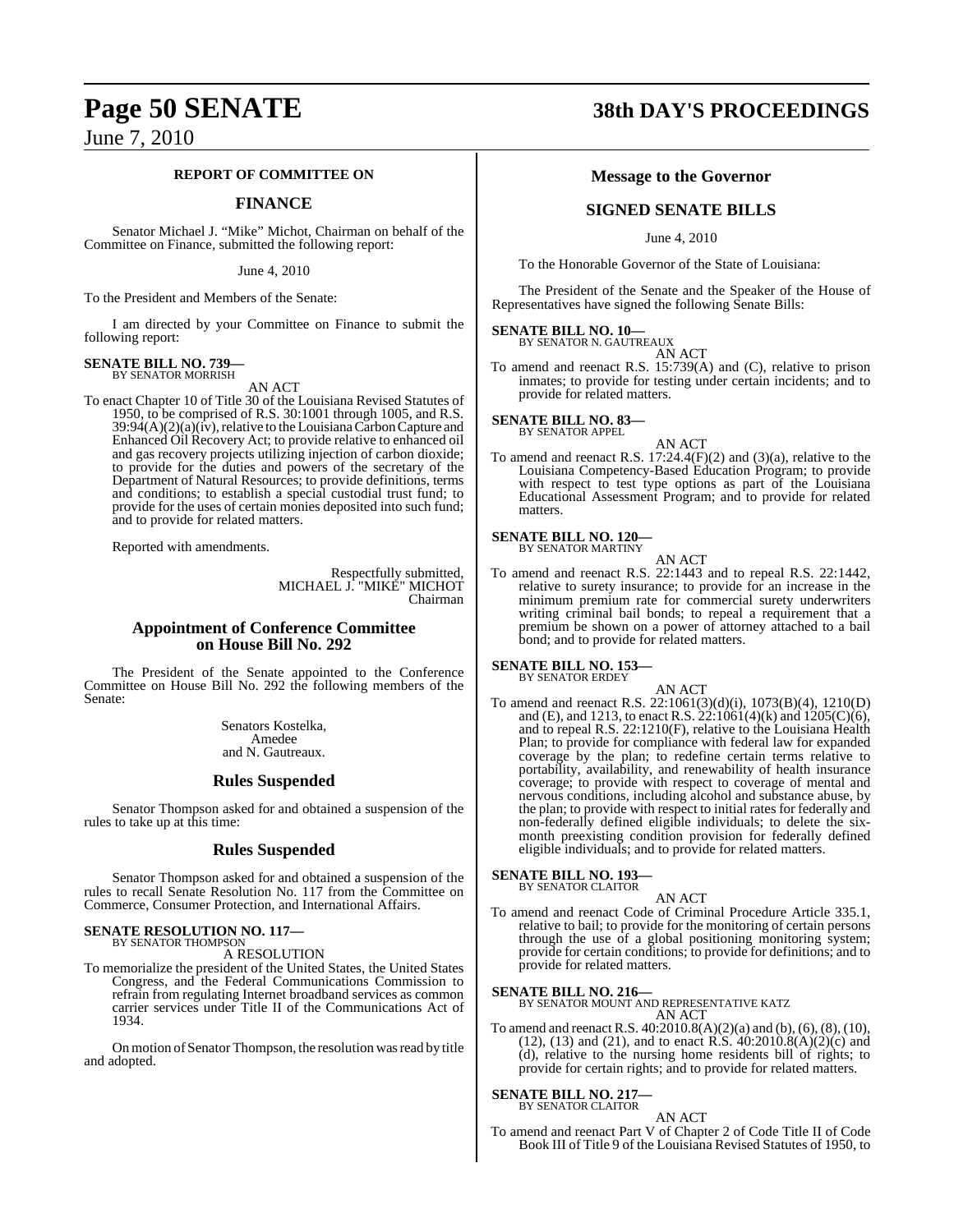# **38th DAY'S PROCEEDINGS Page 51 SENATE**

June 7, 2010

be comprised of R.S. 9:2337.1 through 2337.10, relative to the Uniform Prudent Management of Institutional Funds; to provide for a new title for Part  $\bar{V}$ ; to provide for definitions for Part V; to provide forthe standard of conduct in managing and investing an institutional fund; to provide for the appropriation for expenditure or the accumulation of an endowment fund; to provide for the rules of construction; to provide for the delegation of management and investment functions; to provide for the release or modification of restrictions on management, investment, or purpose of an institutional fund; to provide for reviewing compliance; to provide for the application of this Part upon existing institutional funds; to provide for the relationship of this Part to the Electronic Signatures in Global and National Commerce Act; to provide for the uniformity of application and construction of this Part; to provide for an effective date; and to provide for related matters.

## **SENATE BILL NO. 253—** BY SENATOR DORSEY

AN ACT

To enact R.S. 40:2021, relative to health care information; to provide for the dissemination of health care information by the Department of Health and Hospitals; and to provide for related matters.

## **SENATE BILL NO. 281—** BY SENATOR BROOME

AN ACT

To amend and reenact R.S. 9:951(A), 952(B)(1) and (3) and 954, and to enact R.S. 9:951(C), relative to provisional custody by mandate; to extend to grandparents with custody the right to confer the power of provisional custody by mandate for the care, custody, and control of a minor child; to provide for exceptions; and to provide for related matters.

## **SENATE BILL NO. 322—** BY SENATOR QUINN

AN ACT

To amend and reenact R.S. 9:392(A)(introductory paragraph), (7)(a) and (b), and (B) and 399.1, relative to paternity; to provide for acknowledgments of paternity; to provide terminology to include both parents; to provide for the inclusion of certain information; to provide for the dismissal of a paternity judgment; to provide for the burden of proof; to provide exceptions; to provide for genetic testings; to provide for the filing of tests results; and to provide for related matters.

## **SENATE BILL NO. 402—** BY SENATOR RISER

AN ACT

To enact R.S. 48:35.1, relative to roads and highways in this state; to provide relative to reflective glass markings on streets, roads, or highways; and to provide for related matters.

## **SENATE BILL NO. 564—** BY SENATOR JACKSON

AN ACT

To repeal Paragraphs 32(b), (c), (d), (e), and (f) of Article 14, Section 32 ofthe 1921Constitution ofLouisiana, as amended, continued as a statute pursuant to Article XIV, Section 16 of the 1974 Constitution of Louisiana, relative to the Caddo Parish Jail Site Fund; to abolish the fund; and to provide for related matters.

## **SENATE BILL NO. 45—** BY SENATOR APPEL

AN ACT

To enact Code of Criminal Procedure Article 883.2(C), relative to restitution to victims; to provide for certain procedures; and to provide for related matters.

and they are hereby presented for executive approval.

Respectfully submitted, GLENN A. KOEPP Secretary of the Senate

## **Privilege Report of the Committee on Senate and Governmental Affairs**

## **ENROLLMENTS**

Senator Kostelka, Chairman on behalf of the Committee on Senate and Governmental Affairs, submitted the following report:

## June 7, 2010

To the President and Members of the Senate:

I am directed by your Committee on Senate and Governmental Affairs to submit the following report:

The following Senate Concurrent Resolutions have been properly enrolled:

#### **SENATE CONCURRENT RESOLUTION NO. 102—** BY SENATOR CHEEK

A CONCURRENT RESOLUTION

To recognize and pay tribute to those fallen police officers and firefighters that have served with distinction and have sacrificed their all unselfishly for the sake of others.

#### **SENATE CONCURRENT RESOLUTION NO. 103—** BY SENATOR ERDEY

A CONCURRENT RESOLUTION

To urge and request the Department of Transportation and Development to study thefeasability of installing paved highway shoulders with bicycle paths along that portion of US Highway 190 between the town of Livingston and the city of Denham Springs in Livingston Parish.

### **SENATE CONCURRENT RESOLUTION NO. 104—** BY SENATOR ERDEY

A CONCURRENT RESOLUTION

To urge and request the Department of Transportation and Development to study the feasability of widening Florida Boulevard to six travel lanes with shoulders from downtown Baton Rouge to the town of Livingston in East Baton Rouge and Livingston parishes and to design and implement the use of "reversible" traffic lanes to relieve congestion and enhance traffic movements during peak traffic commuter hours.

> Respectfully submitted, ROBERT W. "BOB" KOSTELKA Chairman

The foregoing Senate Concurrent Resolutions were signed by the President of the Senate.

## **Privilege Report of the Committee on Senate and Governmental Affairs**

## **ENROLLMENTS**

Senator Kostelka, Chairman on behalf of the Committee on Senate and Governmental Affairs, submitted the following report:

June 7, 2010

To the President and Members of the Senate:

I am directed by your Committee on Senate and Governmental Affairs to submit the following report:

The following Senate Resolutions have been properly enrolled: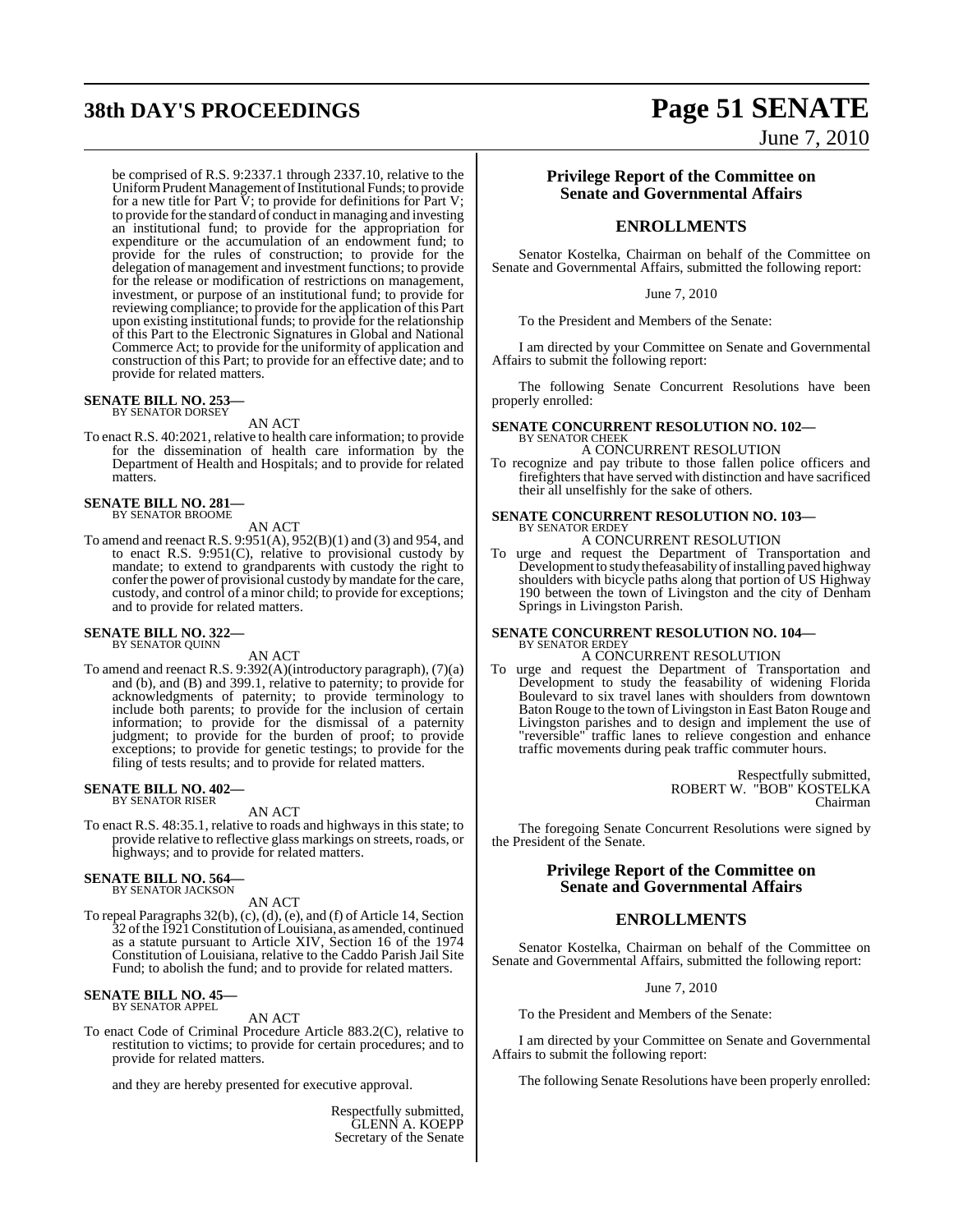## **Page 52 SENATE 38th DAY'S PROCEEDINGS**

## June 7, 2010

#### **SENATE RESOLUTION NO. 11—** BY SENATOR GUILLORY

A RESOLUTION

To amend and re-adopt Senate Rule No. 9.1(A) of the Rules of Order of the Senate, relative to the prefiling of instruments; to require that legislation relative to retirement be prefiled not later than five o'clock p.m. of the forty-fifth calendar day prior to the start of the regular session.

#### **SENATE RESOLUTION NO. 105—** BY SENATOR BROOME

### A RESOLUTION

To recognize Wednesday, June 2, 2010, as Pro-Life Day at the Louisiana State Capitol and to commend the state's pregnancy resource centers, adoption agencies, and maternity homes.

#### **SENATE RESOLUTION NO. 106—** BY SENATOR CHEEK

A RESOLUTION

To recognize Thursday, June 3, 2010, as Girl Scouts of the USA Day at the Louisiana State Capitol.

### **SENATE RESOLUTION NO. 107—** BY SENATOR LAFLEUR

A RESOLUTION

To commend the efforts of the organizers of the Louisiana Hugh O'Brian Youth Leadership seminars and to recognize June 4, 2010, as Hugh O'Brian Youth Leadership Day in the state of Louisiana.

#### **SENATE RESOLUTION NO. 108—** BY SENATOR SMITH

A RESOLUTION

To commend and congratulate McKenna Goodwin, sophomore pitcher of Leesville High School, on being named District 4-4A Most Valuable Player.

## **SENATE RESOLUTION NO. 109—** BY SENATOR SMITH

A RESOLUTION

To commend DeLain Prewitt upon her retirement as administrator of the City of Leesville.

## **SENATE RESOLUTION NO. 110—**

BY SENATOR DUPLESSIS A RESOLUTION

To commend and honor Alden J. McDonald, Jr., as a "Beat the Odds Champion" in New Orleans, and for being a trail blazer in the business and financial arena for many Louisiana citizens and providing opportunities to the underserved.

SENATE RESOLUTION NO. 111—<br>BY SENATORS DORSEY, ADLEY, ALARIO, AMEDEE, APPEL, BROOME, CHABERT, CHAISSON, CHEEK, CLAITOR, CRÓWE, DONAHUE,<br>DUPLESSIS, ERDEY, B. GAUTREAUX, N. GAUTREAUX, GUILLORY,<br>HEBERT, HEITMEIER, JACKSON, KO

A RESOLUTION

To commend the LSU Tiger Baseball Team on winning its third consecutive Southeastern Conference Tournament Championship and to wish the Tigers continued success in the NCAA Tournament.

#### **SENATE RESOLUTION NO. 112—** BY SENATOR CHAISSON

A RESOLUTION

To recognize May 16 through May 22, 2010, as Emergency Medical Services (EMS) Week in the state of Louisiana.

#### **SENATE RESOLUTION NO. 67—** BY SENATOR MORRISH

A RESOLUTION

To declare May 5, 2010, as "Louisiana Chemical Industry Day" in the state of Louisiana.

## **SENATE RESOLUTION NO. 68—**

BY SENATOR MCPHERSON A RESOLUTION

To recognize the week of May 9 through May 15, 2010, as National Police Week, to acknowledge May 15, 2010, as Peace Officers Memorial Day, and to commend all state and local law enforcement officers for their service to the community.

**SENATE RESOLUTION NO. 69—**<br>BY SENATORS APPEL, ADLEY, ALARIO, AMEDEE, BROOME,<br>CHABERT, CHAISSON, CHEEK, CLAITOR, CROWE, DONAHUE,<br>DORSEY, DUPLESSIS, ERDEY, B. GAUTREAUX, N. GAUTREAUX, GUILLORY, HEBERT, HEITMEIER, JACKSON, KOŠTELKA, LAFLEUR,<br>LONG, MARIONNEAUX, MARTINY, MCPHERSON, MICHOT,<br>MORRELL, MORRISH, MOUNT, MURRAY, NEVERS, PETERSON,<br>QUINN, RISER, SHAW, SMITH, THOMPSON AND A RESOLUTION

To commend Jim Funk for thirty years of dedicated service to the Louisiana Restaurant Association and to recognize his achievements on the occasion of his retirement.

## **SENATE RESOLUTION NO. 70—**

BY SENATOR MCPHERSON A RESOLUTION

To commend Barbara Clover on being named the 2010 National Secondary Art Educator of the Year by the National Art Education Association.

## **SENATE RESOLUTION NO. 72—**

BY SENATOR N. GAUTREAUX A RESOLUTION

To designate May 11, 2010, as "Coastal Day" at the Louisiana Senate.

## **SENATE RESOLUTION NO. 73—**

#### BY SENATOR THOMPSON A RESOLUTION

To express the support of the Senate of the Legislature of Louisiana upon recognition of May 9-15, 2010, as National Nursing Home Week in Louisiana.

SENATE RESOLUTION NO. 74—<br>BY SENATORS B. GAUTREAUX, CHABERT, ADLEY, ALARIO, AMEDEE, APPEL, BROOME, CHAISSON, CHEEK, CLAITOR, CROWE, DONAHUE, DORSEY, DUPLESSIS, ERDEY, N. GAUTREAUX, GUILLORY, HEBERT, HEITMEIER, JACKSON, KOS A RESOLUTION

To commend Major General Hunt Downer for a lifetime of service to his community, state and country in the Louisiana Army National Guard.

## **SENATE RESOLUTION NO. 71—**

BY SENATOR THOMPSON A RESOLUTION

To recognize Tuesday, May 11, 2010, as Louisiana Society of Professional Surveyors Day at the legislature.

#### **SENATE RESOLUTION NO. 75—** BY SENATOR NEVERS

A RESOLUTION

To commend Millicent Canter on her efforts to rejuvenate and reopen the Museums of Cassidy Park in Bogalusa after Hurricane Katrina.

## **SENATE RESOLUTION NO. 76—**

BY SENATOR CHAISSON A RESOLUTION

To commend the River Region Caucus and its member parishes for their cooperative efforts in improving the quality of life in the river region.

## **SENATE RESOLUTION NO. 77—**

BY SENATOR PETERSON A RESOLUTION

To commend the service and contributions of The Links, Incorporated and to recognize Wednesday, May 12, 2010, as Louisiana Links Day at the State Capitol.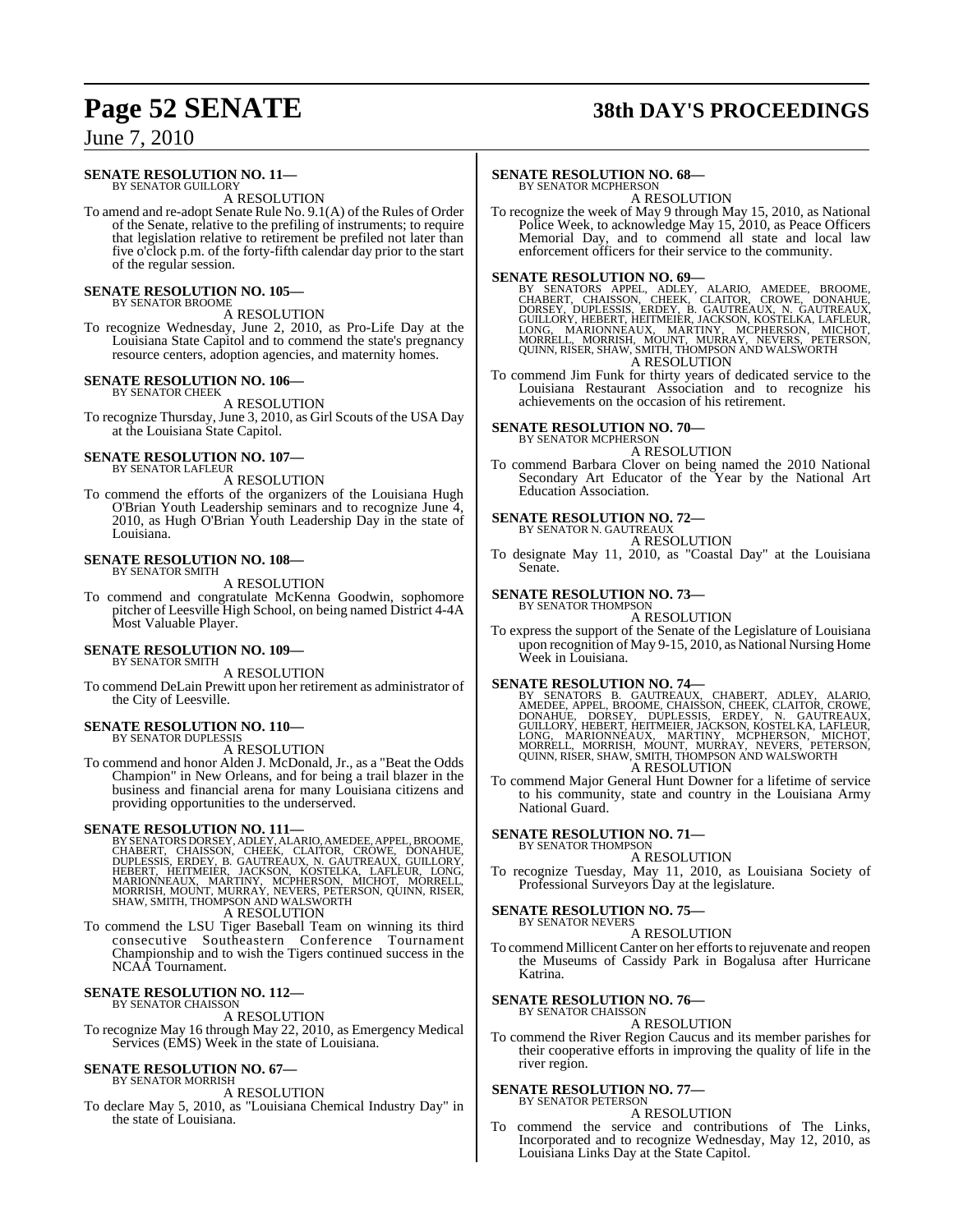## **38th DAY'S PROCEEDINGS Page 53 SENATE**

## June 7, 2010

#### **SENATE RESOLUTION NO. 79—** BY SENATOR MICHOT

A RESOLUTION

To designate May 2010, as Amyotrophic Lateral Sclerosis Awareness Month.

#### **SENATE RESOLUTION NO. 80—** BY SENATOR MARIONNEAUX

A RESOLUTION

To commend New Orleans Saints' defensive back, Tracy Porter of Port Allen, Louisiana, for his contributions towards the Saints' 2009 NFL championship season.

## **SENATE RESOLUTION NO. 81—** BY SENATOR THOMPSON

A RESOLUTION

To urge and request the Board of Regents to study the feasibility of establishing a programat certain public colleges and universities that will allow students in colleges of education to earn college credit for providing tutoring and study skills assistance to students in elementary and secondary schools situated in poverty stricken areas of the state where such services are not readily available.

## **SENATE RESOLUTION NO. 82—** BY SENATORS CLAITOR AND DORSEY

A RESOLUTION

To commend St. James Episcopal Day School in Baton Rouge upon being named a Blue Ribbon School of Excellence by the United States Department of Education.

#### **SENATE RESOLUTION NO. 83—** BY SENATOR CHEEK

A RESOLUTION

To commend and honor the Gillyard, Johnson, and Mahoney families on the occasion of their family reunion to be held on the August 6-8, 2010 weekend, and for their commitment to preserving and perpetuating family values.

## **SENATE RESOLUTION NO. 84—** BY SENATOR MARIONNEAUX

A RESOLUTION

To commend and congratulate Evelyn Lewis Smith on the celebration of her eighty-second birthday and to honor her lifetime of accomplishments.

#### **SENATE RESOLUTION NO. 85—** BY SENATOR MORRISH

A RESOLUTION

To recognize and commend Mr. Kenneth Francis Lasserre for thirtyeight years of outstanding service and dedication to education and to congratulate him on the occasion of his retirement.

### **SENATE RESOLUTION NO. 86—** BY SENATOR LAFLEUR

A RESOLUTION

To commend the Tunica-Biloxi Tribe of Louisiana for its many contributions made to the state with its history, culture, and people, and to proclaim May 24, 2010, as Tunica-Biloxi Day at the Senate.

## **SENATE RESOLUTION NO. 91—** BY SENATOR CHAISSON

## A RESOLUTION

To urge and request the Department of Transportation and Development to establish a joint task force with the parish council of St. Charles Parish to study the possibility of improving safety issues on Louisiana Highway 90 through St. Charles Parish.

#### **SENATE RESOLUTION NO. 87—** BY SENATOR JACKSON

A RESOLUTION

To recognize Monday, May 24, 2010, as Children's Defense Fund Day and to commend the Children's Defense Fund.

## **SENATE RESOLUTION NO. 88—**

BY SENATOR HEBERT A RESOLUTION

To urge and request the Louisiana Legislative Auditor to conduct a compliance audit and a performance audit of the district attorney's office in the Sixteenth Judicial District.

#### **SENATE RESOLUTION NO. 89—** BY SENATOR ADLEY

A RESOLUTION

To memorialize the Congress of the United States to enact House Concurrent Resolution 226 to support observance of "Spirit of '45 Day".

## **SENATE RESOLUTION NO. 93—**

BY SENATOR LONG A RESOLUTION

To recognize the Haynesville Shale for its economic impact on the state.

## **SENATE RESOLUTION NO. 94—**

BY SENATOR RISER A RESOLUTION

To declare June 16, 2010, as Asthma Awareness Day.

#### **SENATE RESOLUTION NO. 95—** BY SENATOR HEITMEIER

A RESOLUTION

To urge and request the Army Corps of Engineers to quickly approve the emergency authorization request submitted by Governor Bobby Jindal on May 11, 2010, and to incorporate these plans into the Incident Action Plan.

#### **SENATE RESOLUTION NO. 97—** BY SENATOR AMEDEE

A RESOLUTION

To commend Alexander Charles Adams of Vacherie, Louisiana on his admission to the American Chapter of Mensa International.

## **SENATE RESOLUTION NO. 98—** BY SENATORS QUINN AND DONAHUE

A RESOLUTION

To commend Kelly Bernard on her reign as Miss Louisiana's Outstanding Teen for 2009, and to recognize Wednesday, May 26, 2010, as Miss Louisiana Organization Day at the Louisiana State Capitol.

#### **SENATE RESOLUTION NO. 102—** BY SENATOR MOUNT

A RESOLUTION

To commend the Children's Miracle Network of Southwest Louisiana and to congratulate Erica Weldon on her selection as the 2010 Miracle Kid for the network.

#### **SENATE RESOLUTION NO. 103—** BY SENATOR KOSTELKA

A RESOLUTION

To express the sincere and heartfelt condolences of the Senate of the Legislature of Louisiana upon the death of Patricia Fae Foster.

**SENATE RESOLUTION NO. 104—** BY SENATORS MCPHERSON, LONG, RISER AND SMITH A RESOLUTION

To express support for consolidation of inpatient and outpatient services at Huey P. Long Medical Center to create a sustainable and economically feasible model, and to urge and request the governor, the Louisiana State University Board of Supervisors and the secretary of the Department of Health and Hospitals to take all actions necessary to streamline services and create a fiscally responsible, viable public medical center in central Louisiana capable of continuing its integral role in health workforce training and delivery of high quality direct patient care.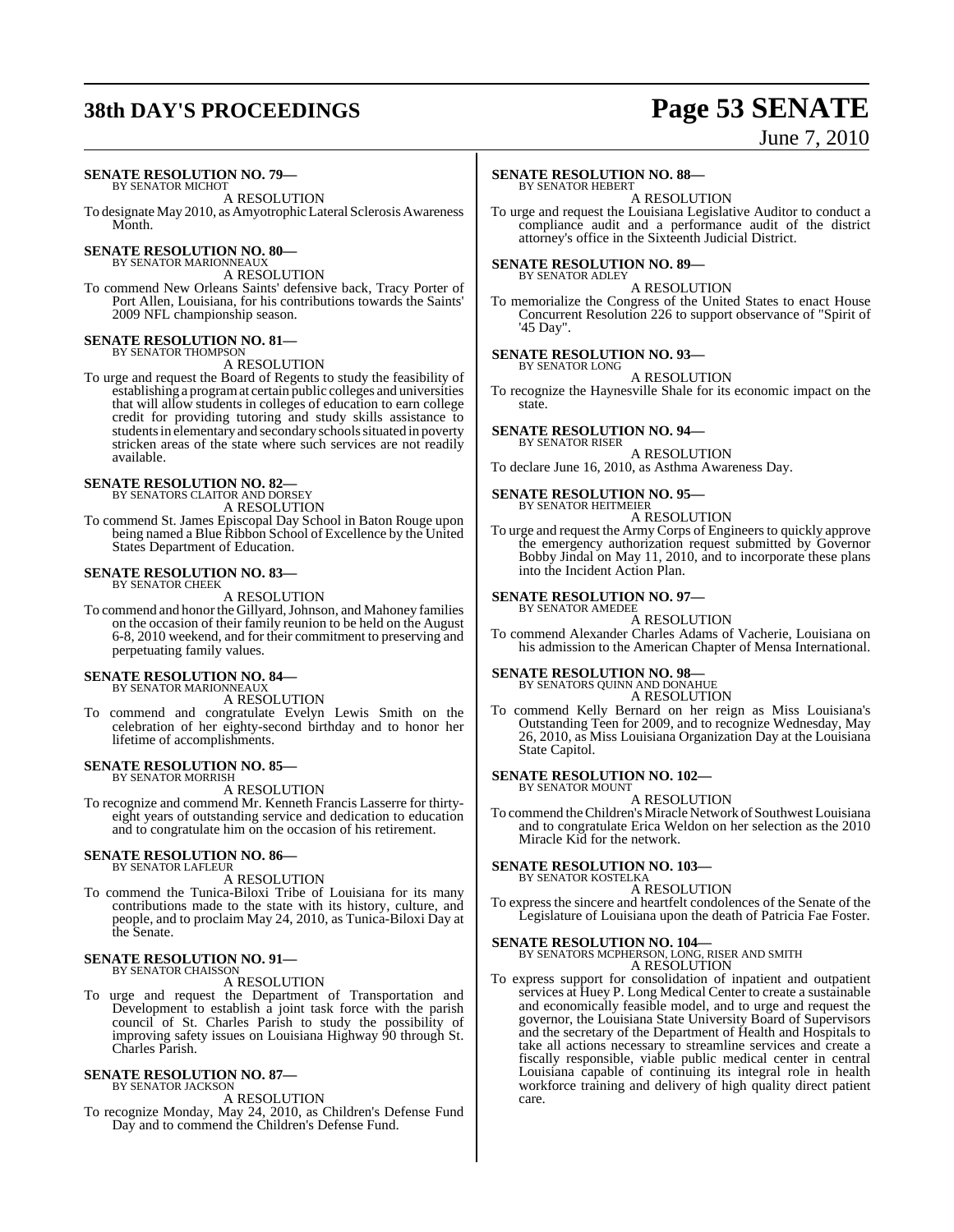## **SENATE RESOLUTION NO. 101—**

BY SENATOR DORSEY A RESOLUTION

To commend and congratulate participants of YouthBuild Capital City upon their motivation to do well for themselves and become productive members of society and the workforce.

> Respectfully submitted, ROBERT W. "BOB" KOSTELKA Chairman

The foregoing Senate Resolutions were signed by the President of the Senate and presented to the Secretary of State by the Secretary.

## **Message to the Secretary of State**

## **SIGNED SENATE CONCURRENT RESOLUTIONS**

### June 7, 2010

To the Honorable Secretary of State:

The President of the Senate and the Speaker of the House of Representatives have signed the following Senate Concurrent Resolutions:

## **SENATE CONCURRENT RESOLUTION NO. 3—** BY SENATOR ALARIO AND REPRESENTATIVE TUCKER

A CONCURRENT RESOLUTION

To urge and request the Commission on Intergovernmental Relations to study tax sales law and procedure in Louisiana and throughout the United States.

SENATE CONCURRENT RESOLUTION NO. 15—<br>BY SENATORS THOMPSON, ADLEY, ALARIO, AMEDEE, APPEL, BROOME, CHABERT, CHAISSON, CHEEK, CLAITOR, CROWE,<br>DONAHUE, DORSEY, DUPLESSIS, ERDEY, B. GAUTREAUX, N.<br>GAUTREAUX, GUILLORY, HEBERT, HE NEVERS, PETWALSWORTH

## A CONCURRENT RESOLUTION

To express the support of the Legislature of Louisiana to the Department of Culture, Recreation and Tourism, through the Office of State Parks and Office of Cultural Development, in its efforts to achieve a World Heritage designation for Poverty Point State Historic Site.

## **SENATE CONCURRENT RESOLUTION NO. 83—** BY SENATOR DONAHUE A CONCURRENT RESOLUTION

To urge and request the Senate Committee on Senate and Governmental Affairs and the House Committee on House and Governmental Affairs to meet and function as a joint committee to study and make recommendations relative to the feasibility, desirability, and practicality of state agencies adopting "lean" principlesto improve efficiencies, increase overall productivity, eliminate waste, and conserve public funds.

### **SENATE CONCURRENT RESOLUTION NO. 95—** BY SENATORS JACKSON AND SHAW

A CONCURRENT RESOLUTION

To commend Forrest Dunn, former member of the House of Representatives on the occasion of his retirement as director of the Louisiana State Exhibit Museum in Shreveport.

SENATE CONCURRENT RESOLUTION NO. 97—<br>BY SENATORS BROOME, ADLEY, ALARIO, AMEDEE, APPEL, CHABERT, CHAISSON, CHEEK, CLAITOR, CROWE, DONAHUE,<br>CHABERT, CHAISSON, CHEEK, CLAITOR, CROWE, DONAHUE,<br>DORSEY, DUPLESSIS, ERDEY, B. GAUT QUINN, RISER, SHAW, SMITH, THOMPSON AND WALSWORTH

## **Page 54 SENATE 38th DAY'S PROCEEDINGS**

## A CONCURRENT RESOLUTION

To express the sincere and heartfelt condolences of the Legislature of Louisiana upon the untimely death of Brace Bennett Godfrey, Jr., Baton Rouge attorney, entrepreneur, and activist, and to celebrate a life of service devoted to his community and state.

## **SENATE CONCURRENT RESOLUTION NO. 99—**

BY SENATORS KOSTELKA, ADLEY, ALARIO, AMEDEE, APPEL,<br>BROOME, CHABERT, CHAISSON, CHEEK, CLAITOR, CROWE,<br>DONAHUE, DORSEY, DUPLESSIS, ERDEY, B. GAUTREAUX, N.<br>GAUTREAUX,GUILLORY,HEBERT,HEITMEIER,JACKSON,LAFLEUR,<br>LONG, MARIONNEA A CONCURRENT RESOLUTION

To expressthe sincere and heartfelt condolences of the Legislature of Louisiana upon the passing of renown businessman and former Louisiana State Senator, Kenneth Dale "K. D." Kilpatrick.

#### **SENATE CONCURRENT RESOLUTION NO. 12—** BY SENATOR MOUNT

A CONCURRENT RESOLUTION

To recognize the distinct group of legislators representing in whole or in part the parishes of Allen, Beauregard, Cameron, Calcasieu, Jefferson Davis and Vernon as the Southwest Legislative Delegation.

## **SENATE CONCURRENT RESOLUTION NO. 17—** BY SENATOR DONAHUE A CONCURRENT RESOLUTION

To direct the Louisiana Sentencing Commission to develop the necessary data base to be used in the analysis of the present sentencing laws and practices, and the subsequent development, testing, and justification of data driven recommendations that are in the best interest of the citizens of the state, and make its initial recommendations to the legislature by March 1, 2012, that will improve public safety and be cost effective to taxpayers.

## **SENATE CONCURRENT RESOLUTION NO. 14—** BY SENATOR N. GAUTREAUX A CONCURRENT RESOLUTION

To memorialize the United States Congress to take necessary actions to promptly consider and pass the New Alternative Transportation to Give Americans Solutions Act of 2009 (H.R. 1835 and S. 1408) and to urge each member of the Louisiana congressional delegation to express their support for the Act by becoming a cosponsor.

## **SENATE CONCURRENT RESOLUTION NO. 23—** BY SENATOR N. GAUTREAUX A CONCURRENT RESOLUTION

To memorialize the Congress of the United States to remove the financial eligibility requirements for patients stricken with amyotrophic lateral sclerosis to be approved to receive Medicaid.

## **SENATE CONCURRENT RESOLUTION NO. 55—** BY SENATOR WALSWORTH

A CONCURRENT RESOLUTION

To authorize and direct the Department of Public Safety and Corrections to imprint "Louisiana Bicentennial 1812-2012" on the license plates for private passenger motor vehicles and to issue such plates not later than January 3, 2011, through December 31, 2012, or until the Department of Public Safety and Corrections depletes its inventory of such plates.

## **SENATE CONCURRENT RESOLUTION NO. 89—**

BY SENATOR MURRAY A CONCURRENT RESOLUTION

To urge and request Louisiana lawfirms, lawdepartments, and courts to execute the Louisiana State Bar Association Statement of Diversity Principles.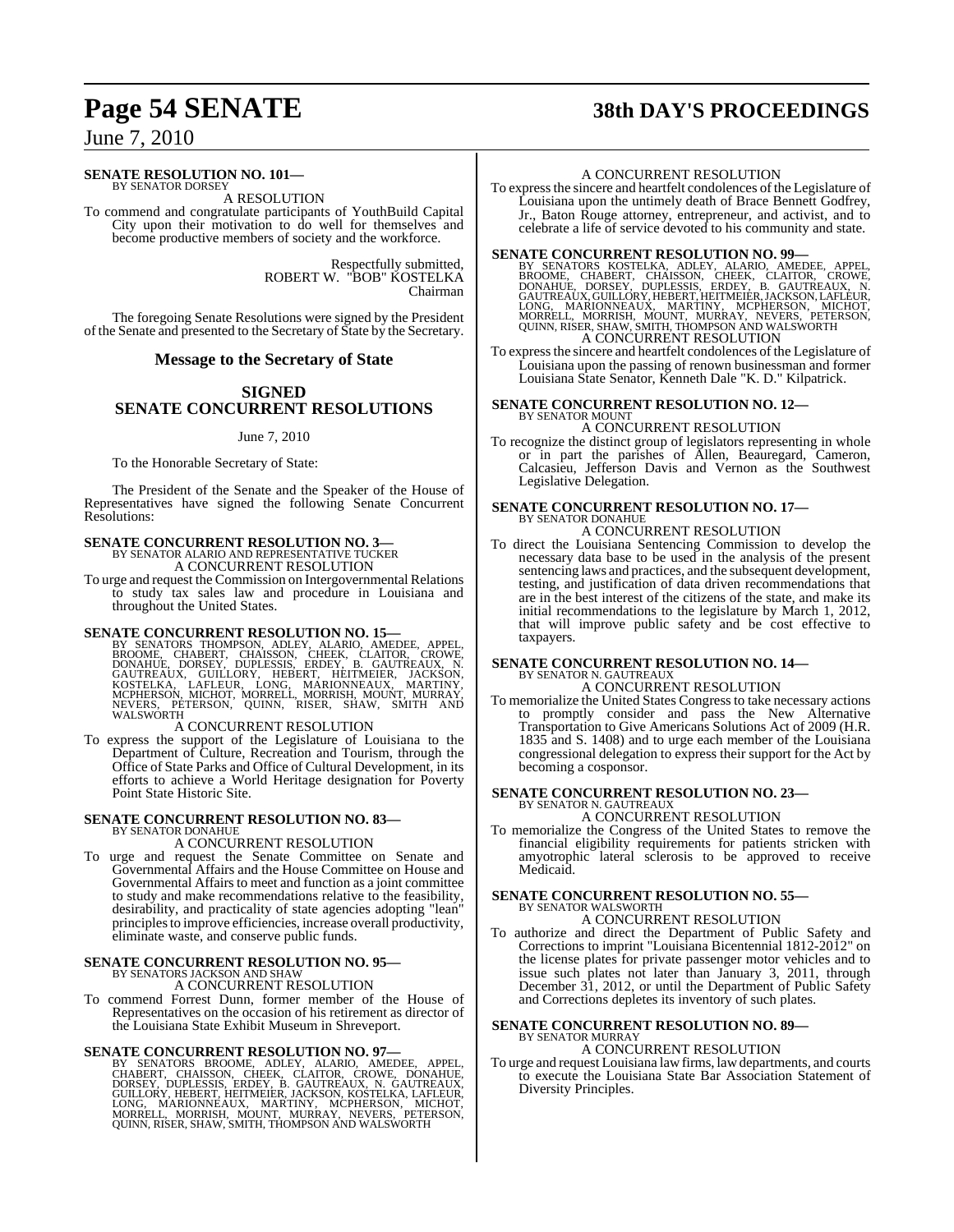## **38th DAY'S PROCEEDINGS Page 55 SENATE**

## June 7, 2010

#### **SENATE CONCURRENT RESOLUTION NO. 18—** BY SENATOR DONAHUE

A CONCURRENT RESOLUTION

To urge and request the Louisiana State University Board of Supervisors to study fully implementing the recommendations from the March 23, 2009, Interim LSU Public Hospital Financial and Operational Assessment performed by Alvarez and Marsal and to expand the findings to applications in all hospitals operated by the Louisiana State University System where it is found to be appropriate.

# **SENATE CONCURRENT RESOLUTION NO. 85—**<br>BY SENATOR WALSWORTH A CONCURRENT RESOLUTION

To commend Katherine Putnam on her reign as Miss Louisiana for 2009, and to recognize Wednesday, May 26, 2010, as Miss Louisiana Organization Day at the Louisiana State Capitol.

#### **SENATE CONCURRENT RESOLUTION NO. 42—** BY SENATOR CHAISSON

A CONCURRENT RESOLUTION

To make available for appropriation from the Budget Stabilization Fund the sum of \$198,396,069.63, not to exceed one-third (1/3) of the balance of the Budget Stabilization Fund due to the reduction of the revenue forecast for the current fiscal year in the amount of \$319,000,000 as adopted by the Revenue Estimating Conference and recognized by the Joint Legislative Committee on the Budget at their meetings of April 14, 2010.

## **SENATE CONCURRENT RESOLUTION NO. 80—**

BY SENATOR CHABERT AND REPRESENTATIVE BALDONE A CONCURRENT RESOLUTION

To urge and request the Department of Transportation and Development to study the feasibility and costs of constructing additional exit ramps or of reconstructing the US 90 Overpass [Future I-49] with LA 1 and LA 308 in Lafourche Parish.

## **SENATE CONCURRENT RESOLUTION NO. 81—**

BY SENATOR MORRELL AND REPRESENTATIVE BROSSETT A CONCURRENT RESOLUTION

To urge and request the Louisiana State Law Institute to study and make recommendations on the implementation of laws in Louisiana relative to surrogacy agreements and to report its findings to the legislature.

### **SENATE CONCURRENT RESOLUTION NO. 60—** BY SENATOR NEVERS

A CONCURRENT RESOLUTION

To urge and request the Board of Regents to study the feasibility of offering community college services on the north shore of Lake Pontchartrain, and to determine how the state can best meet the educational needs of students and the economic and workforce development needs of this region of the state.

## **SENATE CONCURRENT RESOLUTION NO. 62—** BY SENATORS SMITH AND MOUNT

A CONCURRENT RESOLUTION

To urge and request the Board of Elementary and Secondary Education to study and review the clarity of board regulations and guidelines relative to the education of dyslexic students and the effectiveness of procedures for monitoring the compliance of public schools and school districts when implementing such regulations and related state law.

### **SENATE CONCURRENT RESOLUTION NO. 63—** BY SENATOR BROOME

A CONCURRENT RESOLUTION

To proclaim May 5, 2010, as "Sex has Consequences" Prevent Teen Pregnancy Day.

## **SENATE CONCURRENT RESOLUTION NO. 64—**

BY SENATOR CROWE A CONCURRENT RESOLUTION

To urge and request the Department of Insurance to study and make recommendations with respect to solutions to the health care insurance crisis.

### **SENATE CONCURRENT RESOLUTION NO. 65—** BY SENATOR NEVERS

A CONCURRENT RESOLUTION To recognize September 2010 as Parent Teacher Association Month in Louisiana, to commend those involved in their schools and communities, and to encourage school and community

# **SENATE CONCURRENT RESOLUTION NO. 66—**<br>BY SENATOR LONG AND REPRESENTATIVE NOWLIN<br>A CONCURRENT RESOLUTION

participation.

To proclaim May 18, 2010, as "Louisiana School for Math, Science, and the Arts Day".

## **SENATE CONCURRENT RESOLUTION NO. 61—** BY SENATOR MOUNT

## A CONCURRENT RESOLUTION

To designate May 19, 2010, as Louisiana Housing Council Day at the Legislature and commend the organization for its accomplishments.

SENATE CONCURRENT RESOLUTION NO. 67—<br>BY SENATORS BROOME, CLAITOR, DORSEY, ERDEY AND<br>MARIONNEAUX AND REPRÉSENTATIVÉS BARROW, CARTER, FOIL,<br>GREENE, MICHAEL JACKSON, MCVEA, PONTI, RICHARDSON,<br>PATRICIA SMITH AND WHITE AND SENA WALSWORTH

## A CONCURRENT RESOLUTION

To express the sincere condolences of the Legislature of Louisiana upon the death of Kirt Bennett, founder and executive director of The Young Leaders' Academy.

## **SENATE CONCURRENT RESOLUTION NO. 70—** BY SENATORS MCPHERSON AND DONAHUE AND REPRESENTATIVE DIXON

A CONCURRENT RESOLUTION

To commend Barbara Clover on being named the 2010 National Secondary Art Educator of the Year by the National Art Education Association.

**SENATE CONCURRENT RESOLUTION NO. 71—**<br>BY SENATOR BROOME AND REPRESENTATIVE PATRICIA SMITH A CONCURRENT RESOLUTION

To express the sincere condolences of the Legislature of Louisiana upon the death of Baton Rouge television and radio personality, Ed Buggs.

## **SENATE CONCURRENT RESOLUTION NO. 72—** BY SENATOR DONAHUE AND REPRESENTATIVE CROMER

A CONCURRENT RESOLUTION To commend Team 1912 of Northshore High School upon winning

the FIRST Robotics Regional Chairman's Award.

## **SENATE CONCURRENT RESOLUTION NO. 73—**

BY SENATORS ADLEY, ALARIO, AMEDEE, APPEL, BROOME,<br>CHABERT, CHAISSON, CHEEK, CLAITOR, CROWE, DONAHUE,<br>DORSEY, DUPLESSIS, ERDEY, B. GAUTREAUX, N. GAUTREAUX,<br>GUILLORY, HEBERT, HEITMEIER, JACKSON, KOSTELKA, LAFLEUR,<br>LONG, MARI A CONCURRENT RESOLUTION

To commend the mayor and city of Carencro for holding the National Day of Prayer and to confirm and defend the right of every person to celebrate the National Day of Prayer.

## **SENATE CONCURRENT RESOLUTION NO. 74—**

BY SENATORS CHAISSON AND WALSWORTH AND<br>REPRESENTATIVES ABRAMSON, ANDERS, ARMES, ARNOLD,<br>AUBERT, AUSTIN BADON, BOBBY BADON, BALDONE, BARRAS,<br>BARROW, BILLIOT, BROSSETT, BURFORD, HENRY BURNS, TIM<br>BURNS, BURRELL, CARMODY, CART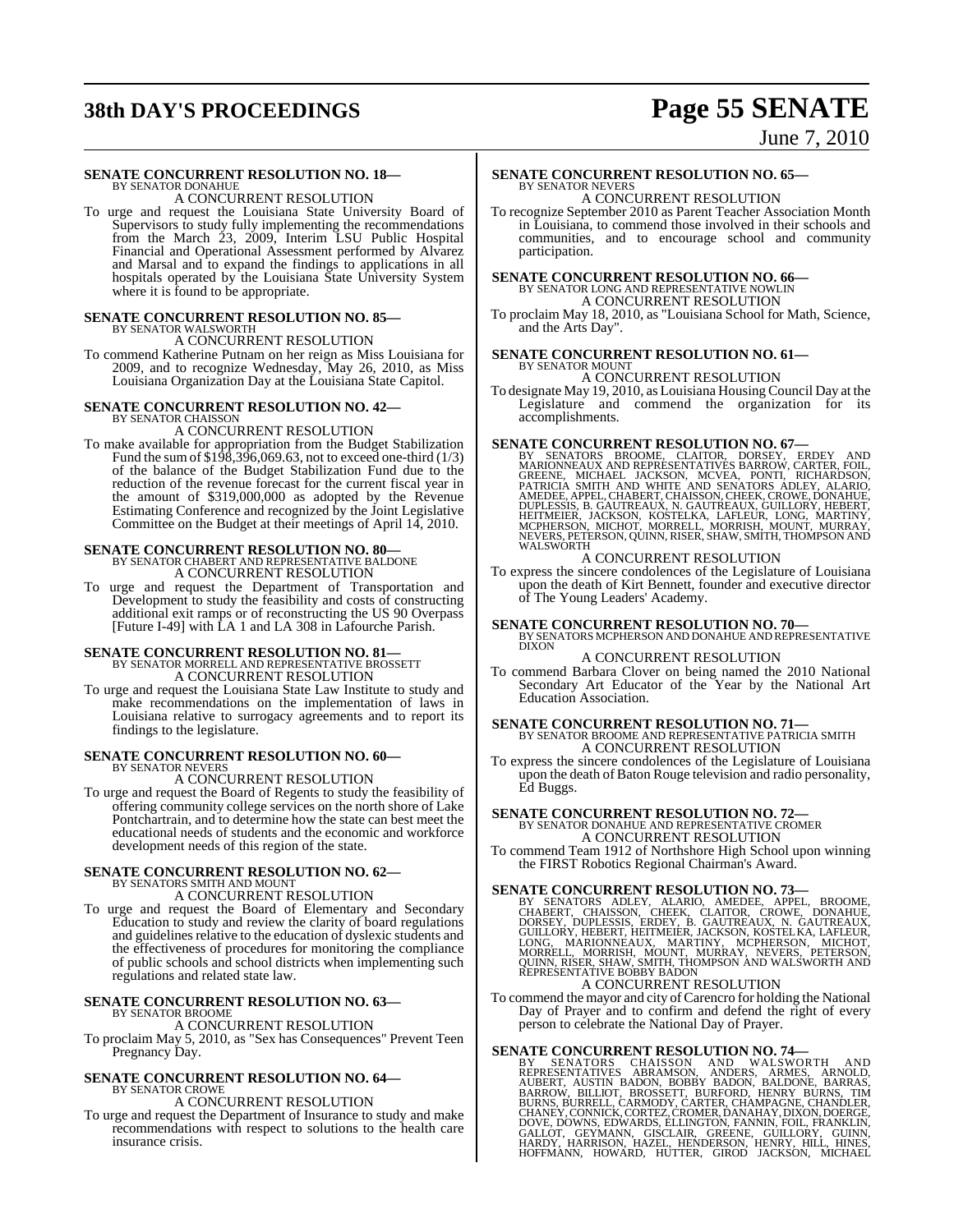## **Page 56 SENATE 38th DAY'S PROCEEDINGS**

## June 7, 2010

JACKSON, JOHNSON, ROSALIND JONES, SAM JONES, KATZ,<br>KLECKLEY, LABRUZZO, LAFONTA, LAMBERT, LANDRY, LEBAS,<br>LEGER,LIGI,LITTLE,LOPINTO,LORUSO,MCVEA,MILLS,MONICA,<br>MONTOUCET,MORRIS,NORTON,NOWLIN,PEARSON,PERRY,PONTI,<br>POPE, PUGH, R

## A CONCURRENT RESOLUTION

To commend the first responders of Louisiana for their swift and effective action to combat the Deepwater Horizon oil spill in the Gulf of Mexico.

## **SENATE CONCURRENT RESOLUTION NO. 76—** BY SENATOR BROOME AND REPRESENTATIVE BARROW A CONCURRENT RESOLUTION

To memorialize the Congress of the United States to provide an exemption or authorize states to exempt certain nonprofit organizations exempt from federal taxation under Section  $501(c)$ of the Internal Revenue Code making residential mortgage loans to promote home ownership or home improvements for the disadvantaged, and its employees and agents, from requirements of the S.A.F.E. Act.

**SENATE CONCURRENT RESOLUTION NO. 78—**<br>BY SENATOR JACKSON AND REPRESENTATIVE WILLIAMS A CONCURRENT RESOLUTION

To designate May 17, 2010, as "YMCA Day in Louisiana".

### **SENATE CONCURRENT RESOLUTION NO. 79—**

BY SENATORS MCPHERSON, ADLEY, ALARIO, AMEDEE, APPEL,<br>BROOME, CHABERT, CHAISSON, CHEEK, CLAITOR, CROWE,<br>DONAHUE, DORSEY, DUPLESSIS, ERDEY, B. GAUTREAUX, N.<br>GAUTREAUX, GUILLORY, HEBERT, HEITMEIER, JACKSON,<br>KOSTELKA, LAFLEUR,

A CONCURRENT RESOLUTION

To express the sincere condolences of the Legislature of Louisiana upon the death of former state Senator, Charles C. Barham.

## **SENATE CONCURRENT RESOLUTION NO. 82—**

BY SENATORS DONAHUE AND NEVERS A CONCURRENT RESOLUTION

To commend the Boy Scouts of America on the occasion of its  $100^{\text{th}}$ anniversary.

## **SENATE CONCURRENT RESOLUTION NO. 84—** BY SENATOR RISER

A CONCURRENT RESOLUTION

To commend Ali Armstrong upon her many accomplishments while attending Louisiana State University and serving at the capitol.

## **SENATE CONCURRENT RESOLUTION NO. 86—** BY SENATOR B. GAUTREAUX

A CONCURRENT RESOLUTION

To urge and request the State Board of Elementary and Secondary Education, the division of administration, and the Department of Education to study the feasibility of appropriating directly to the state retirement systems those funds currently included in the Minimum Foundation Program (MFP) appropriation for payment of the employer contributions to the retirement systems.

#### **SENATE CONCURRENT RESOLUTION NO. 88—** BY SENATOR CLAITOR

A CONCURRENT RESOLUTION<br>To commend Catholic High School in Baton Rouge and its athletic To commend Catholic High School in Baton Rouge and its athletic program for earning five separate state championships in 2009- 2010.

### **SENATE CONCURRENT RESOLUTION NO. 91—** BY SENATOR BROOME

A CONCURRENT RESOLUTION

To recognize May 2010 as National Skin Cancer Awareness Month.

#### **SENATE CONCURRENT RESOLUTION NO. 92—** BY SENATOR BROOME A CONCURRENT RESOLUTION

To declare October 1, 2010, as World Peace Day in the state of Louisiana.

## **SENATE CONCURRENT RESOLUTION NO. 94—** BY SENATOR RISER

## A CONCURRENT RESOLUTION

To commend William E. "Ed" Bobbitt upon his retirement after thirty-two years of serving this state and its citizens as a member of the Louisiana State Police.

## **SENATE CONCURRENT RESOLUTION NO. 96—** BY SENATOR MURRAY

## A CONCURRENT RESOLUTION

To memorialize the Congress of the United States to consider recommendations to amend the Stafford Act regarding disaster recovery for Louisiana.

#### **SENATE CONCURRENT RESOLUTION NO. 98—** BY SENATOR PETERSON A CONCURRENT RESOLUTION

To commend the Louisiana Cancer Control Partnership and their

efforts to develop the Comprehensive Cancer Control Plan for Louisiana.

### **SENATE CONCURRENT RESOLUTION NO. 101—** BY SENATOR DUPLESSIS A CONCURRENT RESOLUTION

To urge and request the State Board of Elementary and Secondary Education to establish a task force to reviewstatutory provisions relative to student discipline and make recommendations for revisions that will result in student discipline laws that are comprehensive, fair, consistent, and designed to promote a conducive learning environment.

> Respectfully submitted, GLENN A. KOEPP Secretary of the Senate

## **Message from the House**

## **SIGNED HOUSE CONCURRENT RESOLUTIONS**

## June 7, 2010

To the Honorable President and Members of the Senate:

I am directed to inform your honorable body that the Speaker of the House of Representatives has signed the following House Concurrent Resolutions:

## **HOUSE CONCURRENT RESOLUTION NO. 28—** BY REPRESENTATIVE DOVE A CONCURRENT RESOLUTION

To approve the annual state integrated coastal protection plan for Fiscal Year 2010-2011, as adopted by the Coastal Protection and Restoration Authority.

## **HOUSE CONCURRENT RESOLUTION NO. 45—** BY REPRESENTATIVE HENRY

## A CONCURRENT RESOLUTION

To urge and request the Department of Economic Development to study the potential economic impact on barge line, towing, and water transportation companies if the legislature authorized an income and corporation franchise tax credit for ad valoremtaxes assessed against such company's public service properties paid to political subdivisions.

## **HOUSE CONCURRENT RESOLUTION NO. 99—** BY REPRESENTATIVE GUILLORY A CONCURRENT RESOLUTION

To urge and request all cable and satellite television providers serving the citizens of Louisiana to provide access to all three Louisiana Public Broadcasting channels to their customers.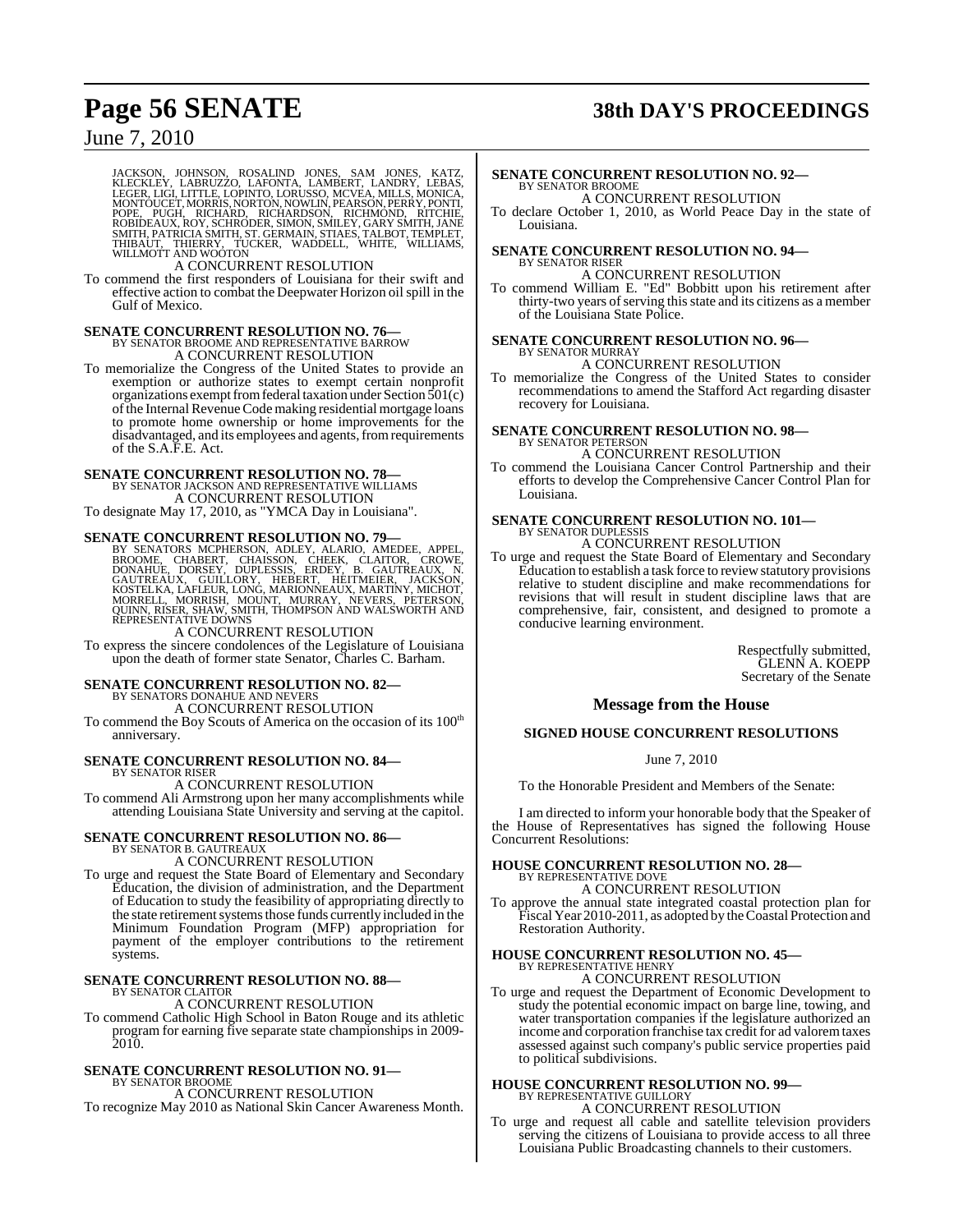## **38th DAY'S PROCEEDINGS Page 57 SENATE**

# June 7, 2010

## **HOUSE CONCURRENT RESOLUTION NO. 105—** BY REPRESENTATIVE ELLINGTON

A CONCURRENT RESOLUTION

To oppose measures which would require health-related warning labels on wireless devices and packaging or require disclosure of any health-related information about wireless devices at the point of sale.

# **HOUSE CONCURRENT RESOLUTION NO. 190—** BY REPRESENTATIVE CONNICK A CONCURRENT RESOLUTION

To urge and request the United States Army Corps of Engineers and Barack Obama, President of the United States, to expedite permitting for the state of Louisiana's coastal use permit application to dredge sand to be used to bolster our barrier islands in order to prevent oil from the Deepwater Horizon oil leak from entering our marshes. leak from entering our marshes.

HOUSE CONCURRENT RESOLUTION NO. 215—78 KEPRESSENTATIVES BURRENL, ABRAMSON, ANDERS, ARNOLD, AUBERT, AUSTIN BADON, BOBBY BADON, BALDONE, BARRAS, BARROW, BILLIOT, BROSSETT, BURFORD, HENRES, CHANG, CHANG, CHANG, CHANG, CHANG,

To memorialize the United States Congress to take such actions as are necessary to direct available federal funding and resources forthe purpose of enhancing the monetary and workforce values to investors or manufacturers who may be interested in utilizing the existing facilities and workforce at the General Motors/Motors Liquidation Assembly Facility.

# **HOUSE CONCURRENT RESOLUTION NO. 210—**<br>BY REPRESENTATIVE HINES AND SENATOR MURRAY<br>A CONCURRENT RESOLUTION

To urge and request the Department of Transportation and Development to install a traffic light at the intersection of Airline and Eagle Street and to establish a school zone near Bethune Elementary School in Orleans Parish.

HOUSE CONCURRENT RESOLUTION NO. 211—<br>BY REPRESENTATIVES TUCKER, ABRAMSON, ANDERS, ARMES,<br>ARNOLD, AUBERT, AUSTIN BADON, BOBBY BADON, BALDONE,<br>BARRAS, BARROW, BILLIOT, BROSSETT, BURFORD, HENRY BURNS,<br>TIM BURNS, BURRELL, CARM

To commend Tom Tate upon his retirement as director of governmental relations for the Louisiana Association of Educators, to recognize and record his myriad accomplishments and contributions to education in Louisiana, and to extend to

him the best wishes of the legislature as he embarks on new challenges and endeavors.

## **HOUSE CONCURRENT RESOLUTION NO. 212—** BY REPRESENTATIVE HARRISON

A CONCURRENT RESOLUTION

To urge and request the Board of Regents, the Department of Revenue, and the Louisiana Workforce Commission to work cooperatively relative to the reporting and sharing of certain information and data, including but not limited to information and data related to the success of Louisiana's postsecondary graduatesin the workforce, and to submit jointly a written report of progress relative to such cooperation and any recommendations for related legislation to the House Committee on Education and the Senate Committee on Education not later than sixty days prior to the beginning of the 2011 Regular Session of the Legislature of Louisiana.

### **HOUSE CONCURRENT RESOLUTION NO. 213—** BY REPRESENTATIVE GALLOT

A CONCURRENT RESOLUTION

To commend David and Marilyn Ferguson upon the celebration of their thirty-seventh wedding anniversary and their retirement after long and productive careers in education.

and asked that the President of the Senate affix his signature to the same.

> Respectfully submitted, ALFRED W. SPEER Clerk of the House of Representatives

The House Concurrent Resolutions contained herein were signed by the President of the Senate.

## **Message from the House**

## **SIGNED HOUSE BILLS AND JOINT RESOLUTIONS**

## June 4, 2010

To the Honorable President and Members of the Senate:

I am directed to inform your honorable body that the Speaker of the House of Representatives has signed the following House Bills and Joint Resolutions:

## **HOUSE BILL NO. 7—**

BY REPRESENTATIVES WADDELL, KATZ, AND LEGER AND<br>SENATORS ADLEY, DORSEY, ERDEY, N. GAUTREAUX,<br>MARIONNEAUX,MORRISH,RISER,AND SHAW AN ACT

To enact Subpart AA of Part I of Chapter 1 of Subtitle II of Title 47 of the Louisiana Revised Statutes of 1950, to be comprised of R.S. 47:120.85, relative to state individual income tax return checkoffs for certain donations; to provide for a method for individuals to donate a portion of any refund due to them to the LouisianaChapter ofthe National Multiple Sclerosis Society; to authorize and provide a method for the making of other donations to the National Multiple Sclerosis Society on the income tax return; to provide for the disposition of such donated monies; to establish the Louisiana Chapter of the National Multiple Sclerosis Society Fund as a special escrow fund in the state treasury; to provide for the administration and use of monies in the fund; to authorize the secretary of the Department ofRevenue to make certain depositsinto the fund; to provide for reporting; and to provide for related matters.

## **HOUSE BILL NO. 46—**

BY REPRESENTATIVES HUTTER, ARNOLD, BARROW, BILLIOT,<br>BROSSETT,DIXON,GISCLAIR,HOFFMANN,LAFONTA,LEGER,JANE<br>SMITH, PATRICIA SMITH,ST.GERMAIN,STIAES,WADDELL,AND<br>WHITE AND SENATORS APPEL,DONAHUE,DORSEY,DUPLESSIS,<br>LAFLEUR,LONG,AN